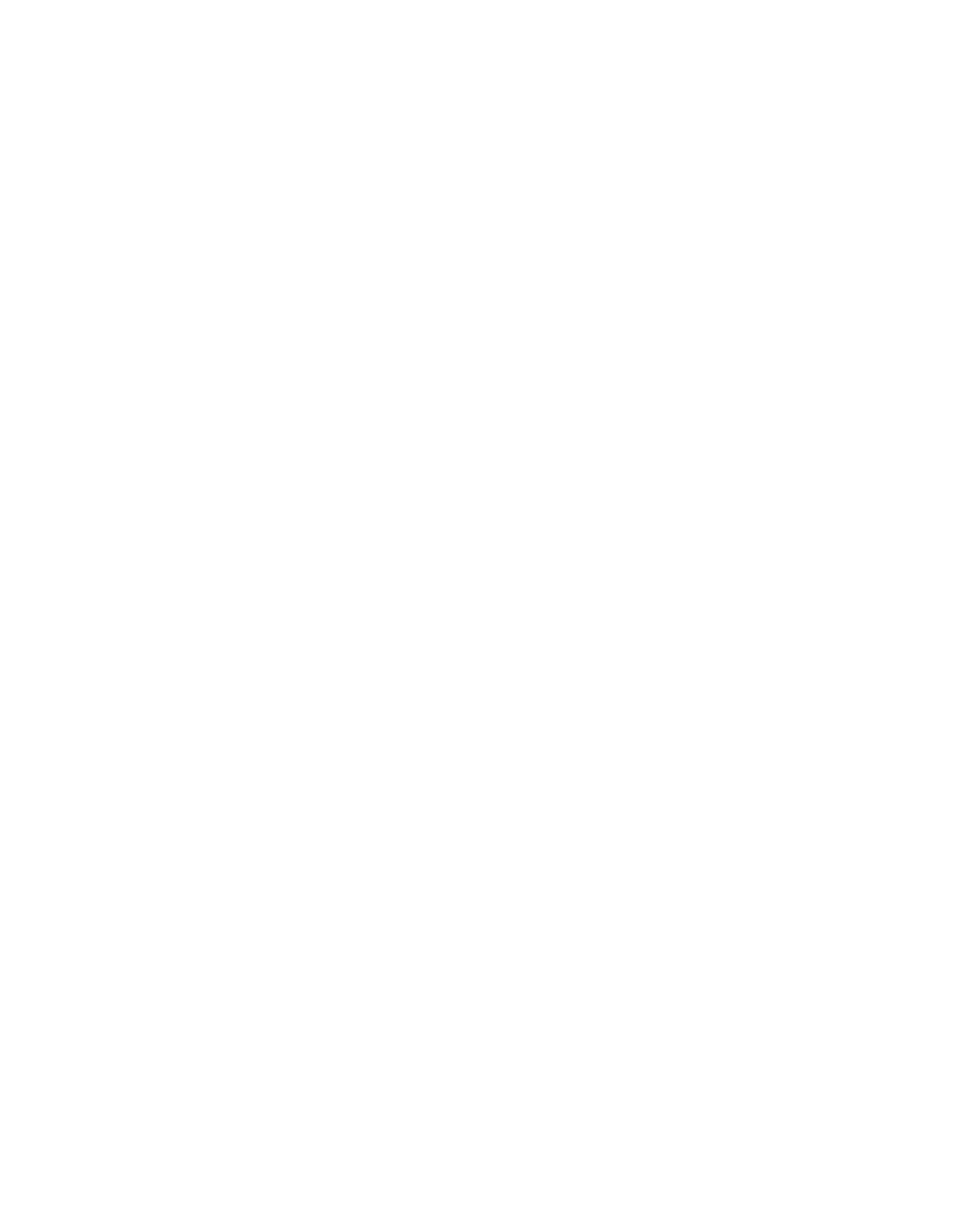# **ABSTRACT**

This project is an exercise in addressing anxiety as a result of unresolved conflict in the Abernathy Church of Christ. In 2009 emotions escalated to a climactic point, leading a group of participants to separate from the Abernathy Church of Christ. The events surrounding this episode have played an influential role in shaping the narrative of the Abernathy Church of Christ. This project seeks to identify areas of residual pain in the existing narrative and move the congregation into a narrative of hope for the future of the Abernathy Church of Christ. The central theme is reconciliation and results from blending God's metanarrative with the narrative of the congregation.

To accomplish the objective, this project invited engagement from key leaders in the Abernathy Church of Christ to participate in writing the congregation's next chapter. The invitation to craft the future narrative was narrowed to the current leadership in the Abernathy Church of Christ and provided diversity from unique vantage points concerning recent conflicts in the ACC narrative. The methodology this project incorporates is an ethnographic examination to understand the existing narrative of the Abernathy Church of Christ. Following this examination participants moved the existing narrative toward a future narrative of hope. The crafted chapter from the story-writing group developed a future narrative and identified key elements for incorporating innovative ministry techniques to share God's metanarrative in the surrounding community.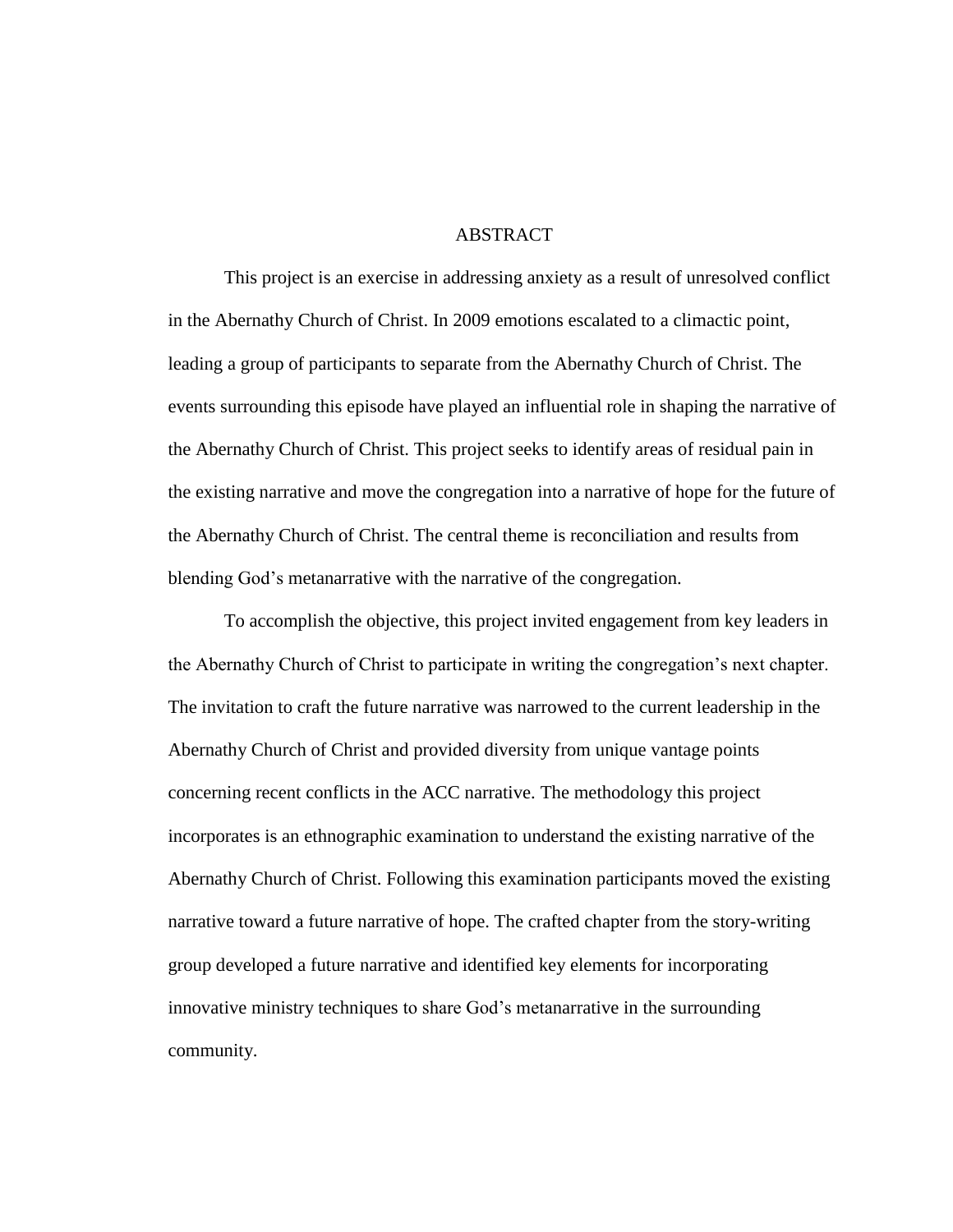As the story-writing group shifted attention away from the existing narrative of the Abernathy Church of Christ, a future narrative was discovered revolving around the theme of reconciliation. Reconciliation from God's metanarrative and the narrative of the congregation positions the Abernathy Church of Christ to impact the surrounding community. In addition, the shift toward reconciliation also relinquishes anxiety fueled by unresolved conflict. As God's metanarrative blends with the Abernathy Church of Christ narrative, revealing reconciliation's presence, the congregation's future chapter seeks to be active in the surrounding community to proclaim God's story.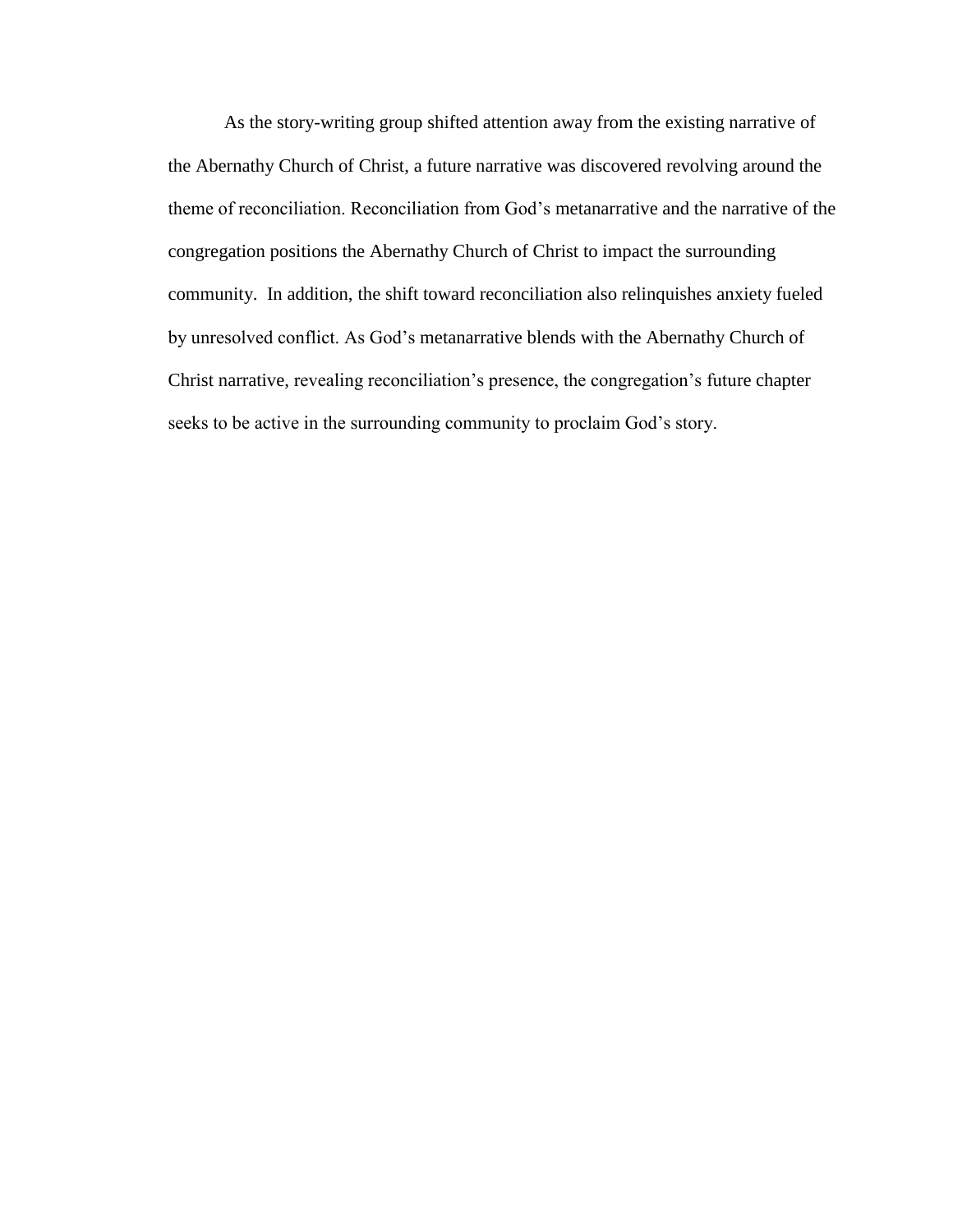# Fostering Healing through Reconciliation in the Abernathy Church of Christ

A Thesis

Presented to

The Faculty of the Graduate School of Theology

Abilene Christian University

In Partial Fulfillment

Of the Requirements for the Degree

Doctor of Ministry

By

Randall K. Carr

May 2015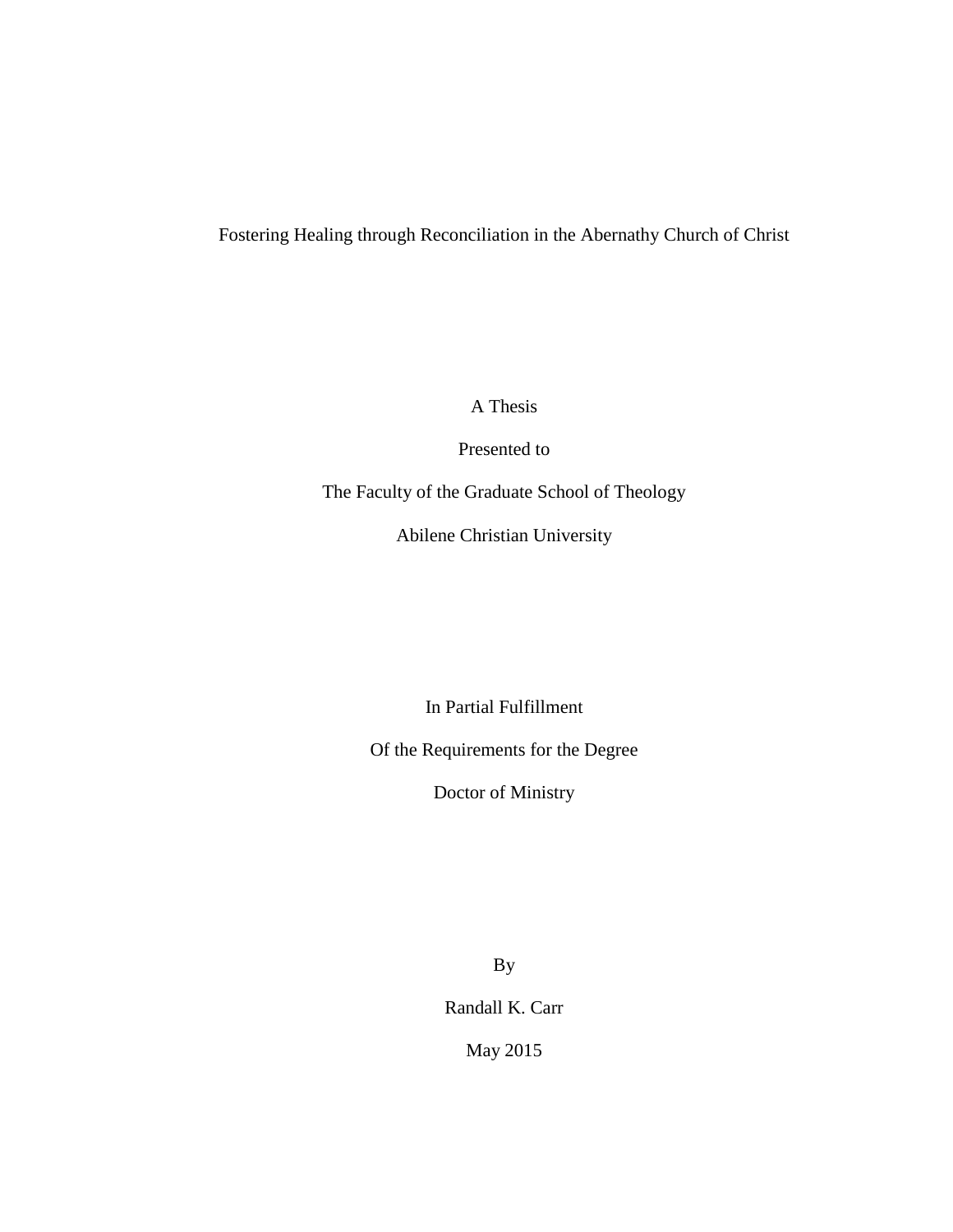This thesis, directed and approved by the candidate's committee, has been accepted by the Graduate Council of Abilene Christian University in partial fulfillment of the requirements for the degree

Doctor of Ministry

Dean of the Graduate School

\_\_\_\_\_\_\_\_\_\_\_\_\_\_\_\_\_\_\_\_\_\_\_\_\_\_\_

Date

\_\_\_\_\_\_\_\_\_\_\_\_\_\_\_\_\_\_\_\_\_\_\_\_\_\_\_\_\_

Thesis Committee

Dr. Jeff Childers, Chair

\_\_\_\_\_\_\_\_\_\_\_\_\_\_\_\_\_\_\_\_\_\_\_\_\_\_\_\_\_

\_\_\_\_\_\_\_\_\_\_\_\_\_\_\_\_\_\_\_\_\_\_\_\_\_\_\_\_\_

\_\_\_\_\_\_\_\_\_\_\_\_\_\_\_\_\_\_\_\_\_\_\_\_\_\_\_\_\_ Dr. Dale Bertram

Dr. David Wray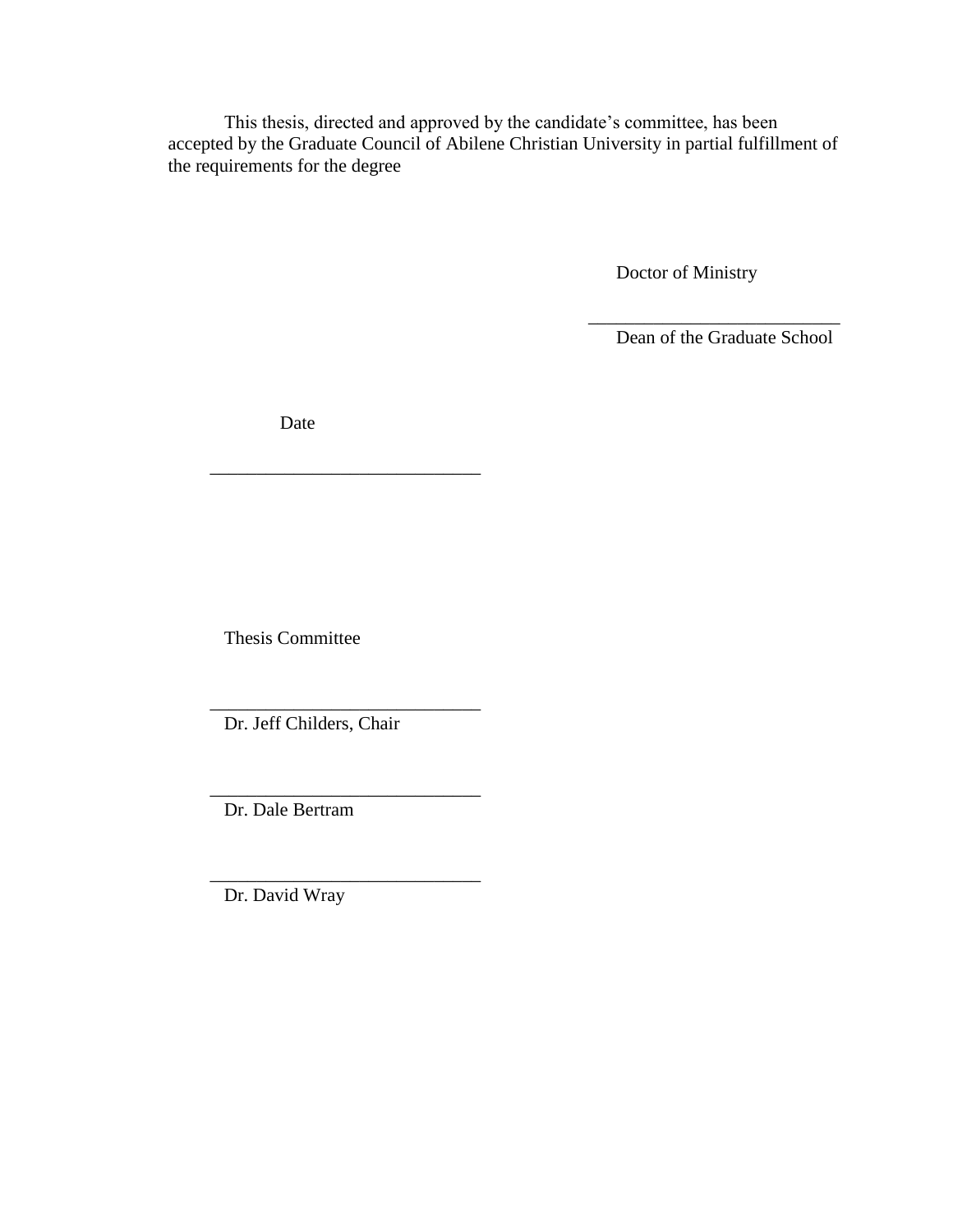To Tamber, Brayden, Rylan, and Brynn who show me every day the love of God and the beauty of narrative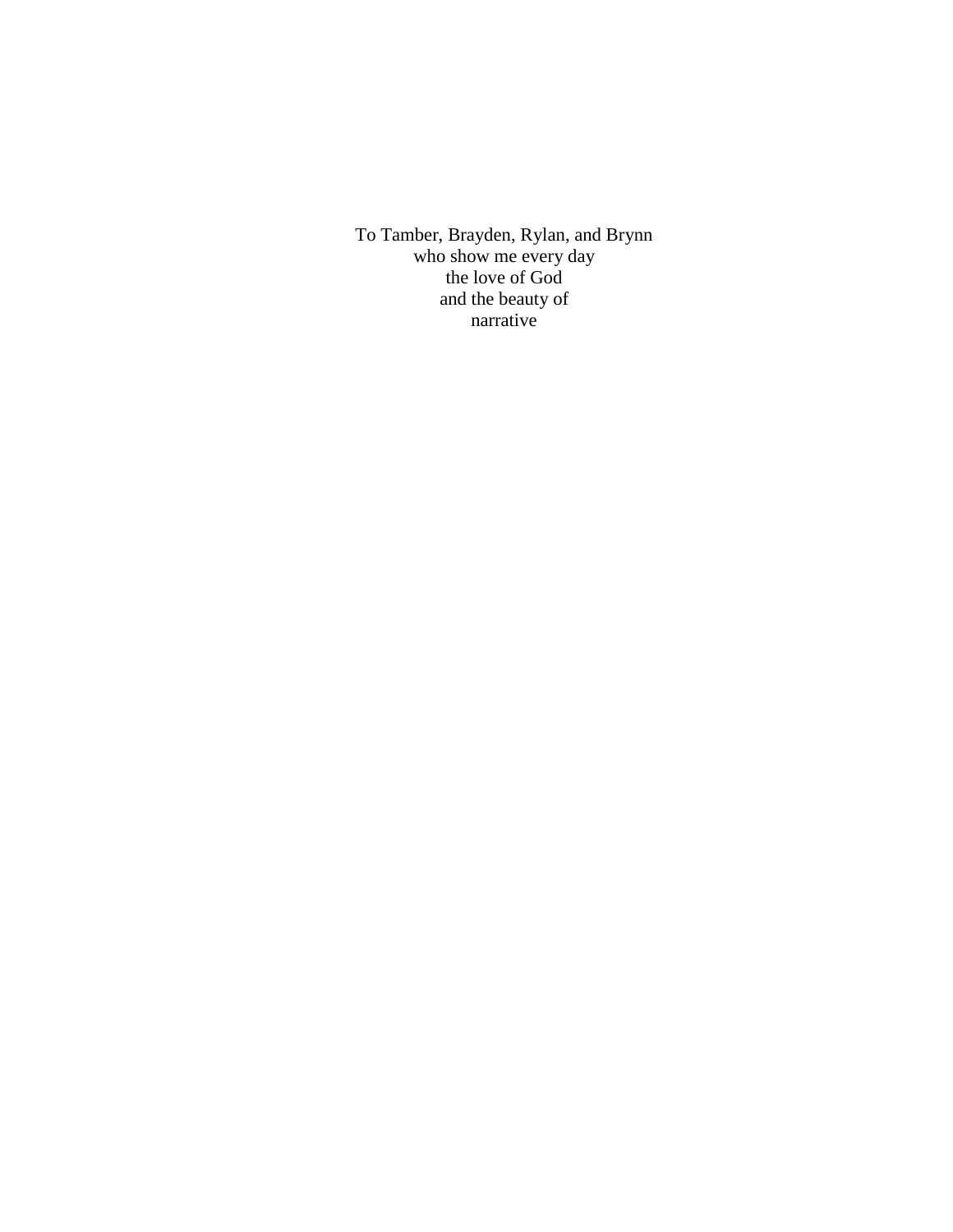#### ACKNOWLEDGEMENTS

I would like to thank my wife, Tamber, for the continuous support, encouragement, and patience she has provided throughout the pursuit of my education. In addition, I want to thank Brayden, Rylan, and Brynn for reminding me that being a father is the greatest role I play in the stories of their lives. Without their constant cheering this project would not have been possible.

I also want to thank my committee for the insights they offered to help shape this project to have the deepest impact. To Jeff Childers, the primary chair committee member, for answering my questions and helping to sharpen the edges of this thesis. To Dale Bertram for meeting with me and helping develop an interest in narrative examinations. I would also like to thank Dr. Jesse Long not only for his role as an independent consultant for this project but also for the years of mentoring and encouragement he has provided. I also want to thank Karissa Herchenroeder for the help she has provided throughout the doctor of ministry program and putting together this project.

In addition to these I want to thank my parents, who have helped instill faith in my life since I sat on their knees as a small child. Through their support and teaching, I have grown to question, challenge, and discover a faith of my own. Even as I have pursued my own studies, they remain available to discuss the topics I am studying.

Beyond these I want to thank the Abernathy Church of Christ for walking this journey alongside me. In particular I am grateful for the work of the story-writing group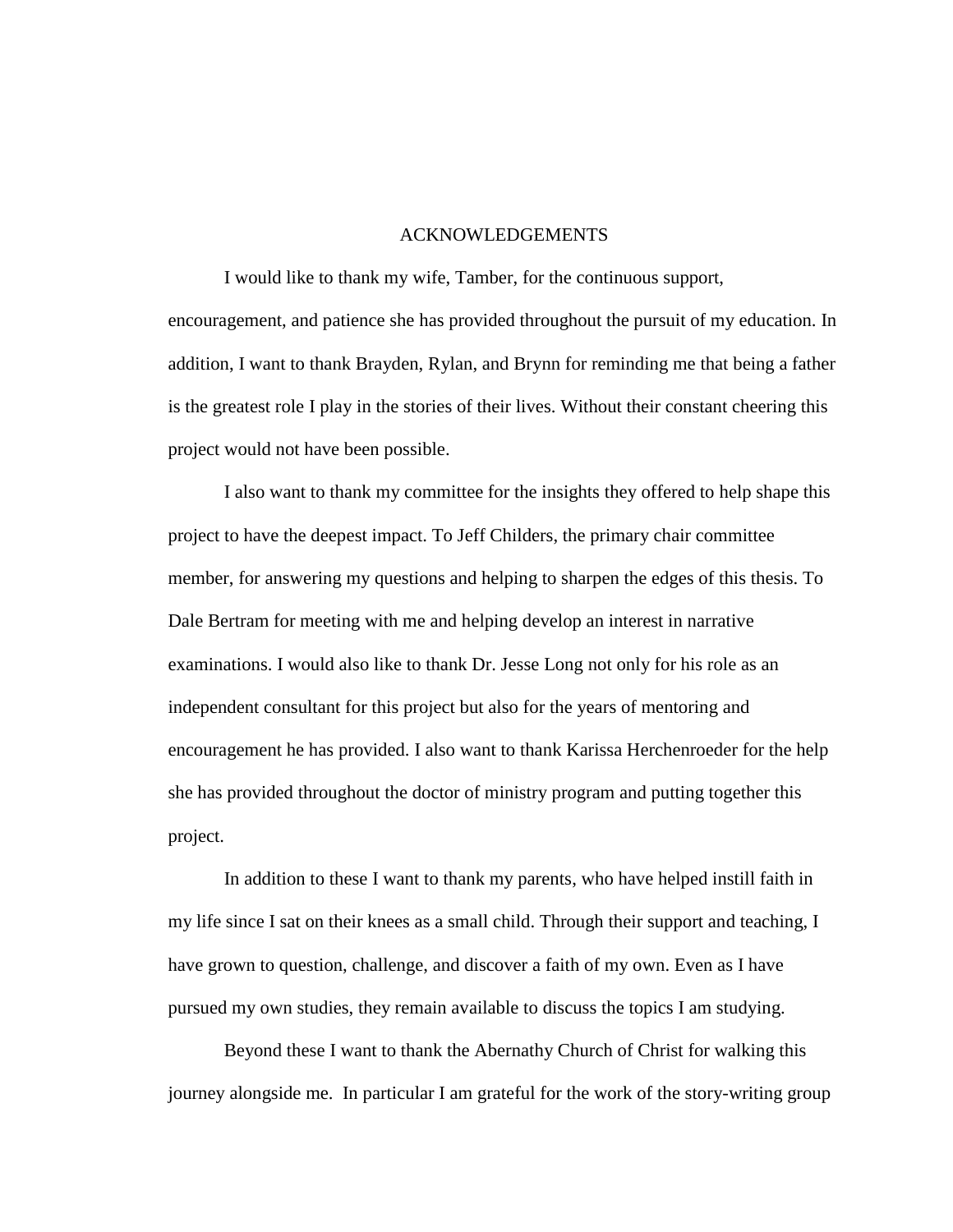for the time, energy, and insights they gave throughout this project. SWG was made up of Harold and Linda Bufe, Bill and Esther Atchley, Allen and Shirley Attaway, Jake and Cheri Liess, and Buster and Angie Redwine. Without the valuable contributions of each participant, this project would not have taken shape.

Finally, I give glory to God, the one whose story brings meaning to life and reconciliation for all creation. To God be glory, power, and majesty forever and ever.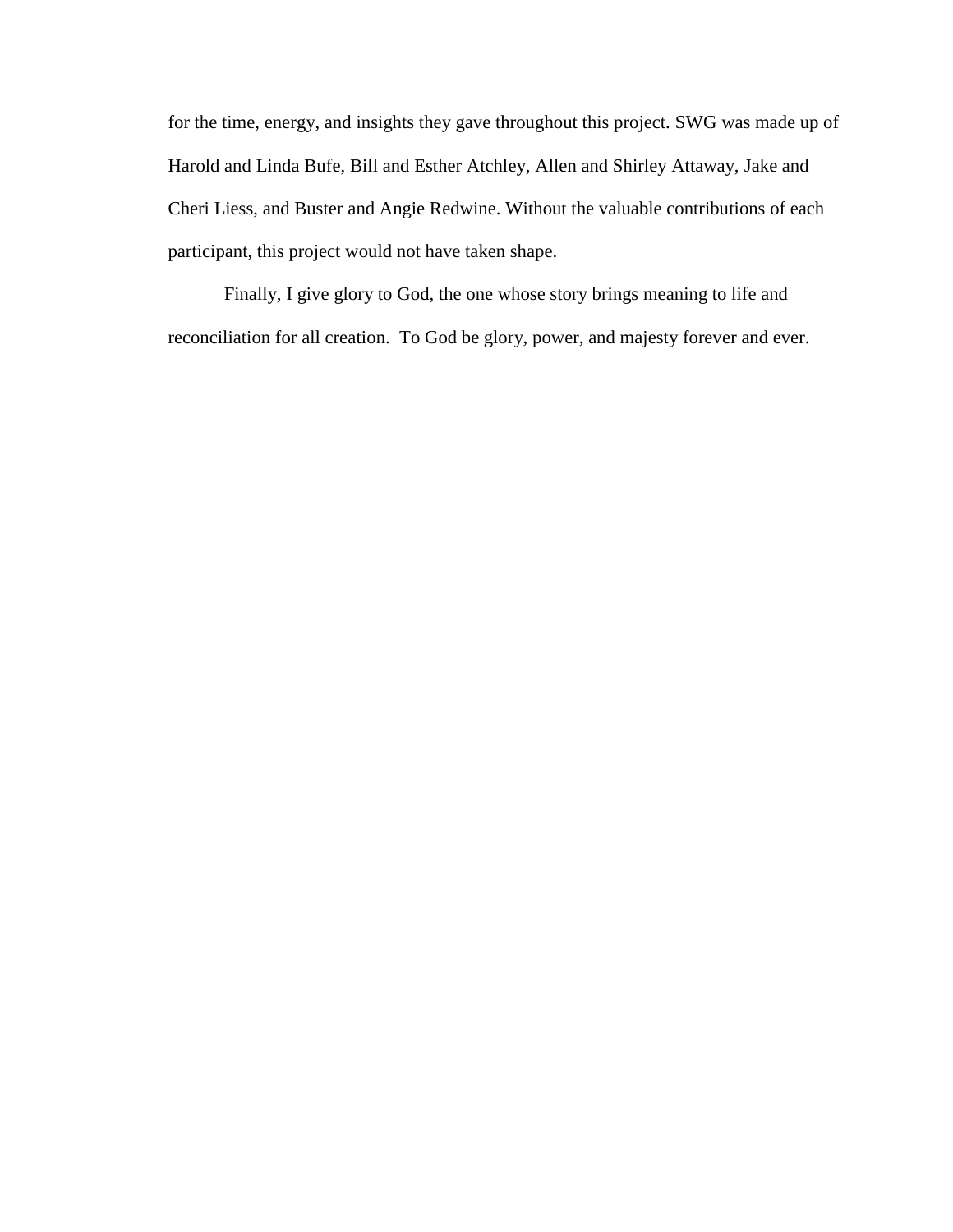# TABLE OF CONTENTS

| I.  |                    |  |
|-----|--------------------|--|
|     |                    |  |
|     |                    |  |
|     |                    |  |
|     |                    |  |
|     |                    |  |
|     |                    |  |
|     |                    |  |
|     |                    |  |
|     |                    |  |
|     |                    |  |
|     |                    |  |
|     |                    |  |
|     |                    |  |
|     | Limitations<br>.16 |  |
|     |                    |  |
| II. |                    |  |
|     |                    |  |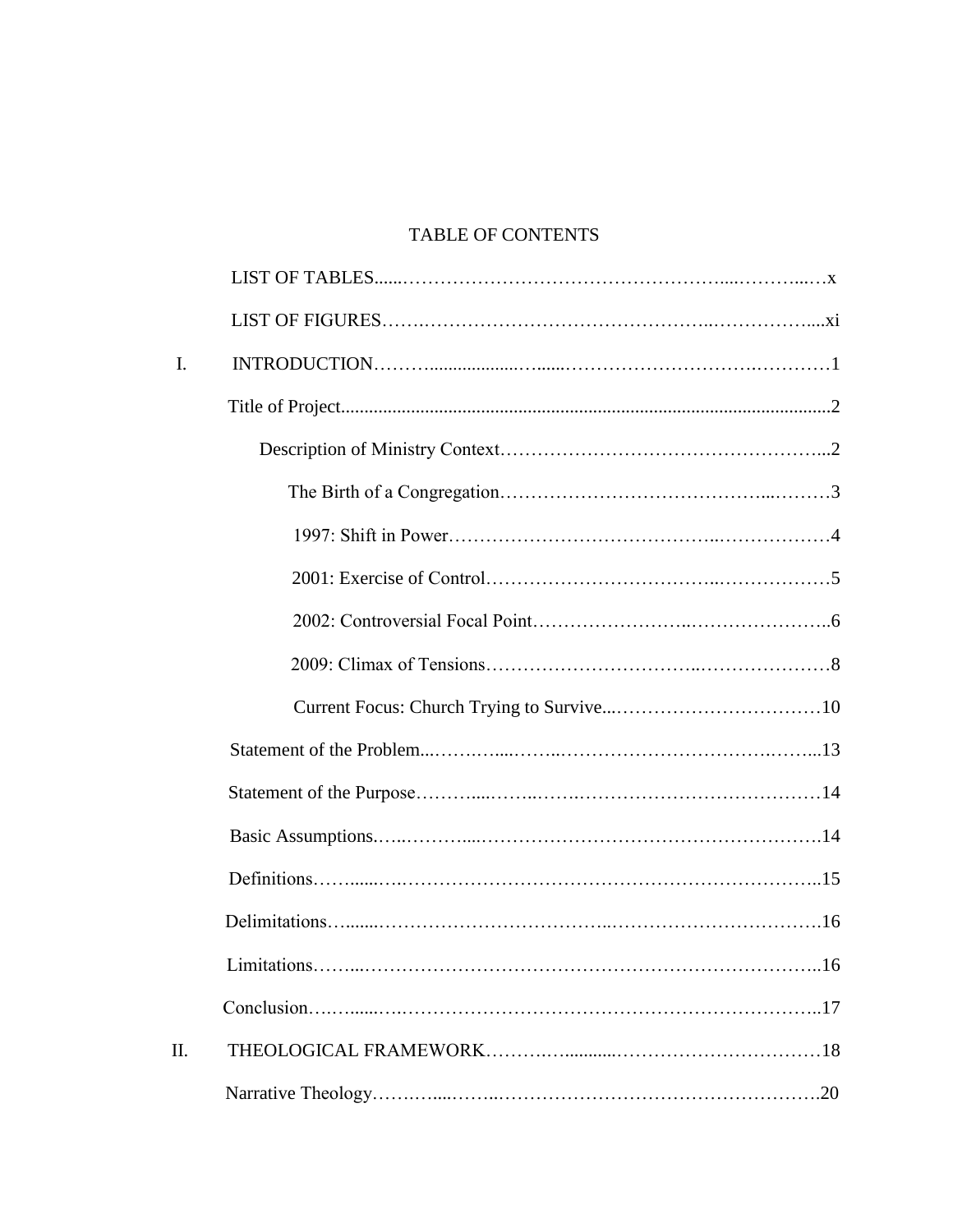| III. |  |
|------|--|
|      |  |
|      |  |
|      |  |
|      |  |
|      |  |
|      |  |
|      |  |
|      |  |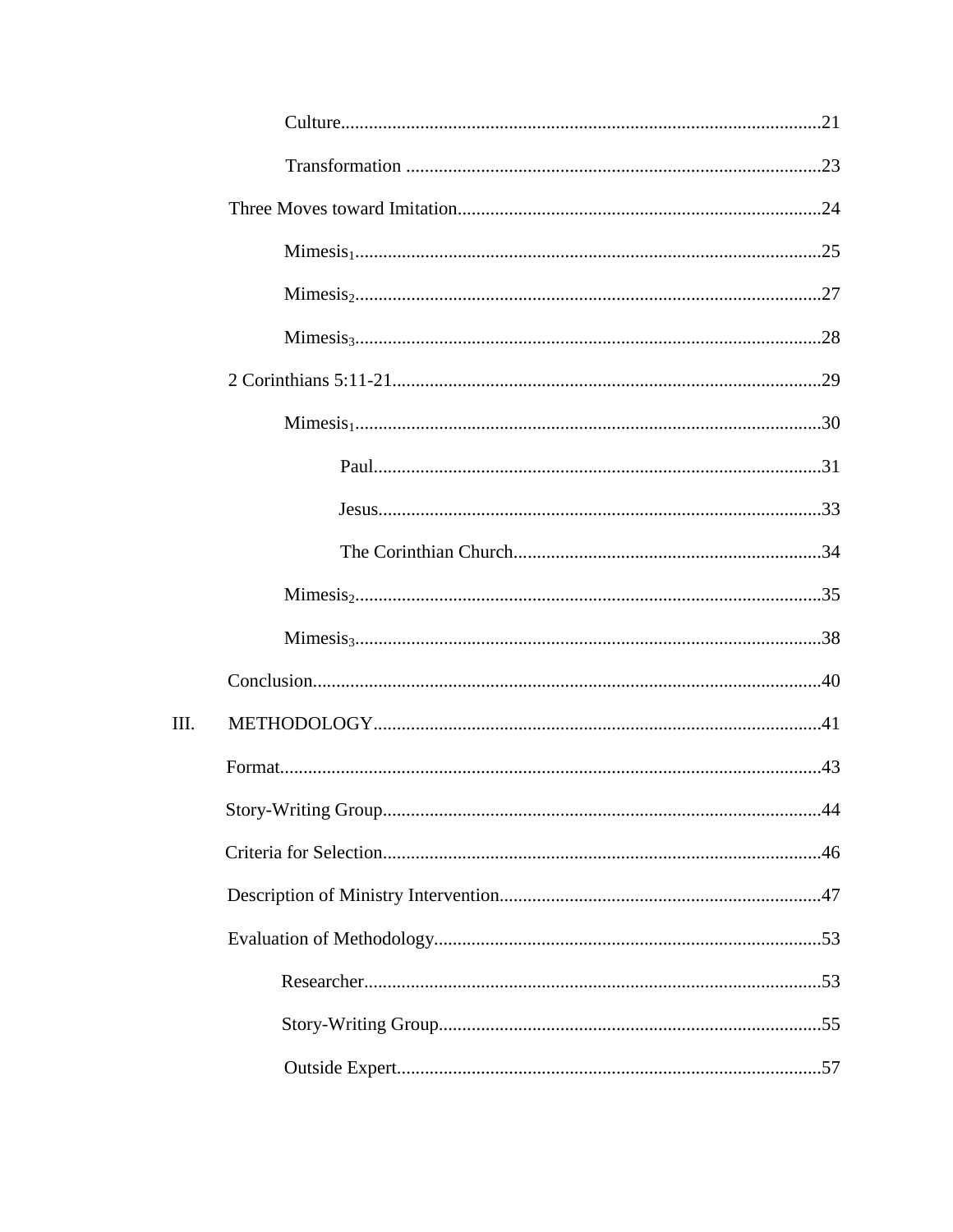| IV. |  |
|-----|--|
|     |  |
|     |  |
|     |  |
|     |  |
|     |  |
|     |  |
|     |  |
|     |  |
|     |  |
|     |  |
|     |  |
|     |  |
|     |  |
|     |  |
|     |  |
| V.  |  |
|     |  |
|     |  |
|     |  |
|     |  |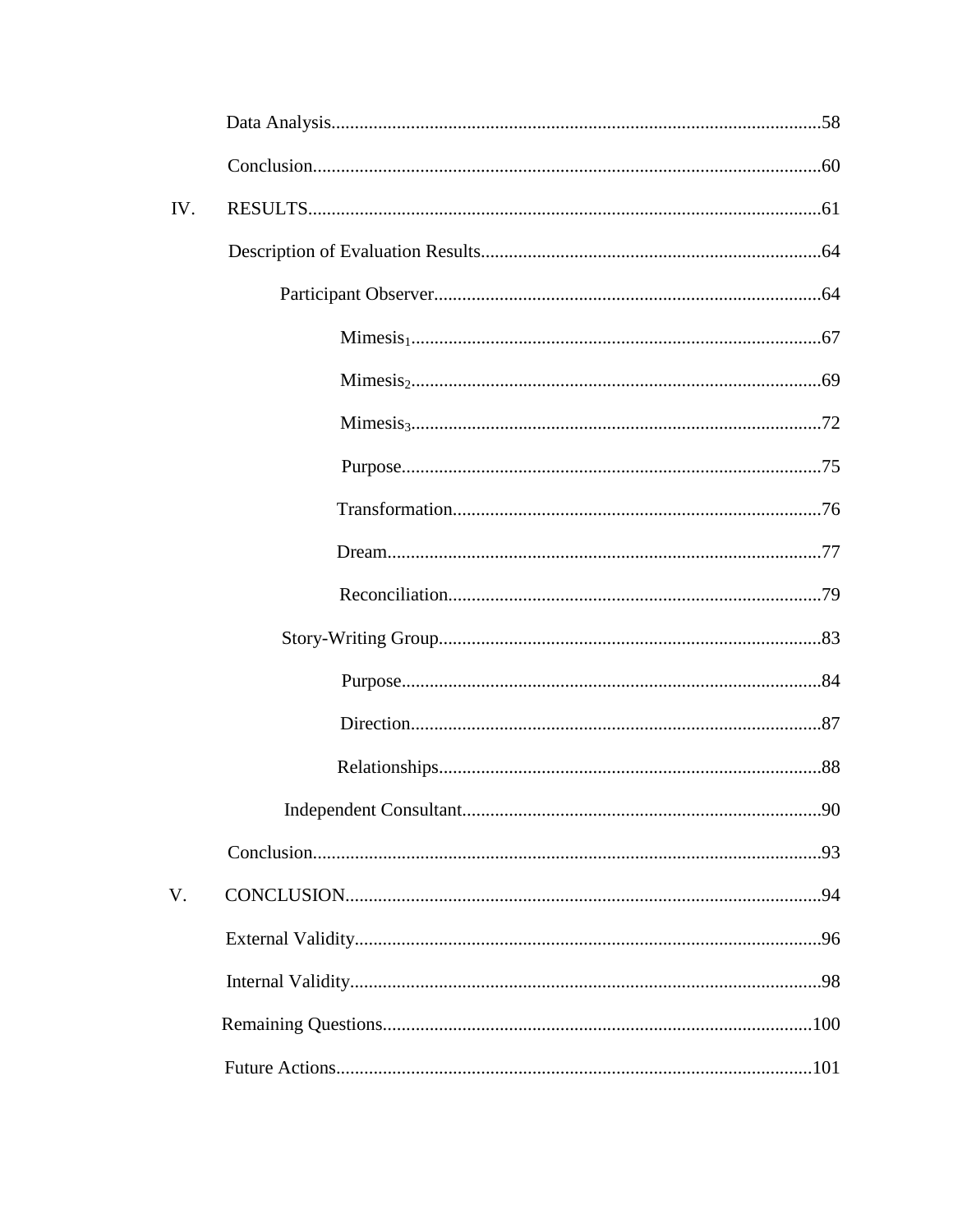| APPENDIX B: NARRATIVE CONVERSATION QUESTIONS113 |  |
|-------------------------------------------------|--|
|                                                 |  |
|                                                 |  |
| APPENDIX E: PARTICIPANT OBSERVATION SHEET116    |  |
|                                                 |  |
|                                                 |  |
|                                                 |  |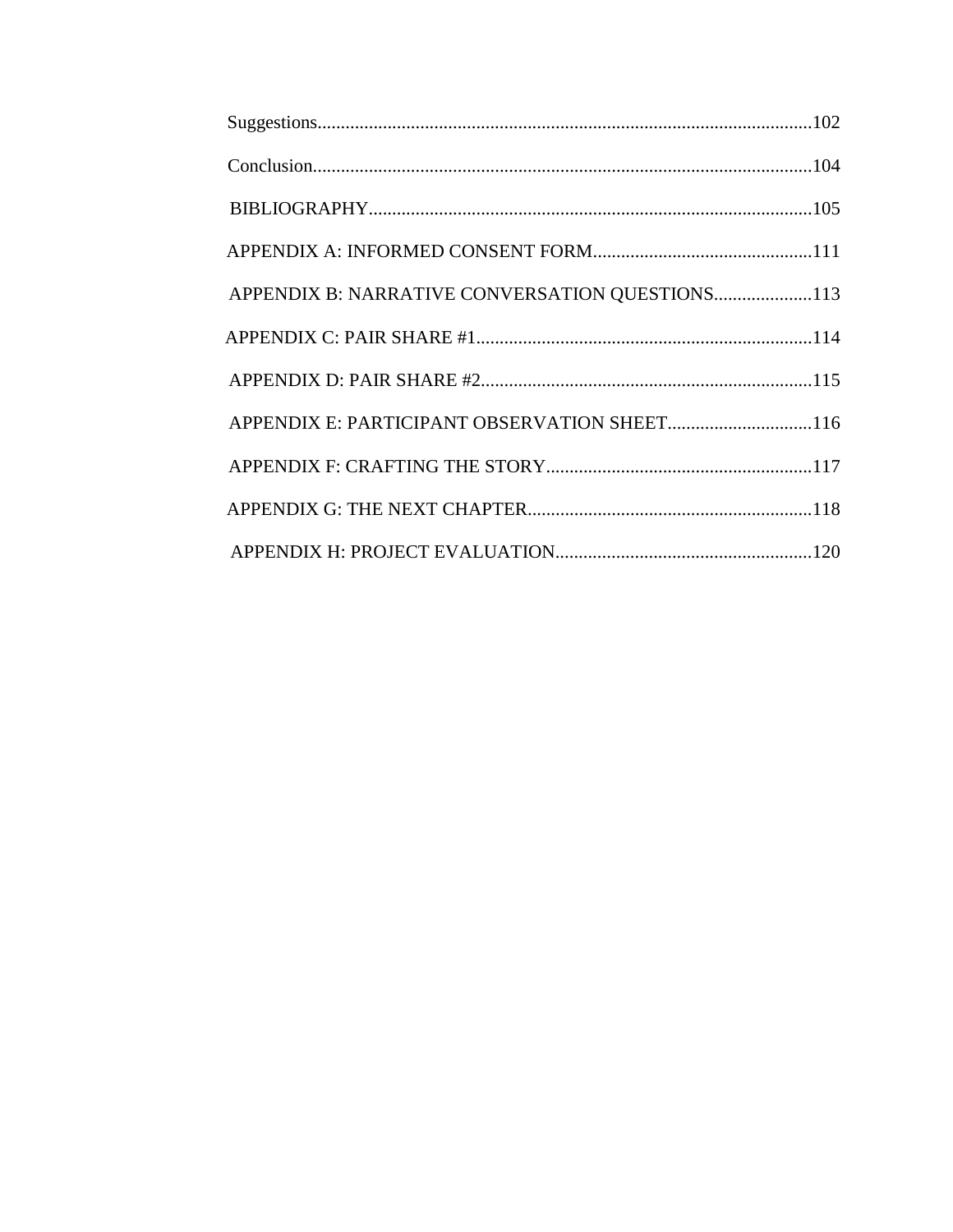# LIST OF TABLES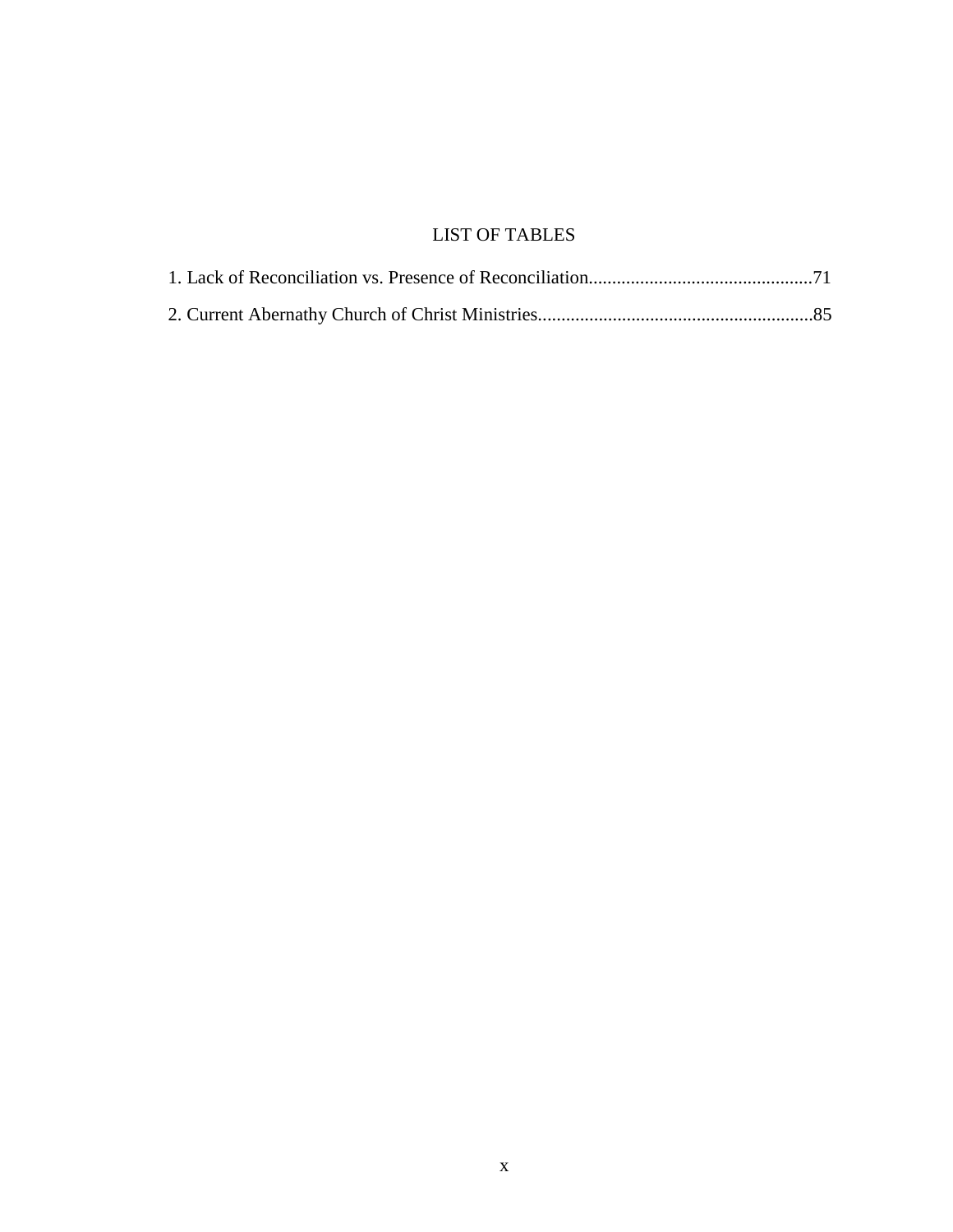# LIST OF FIGURES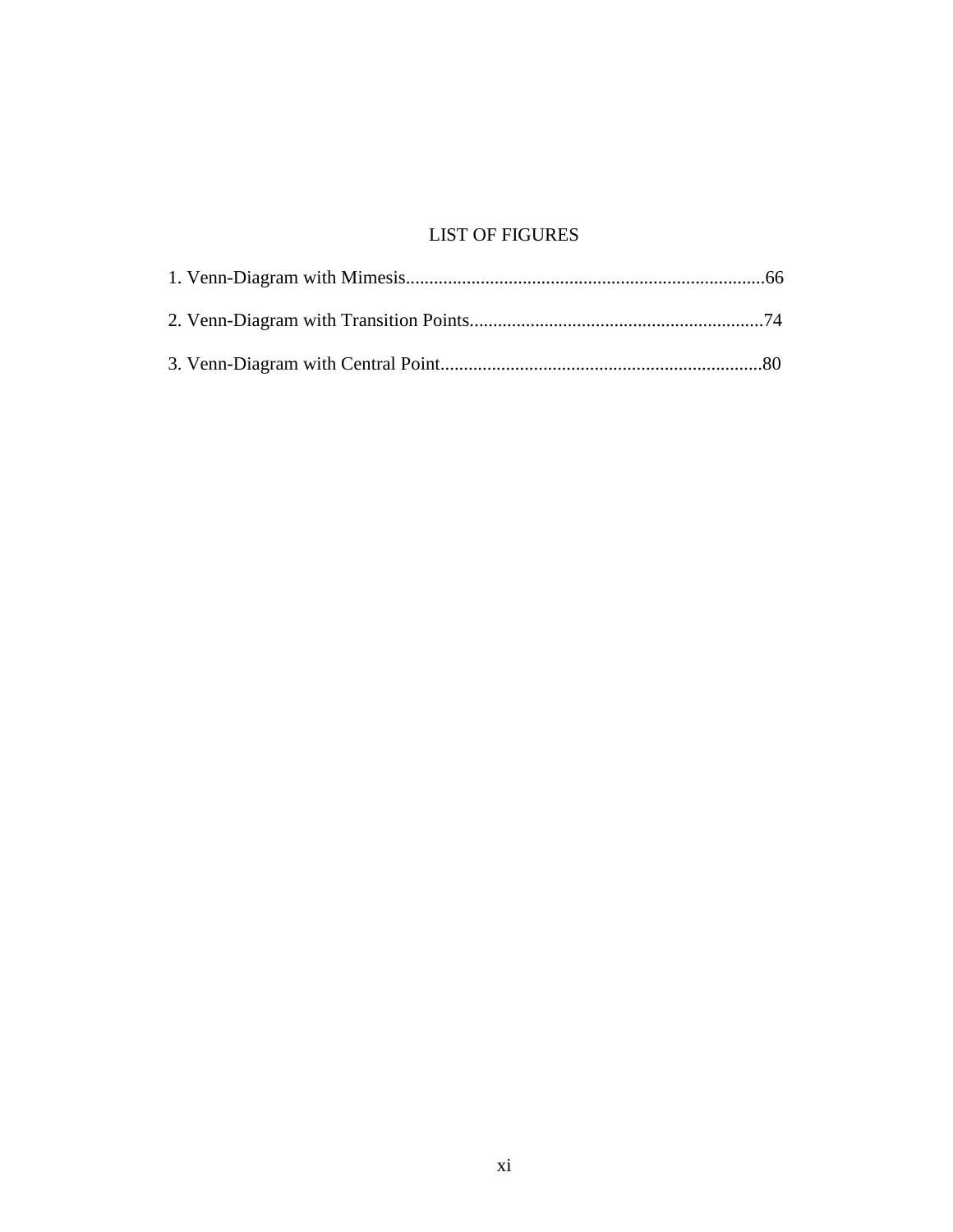# CHAPTER I

## INTRODUCTION

This project addressed an identified need for a ministry intervention fostering healing through reconciliation in the leadership of the Abernathy Church of Christ.<sup>1</sup> The focus of the project was to assist the ACC leadership in resolving conflict that has plagued the congregation for almost two decades. Chapter 1 introduces the project by describing the ACC context. The introduction will include a telling of the ACC narrative from the past two decades leading up to the climactic point of tension and the remaining attitude following this struggle. This chapter will also clarify the problem and purpose statements, as well as identify assumptions, delimitations, and limitations, and provide definitions. Chapter 2 explains the theological foundation on which this project is constructed. The theological foundation for this project was based on Paul Ricoeur's three phases of mimesis, themselves based on Aristotle's *Poetics* and Augustine's *Confessions*. In particular this section will focus on the manner in which these phases inform a reading of the narrative structure in 2 Corinthians 5:11-21. Chapter 3 lays out the intervention methodology for guiding the ACC leadership toward healing through reconciliation. This chapter includes the intervention's format, description of the participant group, narrative interview questions, project seminars, evaluation methodology, and techniques for collecting research data. Chapter 4 summarizes research data collected throughout this project, laying out key findings from three vantage points

 $<sup>1</sup>$  Hereinafter referred to as ACC.</sup>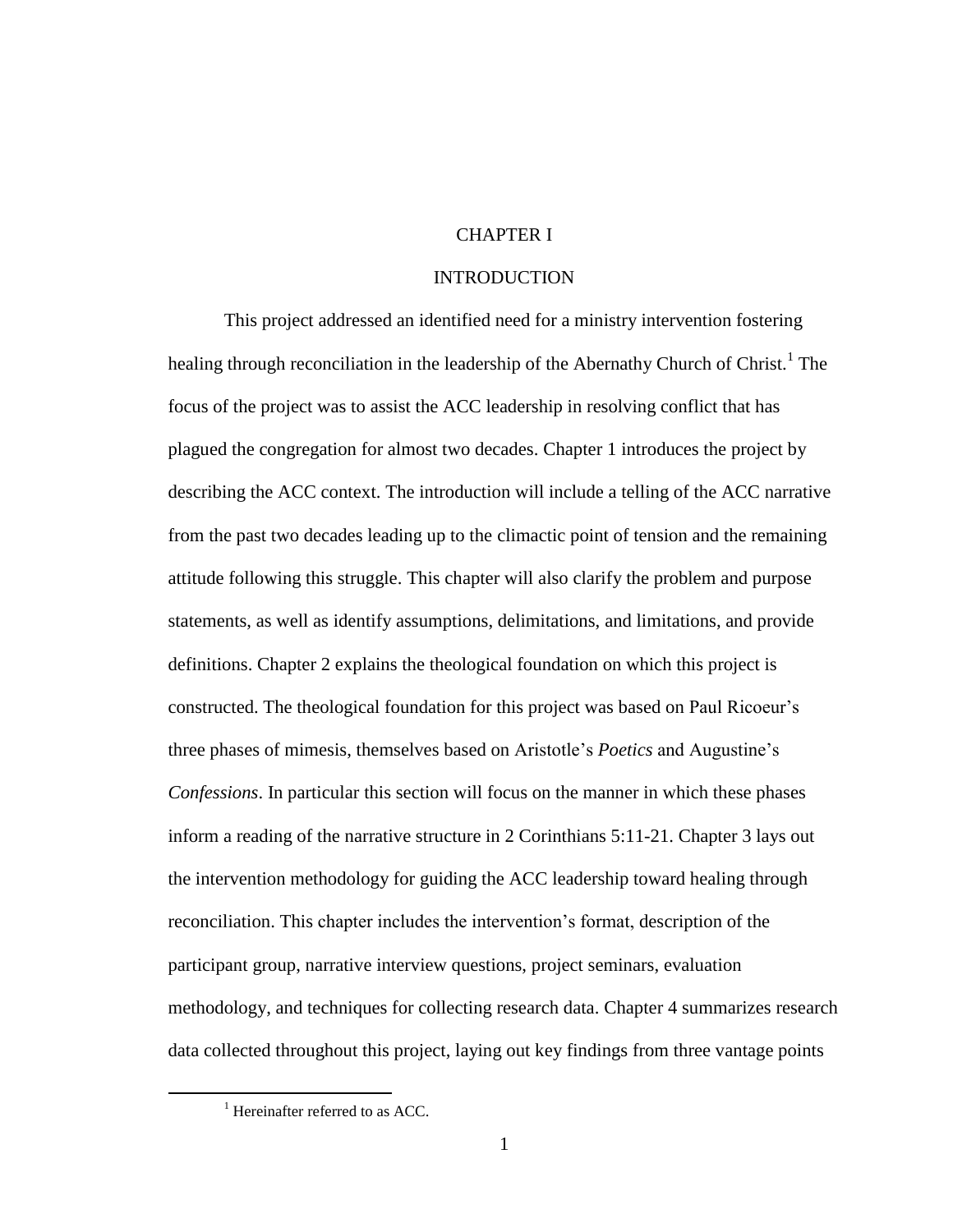to discern the effectiveness of this project. Chapter 5 will substantiate the project's validity as well as present lessons learned and remaining questions, and offer suggestions for replicating this methodology in different contexts.

## Title of Project

The title for this project is "Fostering Healing through Reconciliation in the Abernathy Church of Christ." The presence of unresolved conflict in the ACC narrative<sup>2</sup> has perpetuated an attitude of anxiety from the existing leaders, mostly directed at former members. This project sought to identify the residual hostility and move the congregation toward emotional healing of lasting pain from recent conflicts. Through reconciliation ACC's narrative of pain shifted toward a narrative characterized by hope found solely in manifesting God's metanarrative.

#### Description of Ministry Context

ACC has often been described as a family in which participants<sup>3</sup> are committed to the well-being of other participants and sharing the story of Jesus as Christ. It is not uncommon to hear the expression "church family" as a mark of distinction applied to ACC. The notion that ACC functions similar to a family is appropriate. Numerically, ACC was a relatively small congregation with approximately sixty participants.<sup>4</sup> ACC

<sup>&</sup>lt;sup>2</sup> The ACC narrative is communicated through stories participants tell and the actions in which the congregation participates. Since the ACC inception participants have recounted the historical events through stories to communicate how the church has been formed through the years of its existence. These stories are told around the water fountain before and after the worship service. The ACC narrative is also recorded in the annals of the church's history. Even still, the narrative is communicated in the traditions passed down to future generations. The ACC narrative is filled with scenes, moments, and events that have contributed to the image the ACC bears in 2014.

 $3$  "Participants" is used throughout this project to refer to members of the Abernathy Church of Christ. Participant carries a connotation the ACC leadership hopes to create within the ACC narrative. This connotation suggests members actively engage in the ACC ministry efforts. While active involvement is not realized from ACC as a whole, the congregation leaders dream of witnesses growing participation among the current members.

<sup>4</sup> Israel Galindo, *The Hidden Lives of Congregations: Discerning Church Dynamics* (Herndon, VA: The Alban Institute, 2004), 79, characterizes small congregations as "Churches with an average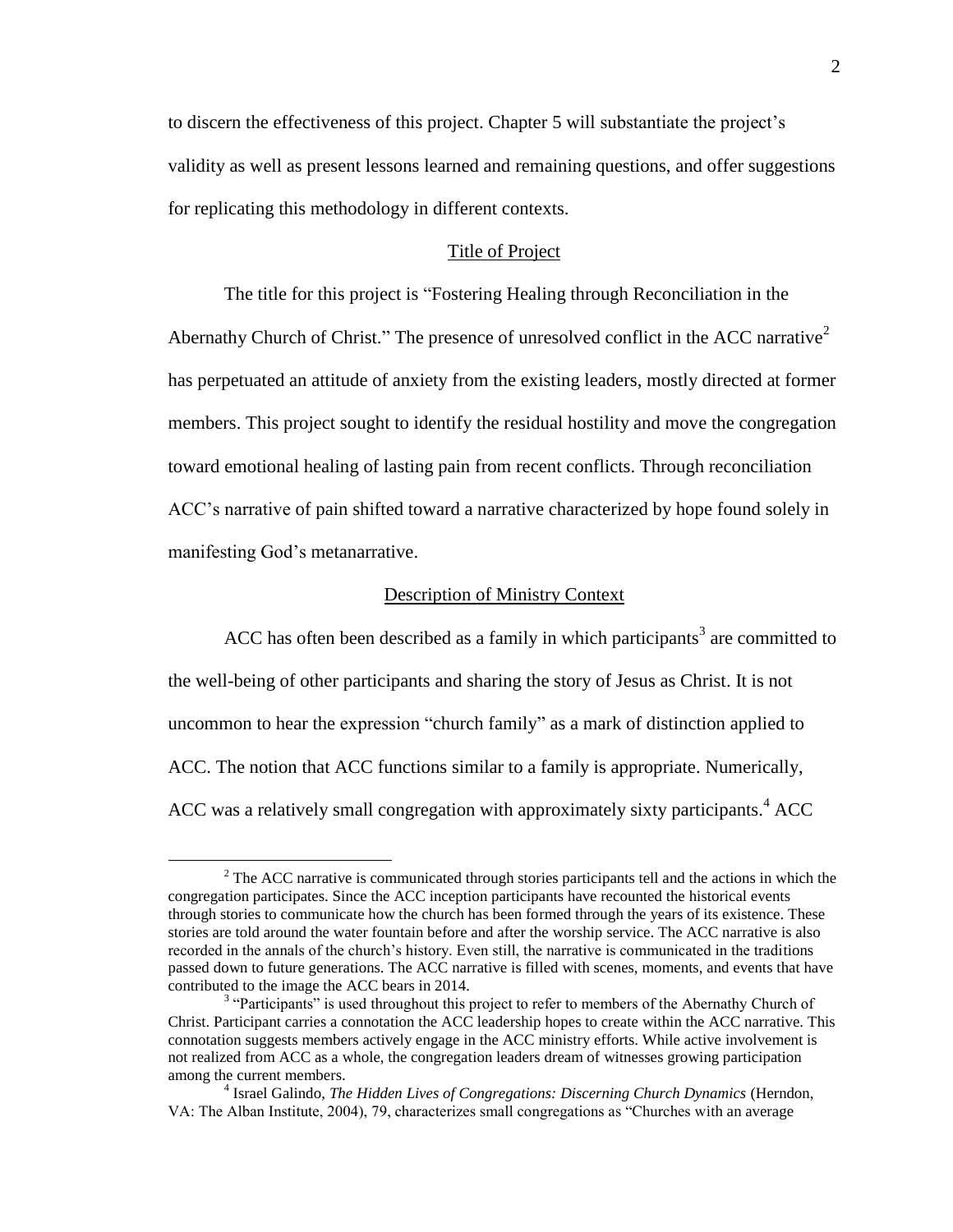consisted almost exclusively of white, middle-class families that have lived most of their lives in or around Abernathy, Texas. Demographically, ACC is primarily separated into two generations. One group is made up of older members with a base age of sixty years. The other group consisted of young families ranging in ages forty years and younger. Visibly absent from ACC was the group between the ages of forty and sixty. The level of intergenerational involvement among the lives of participants has promoted the family motif through relationships between the existing groups. The smaller participation base encouraged a family atmosphere by offering individuals ample opportunities to be involved in the lives of other participants.

#### The Birth of a Congregation

In the summer of 1922 five families came together in a local schoolhouse to participate in a "gospel meeting."<sup>5</sup> At this time Abernathy did not have a Church of Christ and people committed to this tradition were left to travel to neighboring communities for worship opportunities. The gospel meeting held in 1922 was the inaugural meeting of ACC. For the next eighty-seven years the congregation witnessed a steady numerical increase followed by a peak and subsequent decline. Members recount some years with an attendance of more than three hundred. In addition, the congregation also witnessed an abundance of participation from members in church-related activities.

worship attendance of between 10 and 150 members." Galindo narrows the scope of small congregations into two smaller categories. The ACC sits on the line between the family-size congregation (3 to 50 members) and the shepherding-size congregation (50 to 150 members). Based on Galindo's characteristics, ACC appears to better fit into the family-size congregation. These characteristics include 1) intimate relationships, 2) presence of extended family units, 3) commitment to doctrine, theology, or teachings, and 4) widespread presence of silent leaders. For more on congregation size and characteristics, see Galindo, 79-81.

<sup>&</sup>lt;sup>5</sup> "Gospel meeting" refers to a period of heightened evangelistic efforts to draw participation into a specific congregation. To conduct a gospel meeting, churches would invite a speaker to preach a series of lessons on a predetermined topic. The hosting congregation would advertise the forthcoming event and invite people to attend these services.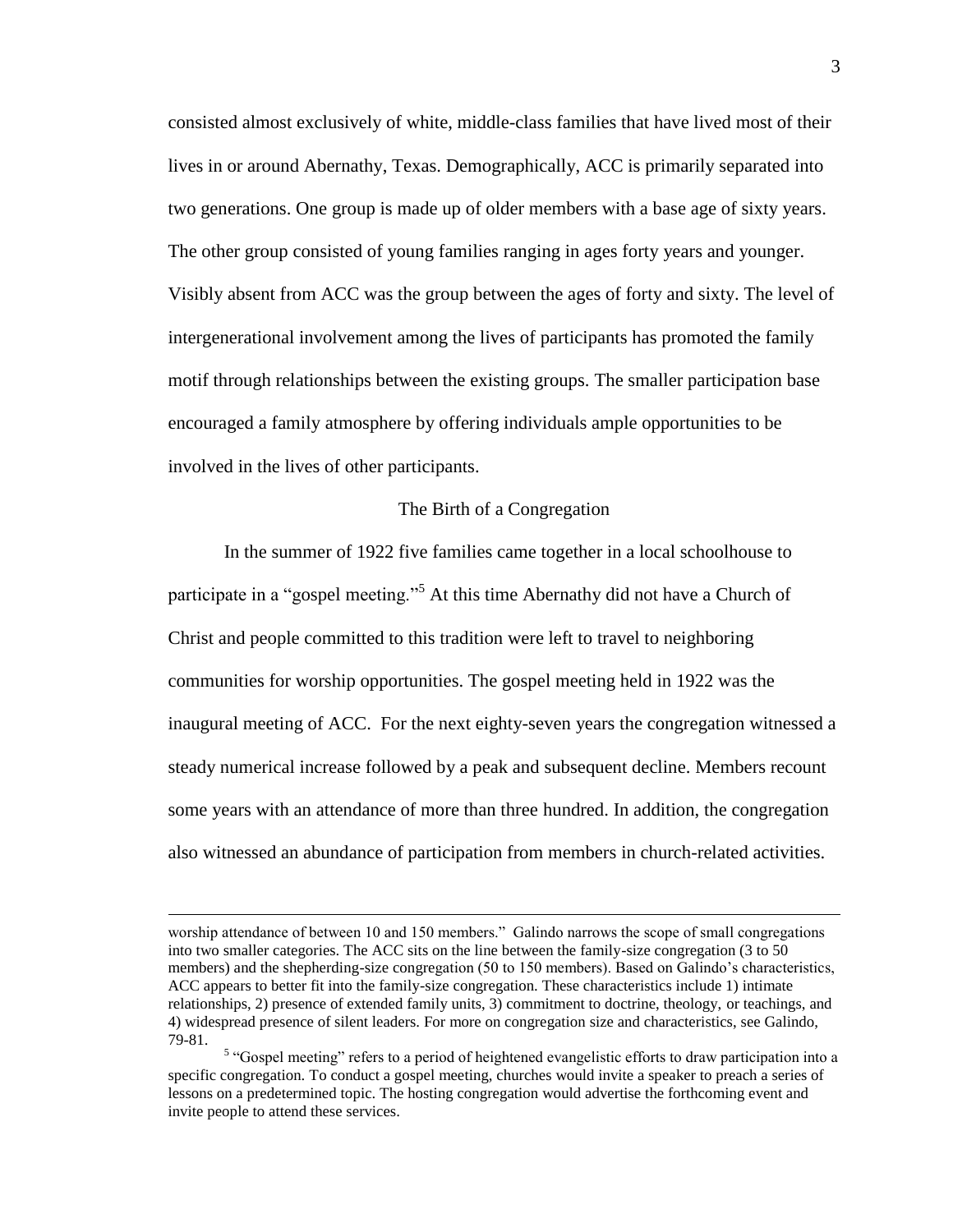One individual recalls the vibrancy of ACC, saying "If we didn't have 250 in Bible class, we felt like we didn't have anyone." Another couple pointed out growth and participation did not last. Participation in ACC began to drop in the mid-1990s. At this time ACC began to experience a decline in numerical participation as well as involvement in ministries conducted at the building. While various speculations have been offered to explain the reasons behind the decreasing participation, ACC remains a congregation serving the community of Abernathy and seeking to create a worshipful atmosphere.

## 1997: Shift in Power

In 1997 a pivotal shift in the ACC leadership took place. At this time six men with longstanding tenures in leadership and attendance served as elders in ACC. Together this group decided to resign as elders in order to allow younger men to assume this role. The notion was expressed that younger men would be able to bring innovative ideas for ministry to ACC. In addition, younger men would have the increased energy to minister effectively and offer a more appealing visible presence in the surrounding community.<sup>6</sup> As a result of this decision, ACC selected two men to assume the role of elder at the resignation of the older elders. These men were highly respected within ACC and also actively participated in a number of community events through the Abernathy school system.<sup>7</sup>

 $6$  The rationale behind this decision echoes a similar move in the late 1960s. At this time the elders in the ACC decided to step down and bring younger men into the leadership role. Six men were selected to assume the role of elder in ACC. Some of these men were elders that stepped down in the mid-1990s to allow younger men to assume the elder role.

 $<sup>7</sup>$  Each selected man had children in the Abernathy school system. The ages for these children</sup> ranged from kindergarten through high school. The community of Abernathy revolves around the school system. The elders' decision to select men with children attending Abernathy's school system provided a natural means for making ACC visible in the community.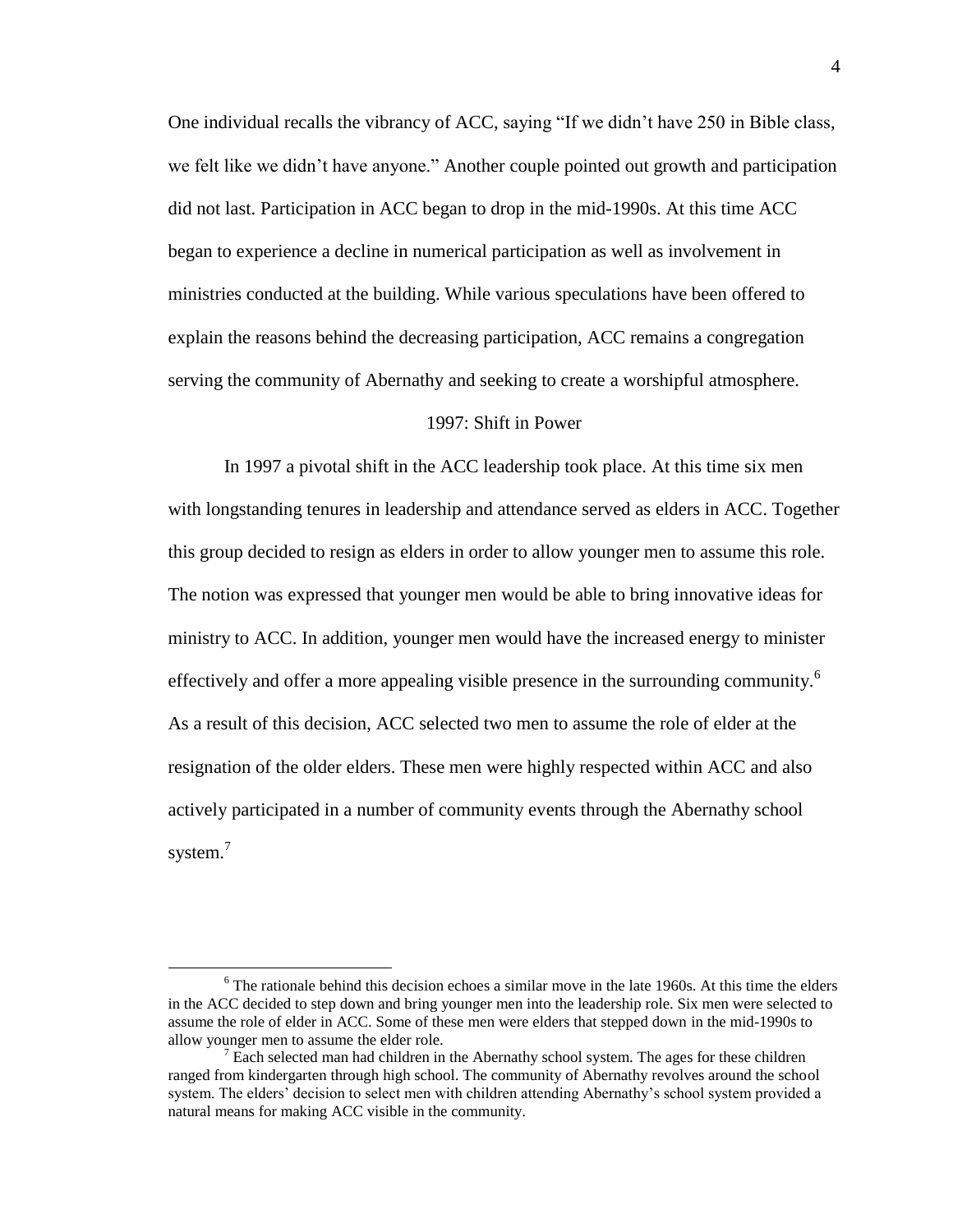## 2001: Exercise of Control

Four years after the transition of leaders, the preaching minister<sup>8</sup> of ACC accepted a different ministry role and moved from the Abernathy community. As the elders began searching for a new minister, the group identified the expectations they believed the next minister should meet. They were looking for an individual to be in the surrounding community.<sup>9</sup> In addition, the elders were interested in hiring a younger minister with a family and a repertoire of innovative ministry ideas. While the current elders were developing expectations for the next minister, a group composed of former elders and older members were meeting together to discuss expectations of the next minister. These participants believed the next minister should be an individual committed to teaching nothing but the Bible. This group of former leaders and older members was united $10$ around their shared feelings of dissatisfaction about the direction of ACC. The primary critique was that ACC had moved away from teaching the Bible.<sup>11</sup> The expectation of this group was to find a minister who would rehabilitate the congregation's scriptural teachings. The current elders did not share similar expectations concerning the minister's

<sup>8</sup> David Bennett had served as the pulpit minister for much of the 1990s. He transitioned out of the pulpit minister's position in 1999 to accept a ministry position in a different location. Steve Gauntt was the next minister and served ACC from 2000 to 2010. Brandon Denton was the next minister from 2012-2013. After Brandon transitioned in 2013, I stepped into the preaching position and have been in ACC from May 2013 to the present.

 $9<sup>9</sup>$  The elders looked for a minister willing to commit to the Abernathy community. One minister candidate recalled this expectation was heavily emphasized during the interview times with the ACC leaders. In addition, various ACC participants stressed community involvement as a requisite for the next minister. Some individuals used the minister's presence in the community as a gauge to determine the minister's effectiveness.

<sup>10</sup> Peter L. Steinke, *Congregational Leadership in Anxious Times: Being Calm and Courageous No Matter What* (Herndon, VA: The Alban Institute, 2006), 10, notes, "Anxiety is also contagious. It connects people. Let one or two people unleash their anxiety, and it won't be long before it has a ripple effect on the congregation." ACC witnessed this ripple effect in the search for the next minister. The dissatisfaction of a relatively small number in ACC began to persuade others to share similar frustrations.

 $11$ <sup>11</sup> The ACC leaders were accused of moving ACC away from biblical teachings through the introduction of recent books. One individual summarized this saying, "We began to see movement . . . at the end of David's time in Abernathy away from what the Bible taught toward the writings of men."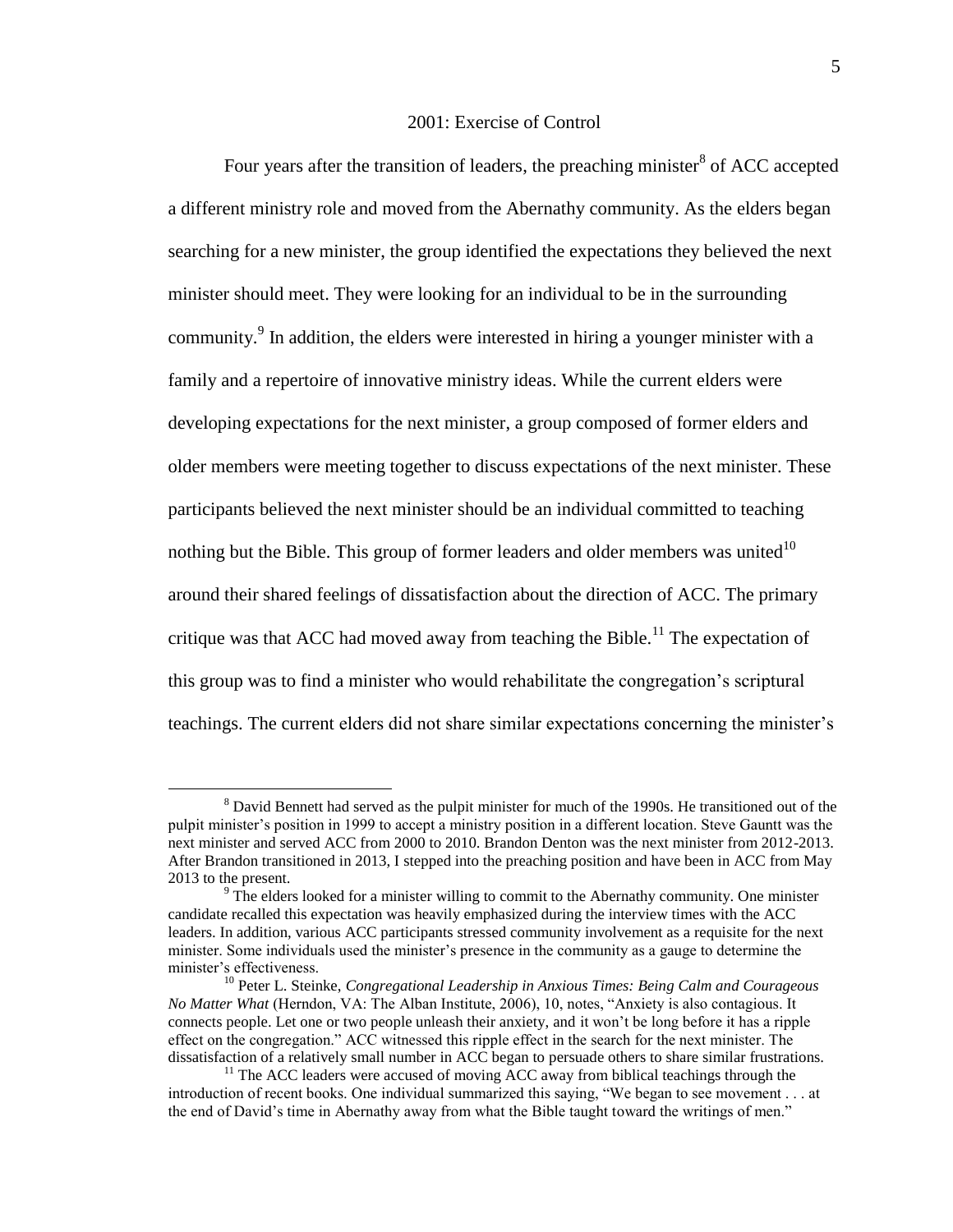primary task. Differences of preference concerning the minister's role separated the current leaders and former leaders. This separation increased as former leaders came to believe the current leaders had ignored the group's expectations for the next minister.

After some time the role of preaching minister was offered to a young man who accepted it, looking to fill his first ministry role. In 2000 this man and his family moved to Abernathy and began ministering to ACC. This man recalls the transition as a positive move and reports that the congregation was "very open and eager" to have them come. He went on to point out that people in the community did not appear to exhibit the same excitement about his family's move to Abernathy. On multiple occasions community members would cease conversation once they learned that the man was the ACC minister. From his perception much of the community's defensive posture was credited to an underlying and unfavorable understanding of ACC's character. He justified this thought by pointing to a number in the community who perceived ACC as a group focused on convincing those outside the ACC faith community to conform to the perspectives of the congregation. These conclusions were validated through comments the minister recalled from a number of members, primarily former leaders or of the older members. Shortly after he began ministering within ACC, a "disconnect between the older demographic and himself" emerged to separate the preacher and the ACC theological foundations. A volatile situation was beginning to build as tensions continued to escalate.

#### 2002: Controversial Focal Point

In the year following this new minister's arrival, a catalyst was introduced that ignited hostility and fragmented the ACC. In 2002 ACC adopted a practice of hanging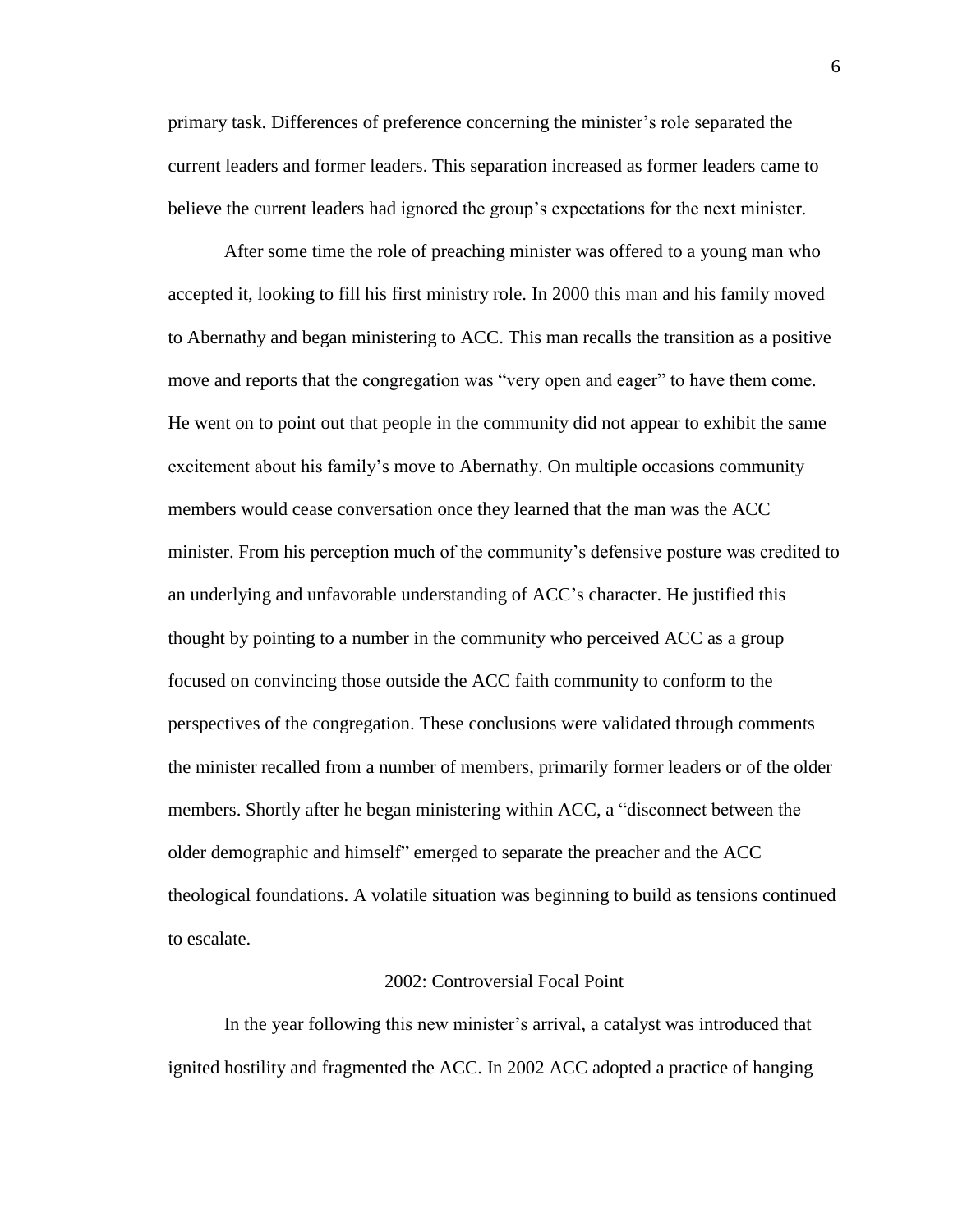banners at the front of the auditorium as a tangible illustration of the congregation's narrative. At the top of each banner was a stated theme that served as a vision for the marked year.<sup>12</sup> To commemorate the narrative, individuals were invited to place patches on the banners that celebrated particular moments or activities.<sup>13</sup> The adoption of these banners was met with mixed reactions from participants at ACC. For a number of participants, the banners were a welcomed change. These participants recognized the banners as a valuable resource for commemorating the ACC narrative. As a result this group expressed excitement at the opportunity to place patches on the banner. As the years have passed, this group has continued to look at the banners as a means of telling and reliving ACC's story.

In contrast, a number of participants voiced opposition to hanging the banners and cited a number of reasons.<sup>14</sup> Some participants believed the placement of patches was an exercise in boasting the accomplishments of one participant over other participants.<sup>15</sup> Other objections grew out of some participants' backgrounds in other faith traditions. Several from this group were raised in faith traditions that honored decorations and practices such as the banners. One former minister observed that at the time of adopting the banners, most of the older husband and wife couples were made up of one spouse that had grown up in another faith tradition and had been convinced to become a member of

 $12$  The themes derive from a verse of Scripture (e.g., "Cloud of Witnesses" emerged from Hebrews 12:1) or an attribute the ACC wants to nurture within the congregation (e.g., "Unity").

<sup>&</sup>lt;sup>13</sup> Patches placed on the banners were shaped according to the celebrated scene. A graduation cap with a name is placed on the banner to celebrate a participant's completion of an academic career. A teddy bear with a name is placed on the banner to celebrate the birth of a child (blue bears are used for boys, pink bears are used for girls). In addition, some patches celebrate rites individuals participate in (e.g. dove patch for baptism, wedding bells patch for weddings or anniversaries).

<sup>&</sup>lt;sup>14</sup> Peter L. Steinke, *Healthy Congregations: A Systems Approach* (Herndon, VA: The Alban Institute, 1996), 55, writes "Grumbling is apparently endemic to human beings and, among some, epidemic. Put people together and inevitably someone will express contrariness."

<sup>&</sup>lt;sup>15</sup> One couple quickly argued the banner patches placed greater emphasis on the accomplishment of the participant and detracted from other participants. In addition, the placement of patches was claimed to detract from bringing glory to God.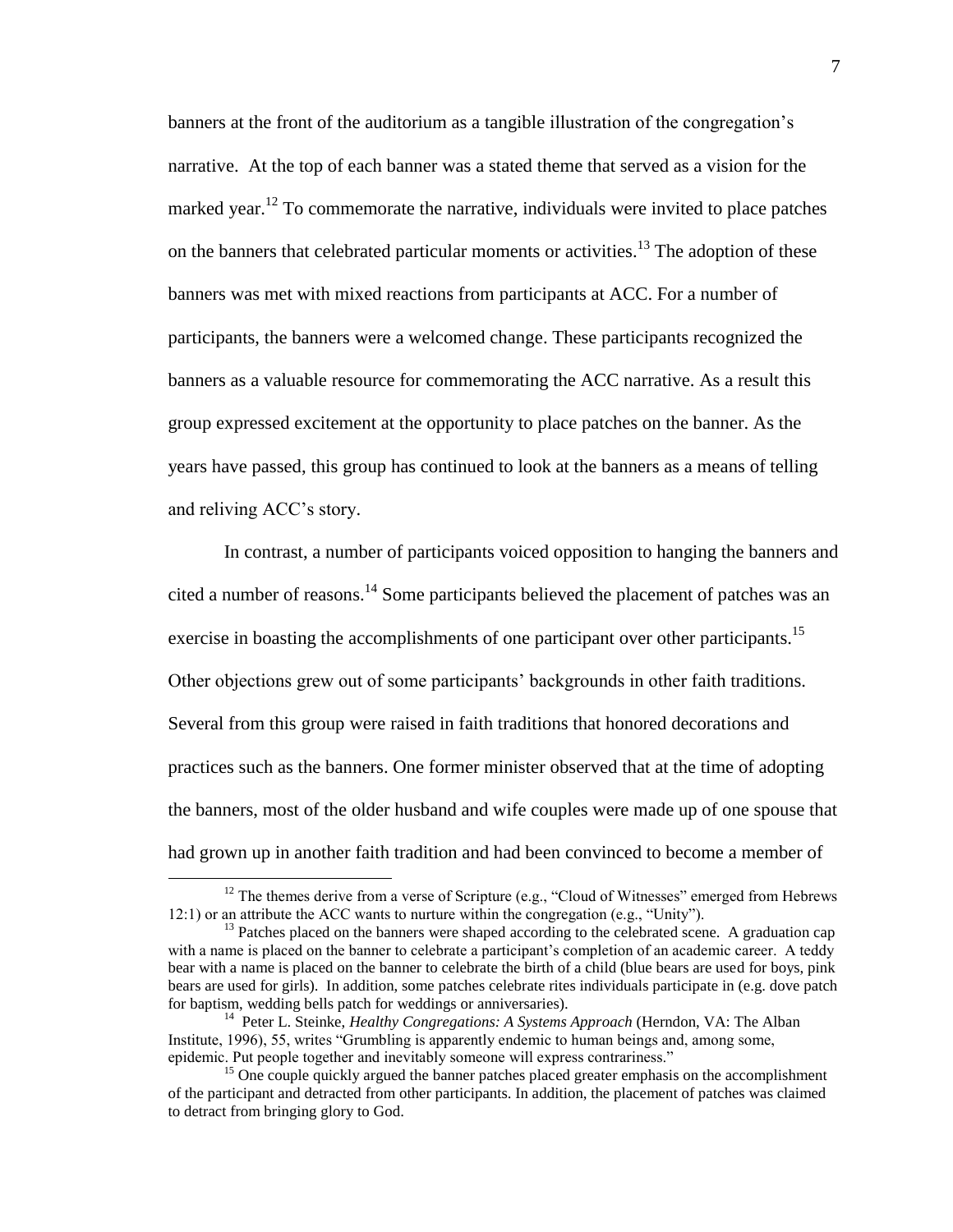the Church of Christ.<sup>16</sup> The presence of these banners recalled the faith tradition(s) these individuals had stepped away from at an earlier point in life. Some claimed the banners were a distraction that inhibited people from maintaining a reverent mindset.<sup>17</sup> Still others believed the banners defied a biblical precedent by accepting a practice that was not ordained by the biblical writers.<sup>18</sup> Nevertheless, the banners were kept in place and tension between the two groups continued to escalate and cause division to occur in ACC.

# 2009: Climax of Tension

Underlying the escalating tension focused on the banners was an attitude of dissatisfaction with the minister. Since the current elders had decided to hire a preaching minister without the endorsement of the former elders, hostility had been growing. These voices began to gain volume in the form of some participants' verbal outbursts directed at the elders and minister.<sup>19</sup> It was becoming more common for participants to express

<sup>&</sup>lt;sup>16</sup> Other participants also pointed out the common practice of decorating the congregation's worship structure in different faith traditions. For these participants the practice of hanging decorations to commemorate a member's accomplishments reminded them of the faith tradition they had once belonged to. As these participants became active in ACC, they refrained from participating in the practices of their former faith tradition. These participants felt they had moved away from the practices of the former faith tradition. The fulfillment of similar practices in ACC reminded these members of the beliefs they had once held and now believed to be false.

 $17$  This point has been made multiple times from one anonymous couple in the ACC. In particular, this couple claims the children in a worship setting are not able to learn proper worship protocol because they are interested in the banners surrounding the worship center. They claim, "When I look around and see all the kids looking at these banners—they're just not worshipping. I can tell. You can't worship and be distracted by these banners."

 $18$  Participants have argued a church building should be a place of simplicity and not heavily adorned. Much of the basis for this argument is constructed on Jesus's words to his disciples concerning the beauty of the temple. Luke 21:5-6 reads, "Some of his disciples were remarking about how the temple was adorned with beautiful stones and with gifts dedicated to God. But Jesus said, 'As for what you see here, the time will come when not one stone will be left on another; every one of them will be thrown down.'" Participants have used these words to claim the ACC should not adorn the building because it will eventually be destroyed.

<sup>&</sup>lt;sup>19</sup> Gil Rendle, *Leading Change in the Congregation: Spiritual and Organizational Tools for Leaders* (Herndon, VA: The Alban Institute, 1998), 34, writes, "The increase in anxiety prompts people in our congregations to search for *what* is wrong. When they do not find clear and agreeable answers, they quickly try to determine *who* is wrong." Arthur Paul Boers refers to this as "scapegoating." Arthur Paul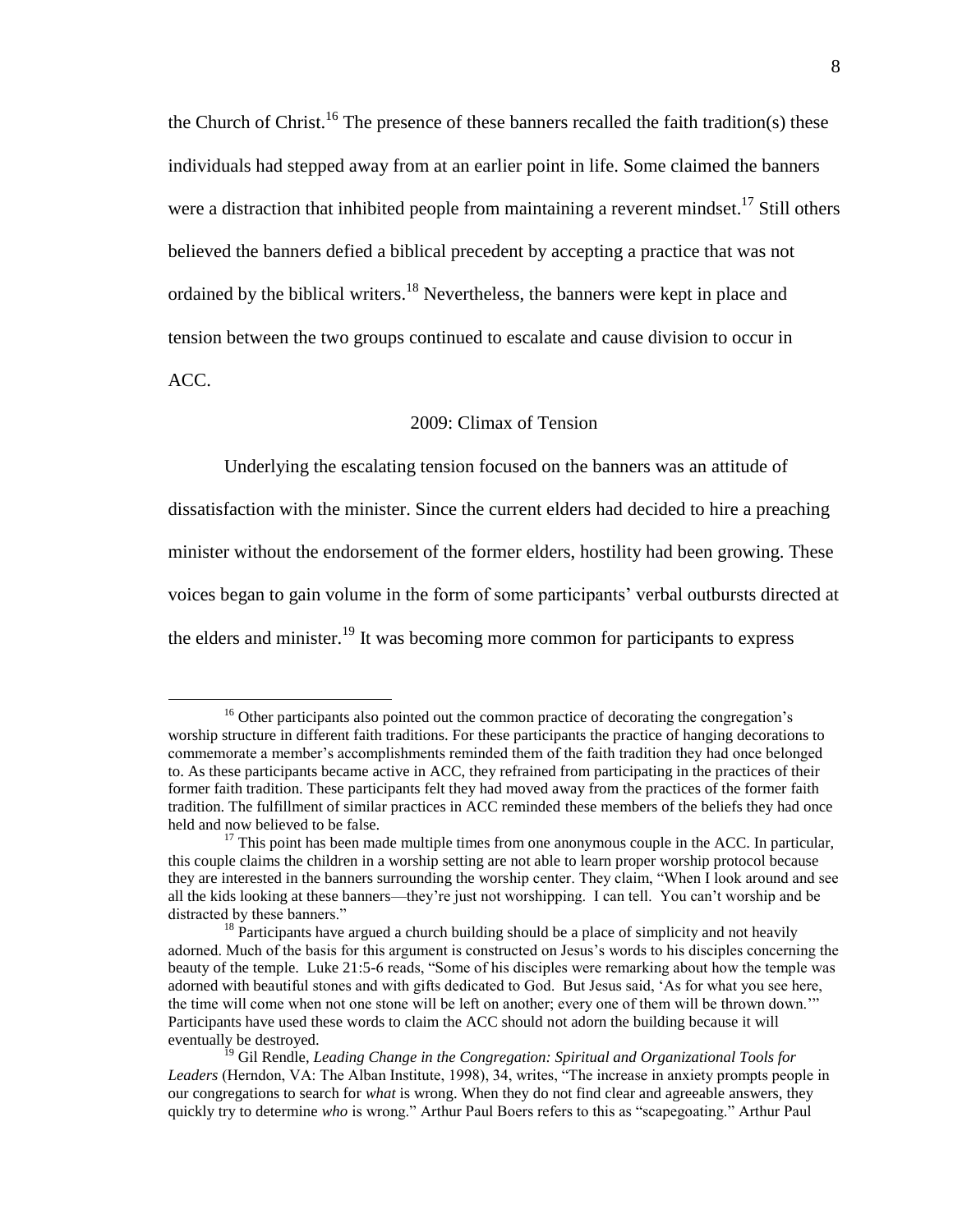disapproval of the elders or the current minister during classes, worship services, or in conversations in the congregational setting or in the community. Participants from the older demographic began planning attempts to separate members of the ACC leadership from each other.<sup>20</sup> Once alone, the participants would rain a torrent of accusations against the ACC leadership. The elders and minister were accused of splitting ACC and attempting to sabotage the congregation by advancing personal agendas. Finally in the summer of 2009, a large percentage of participants in ACC decided to seek worship opportunities in other places.<sup>21</sup> These participants collectively decided no longer to worship or serve in ACC and to participate with different congregations instead. This group was primarily comprised of an older demographic, the former elders and participants with whom they had nurtured friendships throughout their life in Abernathy. In addition, a smaller group comprised of what might be considered "innocent bystanders" also exited ACC during this time of intense conflict. The actions of individuals for whom they cared deeply became a hindrance to their continued worship in  $ACC.<sup>22</sup>$ 

Boers, *Never Call Them Jerks: Healthy Responses to Difficult Behavior* (Herndon, VA: The Alban Institute, 1999), 36, defines scapegoating as "projecting shadows or negative emotions on someone else."

<sup>20</sup> Speed B. Leas, "The Basics of Conflict Management in Congregations," in *Conflict Management in Congregations* (ed. David B. Lott; Herndon, VA: The Alban Institute, 2001), 22, points out, "We have entered the realm of disruptive and painful conflict when the congregation has moved from debates and games to fighting . . . when people no longer calculate their remarks to edify or change others, but plan them to hurt, demean, defame, or destroy the other."

<sup>21</sup> Peter L. Steinke, *How Your Church Family Works: Understanding Congregations as Emotional Systems* (Herndon, VA: The Alban Institute, 2006), 16, observes, "Anxiety provokes change. It prods and pushes us toward innovation or transformation. If, however, it reaches a certain intensity, it prevents the very change it provokes. What is stimulus becomes restraint. We 'lose our head' or 'cool,' as we say, essentially our awareness and composure; we are too reactive to be responsive." This was the situation in ACC as tensions mounted and participants became reactive to the crisis. The group exiting the faith community had finally reached a point where they emotionally could not tolerate any more anxiety, moving them to seek other worship opportunities.

<sup>&</sup>lt;sup>22</sup> One anonymous individual lamented this exodus, saying, "I was tired. These were my friends and fellow Christians. To see them acting this way—I was just tired."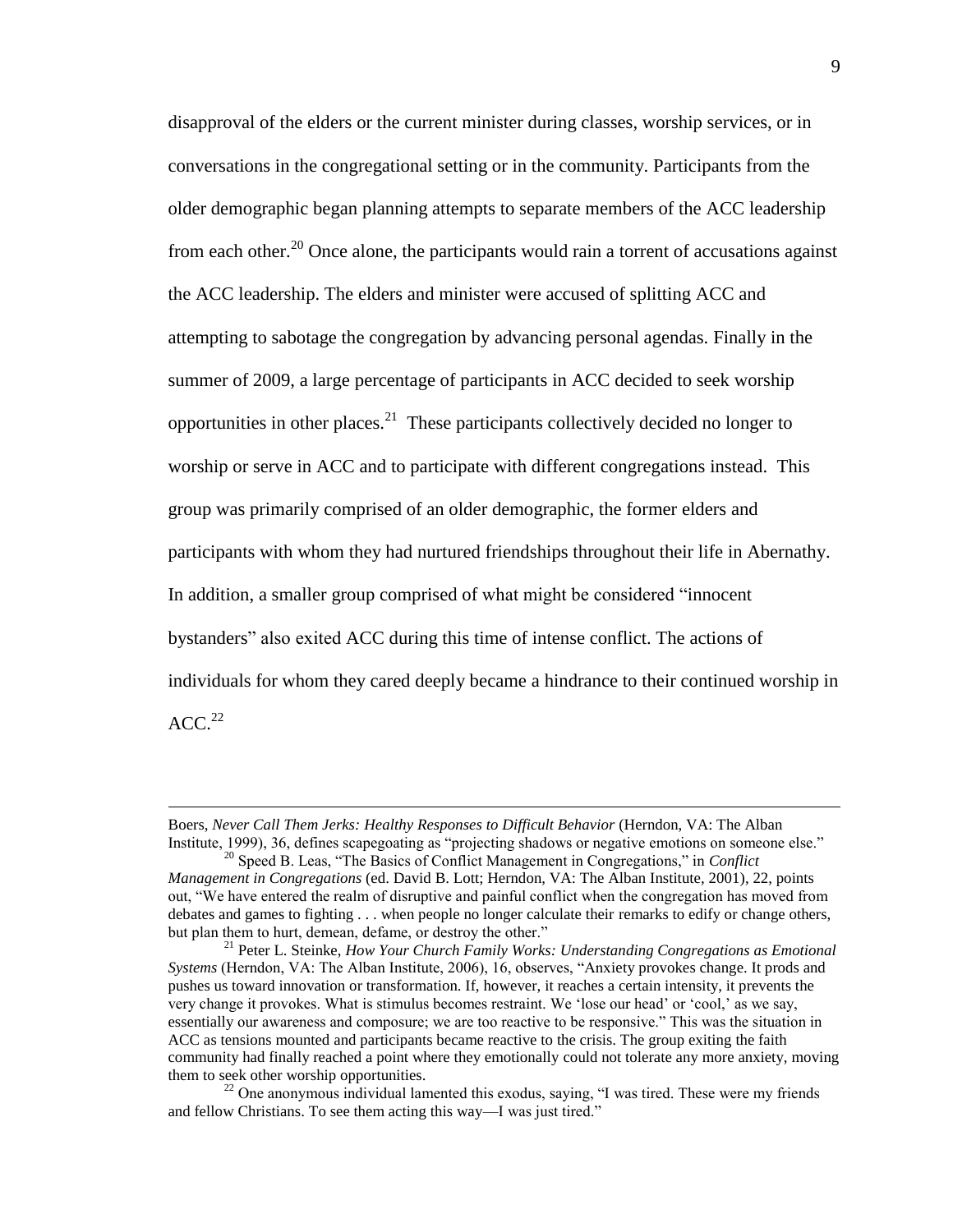The aftermath of this exodus left the ACC participants reeling. One of the more challenging consequences has been the loss of a sense of identity and purpose. Following the events of 2009, the remaining congregation has been left to rebuild the congregation's narrative in order to regain identity and direction. Difficulty in crafting this narrative is partly due to the limited resources of participants. Once more ACC finds itself a congregation with a small number of participants in the faith community willing to serve and minister to the surrounding context.  $^{23}$  Furthermore, individuals coming into ACC do not wish to invest time, energy, and resources in ACC. Instead, many choose to drive to neighboring communities in search of other worship experiences and communities of faith. This has made it difficult for ACC to depend on visitor involvement or to discern the direction the leadership should go in order to develop effective ministries.

#### Current Focus: Church Trying to Survive

In the years following the escalation of tensions, ACC has become a congregation content to maintain existence. Chronic anxiety has infiltrated the ACC narrative and birthed attitudes of apathy and survival. Staff turnover in the past five years provides evidence to the presence of chronic anxiety. In 2010 the pulpit minister was offered a preaching role in a neighboring community. He accepted the new role and moved his family out of Abernathy. At the same time the minister's wife, who had served as the church's secretary, stepped down from the role she played, leaving no one on staff at

<sup>&</sup>lt;sup>23</sup> "The surrounding context" in this project refers to the ACC ministry context. The ACC leaders have narrowed the focus for ministry efforts to the community of Abernathy and nearby communities. In this move, the ACC leaders have identified the context ACC is called to enter in order to share God's metanarrative. John Douglas Hall uses the term "contextualization" to summarize a similar move. John Douglas Hall, *Thinking the Faith: Christian Theology in a North American Context* (Minneapolis: Fortress, 1989), 21, writes "To attempt a disciplined and faithful Christian praxis as North Americans today means, concretely expressed, to enter into our historical destiny *as North Americans*, to suffer the critical dimensions of our new consciousness of that identity and destiny and, so far as possible, to alter the direction of our society in ways consistent with the gospel that we are brought to hear in and through this discriminating encounter with our context."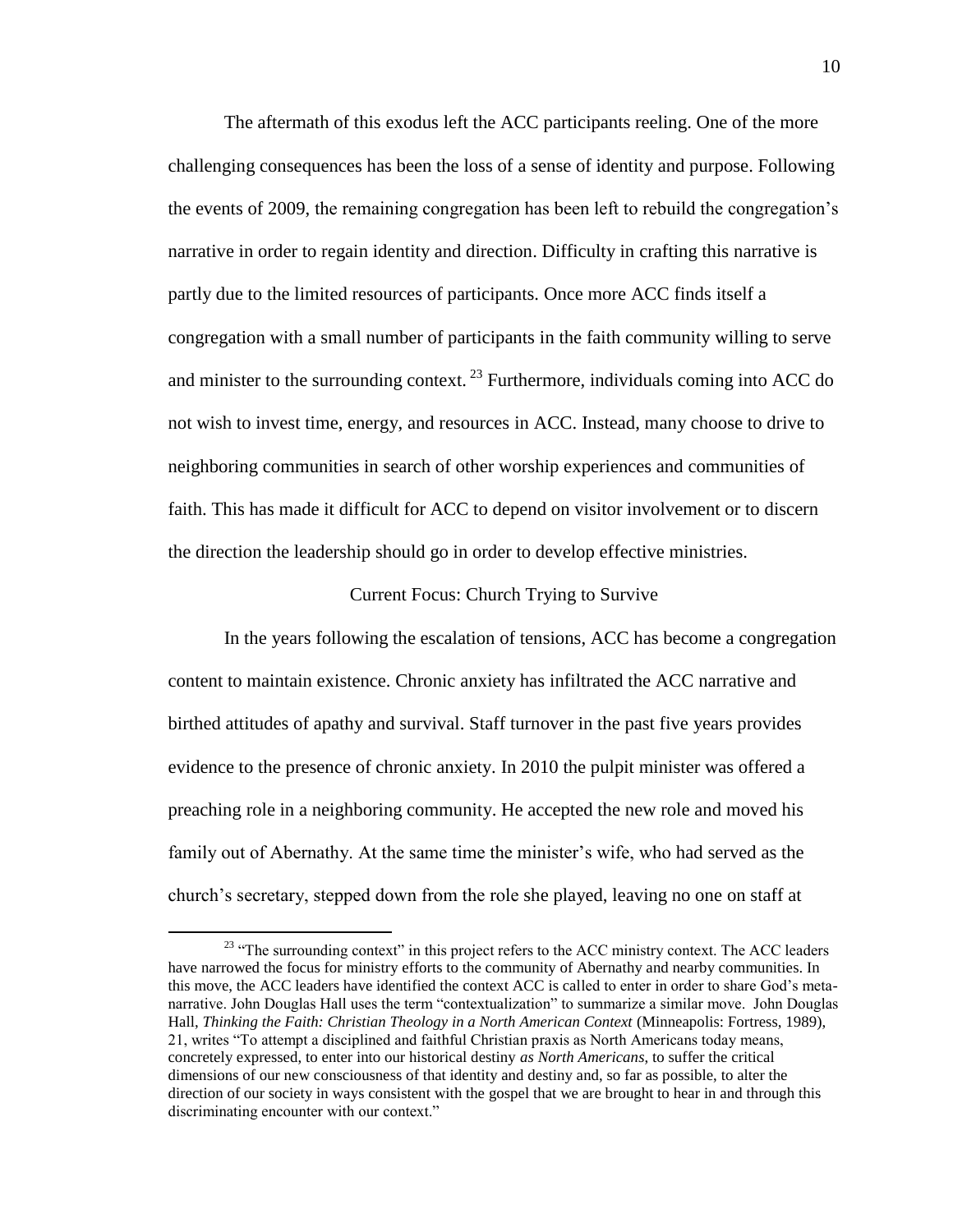ACC. The role of secretary was quickly filled, with a participant in ACC accepting the part-time position for the congregation. The position for the next minister was substantially more difficult to fill than the role of secretary. The ACC leaders searched for almost two years until a new minister was hired. In 2012 the new minister began ministering to ACC. After one year this minister stepped down to accept a different ministry position. Following a short search, I stepped into the preacher's role and moved my family to Abernathy in 2013. Instability in the church staff has diminished trust for the pulpit minister and contributed to the influence chronic anxiety has on the ACC narrative.

Chronic anxiety is also evident in negative attitudes and complaints from the few participants from the former leaders' group that have remained in ACC following the climax of tension in 2009.<sup>24</sup> These participants persistently second-guess decisions of the ACC leaders. In addition, they repeatedly expressed disapproval for the operations of ACC. The commemorative banners had become the focal point for negative comments. These participants argued the banners were a distraction for the children that should be taught to sit in silence and pay attention to the action at the front of the auditorium. The frustration with the commemorative banners led this couple to claim, "We would go somewhere else if we could find a place close by to worship with." In response to this dissatisfaction, the ACC leaders have either ignored or justified the couple's comments. The ACC leaders were satisfied to allow these participants to vent frustrations as long as they remained active in ACC. The response of the ACC leader to the attitude of

<sup>&</sup>lt;sup>24</sup> Participants making up this group have continued to worship with ACC despite frustrations associated with recent conflicts. At the time of this project, this group had dwindled to a husband and wife couple who are unable to pursue worship opportunities elsewhere due to finances, age, and a commitment to the Church of Christ tradition. These factors leave the couple to continue worshipping in ACC, despite dissatisfaction with the congregation's leadership, direction, and teachings.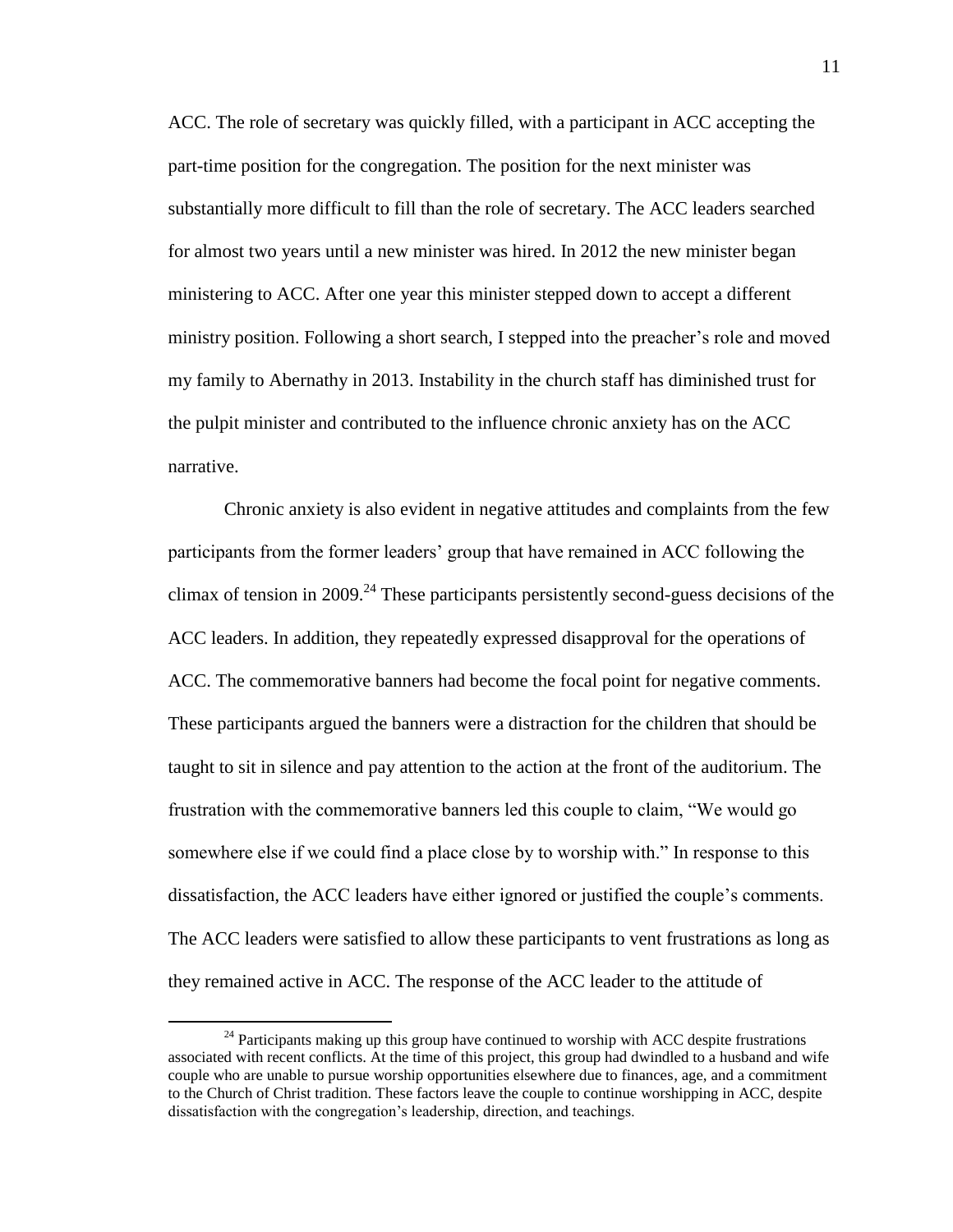dissatisfaction indicated a residual presence of chronic anxiety. The ACC leaders worked to pacify upset participants in an effort to promote peace in the congregation. One leader commented, "We need to keep doing these things (e.g., Sunday night worship service) for this group." Chronic anxiety demanded the ACC leaders allow negative voices to plague ACC through fear these participants would leave if they were not pacified.

A final clue testifying to the presence of chronic anxiety came out of the geographical location of Abernathy. Abernathy is a rural community located fifteen miles north of Lubbock, Texas, and approximately twenty miles south of Plainview, Texas, on Interstate 27. The proximity of Abernathy to these cities offered an abundance of worship options for participants to pursue. Lubbock offered more than one hundred thirty churches to fulfill the worship demands of people in Abernathy. Similar opportunities existed in Plainview as more than forty-five churches invite participation from other communities. The abundance of opportunities allowed participants to discover a worship attitude that, at least during this time, was absent from ACC. In the years following the escalation of tensions, a large number of participants in the ACC chose to travel for worship opportunities instead of coming together with the ACC in worship. The fragile nature of participants in the aftermath of recent conflicts coupled with an abundance of nearby worship opportunities has contributed to chronic anxiety's presence in the ACC narrative. Leaders fear if a change is introduced into ACC participants will leave the congregation and pursue worship opportunities in these places.

Over the past year the ACC leaders have recognized the congregation's efforts to survive and taken actions to change the efforts. This shift is evident in the specific banner themes selected to direct the ACC narrative each year. Since 2002, when the banners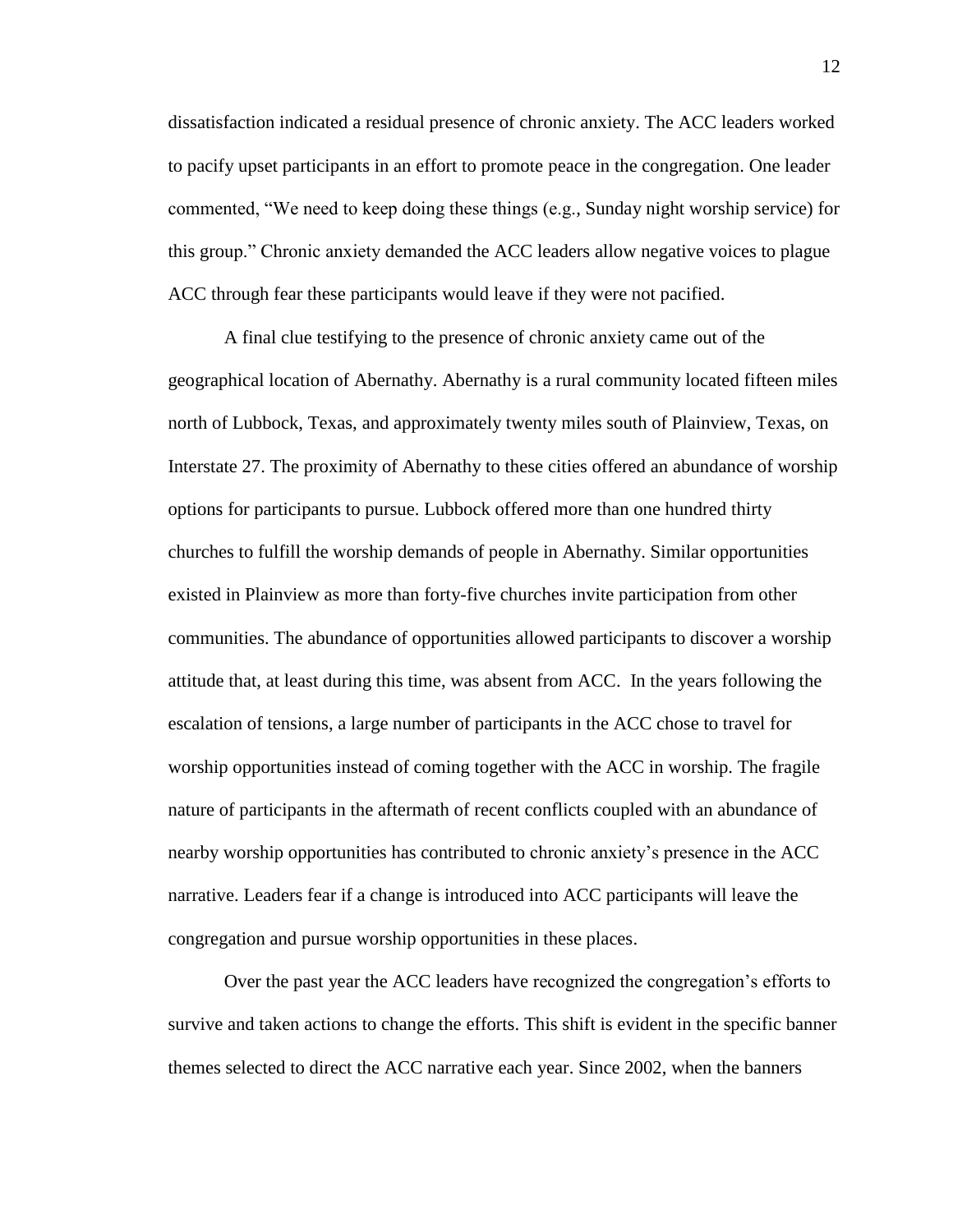were first hung, the themes have focused on maintaining the existing congregation. These themes highlighted specific characteristics (e.g., "Amazing Grace," "Unity," "Love") or developing the nature of the congregation (e.g., "Draw Near to God"). In 2014 the banner theme shifted focus away from the existing ACC to the surrounding context. The adopted banner theme for 2014 was "Here I am, send me."<sup>25</sup> The focus of the ACC's ministry efforts shifted from attention placed solely on the existing congregation toward the surrounding context. This shift in the banner theme suggested a growing awareness of the congregation's survival efforts among the ACC leadership as well as the ACC leaders' desire to alter this attitude.

#### Statement of the Problem

The identified problem for this project was the presence of chronic anxiety due to unresolved conflicts in the ACC narrative. The escalation of tensions and ensuing exodus have cultivated an underlying presence of chronic anxiety that resulted from a lack of reconciliation on the part of the existing ACC. Chronic anxiety has prevented positive interaction(s) between participants in the congregation and inhibited positive ministry efforts to the people of Abernathy. The reaction of the ACC leadership to chronic anxiety has further complicated healing from recent conflicts. Preceding this project, the ACC leadership did not recognize the presence of chronic anxiety. Failure to recognize the

<sup>&</sup>lt;sup>25</sup> In November of 2013 the elders, deacons, and I began exploring possibilities for the driving theme for the upcoming year. To discover 2014's theme we devoted time in prayer seeking to discern the direction God was leading to discover the next theme. I focused attention on two biblical passages for discovering a concise, thematic expression the ACC could rally behind to guide ministry efforts. The first was Micah 6:8, "He has showed you, O man, what is good. And what does the Lord require of you? To act justly and to love mercy and to walk humbly with your God." The second passage came out of Isaiah 6:8, "Then I heard the voice of the Lord saying, 'Whom shall I send? And who will go for us?' And I said, 'Here I am. Send me." After a period of prayerful consideration for each passage, the ACC leadership met to determine which passage would shape 2014's banner theme. The ACC leadership decided in this meeting the move to shift ministry focus to the surrounding context was best summarized by Isaiah 6:8. By the end of 2013, the ACC leadership was ready to move forward with the words "Here I am. Send Me.", and the banner theme was revealed to the congregation.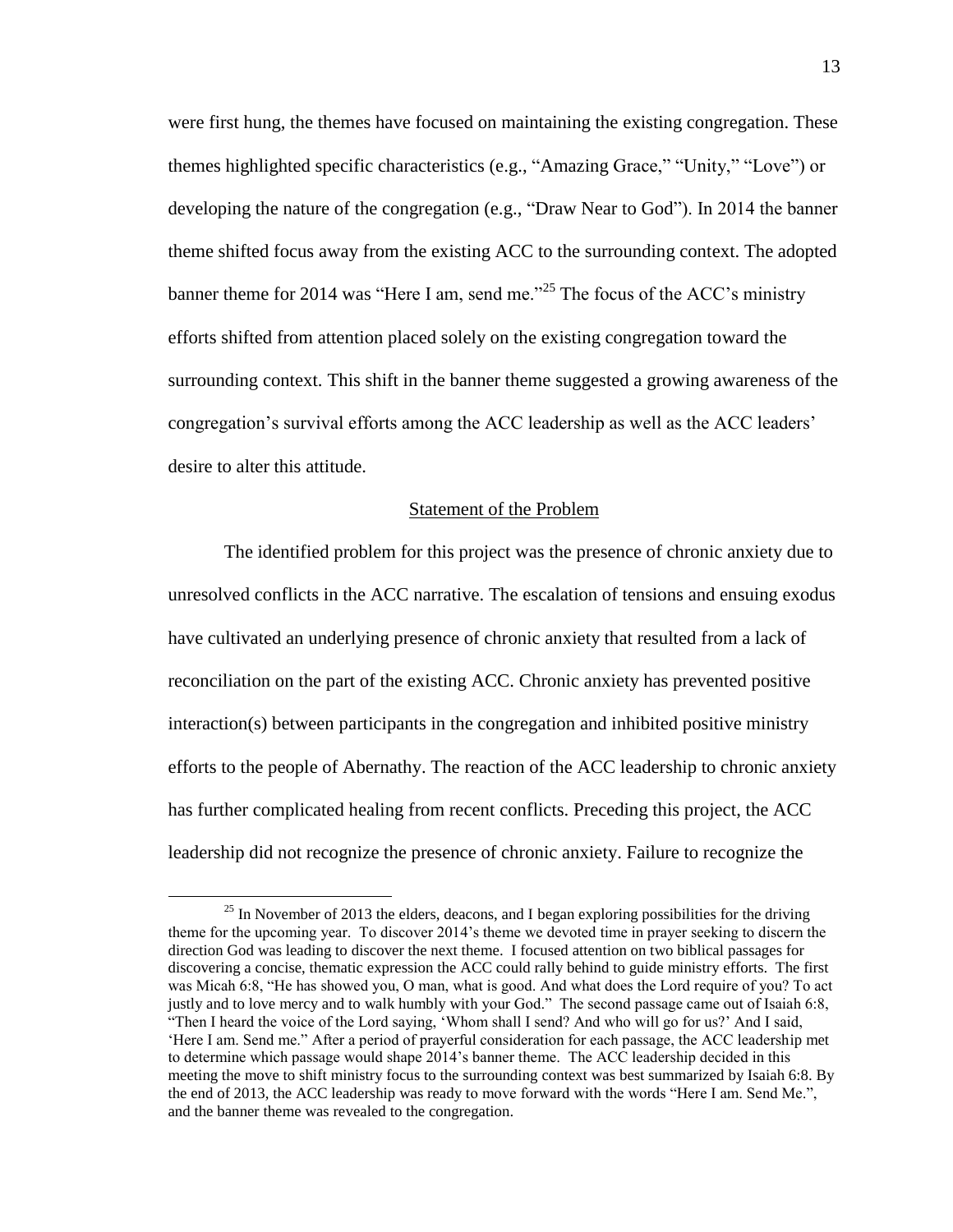presence of chronic anxiety left the ACC leaders to misunderstand a need for healing from recent conflicts. Instead, the ACC leadership maintained an attitude of being victimized by the group that left and failed to realize the role they played in the events of the past.

#### Statement of the Purpose

The purpose of this project was to assist ACC in healing the pain associated with unresolved conflicts in the congregation's existing narrative. To accomplish this purpose, the leadership of ACC participated in a process of crafting a "next chapter" in the ACC narrative. The methodology incorporated into this project challenged the ACC leaders to discover the direction in which God is moving the congregation to minister effectively in the Abernathy community. Writing the congregation's story in a way that discovers new trajectories for the future depended on the leaders' overcoming recurring negative emotions from previous tensions and conflicts. Recognizing the roles the ACC leaders have played in unresolved conflicts was a pivotal step in the move toward reconciliation. Understanding their role in recent conflicts positioned the ACC leaders to formulate a next chapter focusing on the direction the congregation would move rather than dwelling on the story in the past.

#### Basic Assumptions

This project was developed around three assumptions. The first assumption claimed that the ACC leadership possessed a commitment to overcome ineffective ministry efforts resulting from a lack of reconciliation. The ACC leadership recognized harboring negative emotions from unresolved conflict has prevented participants in the faith community from healing bitterness associated with previous conflicts. In addition,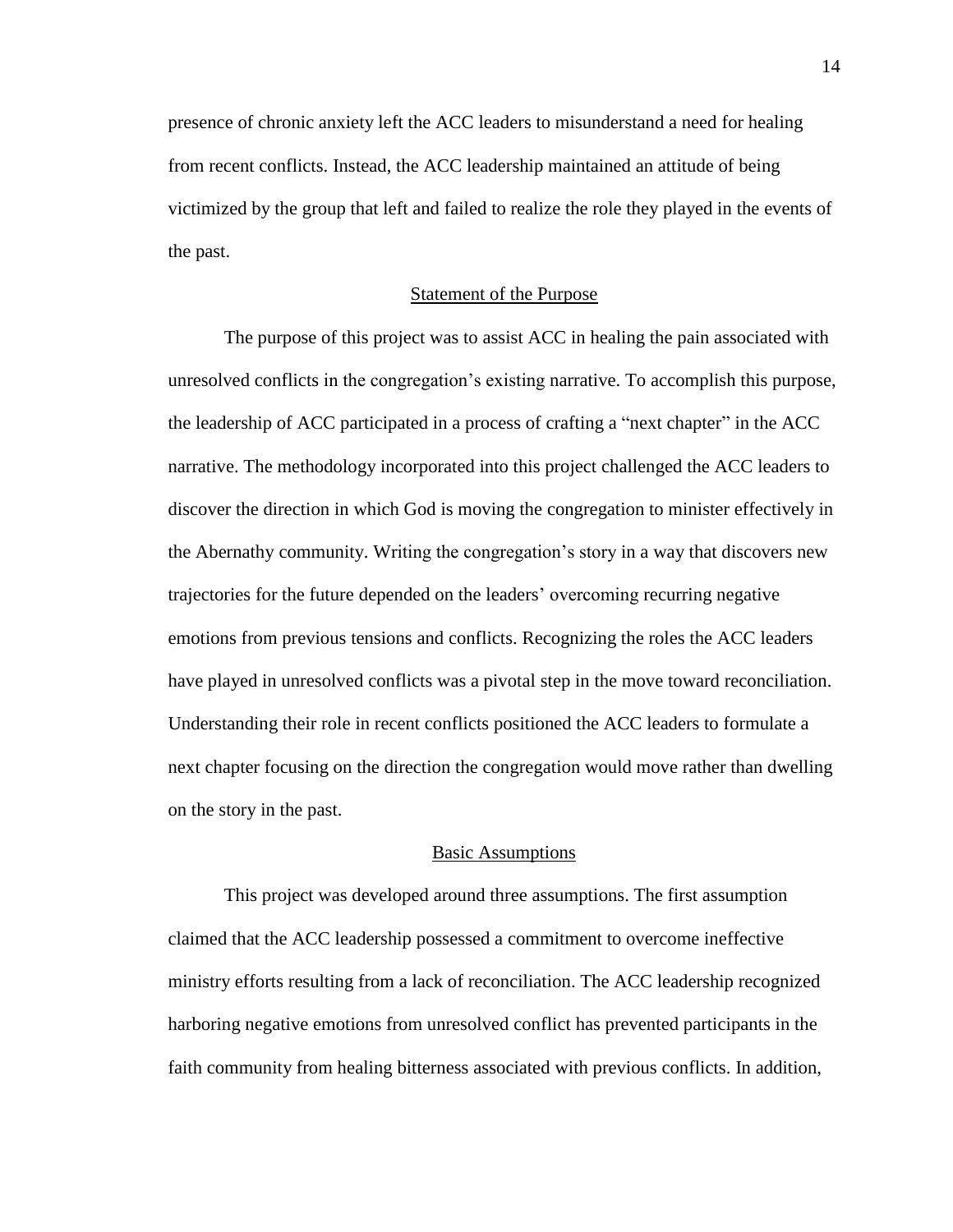the ACC leadership is aware that the influence of underlying negativity has hindered ministry efforts in ACC.

Another assumption of this project was the general understanding of the roles and status of elders<sup>26</sup> and deacons<sup>27</sup> in ACC. As a faith community with roots in the Stone-Campbell Movement, elders and deacons at ACC operate in accordance with traditional polity in Churches of Christ. Individuals selected to fill this role are expected to shepherd the congregation and lead through submission to God alone.

The final assumption in this project derived from the personality of a relatively small congregation. ACC is a congregation where participants know each other and are actively involved in the lives of other participants. As a result, relationships thrive in ACC due to the congregation's numerically small nature. Ministry-related activities ACC leads are intended to promote a bond among the people taking part.

#### Definitions

Chronic Anxiety—Chronic anxiety refers to a perpetual tension underlying the

structure of relationship or composing the fundamental nature of an individual. A

<sup>&</sup>lt;sup>26</sup> Elders are recognized as shepherds for a congregation and accept a responsibility for leading the congregation in a direction according to God's direction. D. Newell Williams, Douglas A. Foster, and Paul M. Blowers, eds., *The Stone-Campbell Movement: A Global History* (St. Louis, MO: Chalice, 2013), 23, point out, "Bishops, meaning overseers, also identified as elders or pastors, were to teach, preside at meetings of the church, shepherd the members of the congregation, and rule in matters of discipline." Douglas A. Foster, et al., *The Encyclopedia of the Stone-Campbell Movement* ("Elder, Eldership": Grand Rapids: Eerdmans, 2004), 298, note "Elders were to attend principally to the spiritual interests and pastoral needs of the congregation."

 $2<sup>27</sup>$  Deacons comprised another group recognized by the congregation. This group is described as servants and shares a responsibility for taking care of physical structures. Douglas A. Foster, et al., *The Encyclopedia of the Stone-Campbell Movement* ("Deacons, Diaconate": Grand Rapids: Eerdmans, 2004), 260, describe Alexander Campbell's and William Kimbrough Pendleton's view of deacons: "Every church had to have a plurality of deacons . . . whose duties would be to collect and appropriate the church's offering, care for the sick, serve in worship services, minister at the Lord's Table, and attend to the secular interests essential to the life of the congregation."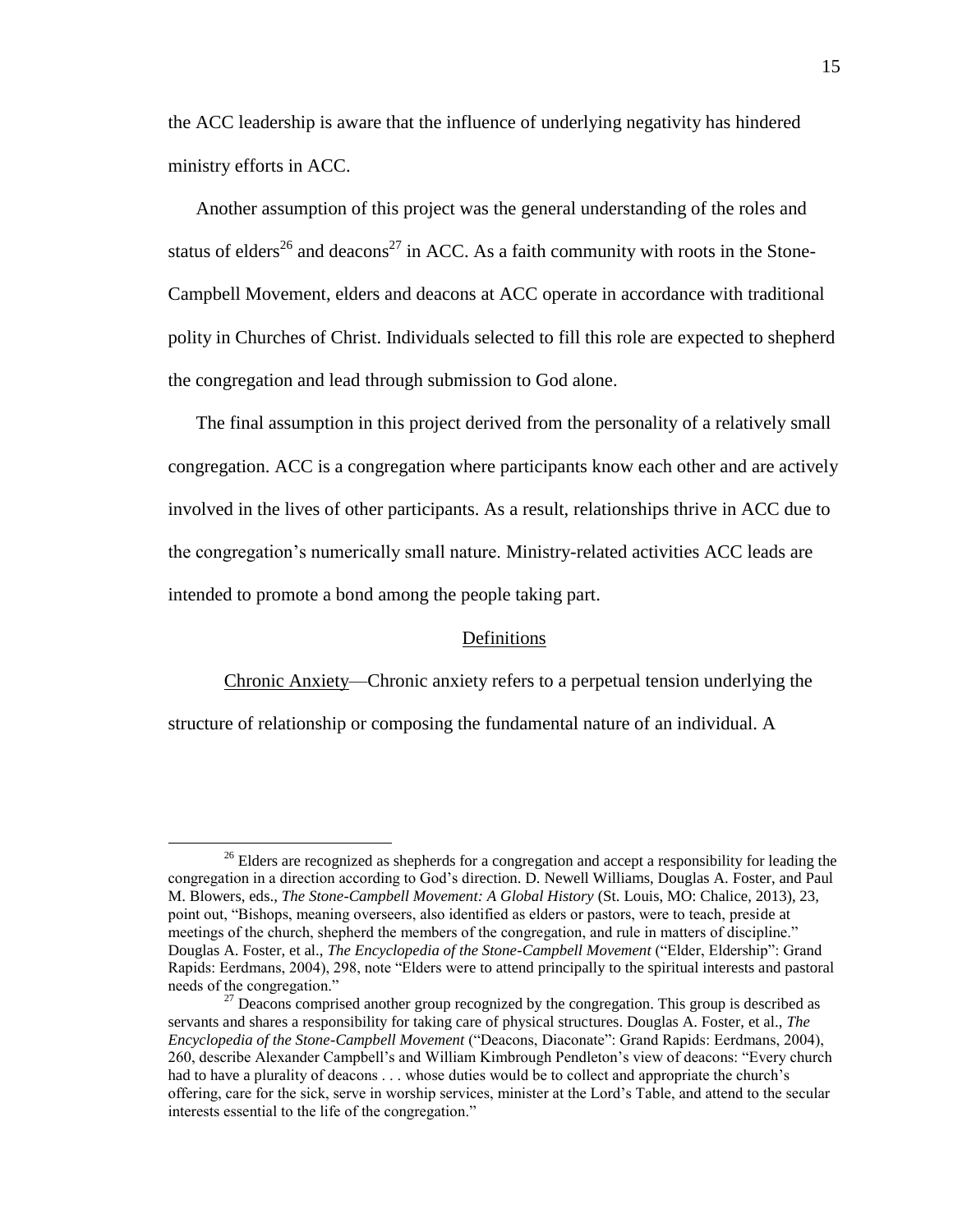chronically anxious presence is not sparked by an external threat, but operates within a continuous state of anxiety.<sup>28</sup>

Narrative—Narrative refers to the collection of various scenes in a system's history that contribute to the nature of the existing system. Narrative communicates the existence of an organism as well as recounts episodes integral to developing the identity of the system.<sup>29</sup>

#### Delimitations

Participation for this project was limited to individuals in formal leadership positions within ACC. This group was comprised of participants who were caught up in recent conflicts as well as some who were not closely involved. Regardless of their perspective, each participant invited to participate in this project was active in ACC during the period of recent conflicts. This study did not include or handle perspectives from the exodus group in the past five years.

#### Limitations

Moving a congregation toward healing through reconciliation was an exercise reaching beyond the allotted time for this intervention. Measuring the success of this project required ongoing examinations from the perspective of the leaders on an

 $^{28}$  Anxiety is a natural signal that some element within a system needs attention. Norman Shawchuck and Roger Heuser, *Managing the Congregation: Building Effective Systems to Serve People* (Nashville: Abingdon, 1996), 279, write, "In every relationship system, people eventually become anxious. This anxiety, acting as an alarm system, lets people know that something is not right, that there is a potential crisis. But anxiety also presents the opportunity for the relationship to change and grow." For more on this, see Peter L. Steinke, *How Your Church Family Works: Understanding Congregations as Emotional Systems* (Herndon, VA: The Alban Institute, 2006): 15-19; also Peter L. Steinke, *Congregational Leadership in Anxious Times: Being Calm and Courageous No Matter What* (Herndon, VA: The Alban Institute, 2006): 7-14.

<sup>29</sup> S. Mark Heim, *The Depth of the Riches: A Trinitarian Theology of Religious Ends* (Grand Rapids: Eerdmans, 2001), 55, writes, "Narrative and history are categories constituted by personal relation. Christianity's identification with them reflects the nature of the religious end it seeks." Heim's comment reflects the formation of Christianity as an entity in time communicated through various scenes. The scope of Heim's comment may be narrowed to the historical situation of a congregation, as communicated through the church's scenes responsible for shaping its identity.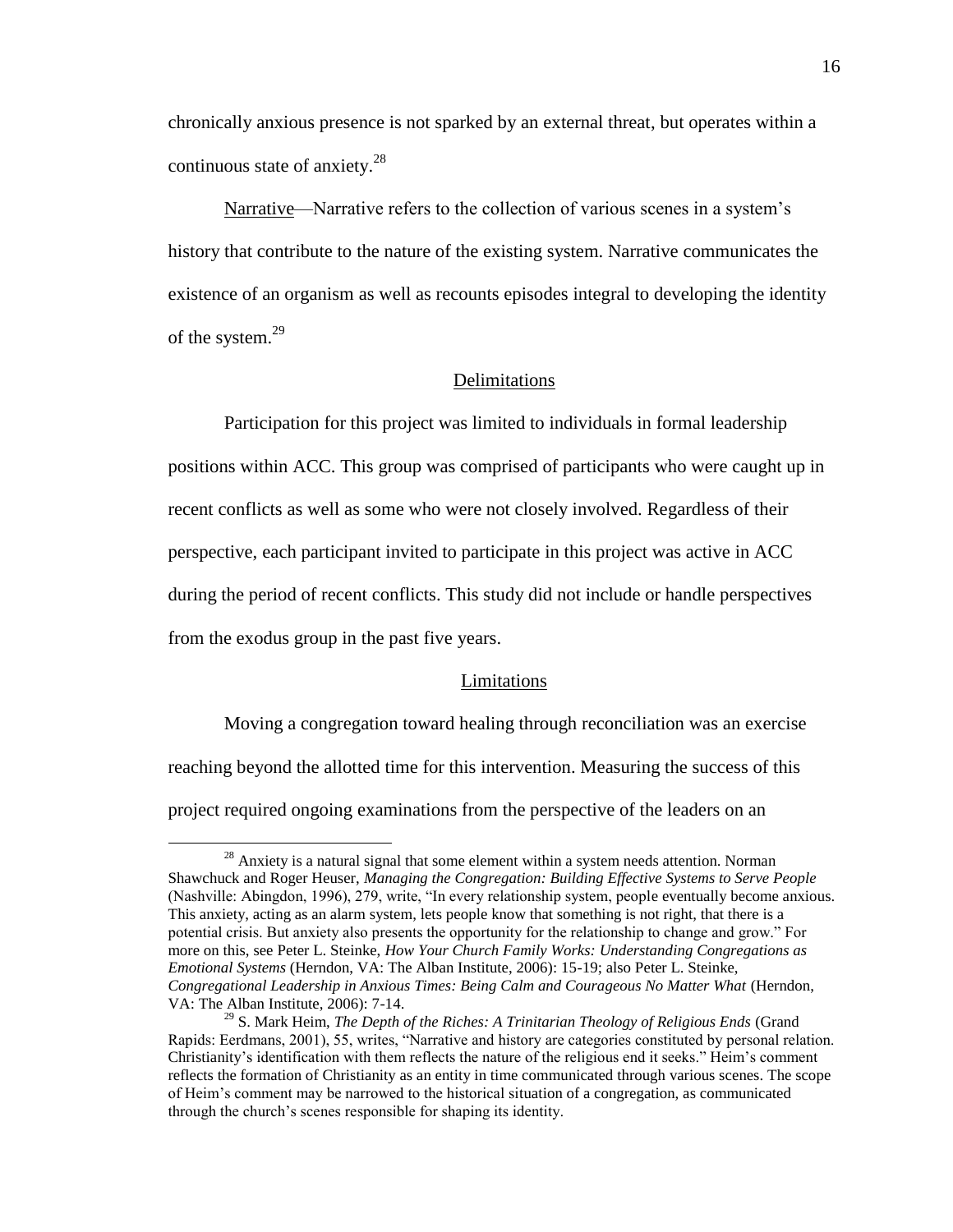individual level, as well as collectively. In addition, the future narrative was subject to future adaptations due to the ever-changing nature of ACC and its evolving context. Beyond the scope of this project, the lasting effectiveness of this project will be gauged as time passes and healing is realized.

#### Conclusion

The underlying chronic anxiety resulting from unresolved conflicts produced an environment conducive to fostering healing through reconciliation in ACC. On the whole, ACC was positioned to handle the bitterness of the past years and move forward in order to discover God's transformed narrative for the congregation's next chapter as a prerequisite for developing effective ministry. Ignoring the underlying chronic anxiety has perpetuated an attitude of apathy already present in ACC. In accordance with an apathetic attitude, ACC has experienced a lack of ministry efforts and further alienation of the surrounding ministry context. Even though the presence of chronic anxiety has been disregarded, the ACC leaders were aware of a consuming negative attitude that has inhibited the congregation from participating in ministry to the surrounding context. This has prompted the leadership of ACC to seek change and move ahead by crafting the next chapter of ACC. In order to integrate the next chapter into the ACC narrative, a theological foundation had to be established.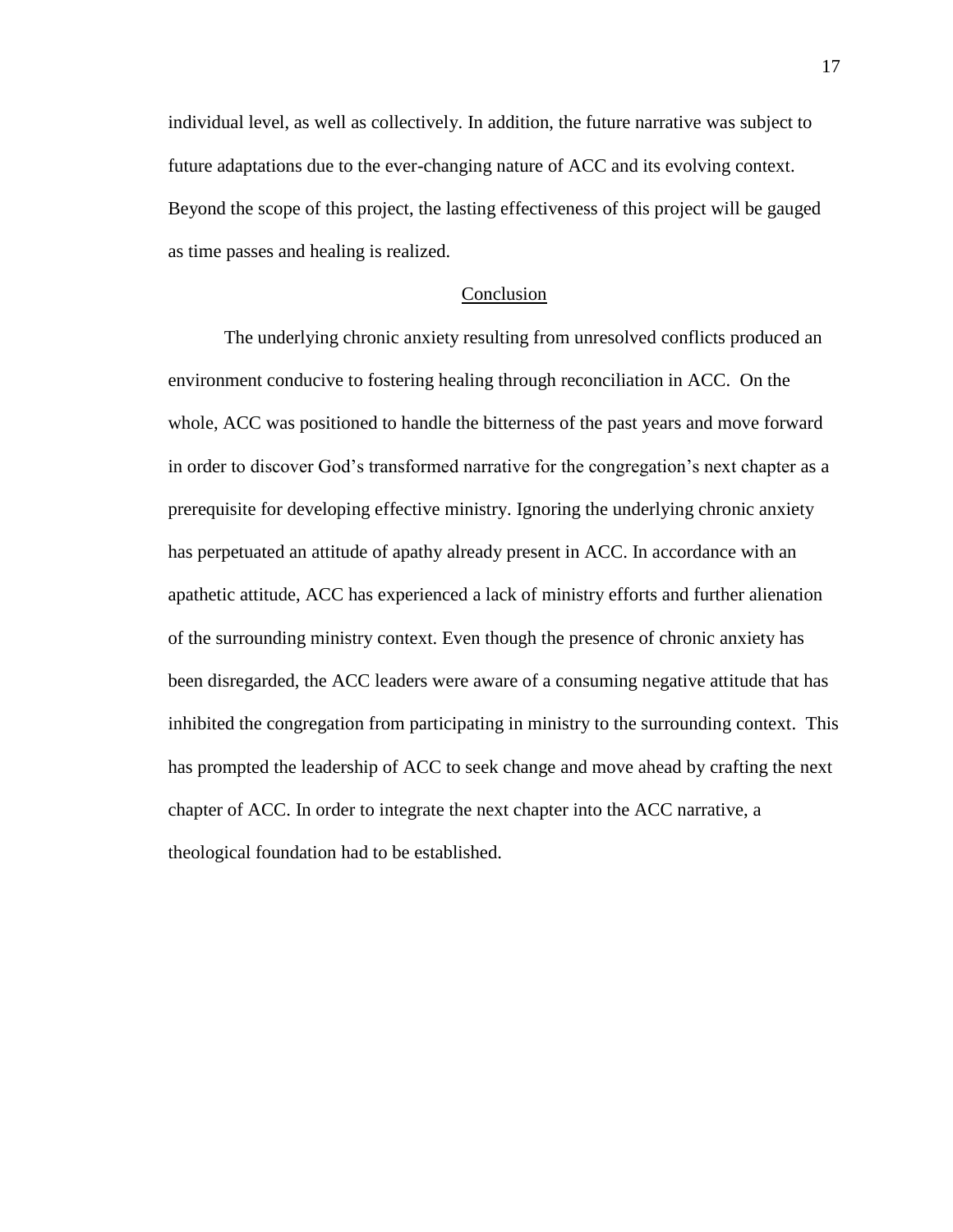# CHAPTER II

## THEOLOGICAL FRAMEWORK

The theological framework for this project was constructed on the union of God's metanarrative and the narrative of ACC. Recognizing the relationship between these narratives has the potential to fuel motivation for ACC to imitate God's ministry of reconciliation as the congregation heals anxiety associated with past conflicts. To explain the relationship between these stories, I used the insights of Paul Ricoeur to help discover an underlying plot in the congregation's narrative. I followed Ricoeur's three phases of mimesis, culminating in the ACC narrative's progression toward manifesting the image of God. To narrow the scope of God's metanarrative, I focused on 2 Corinthians 5:11-21. Applying Ricoeur's phases to this passage exposed the underlying plot in Paul's letter and how the narrative therein applies to the life of a congregation such as ACC. Discerning the inherent plot of God's metanarrative in Paul's writing helped establish a need for reconciliation in the ACC narrative.

Narratives play a vital role in the experience and communication of life situations. On the surface narratives are expressions of a particular life situation from an individual's perspective. However, peeling away the layers of this superficial connotation reveals more taking place in the crafting and telling of a narrative than merely recounting circumstances. The manner by which an individual expresses a narrative reveals details of deepest importance in the character's memory. Narratives communicate meaning for a character's life situations though they require interpretation in order for their inherent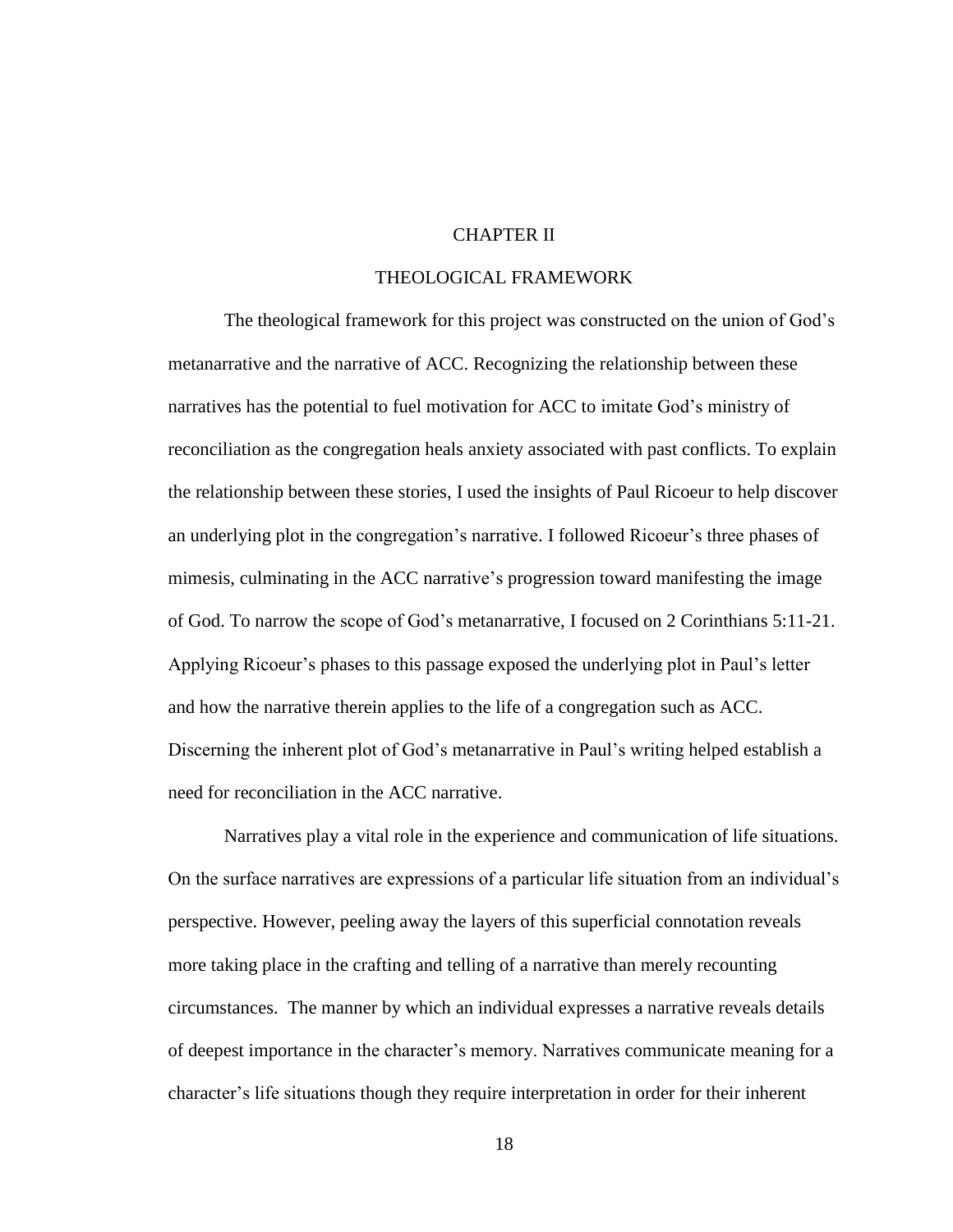value to be understood.<sup>1</sup> It is one thing to hear a story as it is retold and another to accurately hear the meaning communicated through an individual's narrative.<sup>2</sup>

These features also hold true of narratives crafted by faith communities. A congregation's life tells a story, set in time and communicating the intricacies of the congregation's existence. From the moment of a congregation's birth to the current time, certain characters stand out, events take place, and a plot is revealed. A congregation's narrative serves as an expression of the participants' experiences. Listening for a congregation's narrative requires hearing the stories of participants in the faith community of the past and present.<sup>3</sup> These stories resonate in the conversations prior to and following the Sunday morning worship time. In addition, one may hear these stories in the practices and rituals that a congregation observes. An examination of this type may reveal the congregation's culture<sup>4</sup> and disclose the foundation for a church's existence. "Founding personalities and early events create a kind of genetic inheritance and

<sup>&</sup>lt;sup>1</sup> Miroslav Volf, *The End of Memory: Remembering Rightly in a Violent World* (Grand Rapids: Eerdmans, 2006), 93, points out, "We cannot escape particular standpoints, but we can compare and debate positions formulated *from* particular standpoints." According to Volf, narratives operate to shape one's understanding of life situations. This understanding is only according to one's interpretation from a particular perspective of a life situation.

<sup>2</sup> Martha C. Nussbaum, *Cultivating Humanity: A Classical Defense of Reform in Liberal Education* (Cambridge: Harvard University, 1997), 88, writes: "Narrative art has the power to make us see the lives of the different with more than a casual tourist's interest—with involvement and sympathetic understanding, with anger at our society's refusals of visibility. We come to see how circumstances shape the lives of those who share with us some general goals and projects; and we see that circumstances shape not only people's possibilities for action, but also their aspirations and desires, hopes and fears."

Listening is an ethnographic practice that requires the hearer pay careful attention to verbal and nonverbal cues from the speaker. The difficulty in this practice lies in the abilities of the hearer to focus solely on the story uttered from the speaker without clouding the story with personal interpretations and counsel. Mary Clark Moschella, *Ethnography as a Pastoral Practice: An Introduction* (Cleveland, OH: Pilgrim, 2008), 141, writes, "In order to hear the deeper stories, pastoral ethnographers must 'listen' with all their senses, for what is communicated in words, tone of voice, silences, gestures, and actions."

<sup>4</sup> Terry Eagleton, *The Idea of Culture* (Malden, MA: Blackwell, 2000), 34, defines culture as "The complex of values, customs, beliefs, and practices which constitute the way of life of a specific group." This definition is part of a work by Terry Eagleton in which the author breaks down the presence of culture, even when people claim culture does not exist or has no influence on the system. Throughout this project culture is understood according to Eagleton's definition.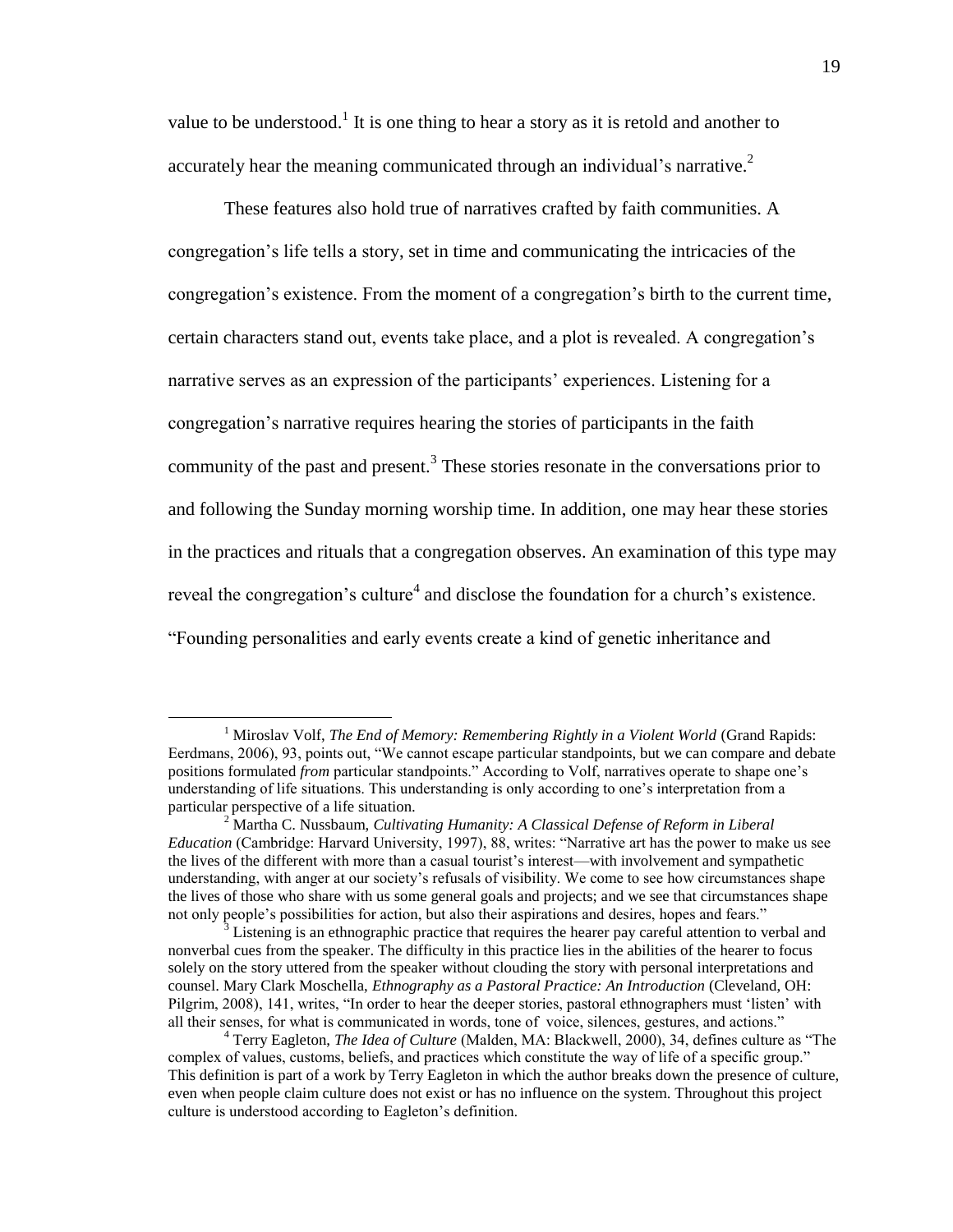determine the way the congregation positions itself within its environment.<sup>35</sup>

Accordingly, a congregation's narrative is more than the mere communication of stories, but the expression of an overarching metanarrative composed of a church's heritage and history, for the sake of future generations.

## Narrative Theology

The narrative of a faith community is an ontological expression  $6$  responsible for

developing the congregation's foundations. At the center of a congregation's narrative is

the tale of a relationship between the creator of the cosmos and the created. This

relationship serves as the basis for the congregation's existence and invites the faith

community into an even greater metanarrative—the story of God.<sup>7</sup> The degree a faith

community's narrative fits into the metanarrative of God's own movement establishes the

congregation's faith foundation and provides a rationale for the nature of the

<sup>5</sup> Gil Rendle and Alice Mann, *Holy Conversations: Strategic Planning as a Spiritual Practice for Congregations*, (Herndon, VA: The Alban Institute, 2003), 113. Herbert Anderson and Edward Foley, *Mighty Stories, Dangerous Rituals: Weaving together the Human and the Divine* (San Francisco: Jossey-Bass, 1998), 11, expand this thought through discussing the communicative power of stories for an individual's or community's culture. They write, "Telling stories or fashioning a narrative are not, at their root, just speech patterns but life patterns—not simply a way of talking to explain the world or communicate ourselves but a way of being in the world that, in turn, becomes the basis of our explanations and interpretations."

<sup>&</sup>lt;sup>6</sup> "Ontological expression" refers to the way a congregation communicates its nature and existence. Storytelling as an ontological expression recounts the transformation a congregation has experienced to manifest the image of God. Jason E. Vickers, "Canonical Theism and the Primacy of Ontology: An Essay Concerning Human Understanding in Trinitarian Perspective," in *Canonical Theism: A Proposal for Theology and the Church* (eds. William J. Abraham, Jason E. Vickers, and Natalie B. Van Kirk; Grand Rapids: Eerdmans, 2008), 173, writes "When canonical theists speak of the primacy of ontology over epistemology, we intend to call attention to the transforming presence and work of the triune God in the life of the church."

<sup>7</sup> Michael Frost, *Exiles: Living Missionally in a Post-Christian Culture* (Peabody, MA: Hendrickson, 2006), 5, defines metanarrative as "An overarching story that claims to contain truth applicable to all people at all times in all cultures." Anderson and Foley, *Mighty Stories, Dangerous Rituals*, ix, note, "Storytelling and rituals together provide the vehicle for reconnecting God's story with our human stories."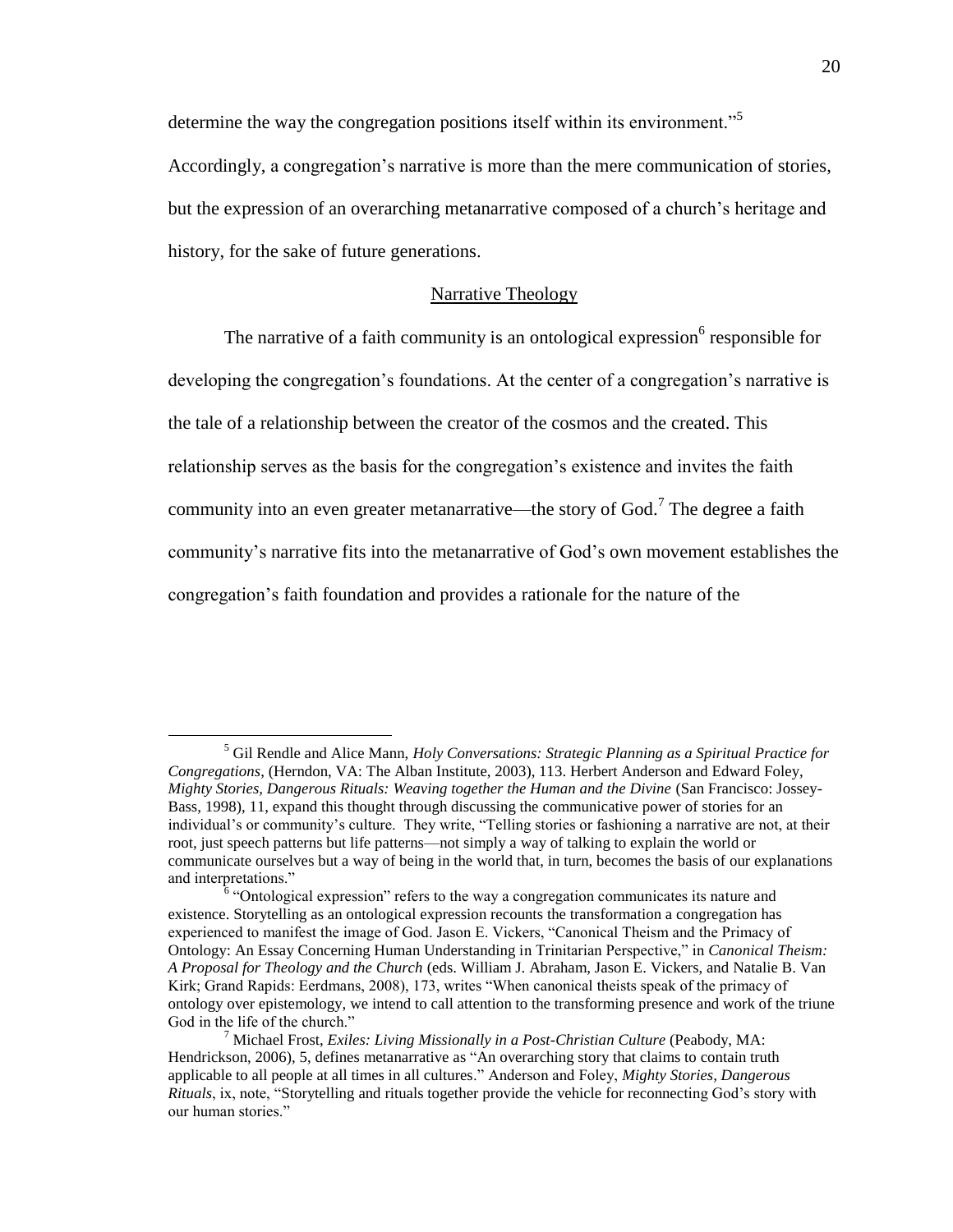congregation's existence.<sup>8</sup> Narrative theology seeks to understand the relationship between individual narratives and God's action.<sup>9</sup>

Two elements stand out from this relationship that are helpful for understanding God's action. The first evaluates the impact that a culture of faith has on the way one develops and communicates a theological foundation. The very environment that characters of a narrative inhabit has a profound influence on the development of a theological foundation. In addition to recognizing God's nature, the second element focuses on God's transforming power in participants' lives. God's action within a congregation's narrative inevitably transforms the congregation's narrative to manifest God's metanarrative.

#### Culture

The first focal point is concerned with the role a congregation's culture plays in bringing together God's narrative and the narrative of a congregation. A faith community's culture consists of the words and actions that reveal the foundations of a congregation's existence.<sup>10</sup> The words used to communicate a congregation's narrative are powerful in revealing a faith community's narrative. Regarding the power of

<sup>8</sup> J. Richard Middleton and Brian J. Walsh, *Truth Is Stranger than It Used to Be: Biblical Faith in a Postmodern World* (Downers Grove, IL: InterVarsity, 1995), 69: "The Bible has its place and is to be interpreted in the context of the overarching narrative movement of creation, fall and redemption, the epic drama of God's purposes for the world and for humanity being worked out through Israel, Jesus and the church."

<sup>9</sup> Stanley Hauerwas and L. Gregory Jones, introduction in *Why Narrative: Readings in Narrative Theology* (eds. Stanley Hauerwas and Gregory L. Jones; Eugene, OR: Wipf and Stock, 1995), 1-18, write: "Narrative is a crucial conceptual category for such matters as understanding issues of epistemology and methods of argument, depicting personal identity, and displaying the content of Christian convictions."

<sup>&</sup>lt;sup>10</sup> Stephen Crites, "The Narrative Quality of Experience," in *Why Narrative: Readings in Narrative Theology* (eds. Stanley Hauerwas and Gregory L. Jones; Eugene, OR: Wipf and Stock, 1995), 65, writes, "Cultural expressions are *conditions* of historical existence; their expressions are moulded in the historical process itself into definite *products* of particular cultures." Crites continues this article by focusing on the movement of narratives, similar to music, for communicating a recalled cultural expression in a particular time. He points out, "Narrative, after all, is the other cultural form capable of expressing coherence through time, though temporality is not so pure as that of music."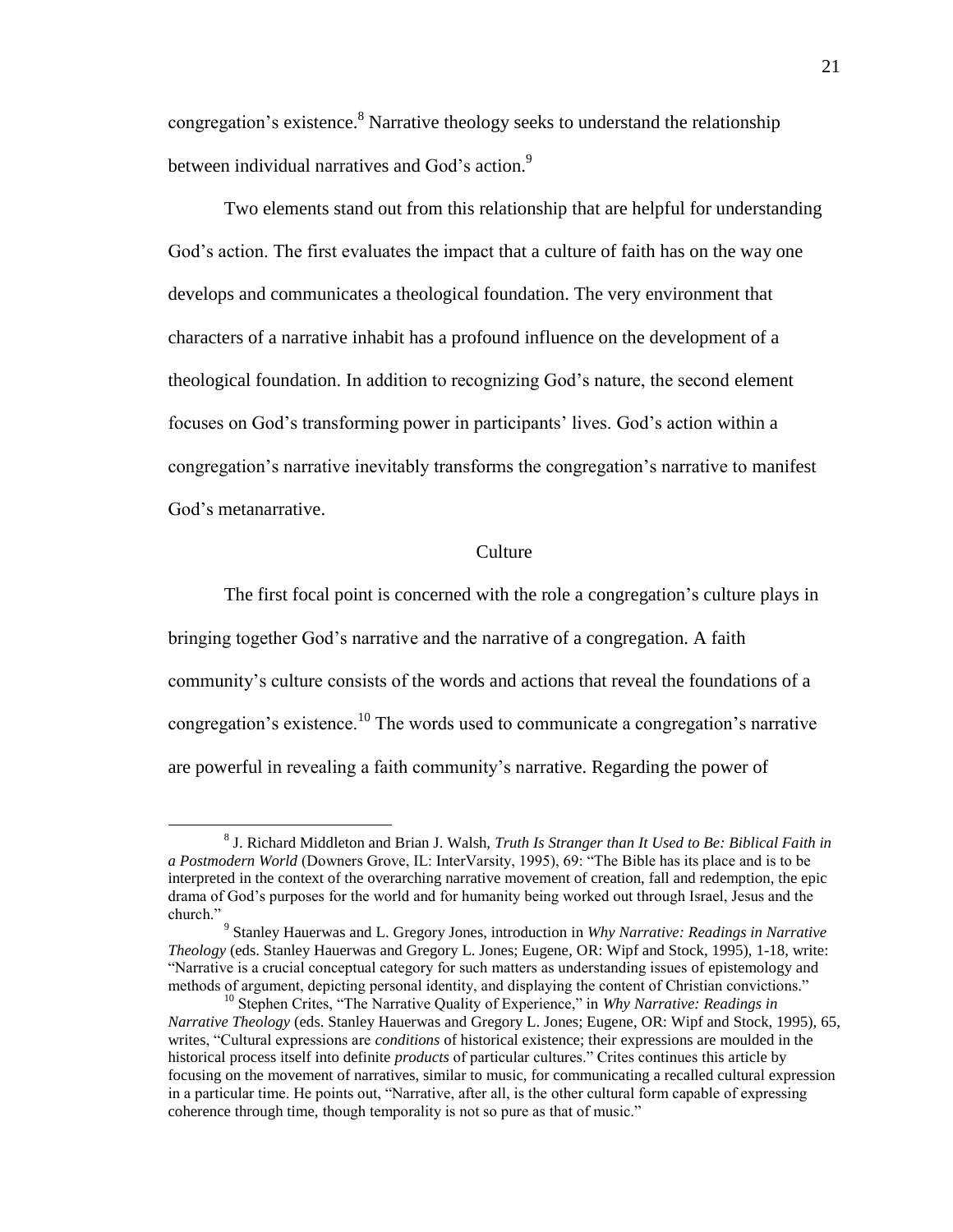language, Paul Ricoeur wrote, "Whatever ultimately may be the nature of the so-called religious experience, it comes to language, it is articulated in a language, and the most appropriate place to interpret it on its own terms is to inquire into its linguistic expression."<sup>11</sup> Narratives operate through story-telling to create a metalanguage.<sup>12</sup> The metalanguage a congregation develops is used to express its understanding of the way God moves within the particular system. A faith community's adopted metalanguage applies specific definitions to common words (e.g., redemption, justification). As such, this language creates a barrier between those inside the community and those outside the community since it is used and understood best by insiders. The wall of separation can be removed, or at least reduced, when individuals from outside the faith community move to play a role in the congregation's narrative. Simultaneously and inevitably, stepping into a congregation's narrative also brings these characters to occupy a role in God's story.

In addition to language, a faith community's culture is informed by the actions of the congregation. "In our rituals, like our stories, we narrate our existence, that is to say, we individually and collectively express and create a vision of life."<sup>13</sup> The significance of rituals is found in the non-verbal expression of an inherent meaning to shape the reason behind performing a rite. Ray Browne describes a ritual's role: "Rituals and ceremonies are codifications and statements of attitudes. Ideas create rituals and rituals spawn

<sup>&</sup>lt;sup>11</sup> Paul Ricoeur, *Figuring the Sacred: Religion, Narrative, and Imagination*, trans. by David Pellauer (Minneapolis: Fortress, 1995), 35.

<sup>12</sup> Charles E. Bressler, *Literary Criticism: An Introduction to Theory and Practice* (4th ed.; Upper Saddle River, NJ: Pearson Prentice Hall, 2007), 349, describes metalanguage as "A language (words) used to describe or talk about language." According to Bressler, the language used to communicate a congregation's identity reveals how a text means, rather than simply what a text means. The stories told in a congregation communicate the reason behind the stories instead of just retelling the stories. The metalanguage of a congregation functions to express the identity of the congregation.

<sup>13</sup> Anderson and Foley, *Mighty Stories, Dangerous Rituals*, 26.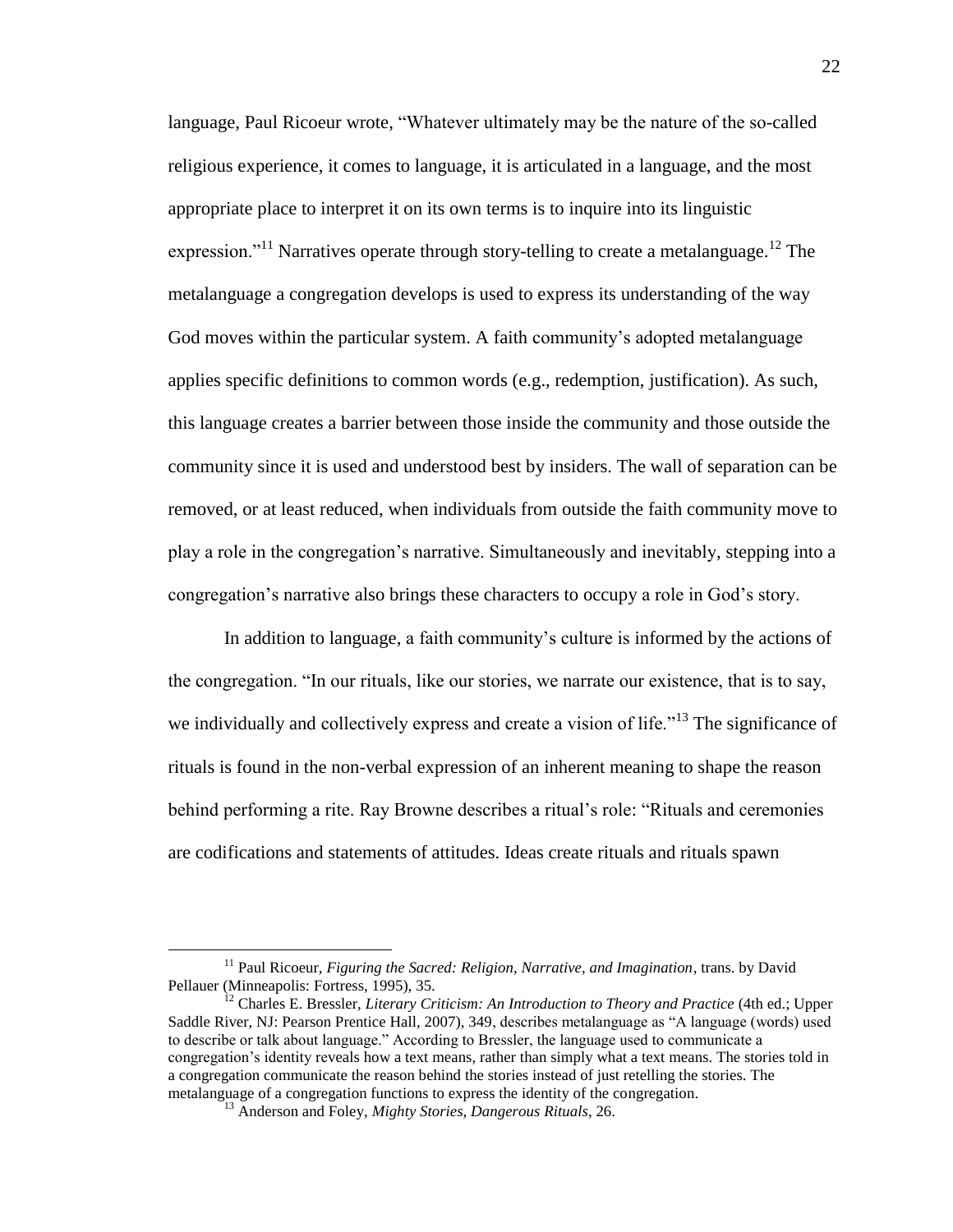ideas."<sup>14</sup> The rituals responsible for shaping the attitude of a faith community are not dependent on the language of the culture. Instead, these rites have the ability to impact one's attitude through participation. Participation in certain rituals recounts a congregation's narrative as well as expresses the faith community's culture. Through language and rituals alike, God's metanarrative establishes a foundation upon which the congregation's culture of faith is based.

# Transformation

Another important way of characterizing the relationship between God's narrative and the story of a congregation focuses on the transformative power stories carry for developing a faith community. The relationship between God's story and a congregation's story is transformative in the sense of the community's development into the image of God.<sup>15</sup> As a faith community discovers meaning through the retelling of God's story, a portrait of God's nature is revealed. Recognizing the image of God elucidates attributes of God's nature the congregation is called to imitate. A faith community's participation in God's story inevitably transforms the congregation's culture. "Ritual enactment not only expresses our alliance with a particular story or broader narrative, it also creates it."<sup>16</sup> A faith community is transformed by actively

<sup>14</sup> Ray B. Browne, *Rituals and Ceremonies in Popular Culture* (Bowling Green, OH: Bowling Green University Popular Press, 1980), 1. While Browne's comments are focused at an ever-changing secular culture, these words have merit for the culture of a faith community. For example, participation in the Eucharist on a weekly basis is an empty action without a corresponding attitude. To participate in this rite does not require words to move participants. Instead, the attitude of each participant reveals the significance of the rite.

<sup>15</sup> Jürgen Moltman, *The Trinity and The Kingdom*, trans. Margaret Kohl (Minneapolis: Fortress, 1993), 5, surmises: "Experience of the self has to be integrated into the experience of God, and that experience of God has to be integrated into the trinitarian history of God with the world. God is no longer related to the narrow limits of a fore-given, individual self. On the contrary, the individual self will be discovered in the over-riding history of God, and only finds it meaning in that context."

<sup>16</sup> Anderson and Foley, *Mighty Stories, Dangerous Rituals*, 28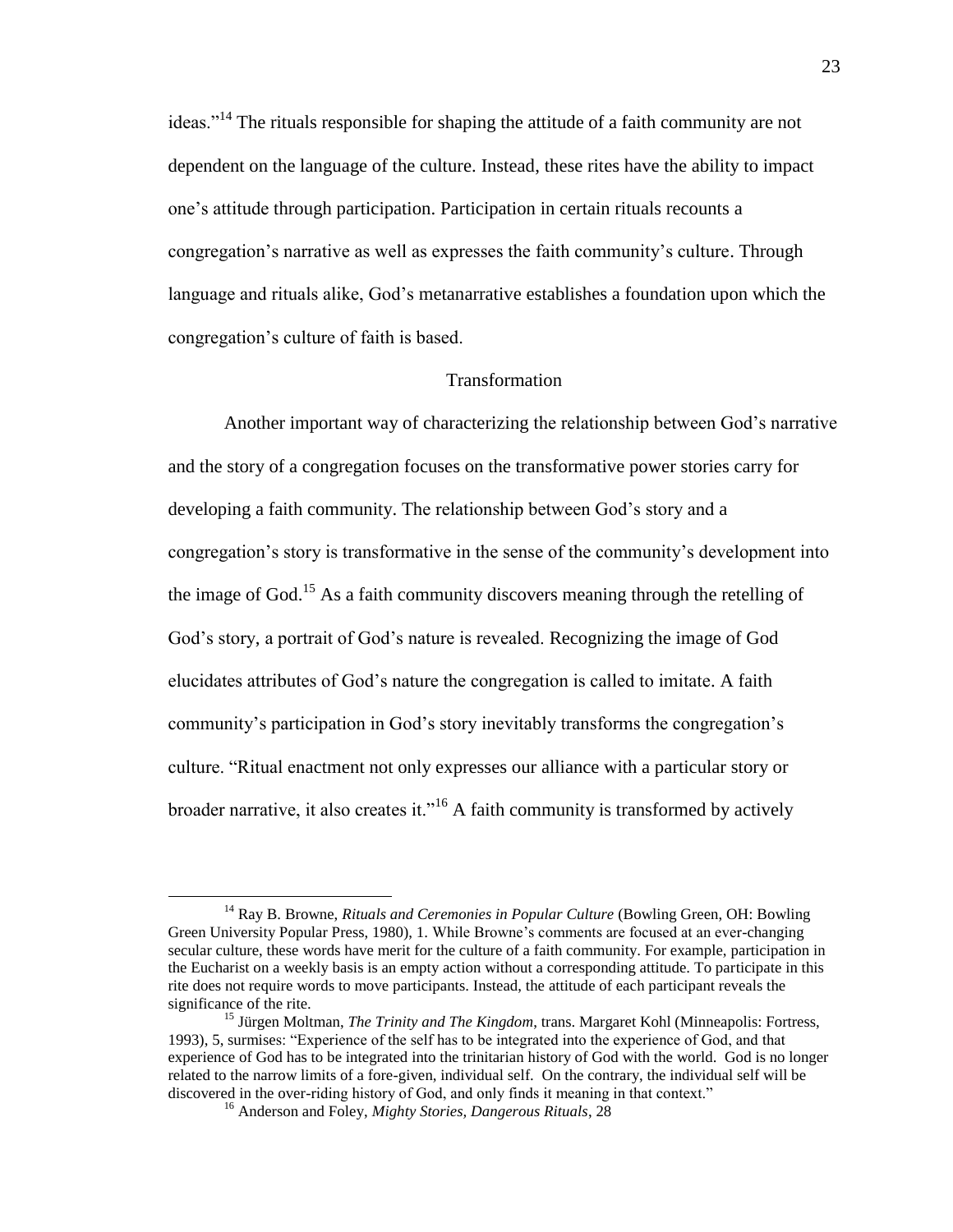participating in the congregation's narrative and placing it in God's metanarrative.<sup>17</sup> As the faith community is transformed, the congregation's narrative assimilates into God's metanarrative. Transformation is a process that requires time and diligence on the part of the congregation. Through active participation over the course of time, a congregation's narrative is altered to manifest the image of God's metanarrative. Paul Ricoeur uses time to break down a narrative's composition, revealing the transformative progression a narrative follows to imitate God.

## Three Moves toward Imitation

Paul Ricoeur has worked to discover a process that narratives follow to be transformed into a final form. Ricoeur brings Aristotle's *Poetics* alongside Augustine's *Confessions* to discern the way a narrative arrives at a transformed image. The relationship between Aristotle and Augustine's writings reveals the impact of time on the development of a narrative in the creation of a plot *(muthos)*.<sup>18</sup> From Ricoeur's writings, temporal conditions influence narratives to create identity of participants through a character's actions.<sup>19</sup> He points out:

> Narrative identity is said to be a mark of power in that it has as its counterpart the temporal constitution of an identity, along with its dialogical constitution. Here we find the fragility of human affairs submitted to the double test of temporal distension and confrontation with the disturbing alterity of other human beings. $^{20}$

<sup>&</sup>lt;sup>17</sup> Michal Beth Dinkler, "Telling Transformation: How We Redeem Narratives and Narratives Redeem Us," *World and World* 31 (Summer 2011): 287, summarizes this point saying, "To read or hear a story is not a passive activity. Narratives . . . have the power to transform us, to redeem us and make us new."

<sup>18</sup> Karl Simms, *Paul Ricoeur* (New York: Routledge, 2003), 84.

<sup>19</sup> Anthony C. Thiselton, *Hermeneutics* (Grand Rapids: Eerdmans, 2009), 236-42.

<sup>20</sup> Paul Ricoeur, *Reflections on the Just*, trans. David Pellauer (Chicago: University of Chicago Press, 2007), 18.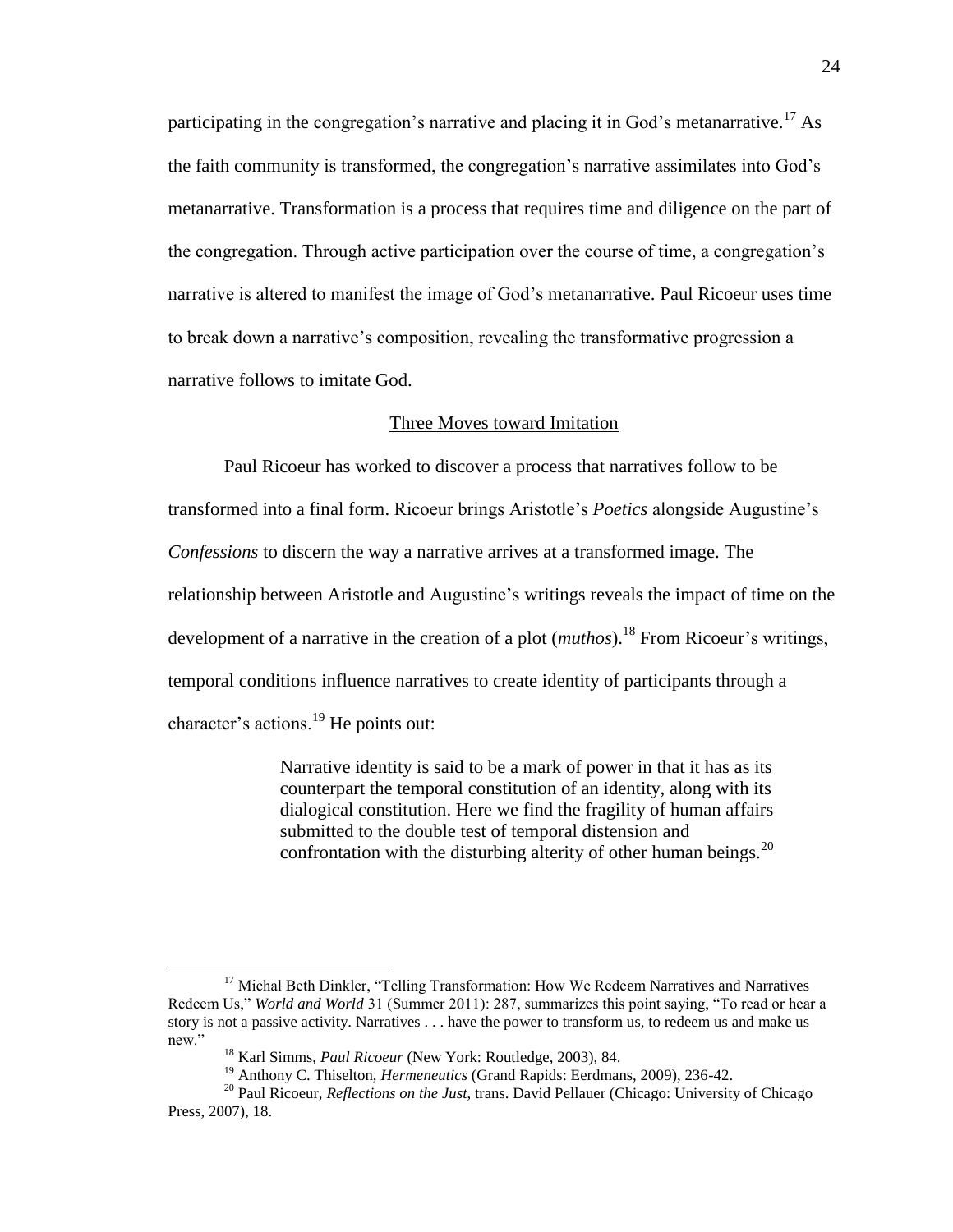Identity created through a narrative is the result of action in time communicated by narrative. This is the underlying notion of Ricoeur's phases leading to imitation. This process is referred to as mimesis $^{21}$  and points to the moves from a point of action  $(\text{mimesis}_1)$  through a point of mediation  $(\text{mimesis}_2)$  to produce a transformed narrative  $(\text{mimesis}_3)$ . The progression through these phases reveals a seamless representation of a congregation's narrative being transformed to manifest the image of God. Before these phases may be applied to ACC, it is necessary to provide a deeper understanding for each phase.

## $Minesis<sub>1</sub>$

Following Paul Ricoeur's process of narrative composition, a congregation's life exists in time and is communicated through narrative.<sup>22</sup> Both elements merge into a harmonious relationship resulting in the development of a plot.<sup>23</sup> Plot is the movement of a narrative toward transformation into a specified final image. Mimesis<sub>1</sub> is used to pinpoint moments of a narrative that appear void of an underlying plot.<sup>24</sup> Referred to as "prefiguration," mimesis<sub>1</sub> consists of a narrative's scenes in a temporal setting. This

 $21$  Mimesis denotes the manner action is transformed into the image of something else. Karl Simms, *Paul Ricoeur* (New York: Routledge, 2003), 62, writes: "For [Aristotle], mimesis must involve *making*: it is the specifically human activity of creating one thing to be like another thing. Mimesis is not the mere imitation, accidental or otherwise, of something, but the deliberate creation of something in order to represent something else." The understanding of mimesis Aristotle arrived at stood in contrast to the Platonic line of thought attributing mimesis to be an imitation of anything. The difference, though subtle, involves the presence of a plot or a conscious awareness of the developmental process responsible for creating the representation.

<sup>22</sup> Paul Ricoeur, *Time and Narrative*, vol. 1, trans. Kathleen McLauglin and David Pellauer (Chicago: University of Chicago Press, 1983), 52, writes: "Time becomes human to the extent that it is articulated through a narrative mode, and narrative attains its full meaning when it becomes a condition of temporal existence."

<sup>&</sup>lt;sup>23</sup> Ricoeur directs much of this discussion to Aristotle's *Poetics* as a means for understanding the poetic nature of an individual's life. Ricoeur points to plot as a structuring of events and the narrative sequence of the character's life. By fitting the differing elements into a narrative structure, a practical field emerges to establish reason behind the character's narrative. For more on this see Paul Ricoeur, *Time and Narrative*, 1.56.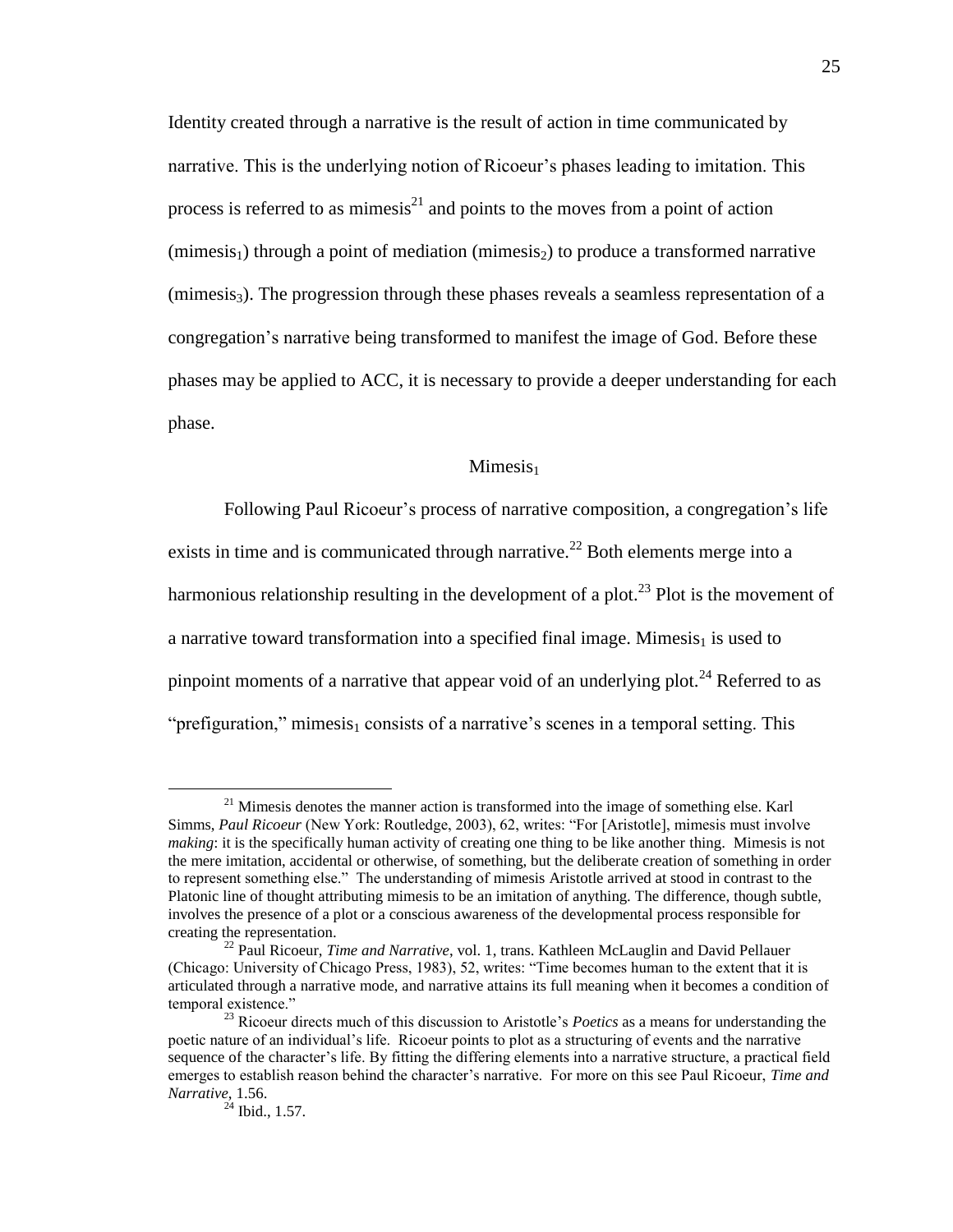phase is filled with random and chaotic activity performed apart from a cohesive storyline, or plot. "Our lives are inchoate stories in the sense that all the raw ingredients of an identity narrative are already in place, awaiting the configuring influence of a plot."<sup>25</sup> Thomas Long expands this point:

> We go through our daily existence, humming along at the level of mimesis<sub>1</sub>. We get dressed, fix the coffee, go to work, wave at a friend across the hall, turn on the computer, start the workday. It doesn't feel like a coherent narrative; it doesn't seem organized or profoundly meaningful. $^{26}$

This level of imitation is characterized by actions performed without an association to an underlying reason. Without plot these actions appear as random and mundane elements of one's narrative.

The phase of mimesis<sub>1</sub> sets the stage for characters to discover a narrative's underlying plot. This point invites participants to become conscious of temporality as they experience the timing of the narrative in which the faith community exists. The imitation process commences as a narrative's random actions are recognized. Ricoeur notes:

> We can see the richness in the meaning of mimesis $_1$ . To imitate or represent action is first to preunderstand what human acting is, in its semantics, its symbolic system, its temporality. Upon this preundestanding, common to both poets and their readers, emplotment is constructed and, with it, textual and literary mimetics.<sup>27</sup>

<sup>25</sup> Lance B. Pape, *The Scandal of Having Something to Say: Ricoeur and the Possibility of Postliberal Preaching* (Waco, TX: Baylor University Press, 2013), 124.

<sup>26</sup> Thomas G. Long, *Preaching from Memory to Hope* (Louisville: Westminster John Knox, 2009), 46. Long's comment includes practices on an individual level to express mimesis<sub>1</sub> in the actions a person carries out from day to day. The principle behind Long's statement is applicable on a larger scale to include the actions of a congregation. For instance, the random activities of a worship service would fit into mimesis<sub>1</sub>. A congregation sings songs, recites prayers, observes the Lord's Supper, and takes up a contribution. These practices, separated from an underlying plot, would seem random and mere rituals. As the conversation moves to mimesis, and a plot is revealed, the seemingly random acts of a congregation are understood according to the discovered meaning associated with the plot.

<sup>27</sup> Ricoeur, *Time and Narrative*, 64.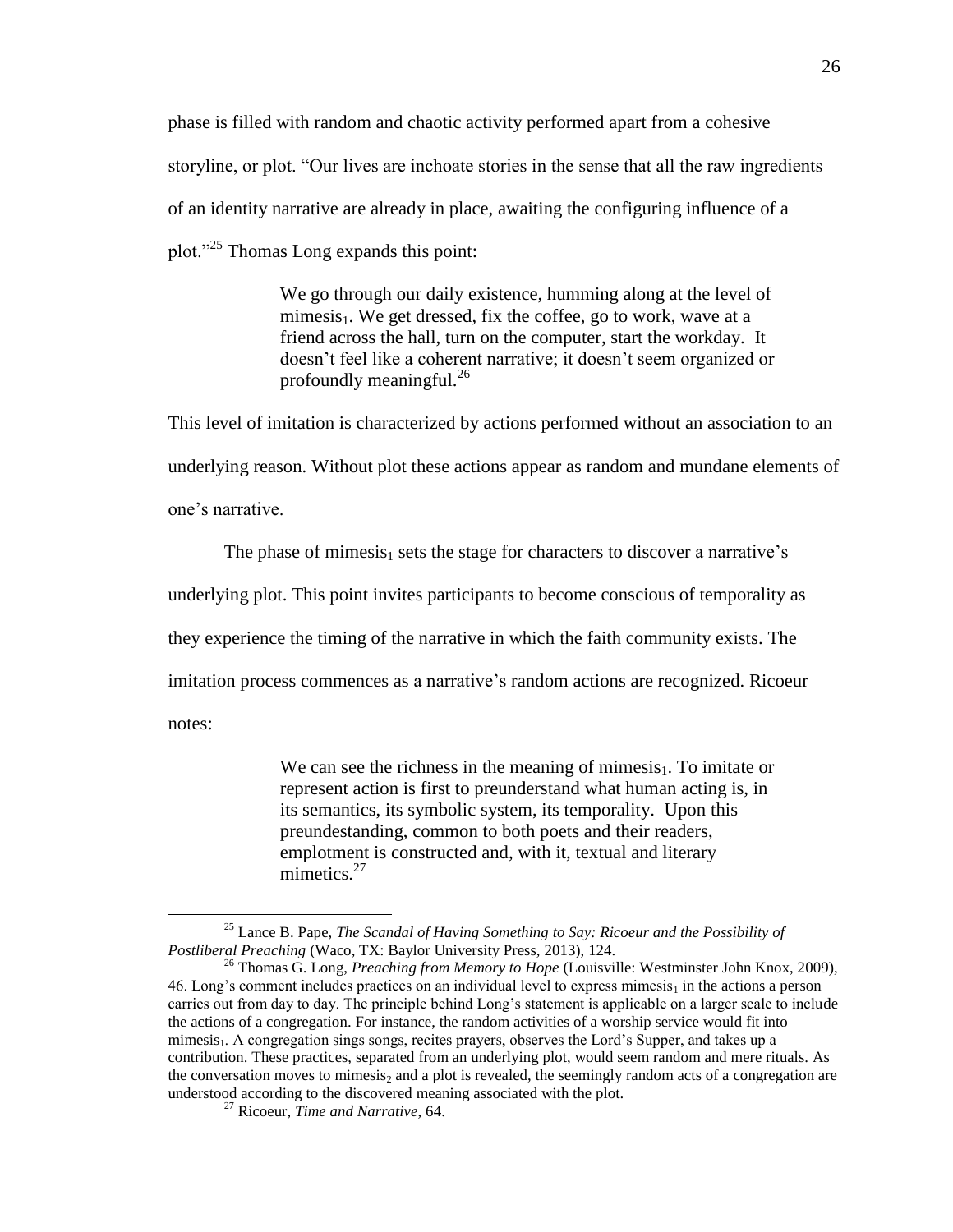The foundation of imitation is paramount for developing the plot of the actions. Only after participants become aware of their actions in time are they positioned to move into the next phase and discover the plot behind these actions.

# $Minesis<sub>2</sub>$

As the recognition of actions takes shape, the narrative moves from mimesis<sub>1</sub> to mimesis<sub>2</sub> in a natural progression toward imitation. Whereas mimesis<sub>1</sub> revealed random actions seemingly void of a recognizable plot, mimesis<sub>2</sub> handles the revelation of a hidden plot, providing reason behind the actions identified in mimesis $_1$ . Referred to as "configuration," mimesis<sub>2</sub> brings cohesion to the chaotic exercise of random actions. This move is accomplished as the seemingly random actions are configured to the underlying plot. Understanding the narrative's plot underlying the actions allows one to discern the purpose as to why these actions are performed. No longer are these scenes random occurrences taking place within a temporal setting. Mimesis<sub>2</sub> marks the phase in which the underlying purpose is discerned and the narrative's plot brings meaning to the narrative's scenes. This move from mimesis<sub>1</sub> through mimesis<sub>2</sub> is crucial in preparation for participants to be transformed into the manifestation of a specific image (mimesis<sub>3</sub>).

Mimesis<sub>2</sub> functions, then, as a mediator between the image of what was and the image of what is to be. Turning once again to Ricoeur:

> The dynamism lies in the fact that a plot already exercises, within its own textual field, an integrating and, in this sense, a mediating function, which allows it to bring about, beyond this field, a mediation of a larger amplitude between the preunderstanding and . . . the postunderstanding of the order of action and its temporal features.<sup>28</sup>

27

 $28$  Ibid., 65.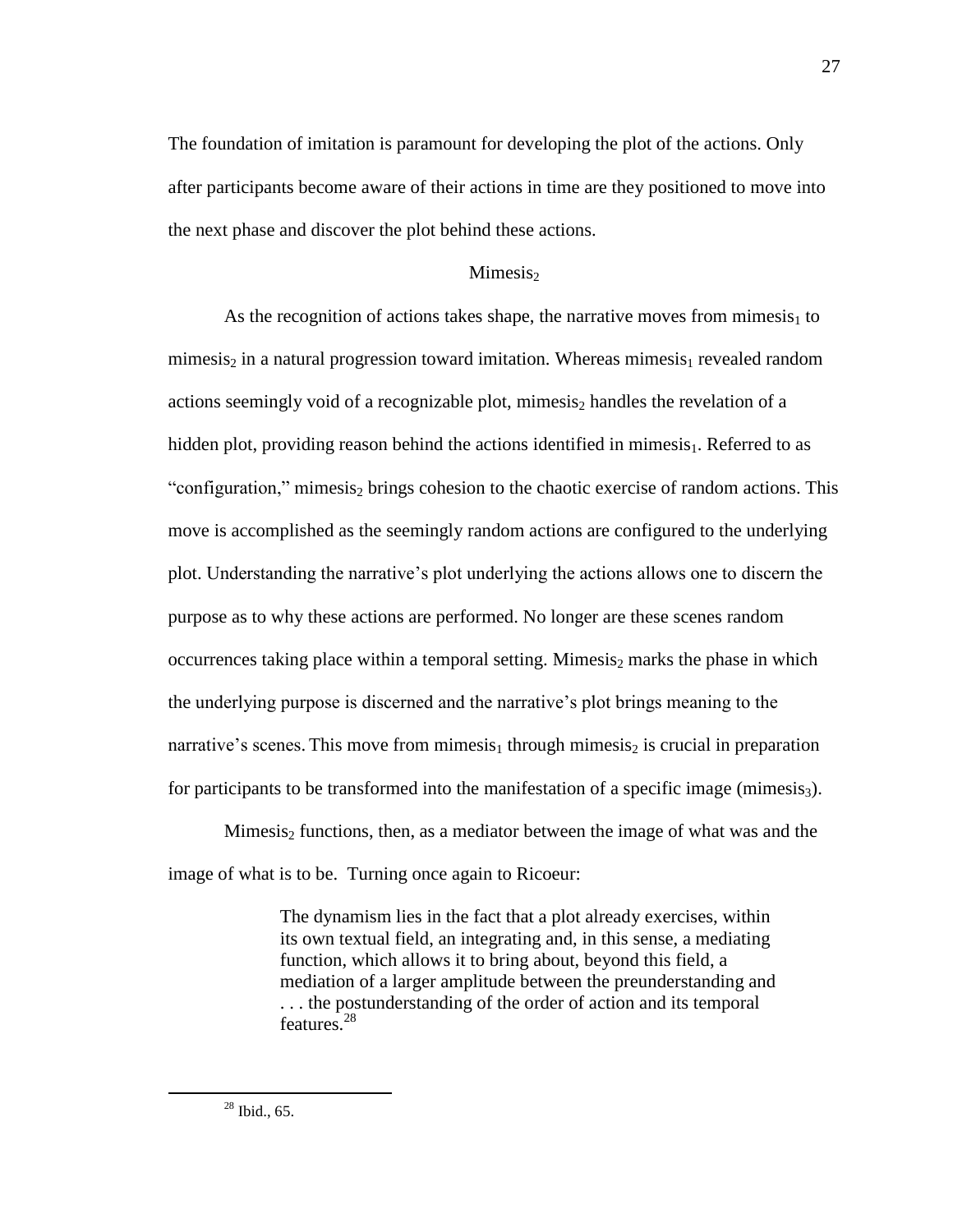The move from preunderstanding to postunderstanding requires an understanding of the plot, which provides an underlying reason for this move. Thus the actions performed by a character move from being a collection of spontaneous acts to possessing a purpose for the overall plot. During mimesis<sub>2</sub>, the action of imitation is configured to form a plot offering meaning to the temporal existence of the narrative. From mimesis<sub>2</sub> the narrative is positioned to move into Ricoeur's third phase and take on the image of a transformed narrative.

## Mimesis<sub>3</sub>

As the random actions of one's temporal existence discover meaning in the underlying plot, a narrative moves into mimesis<sub>3</sub>. Referred to as "refiguration," mimesis<sub>3</sub> describes a narrative's transformed action according to the underlying purpose. Temporal action is brought into association with a purpose for performing those actions in an applicable manner to reshape the narrative. Ricoeur points out, "Mimesis<sub>3</sub> marks the intersection of the world of the text and the world of the hearer or reader; the intersection, therefore, of the world configured by the poem and the world wherein real action occurs and unfolds its specific temporality."<sup>29</sup> A narrative discovers its deepest value when it is allowed to impact participants by shaping their lives. Karl Simms writes, "If narrative did not have this referential function, its purpose would be lost, and we would not 'understand' it in any deep sense."<sup>30</sup> A narrative's significance is found exclusively in the manner it impacts the character's life situation.

The move from mimesis<sub>1</sub> through mimesis<sub>2</sub> into mimesis<sub>3</sub> creates a process through which a narrative's actions are transformed into the manifestation of a specific

 $^{29}$  Ibid., 71.

<sup>30</sup> Simms, *Paul Ricoeur*, 86.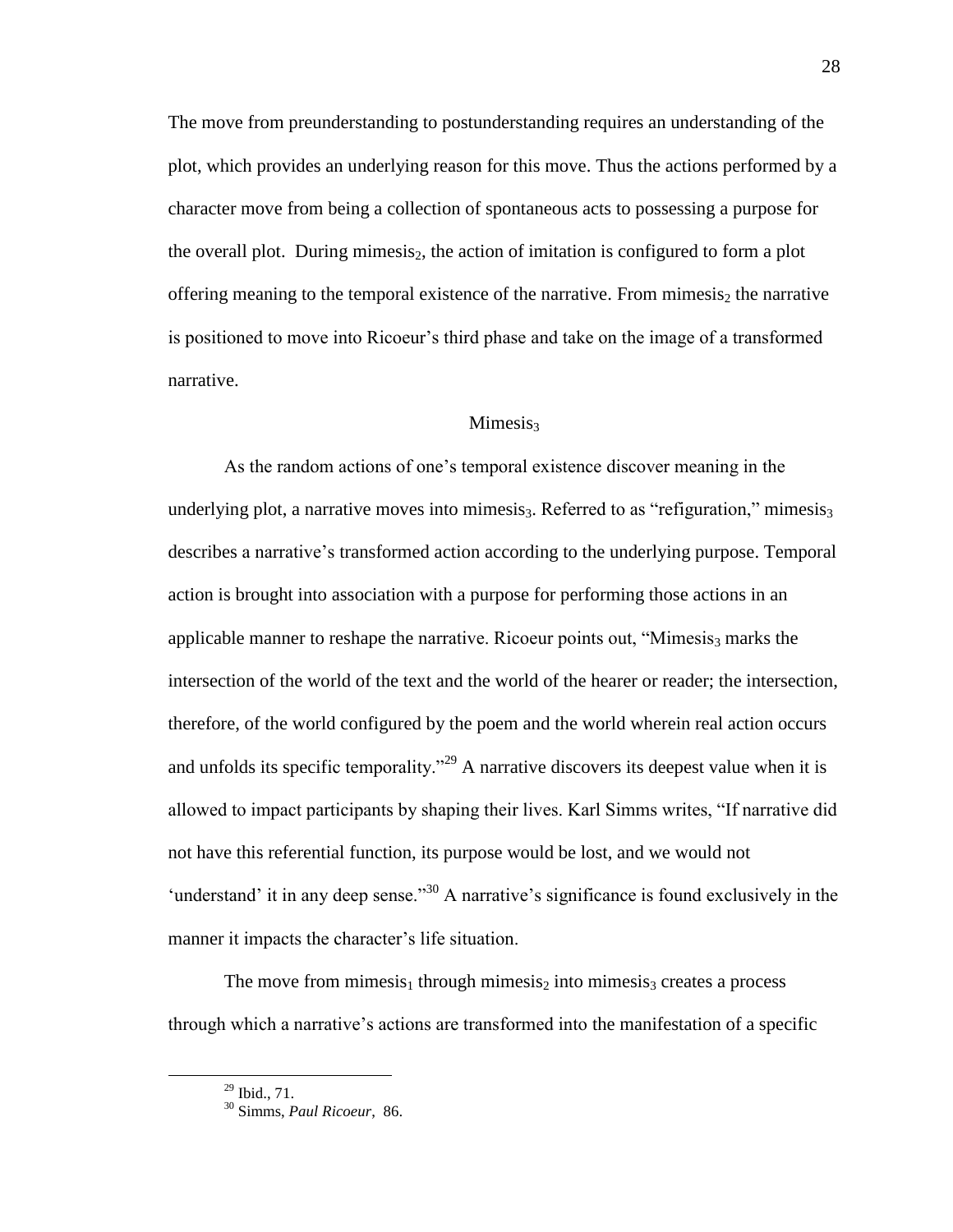image. The seemingly random actions of everyday life are refigured into a different image by the development and discovery of a narrative's plot. Thomas Long summarizes this process: "The prefigured world of the hearer is gathered up into the configured world of the story, and on the other side of the transaction emerges that which did not exist before the encounter: the world of the hearer refigured."<sup>31</sup> Ricoeur's three phases leading to imitation illustrate the process a narrative undergoes to become a transformed narrative. Applying this model of understanding narrative formation and transformation to 2 Corinthians 5:11-21 sheds light on God's work in transforming the Corinthian church's narrative to manifest the Lord's image.

## 2 Corinthians 5:11-21

Paul Ricoeur's process for narrative composition exemplifies a faith community's transformation to manifest the image of God. In accordance with Aristotle's connotation of mimesis,<sup>32</sup> Christian faith communities develop a narrative indicative of a diligent effort to be transformed into the image of God. Incorporating Ricoeur's phases of mimesis into a reading of 2 Corinthians 5:11-21 reveals God's transforming power in the Corinthian narrative. The apex of this narrative is realized as the Corinthian narrative changes to imitate the image of God. A superficial reading of this passage misses the underlying narrative communicated by Paul in these verses. However, applying Ricoeur's three phases toward imitation elucidates an underlying plot that brings cohesion to the Corinthian church's narrative. In addition, Paul's writing depicts the image of God the

<sup>31</sup> Long, *Preaching from Memory*, 48-49.

 $32$  Aristotle's view of mimesis entails a visible entity that becomes the image a system seeks to imitate. Paul Ricoeur, *Memory, History, Forgetting* (trans. Kathleen Blamey and David Pellauer; Chicago: University of Chicago Press, 2004), 560, summarizes Aristotle's view of mimesis: "It is when the *muthos*, the fable, the plot succeeds in producing a mimesis, an imitation, a representation 'of men acting and in act' (*Poetics* 1648a24). A bridge is thereby constructed between visibility in discourse and the energy in human things, between the live metaphor and live existence."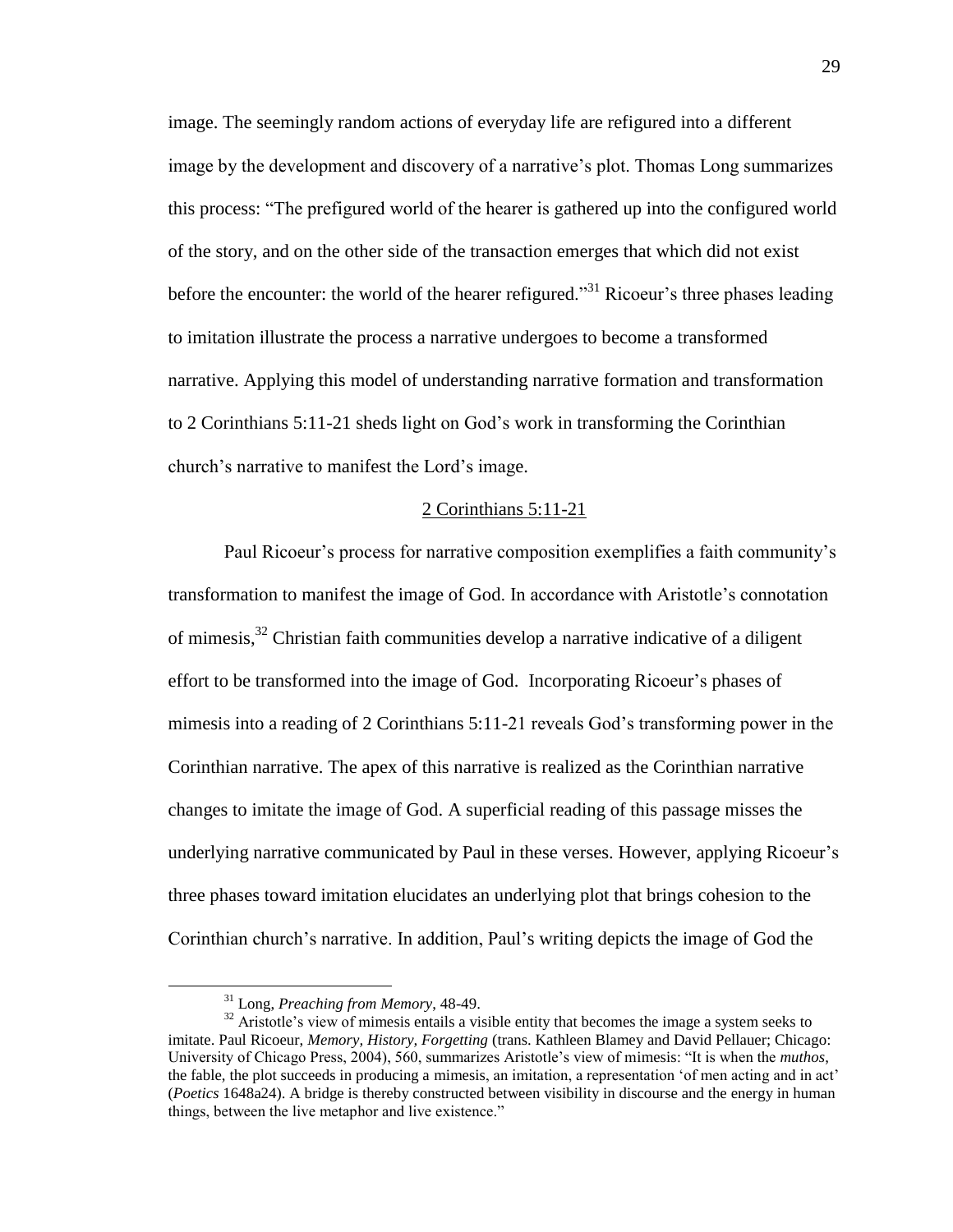Corinthians are expected to emulate as they grow into the image of God. Paul's focus on reconciliation in this context makes the passage especially appropriate for this project.

We may separate this passage into the three phases of mimesis as follows:

 $Mimesis<sub>1</sub>$ —The Corinthian Life Situation (Vv. 11-17)

 $Mimesis<sub>2</sub>$ —God's Reconciliation (Vv. 18,19,21)

 $Mimesis_3$ —Ministry of Reconciliation (Vv. 18-21)

Cohesion is brought to the Corinthian church's narrative through the presence of God's reconciliation. Reconciliation functions to transform the Corinthian church's narrative from a temporal existence into a narrative that manifests God. The reader recognizes in mimesis<sub>1</sub> the action(s) taking place in the daily life of the Corinthian church. Mimesis<sub>2</sub> exposes God's reconciliation as the underlying plot that brings purpose to the seeming random actions of the Corinthian church. Finally, in mimesis<sub>3</sub>, the reader witnesses the transformed community's role in the ongoing story as ministers of God's reconciliation. Collectively, these phases reveal the progression the Corinthian church may undergo to manifest the image of God's metanarrative and participate in his work of reconciliation.

## $Minesis<sub>1</sub>$

Paul begins this passage by emphasizing the narrative structure that both the Corinthian community and Paul share. As is customary for narrative composition, certain characters stand out for their contribution to the Corinthian story.<sup>33</sup> For the purpose of

<sup>33</sup> Adele Berlin, *Poetics and Interpretation of Biblical Narrative* (Winona Lake, IN: Eisenbrauns, 1994), 34, points out: "The reader reconstructs a character from the information provided to him in the discourse." Inference is necessary for developing the story of the Corinthian church in this passage. The author does not explicitly retell the narrative and relies on the audience to deduce the story or be familiar with the story.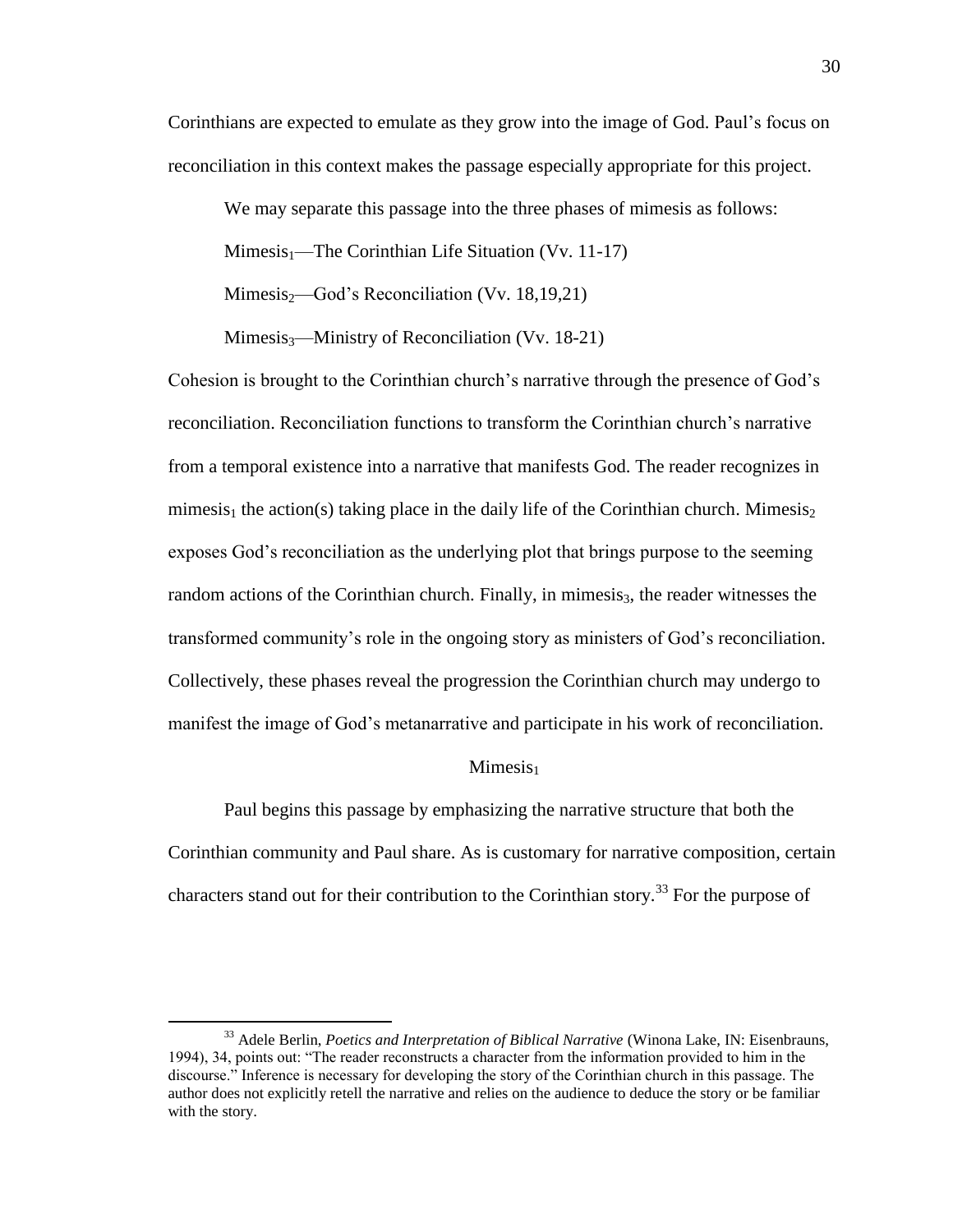this discussion, three characters<sup>34</sup> play a role in the Corinthian story: Paul, Jesus, and the Corinthian church.

## *Paul*

 $\overline{a}$ 

From the beginning of this passage, Paul emphasizes an attitude of boasting in the Corinthian church's narrative. A boastful attitude is indicative of the overall tone for Paul's letter to the Corinthian church. In 2 Corinthians 1:12 Paul points out, "Now this is our boast," which prepares the reader to discover an underlying reason for boasting later in the letter. An attitude of boasting is echoed as Paul invites the Corinthian church to boast in 5:12, saying, "We are giving you an opportunity to take pride in us." Both occasions hint at an underlying reason behind boasting that remains hidden to the hearers. Paul does not proceed to expound on the underlying reason behind boasting. Instead, he argues for the legitimacy of boasting and invites the Corinthian church to participate with him. Paul's boasting stands in contrast to the attitude of an unnamed group that opposes him.<sup>35</sup> Paul later speaks against the group's opposition as he differentiates between his and the other group's reason to boast. He writes:

We do not dare to classify or compare ourselves with some who commend themselves. When they measure themselves by themselves, they are not

<sup>&</sup>lt;sup>34</sup> Included in this narrative is a fourth group that indirectly contributes to the Corinthian church's narrative. This is the group of unnamed characters that stand in opposition to Paul's ministry. The action this group conducts is an attempt to persuade the Corinthian church of Paul's lack of credibility. I have selected not to include this group as a character in mimesis $_1$  to maintain focus on the action taking place concerning Paul's writing to the Corinthian church.

<sup>35</sup> James W. Thompson, "Reading the Letters as Narrative," in *Narrative Reading, Narrative Preaching: Reuniting New Testament Interpretation and Proclamation* (eds. Joel B. Green and Michael Pasquarello III; Grand Rapids: Baker Academic, 2003), 81-106, notes the presence of conflict in the form of a triangle, saying, "Paul faces a triangular situation composed of himself, the readers, and unnamed third parties who have disturbed Paul's relations with the Corinthian church." In this article Thompson points to the underlying story of Paul's letters as an underlying narrative for individual Christians as well as faith communities. The underlying plot emerges from within Paul's conflict with the unnamed group in Corinth. Paul focuses attention on the life of Jesus to intentionally establish the basis for a healthy relationship between Paul and the Corinthian church. Thompson also points out, "The consequence of the Christ-event . . . is Paul's claim that his unusual ministry is defined by the standard of the new creation and that all believers exist within the new creation."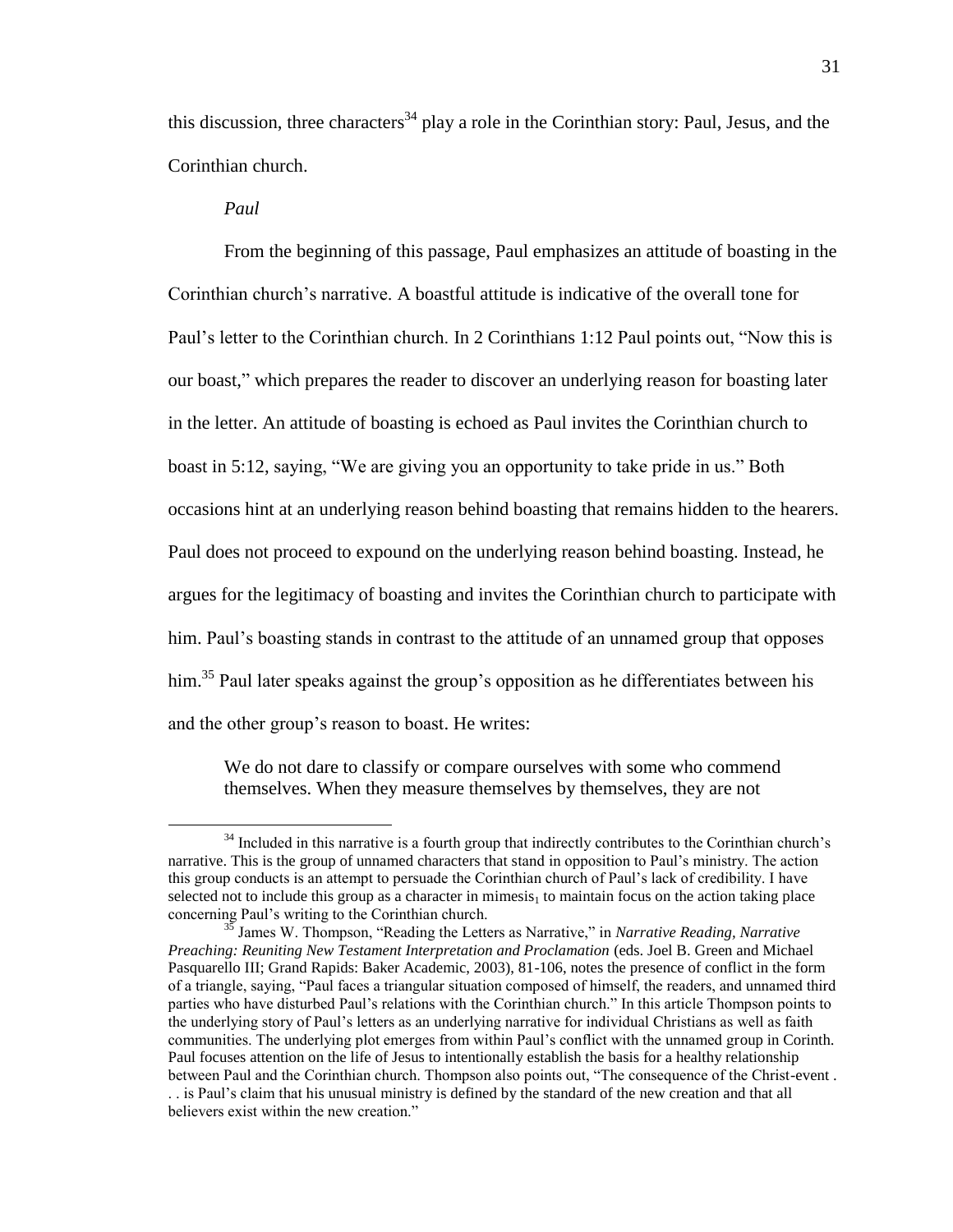wise. We, however, will not boast beyond proper limits, but will confine our boasting to the field God has assigned to us, a field that reaches even to you. We are not going too far in our boasting, as would be the case if we had not come to you, for we did get as far as you with the gospel of Christ. (10:12-14)

The reason behind Paul's boasting remains hidden to the hearers at this point, indicative of mimesis<sub>1</sub>. The narrative in 2 Corinthians  $5:11-21$  exposes the scene from Paul's vantage point regarding the conflict between Paul and an unnamed antagonist. To combat this resistance, Paul turns attention to the basis for his actions, "If we are out of our mind, it is for God; if we are in our right mind, it is for you"  $(5:13)$ .<sup>36</sup> This connection makes it clear that Paul is placing his own life situation into the situation of his audience by focusing attention on similar actions within temporal existence. $37$ 

In addition to the concept of boasting, Paul also draws attention to the manner in which he formerly regarded others in the name of Jesus. "Although in his former life Paul once regarded Jesus and others κατὰ σάρκα*,* he does so no longer. Instead, Paul now possesses the epistemology of the new age in which he no longer regards anyone by 'fleshly,' or human, standards (κατὰ σάρκα)."<sup>38</sup> Paul has undergone a transformation that redefined the way he treats others. As a result of this transformation, Paul has embraced a different type of action directed at others. Refusing to participate in reorienting his attitude toward others would only escalate tensions and create hostilities. David Garland

<sup>36</sup> Simon J. Kistemaker, *2 Corinthians* (New Testament Commentary; Grand Rapids: Baker Academic, 1997), 186 writes, "With these lines Paul is launching an attack against his opponents by taking the sting out of their boast." Paul exposes the conspiracy of those in opposition to his message and emphasizes God's action to establish his own ministry. He experienced a personal encounter with the risen Christ (cf. Acts 9:1-19); he was instructed to leave Jerusalem and escape the unbelieving Jews (cf. Acts 22:17-18); and he was called up into the third heaven by way of a revelation (cf. 2 Corinthians 12:2). These instances among others point to actions of Paul's life that warrant boasting.

<sup>&</sup>lt;sup>37</sup> Characteristic of mimesis<sub>1</sub> is the purpose for the boasting that comes out later in the story structure. It is important to point out in this initial move that Paul is laying the groundwork of understanding that will eventually be shaped into the underlying plot. The reader is left to wonder why Paul boasts and has urged his audience in Corinth to boast (cf. 1:14).

<sup>&</sup>lt;sup>38</sup> Mason Lee, "'Now is the Acceptable Time; Now is the Day of Salvation': Reading 2 Corinthians 5:11-6:2 in Light of Its Narrative Substructure," *ResQ* 56 (2014): 1-13.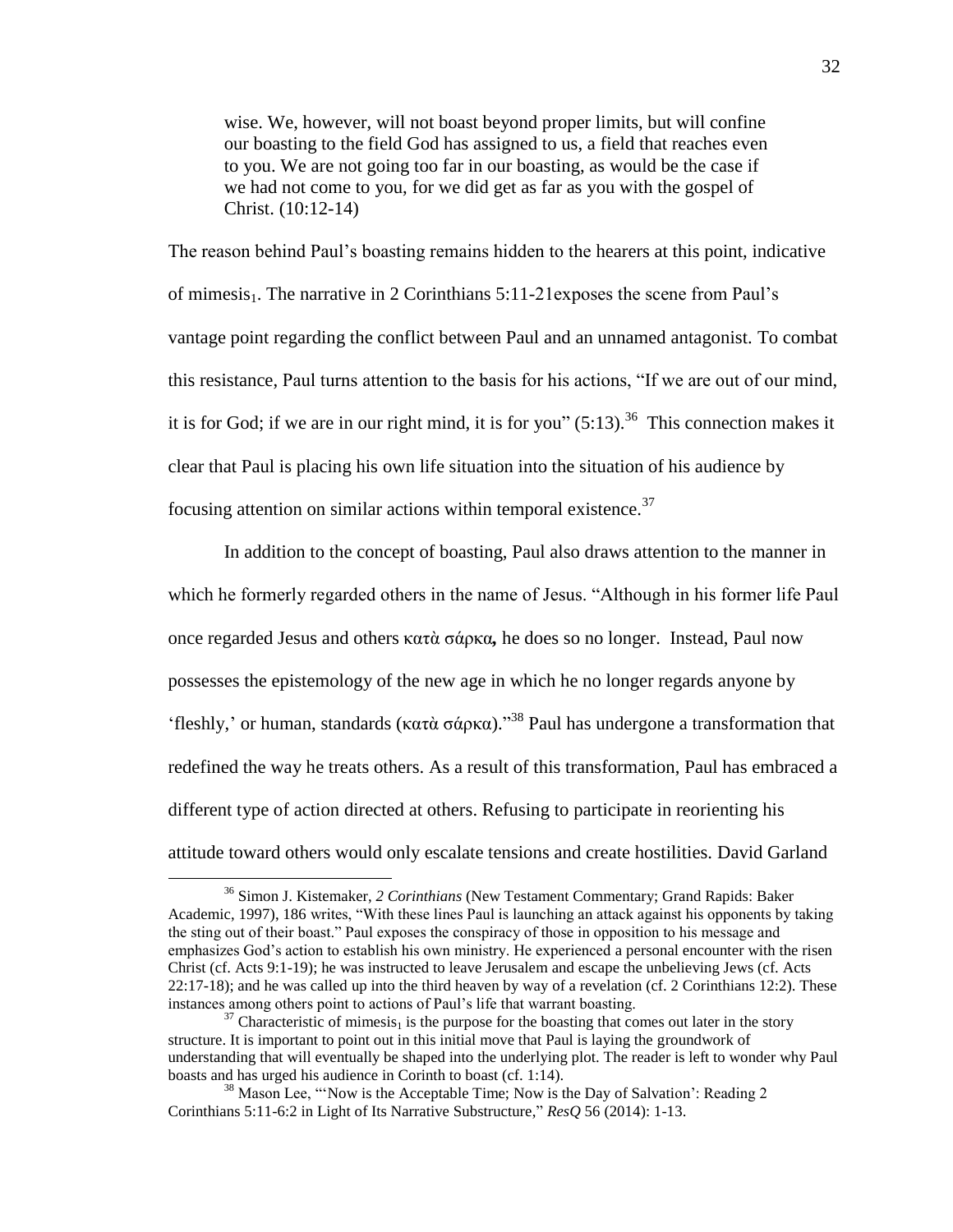points out, "To judge others according to worldly standards, or from a sinful point of view, only furthers division and discord."<sup>39</sup> Paul has relinquished an attitude of exclusion and, as a result, seeks to include others in a different plot. Through Paul's encouragement for boasting and the shift toward accepting all people, the reader is left to question the reason behind Paul's transformation.

#### *Jesus*

 $\overline{a}$ 

Paul has already called for the Corinthian saints to boast and has referred to a significant change in his personal life concerning an escalation of regard for other people. Now Paul offers clues to what might be the reason behind these points. Jesus is an indirect character in this narrative, even though his role carries tremendous impact for the Corinthian church's narrative. Paul includes Jesus' character in the Corinthian church's narrative for the effect he has had on other people, namely Paul. Paul highlights the love of Christ that compels him to love, and the death of Christ moves Paul to give his life for the message he feels adamant about. The attitude and actions of Jesus instill a desire for people to follow his example. It is as Ralph Martin surmises, "The love of Christ compels us to be included in Christ and his mission."<sup>40</sup> The insurmountable love of Christ leads to a foundational shift that alters the way Paul views others. Jesus' role in the Corinthian church's narrative offers clues for discovering the underlying reason in this narrative.

<sup>39</sup>David E. Garland, *2 Corinthians: An Exegetical and Theological Exposition of Holy Scriptures* (The New American Commentary 29; Nashville: B&H, 1999), 283. Paul's focus on the distinction between the former treatment of people over more recent actions toward others connotes the presence of hostile actions in Paul's life. Again, through Paul's words the underlying reason for this transformation remains hidden to the reader. Paul is still operating in the realm of mimesis<sub>1</sub> as he lays the foundation for configuring the reason behind this shift.

<sup>40</sup> Ralph P. Martin, *2 Corinthians* (WBC 40; Waco, TX: Thomas Nelson, 1985), 128. Martin's point focuses on the effect of Jesus' love for humanity expressed in the laying down of his life for others. Paul has no other option than to minister in the name of Jesus, due in part to the shift in Paul's attitude toward all people. Martin continues this thought, saying, "What Christ has done for Paul is the basis of the apostle's life" (128).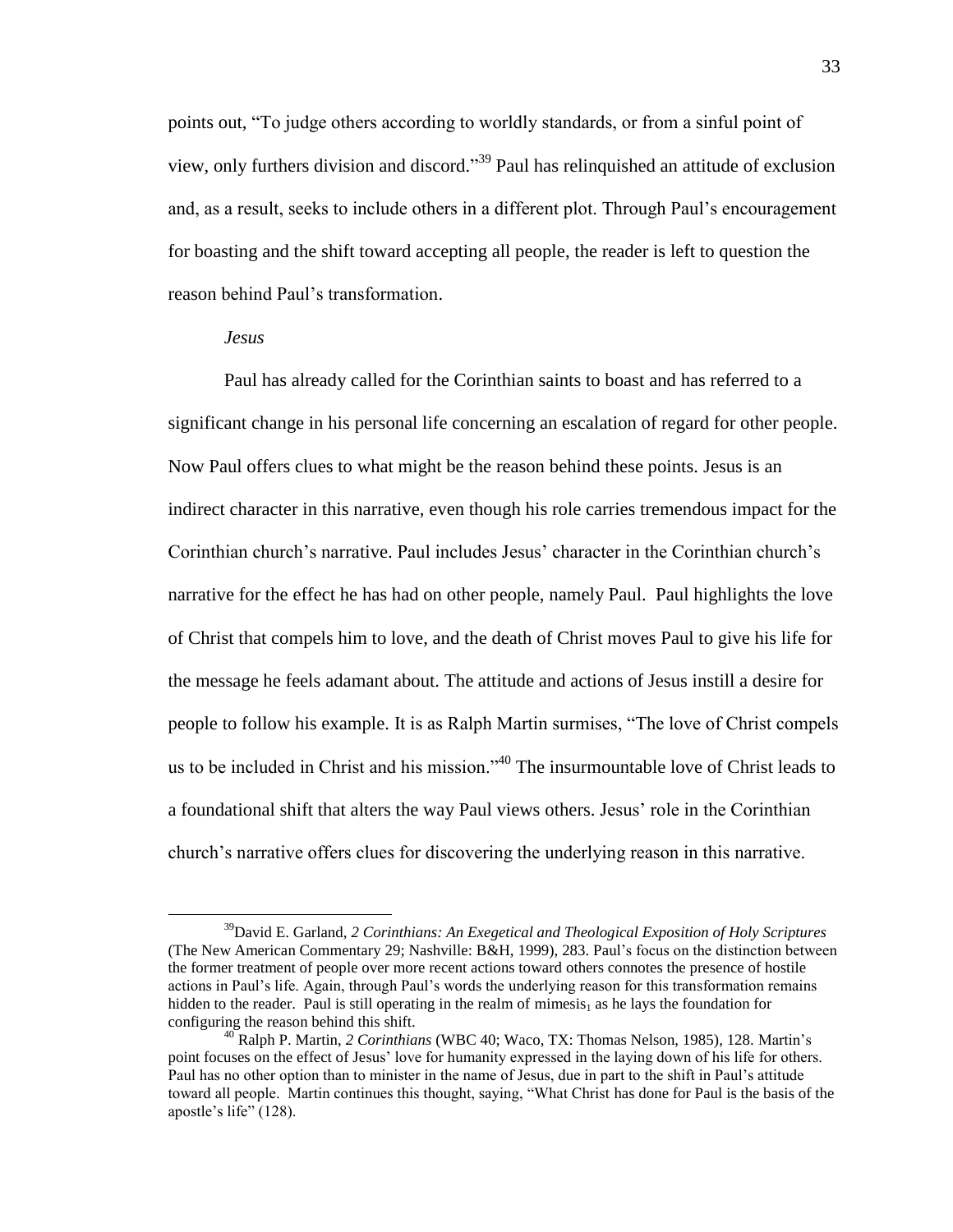However, the identification of the plot remains hidden to the hearers. The reader must still question the purpose behind Christ's love and death. In addition, one is left to ponder why Jesus' actions would have such a motivating effect on Paul. The characters' actions are seemingly void of a cohesive element at this point in the narrative. While Jesus' love and death prompt Paul to be transformed, the discovery of the reason is not yet made known.

## *The Corinthian Church*

 $\overline{a}$ 

In addition to the individual roles of Jesus and Paul is the role of the Corinthian church as a collective character. Inherent to the life situation behind Paul's writing are the activities of an audience being persuaded to either boast in Paul's ministry or be suspicious of Paul's ministry. Regardless of the manner in which the Corinthian church responds to Paul's ministry, the community is caught up in a battle between Paul and an unnamed group in opposition to Paul. From the onset of the Corinthian church's existence, Paul has brought participants into his story. He makes mention of the task he has been called by God to carry out.<sup>41</sup> Paul writes, "What we preach is not ourselves, but Jesus Christ as Lord, and ourselves as your servants for Jesus' sake" (4:5). Paul emphasizes the ministry he is carrying out in the name of Jesus which provides a reason for the Corinthian church to boast.<sup>42</sup> The underlying story providing reason for Paul's

<sup>41</sup> James W. Thompson, "Paul and the Mission of the Church," in *Christian Studies: Scholarship for the Church* 25 (2011-2012): 35-45, writes, "Paul announces that his personal mission is to evangelize a world that remains unreconciled to God."

<sup>42</sup> I. Howard Marshall, Stephen Travis, and Ian Paul, *Exploring the New Testament: A Guide to the Letters and Revelation* (vol. 2; 2nd ed.; Downers Grove, IL: IVP Academic, 2011), 102, writes, "This explains Paul's zeal to persuade other people to believe, and should convince his readers of his sincerity." The passion Paul exemplifies for proclaiming God's divine story reveals an underlying strength that can only be explained as offered from the divine realm. This would testify that Paul is in his right mind, despite what the opposing party might allege.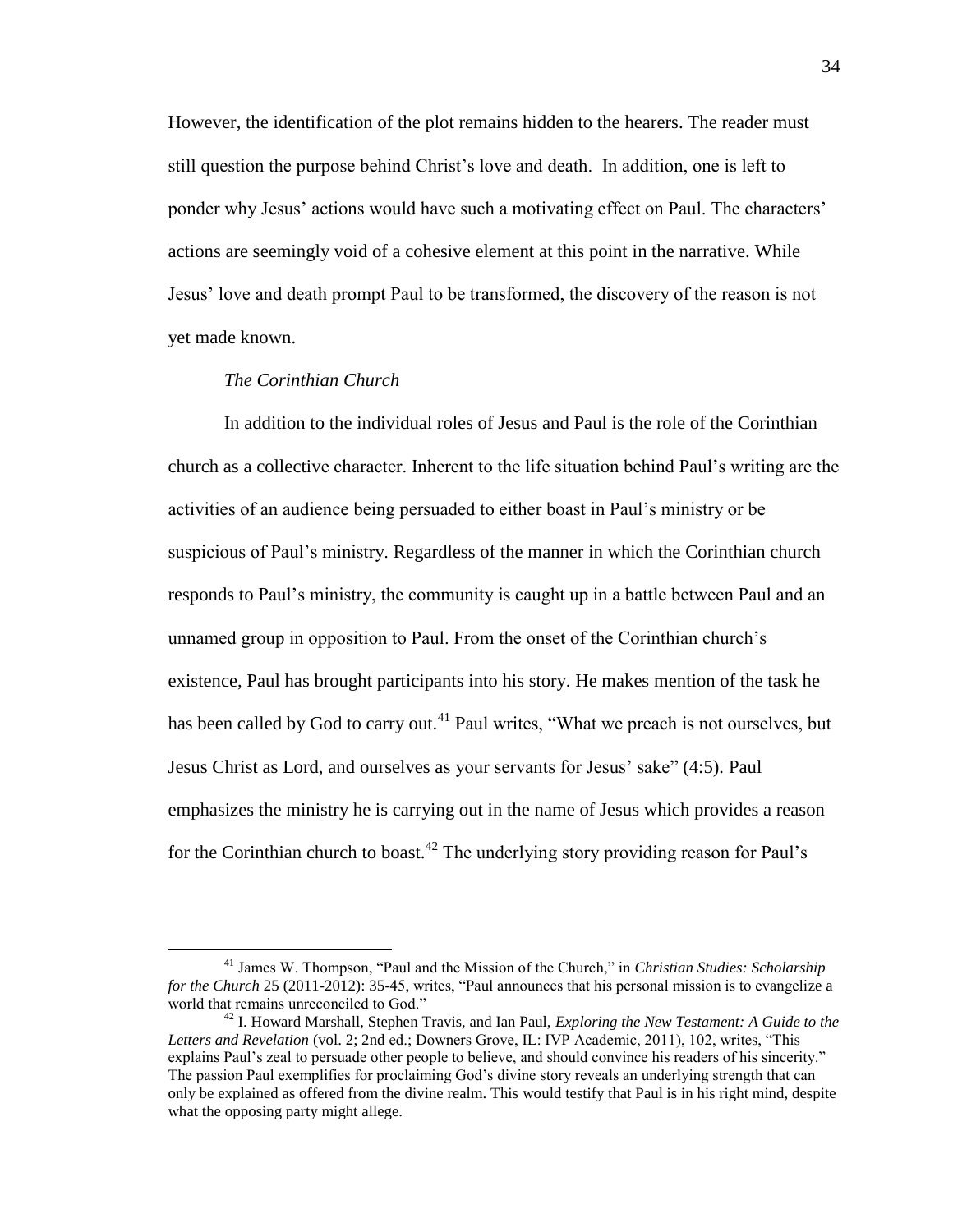boasting is one of invitation for the Corinthian church. Paul invites the Corinthian church to share in the transformed life of Jesus.<sup>43</sup>

These characters make-up the narrative of the Corinthian church in mimesis<sub>1</sub>. The role each plays is important for setting the narrative in motion. Paul invites the Corinthians to boast in the actions of others. Jesus serves to transform the Corinthian church into a different image. For its part, the Corinthian church is caught in the middle between efforts to divide and efforts to maintain harmony in the Corinthian church. Through these roles the narrative's underlying plot remains hidden. The reader is left to question the purpose that brings cohesion to the narrative. The plot emerges as the narrative moves into mimesis $_2$ .

## Mimesis<sub>2</sub>

The shift to mimesis<sub>2</sub> focuses on the revelation of the underlying plot in 2 Corinthians 5:11-21. The primary objective in this phase focuses on discovering the reason behind the prefigured understanding and the postfigured understanding. Three phrases in this passage lead to the discovery of the obscure plot. The first is "All this is from God, who reconciled us to himself through Christ" (5:18). The second phrase reads "God was reconciling the world to himself in Christ" (5:19). The third phrase is "God made him who had no sin to be sin for us, so that in him we might become the righteousness of God" (5:21). These three phrases communicate a central concept regarding God's action in the overall plot: that action is reconciliation made possible through Jesus. Reconciliation is recognized as the underlying theme of God's

<sup>43</sup> James W. Thompson, *Pastoral Ministry according to Paul: A Biblical Vision* (Grand Rapids: Baker Academic, 2006), 143, notes, "Paul's aim is a transformed community that shares with him the continuing significance of the cross. This outlook includes a totally new epistemology that is taken up not only by Paul but by 'anyone' who is in Christ. This new epistemology . . . is the basis for the reciprocity of boasting that Paul desires."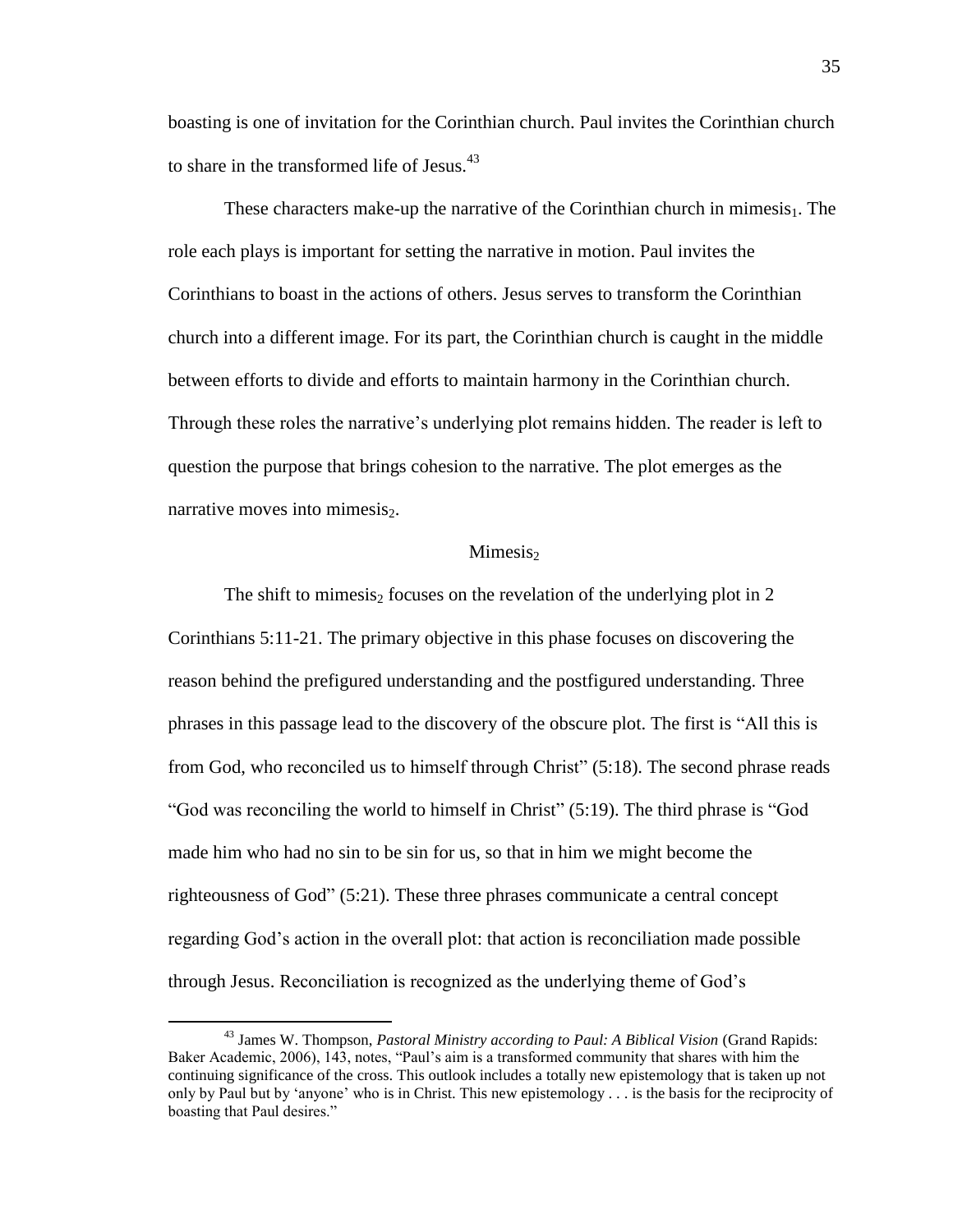metanarrative and is expressed through an ongoing narrative of God's actions. "In 5:18- 21 Paul shifts from a focus on Christ to what God has done and reflects on the role his apostleship plays in God's redemptive plan of reconciling the world."<sup>44</sup> God's reconciliation brings cohesion to the everyday life situation of the narrative in 2 Corinthians 5:11-21.

These three verses explicitly point to God's reconciliation of creation through Jesus. Reconciliation is a recurring theme in the Pauline corpus (cf., Rom 5:9-11; Eph 2:16; Col. 1:21-23), denoting God's action in creation. God's action in creation through Jesus reveals a connection between reconciliation and justification emerges. Michael Gorman notes, "The terms 'justification' and 'reconciliation' are, thus, essentially synonymous for Paul. Justification as reconciliation includes both forgiveness of sins and liberation from Sin as a power."<sup>45</sup> The focus of Paul's writing moves away from boasting about Paul's pre-understood story or from Jesus' expression of overwhelming love. Now Paul is focusing instead on what God is doing through Jesus. Gorman summarizes this point, saying, "In the sphere of Christ's power, humans are liberated from sin so that the formerly impossible is now possible. They are no longer covenantally dysfunctional."<sup>46</sup> God's reconciliation is offered through Christ to transform creation into a new image. "Reconciliation was brought about by the death of Jesus, once for all. Reconciliation is the basis for the new creation."<sup>47</sup> This new creation is shaped by reconciliation in the configured image of a different being: God.

<sup>44</sup> Garland, "2 Corinthians," 288.

<sup>45</sup> Michael J. Gorman, *Inhabiting the Cruciform God: Kenosis, Justification, and Theosis in Paul's Narrative Soteriology* (Grand Rapids: Eerdmans, 2009), 56.

<sup>46</sup> Michael J. Gorman, *Cruciformity: Paul's Narrative Spirituality of the Cross* (Grand Rapids: Eerdmans, 2001), 106.

<sup>47</sup> J. Bieringer and J. Lambrecht, "Reconcile Yourselves to God," in *Studies on 2 Corinthians* (Belgium: Leuven University Press, 1994), 363-412.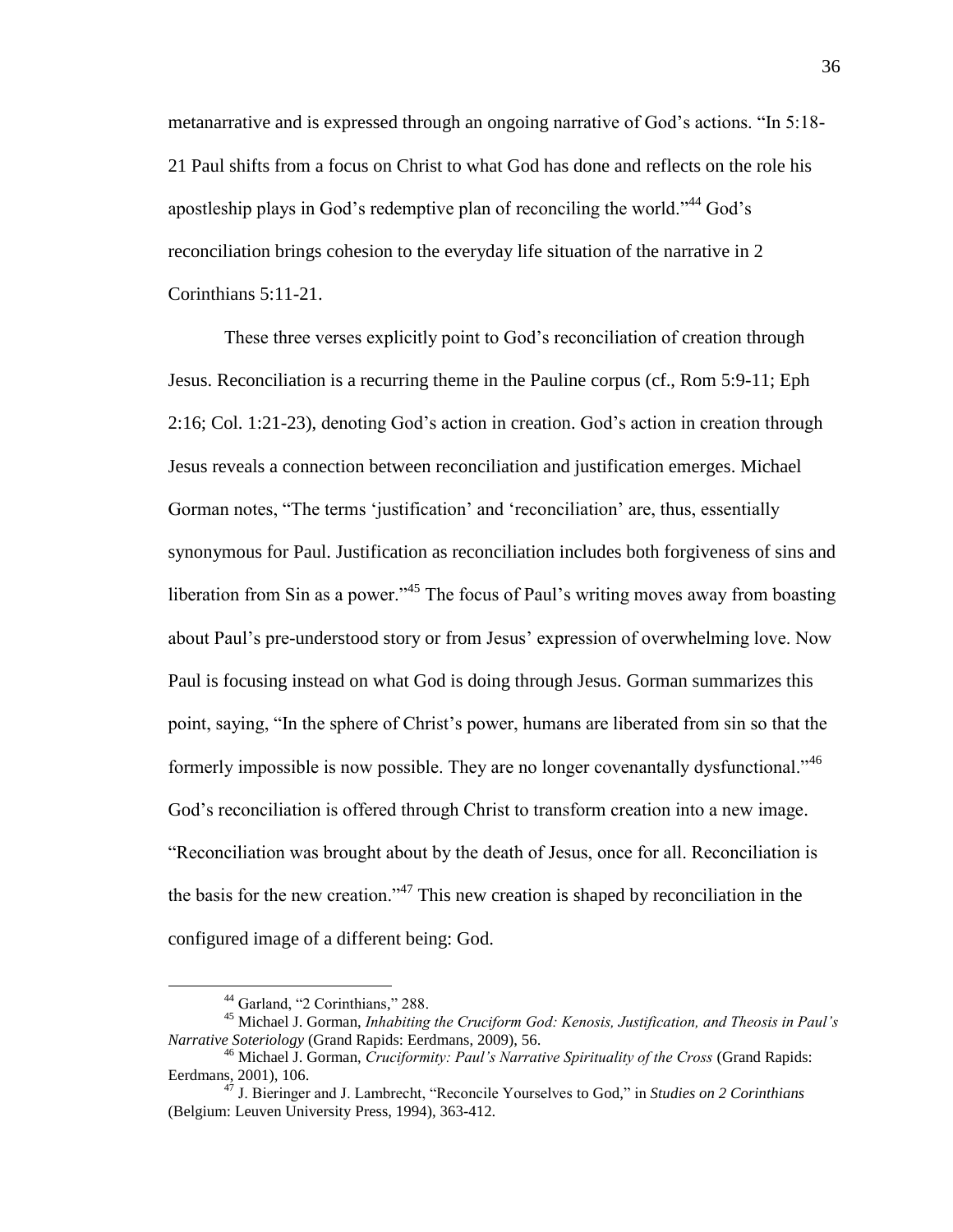The concept of reconciliation underscores the transformation of creation into the image of God. Transformation is a process through which an image is moved from one point to another. Fulfilling this process requires the removal of a specified attribute and the replacement with another. Reconciliation is transformative when participants sacrifice a specific quality and embrace a different quality. Stanley E. Porter writes:

Reconciliation language focuses around *katallasso* and its derived cognates. The word-group seems to have been used by Greek writers to describe the exchange of goods or things, and to describe the process by which hostility between parties is eliminated and friendship is created. Thus, the basic sense of the word for exchange can be metaphorically extended to include the exchange of relations, such as the exchange of enmity for friendship, between persons or larger political entities.<sup>48</sup>

In accordance with Porter, Paul's use of καταλλάσσω draws attention to God's transformative power at work in a narrative. Reconciliation brings cohesion to a narrative through an exchange. Additional Pauline texts substantiate a transformative connotation of reconciliation as relinquishing a former way of life and taking up a new self.<sup>49</sup> Reconciliation is recognized as the underlying purpose behind the Corinthian church's narrative. Reconciliation prompts Paul to boast and gives reason for the Corinthian church to have pride in Paul's ministry. Reconciliation is accomplished through Jesus and offered to creation. Reconciliation functions to transform the Corinthian church into a new image.<sup>50</sup> This is the point where mimesis<sub>2</sub> moves into mimesis<sub>3</sub>.

<sup>48</sup> Stanley E. Porter, "Paul's Concept of Reconciliation, Twice More," in *Paul and His Theology* (ed. Stanley E. Porter, Boston: Brill, 2006), 131-52. Porter expands this argument to focus on the different examples of *katalasso* within different cultures surrounding Paul's life. For more on this, see Stanley E. Porter, Katallasso *in Ancient Greek Literature, with Reference to Paul's Writings* (Estudios de Filologia Neotestamentaria 5; Cordoba: Ediciones el Almendro, 1994.

 $^{49}$  E.g., see Rom 12:1-3; Eph 4:17-24.

<sup>50</sup> Miroslav Volf, *Free of Charge: Giving and Forgiving in a Culture Stripped of Grace* (Grand Rapids: Zondervan, 2005), 151, writes, "God doesn't just forgive sin; he transforms the sinners into Christlike figures and clothes them with Christ's righteousness."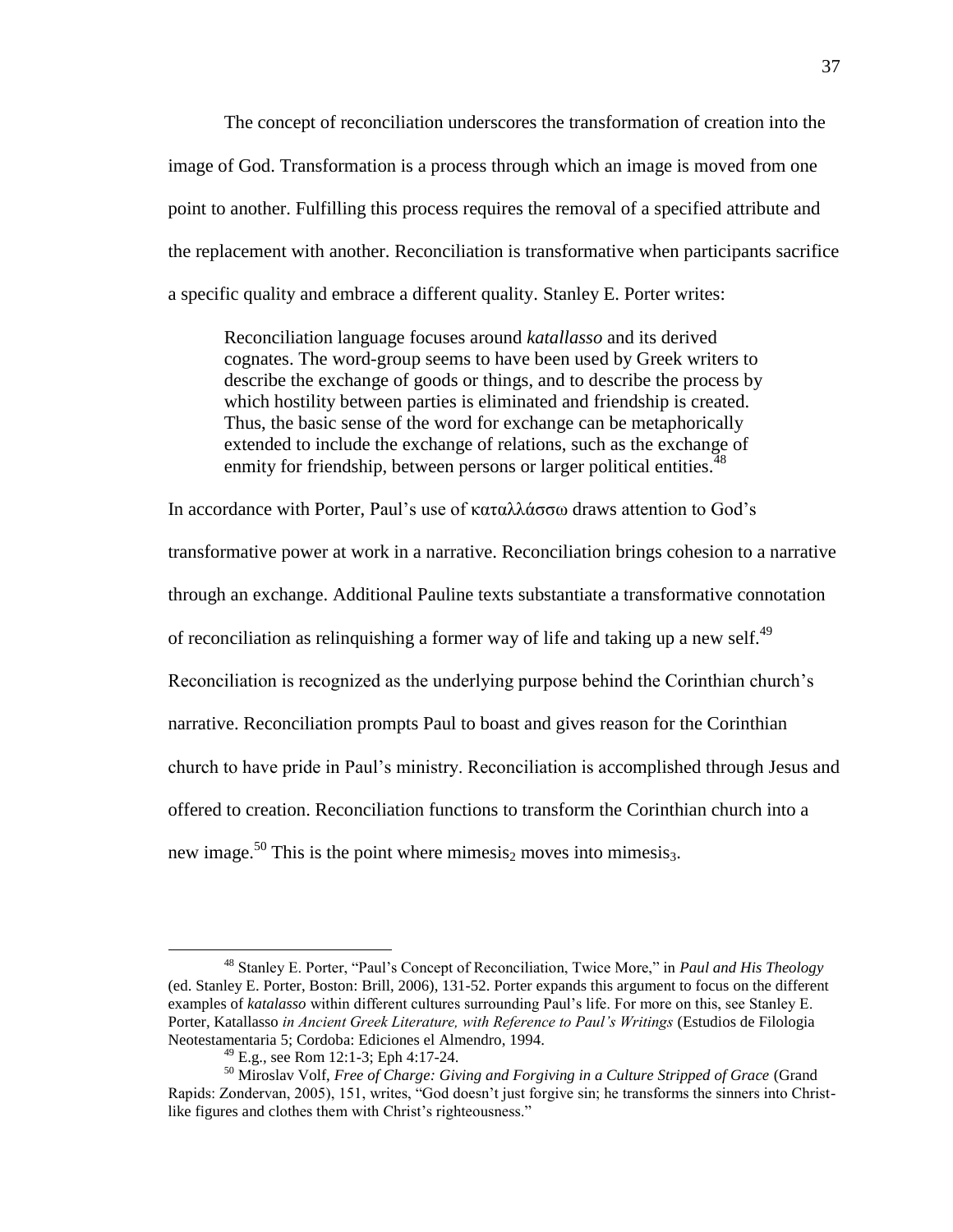#### $Minesis<sub>3</sub>$

In the three verses discussed above, the move through mimesis, creates a transformed image for the church in Corinth. The concept of reconciliation stands out as a fundamental element of God's transformative power. Paul invites the Corinthian church to be transformed by God's reconciliation through the love and death of Christ.<sup>51</sup> Embracing reconciliation places a responsibility on the Corinthian church to participate in God's metanarrative. As a church of reconciled people, the Corinthian church has been transformed into a faith community with a mission to share God's reconciliation. The refigured role they enter into is described by the epithet "ministry of reconciliation" (5:18b). God not only reconciles creation but invites characters to play a role in a divine metanarrative. The invitation to be transformed into a community with a ministry of reconciliation comes in the embrace of God's reconciliation, a point Paul implores the Corinthian people to embrace (cf., 5:20b):

Paul's tightly wound theological rationale here runs from God's reconciliation for the word through Christ to Paul's agency of this reconciliation to the alienated Corinthians themselves, whom Paul then admonished to "be reconciled to God" and to become participants in and agents of God's righteousness, i.e., reconciliation.<sup>52</sup>

For in Paul the process leading to a ministry of reconciliation comes full circle back to a point for boasting. This is not something Paul has done, but emphasizes God's action through reconciliation. Paul concludes this passage with a final challenge for the

<sup>51</sup> Robert J. Schreiter, *The Ministry of Reconciliation: Spirituality and Strategies* (Maryknoll, NY: Orbis Books, 1998), 15, writes, "The experience of reconciliation is the experience of grace—the restoration of one's damaged humanity in a life-giving relationship with God." Inherent in this treatment of reconciliation is the metanarrative through which God (creator) and the cosmos (creation) are brought into union.

<sup>52</sup> Calvin J. Roetzel, *2 Corinthians* (Abingdon New Testament Commentaries; Nashville: Abingdon, 2007), 83.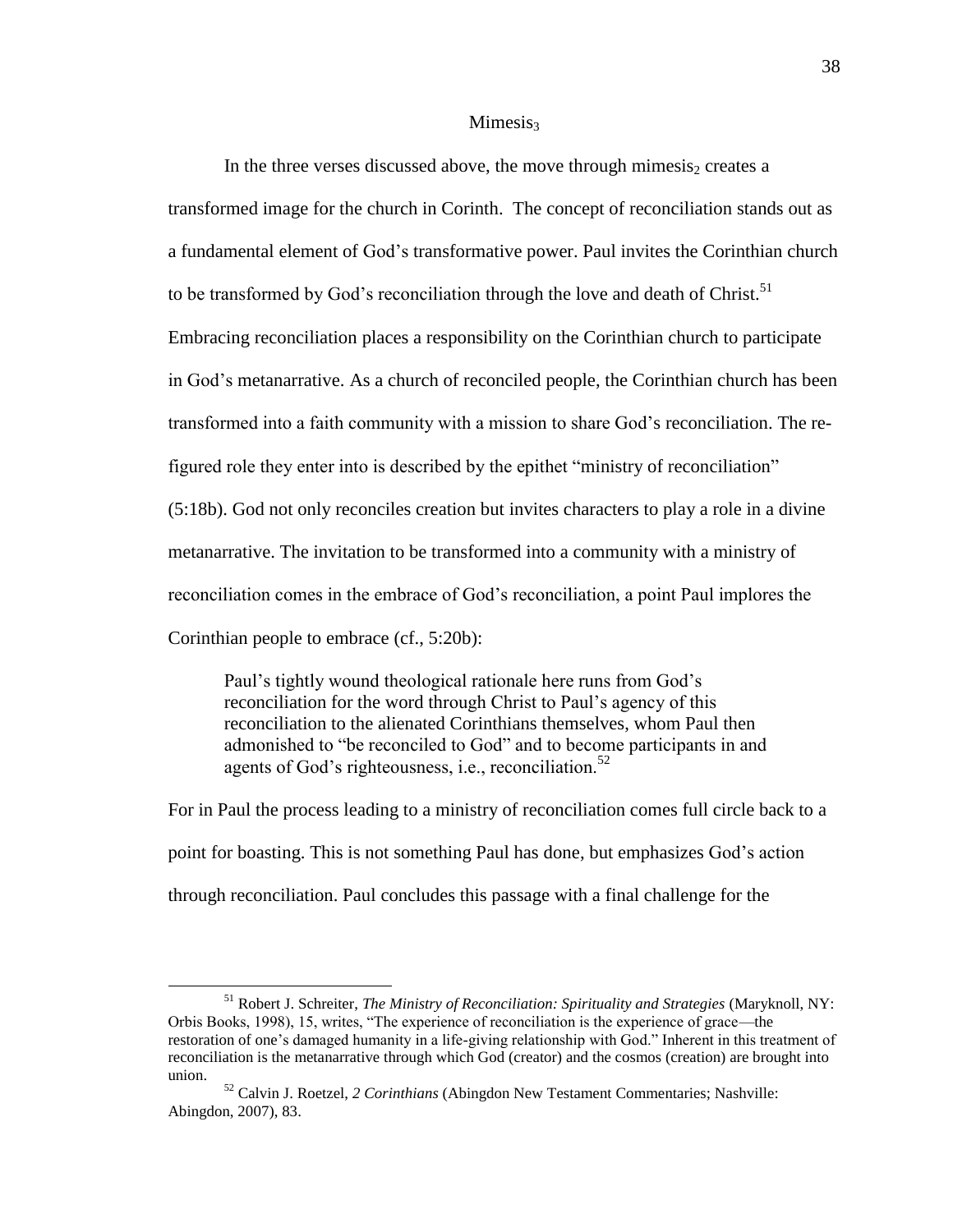Corinthian church to embrace God's reconciliation and share in the responsibility of the transformed community to share God's reconciliation with others.

Working through 2 Corinthians 5:11-21 with Paul Ricoeur's three phases of mimesis in mind reveals the underlying narrative in the Corinthians' context. The plot emerging from Paul's writing emphasizes God's reconciliation as an action of transformation from an old self to a new self. Through God's reconciliation the Corinthian church is challenged to be transformed into the role of ministers with a charge to share God's reconciliation with others.<sup>53</sup> Reconciliation emerges not only from Paul's writing in 2 Corinthians 5:11-6:2. This is a theme throughout the Bible narrative and reveals an aspect of God's most basic nature.<sup>54</sup> God's narrative is characterized by reconciliation. As such the challenge that was presented to churches in the Pauline corpus and that remains applicable for the churches of today is to embrace God's reconciliation and invite others to embrace God's reconciliation.

<sup>53</sup> James W. Thompson, *Moral Formation according to Paul: The Context and Coherence of Pauline Ethics* (Grand Rapids: Baker Academic, 2011), 119, surmises, "Paul envisions the church as the recipient of God's offer of a new creation which results in reconciliation." This transformation into a new creation brings God's kingdom on earth to bear the image of the Lord. It is, as Ricoeur's moves point out, a transformation into the imitation of God.

<sup>&</sup>lt;sup>54</sup> The prophet Isaiah described God's salvific nature (e.g., Isa 41:21). In addition, prophets such as Micah foretold impending deliverance by the Lord's hand, connoting God's reconciliation for the people of Judah (e.g. Micah 2:12, 13). Likewise, the author of Revelation emphasizes God's salvation from the mouths of a heavenly host (Rev 7:10). Stanley J. Grenz, *Created for Community: Connecting Christian Belief with Christian Living* (2nd ed. Grand Rapids: Baker Books, 1998), 38, writes: "According to the Bible, God's ultimate desire is to create from all nations a reconciled people living within a renewed creation and enjoying the presence of the Triune God." As followers of Jesus, ACC joins other Christian people to proclaim God's salvation as communicated through the divine metanarrative. Stanley Hauerwas, *The Peaceable Kingdom: A Primer in Christian Ethics* (Notre Dame: University of Notre Dame Press, 1983), 90, says, "Only if our Lord is a risen Lord, therefore, can we have the confidence and the power to be a community of forgiveness. For on the basis of the resurrection we have the presumption to believe that God has made us agents in the history of the kingdom. The resurrection is not a symbol or myth through which we can interpret our individual and collective dyings and risings. Rather the resurrection of Jesus is the ultimate sign that our salvation comes only when we cease trying to interpret Jesus' story in light of our history, and instead we interpret ourselves in the light of his."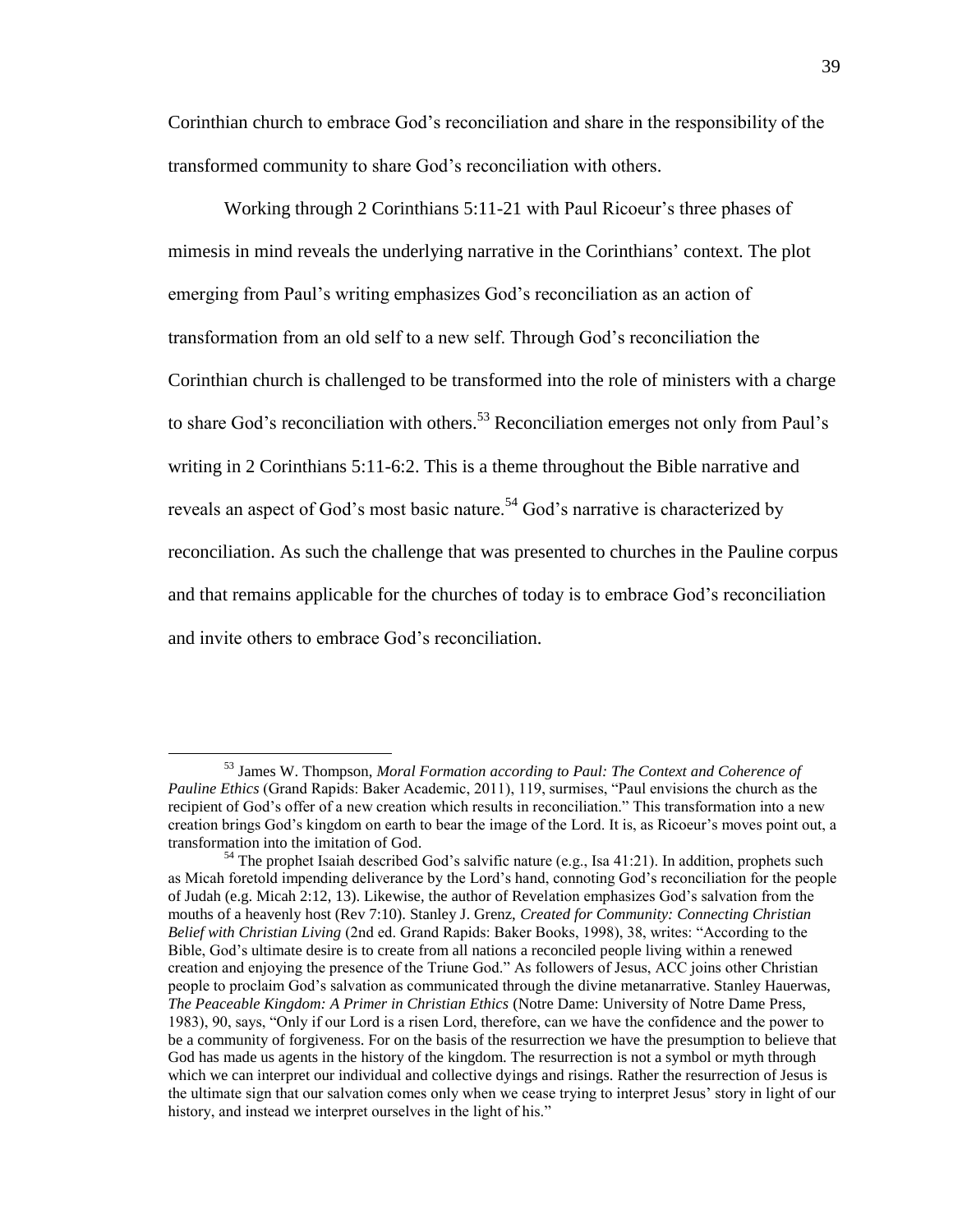#### Conclusion

Paul Ricoeur's three phases leading to imitation present a concise process for understanding narrative development. Breaking down a narrative according to each mimesis elucidates an underlying plot responsible for bringing cohesion to the narrative. Applying Ricoeur's moves to the narrative in 2 Corinthians 5:11-21 identifies the centrality of God's reconciliation for transforming the Corinthian church's narrative. Reconciliation prompts Paul to boast in the Lord. In addition, reconciliation is depicted as a gift from God through Jesus that is offered to creation. Reconciliation invites the Corinthian church to play a role as "ministers of reconciliation" in God's metanarrative. The invitation to embrace reconciliation and experience transformation into a new image transcends temporal or spatial existence; it is an invitation that stands open for the church of every age. In 2014, ACC has been encouraged to embrace God's reconciliation and invited to share God's metanarrative. This project uses this invitation to move the ACC narrative into the next chapter as "ministers of reconciliation."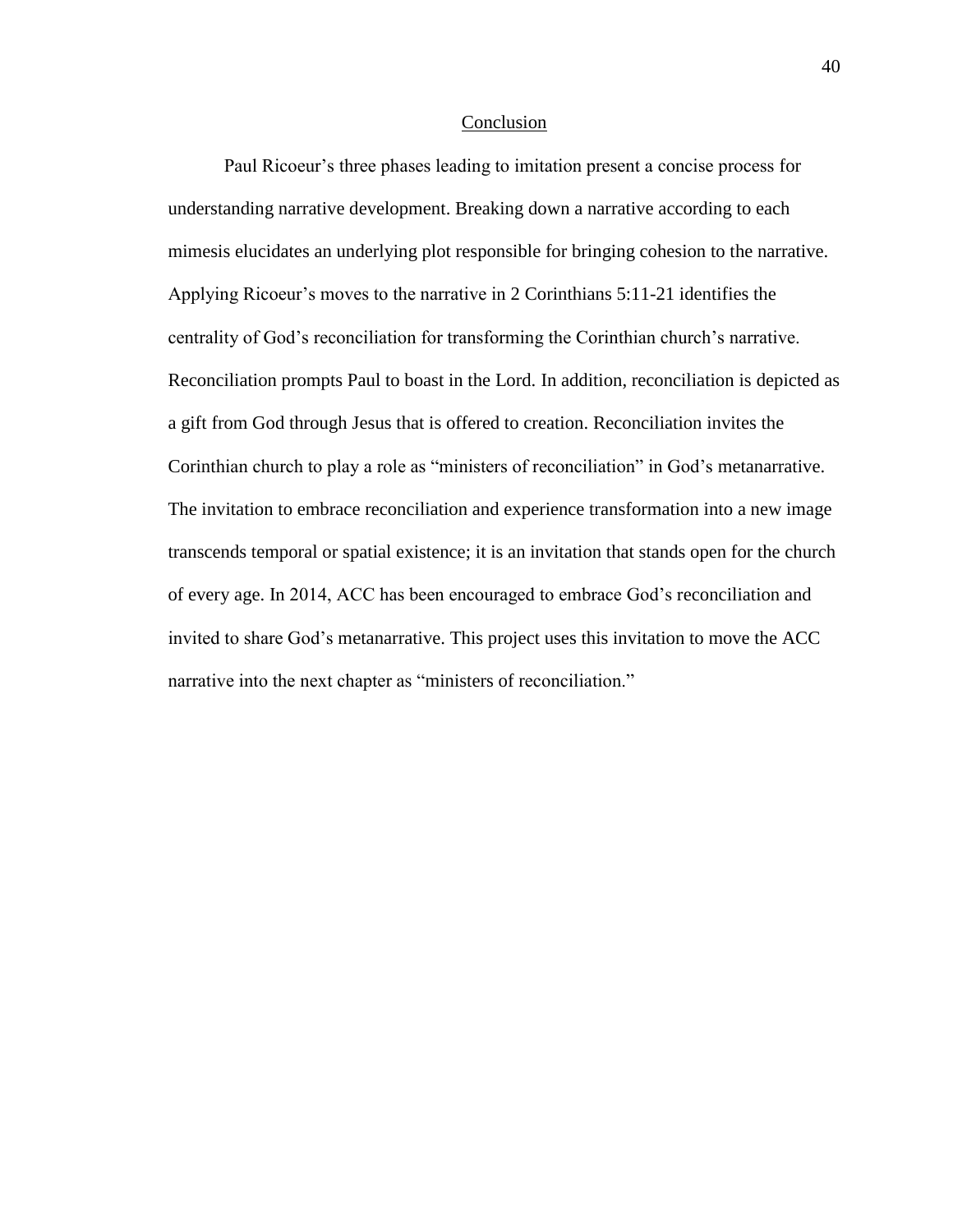# CHAPTER III

## METHODOLOGY

This project was an exercise to assist the ACC leaders in healing chronic anxiety as a result of unresolved conflicts in the ACC narrative. Recognizing the centrality of reconciliation in God's metanarrative provides a lens through which healing for ACC may be envisioned. This chapter lays out the methodology I followed to assist the ACC leaders in discovering the congregation's future narrative. The method I incorporated into this project coupled ethnographic inquiry with Paul Ricoeur's three phases toward imitation. The blend of ethnography<sup>1</sup> and Ricoeur's moves culminated in the development of the ACC's "next chapter."<sup>2</sup> The current piece also includes the tools I used to analyze data collected throughout this project. In addition, it outlines the structure this project followed to implement the selected methodology.

<sup>&</sup>lt;sup>1</sup> Pete Ward refers to seven values of ethnography developed by Scott Jones and Sal Watt. Pete Ward, "Introduction," in *Perspectives on Ecclesiology and Ethnography* (ed. Pete Ward; Grand Rapids: Eerdmans, 2012), 1-10, lists 1) participation, 2) immersion, 3) reflection, reflexivity, and representation, 4) thick description, 5) an active participative ethics, 6) empowerment, and 7) understanding.

<sup>&</sup>lt;sup>2</sup> "The next chapter" is used to refer to the future vision for the ACC. The formulation of the next chapter is the ACC leadership's adoption of the direction the ACC is moving to develop future ministry efforts. The crafted next chapter brings together the textual, as well as metaphorical, document of the ACC future narrative. The next chapter was not developed solely as a literal document or as a abstract notion. Instead, following Ricoeur, the next chapter was a representation of the vision the story-writing group felt led by God to adopt. Rebecca K. Huskey, *Paul Ricoeur on Hope: Expecting the Good* (New York: Peter Lang, 2009), 6, writes: "A narrative consists of a beginning, middle, and an end, and hearing or reading this form we can experience a sense of completeness. The process that the understanding of metaphor entails, however, creates a rupture in the logic of the narrative and qualifies this sense of completeness. While the reader is in a sense caught within this tension, the tension also produces new modes of thought."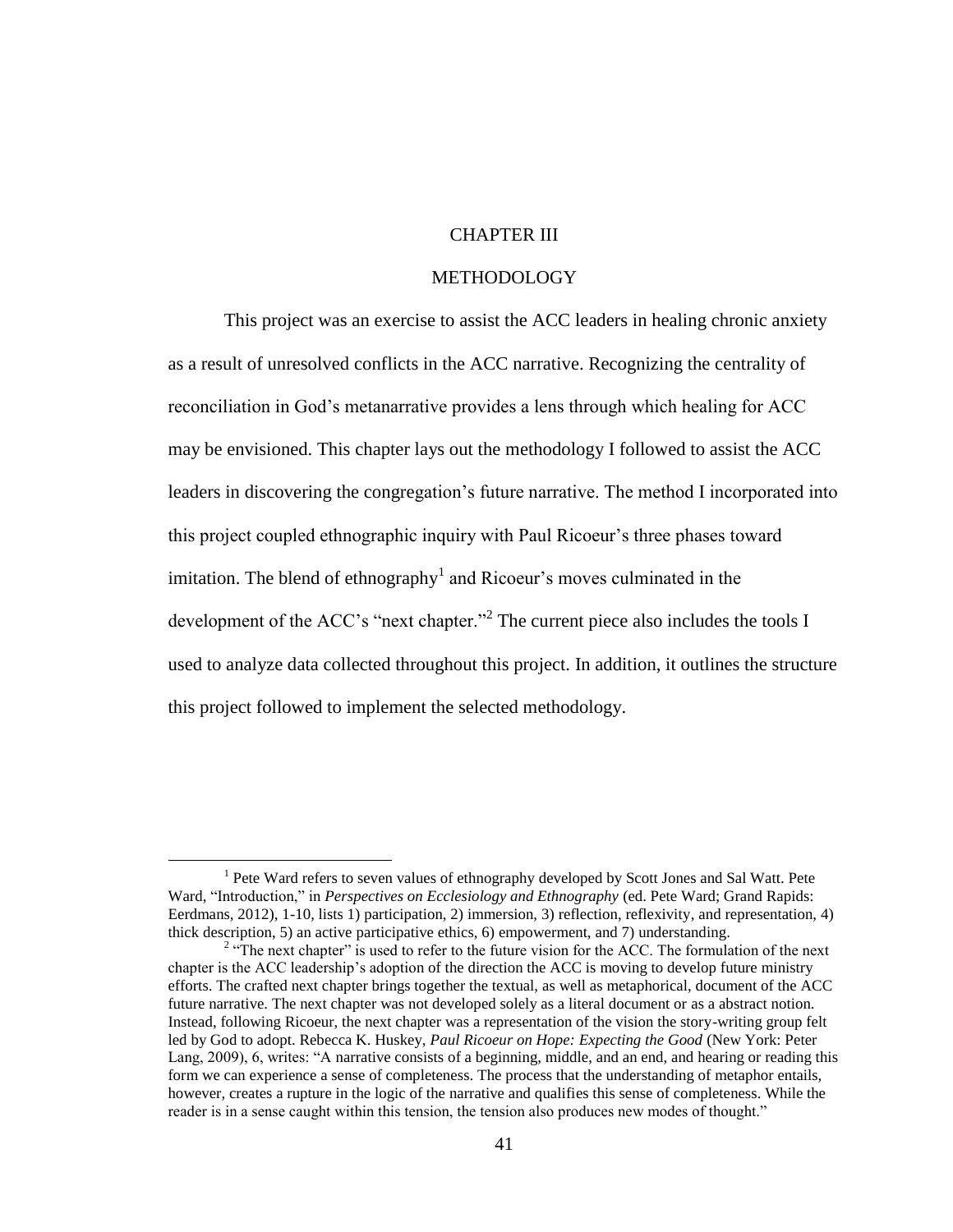Underscoring the methodology for this project was the relationship between God's metanarrative and the ACC narrative.<sup>3</sup> The design of this methodology was intended to challenge participants to discover how the ACC narrative fit into God's metanarrative. As the evaluations included below reveal, participants in this project emphasized a strong dependence on God's presence in ACC. At times this dependence almost seemed to connote participants passively waiting on God to act. However, the introduction of the idea that the ACC narrative plays a role in God's metanarrative demanded that participants embrace an active presence in God's story. This project challenged participants to accept the role they have been called to play as "ministers of reconciliation" in God's metanarrative. As characters in God's divine story, participants were encouraged to engage God's transformation of the ACC narrative rather than wait passively for the story to unfold.

This project was an exercise in qualitative research. Qualitative research is characterized by the close examination of a study group to discover data correlating to a specified problem.<sup>4</sup> The selected group of participants plays a vital role in collecting and interpreting data. Participants engage the research process from unique points of view to discover key insights applicable to the project's purpose. In participatory action research,

<sup>3</sup> Gerhard Loughlin, *Telling God's Story: Bible, Church, and Narrative Theology* (Cambridge: Cambridge University Press, 1996), 34, writes "Narrative theology cannot begin with the Bible without at the same time beginning with its readers: the church." The point Loughlin makes is that God's metanarrative relies on people to read and retell God's story. The way God's metanarrative and a congregation's narrative interact becomes a symbiotic relationship. The church relies upon God and discovers its role in God's story. At the same time, God interacts with a congregation to provide purpose and reason for the congregation's existence.

<sup>4</sup> Matthew B. Miles and A. Michael Huberman, *Qualitative Data Analysis: An Expanded Sourcebook* (2d ed.; Thousand Oaks, CA: Sage, 1994), 5-6, discuss eight features of qualitative research as 1) conducted in life situations, 2) gain a holistic view of the context, 3) capture data from engaged participants, 4) attention to recurring themes and patterns, 5) explicate ways participants perceive the situation, 6) identify applicable points, 7) researcher is the primary instrument for data collection, and 8) analysis is conducted by words. Michael Quinn Patton, *Qualitative Research and Evaluation Methods* (3d ed.; Thousand Oaks, CA: Sage, 2003), 4, reduces the features to three types of research. Data are collected by interviews, observations, and documents.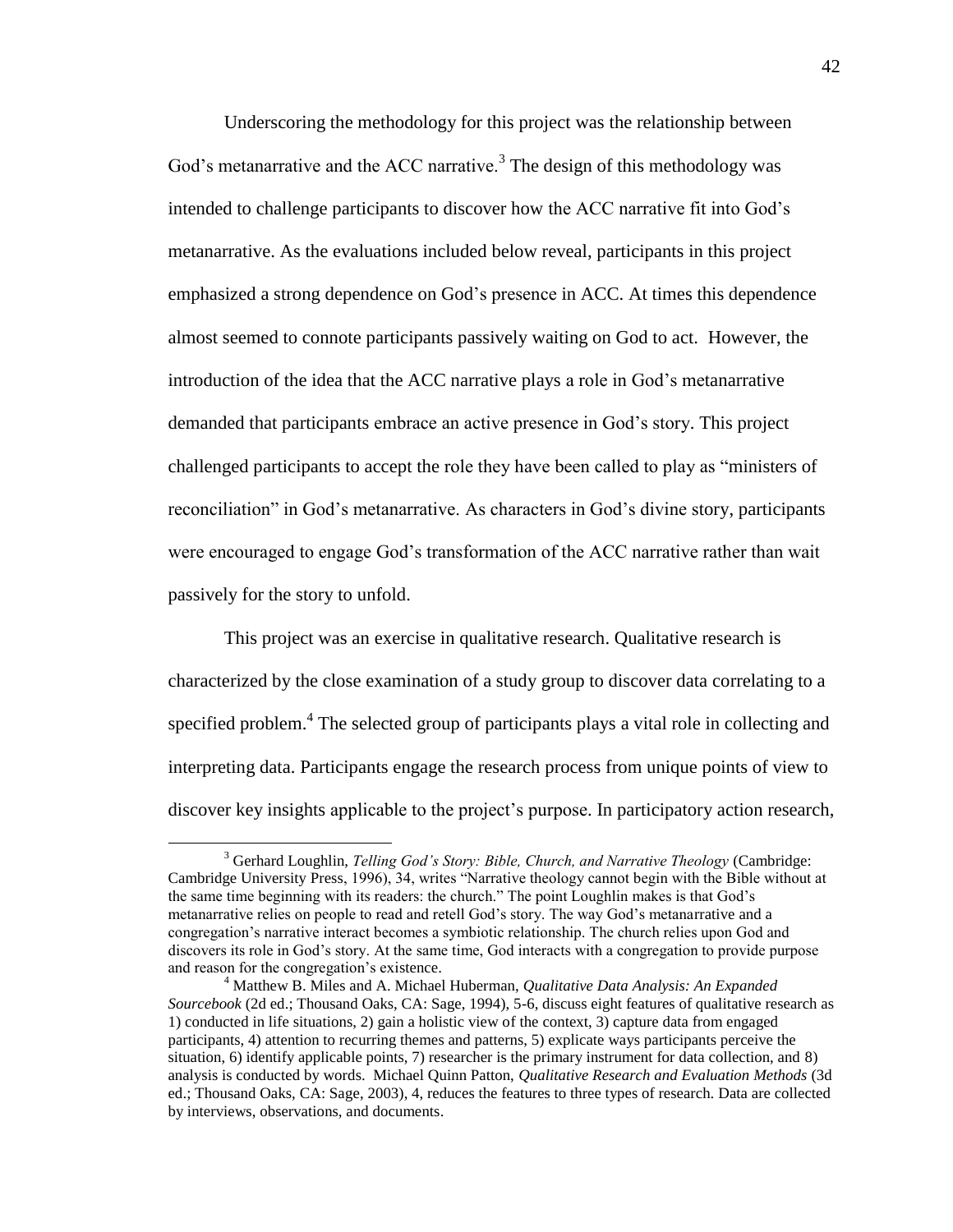participants are invited to serve as researchers in order to collect data. In accordance with action participatory research, I invited a group to participate in the collection and interpretation of data collected throughout this project. Each participant's point of view was valuable and informative, and enabled the group to take ownership of discovering the ACC "next chapter."

Inviting the ACC leaders to participate in this project provided an opportunity to retell, as well as hear, the ACC narrative. Incorporating narrative composition as a research tool enabled each character to tell the ACC narrative from a unique vantage point.<sup>5</sup> Through narrative conversations<sup>6</sup> and the subsequent exercise in crafting the next chapter, the ACC leaders were positioned to discover God's direction for the ACC narrative. Identifying God's inherent story in the ACC's next chapter was an integral characteristic for the transformation of the ACC narrative. Throughout this project reconciliation emerged as a central attribute to transform the ACC narrative. As the ACC leaders crafted the next chapter in accordance with God's reconciliation, the influence of chronic anxiety diminished.

#### Format

This project invited a group of selected individuals to participate in a narrative conversation, two Saturday seminars, and an evaluative questionnaire conducted after the writing of ACC's next chapter. These exercises provided 1) a theological understanding of reconciliation in God's metanarrative, 2) an understanding of the way unresolved

<sup>5</sup> Catherine Cassell and Gillian Symon, "Assessing 'Good' Qualitative Research in the Work Psychology Field: A Narrative Analysis," *Journal of Occupational and Organizational Psychology* 84 (2011): 633-50, refers to this as "sensemaking," saying "Sensemaking can be understood as the process through which people generate credible shared understandings of the situation they are in, and the ways they should exist and progress within those situations."

<sup>6</sup> These are often referred to as "interviews" and in which a researcher asks open-ended questions to illicit a participant to share information or a story. Juliet Corbin and Anselm Strauss, *Basics of Qualitative Research* (3d. ed.; Los Angeles, CA: Sage, 2008), 27-29.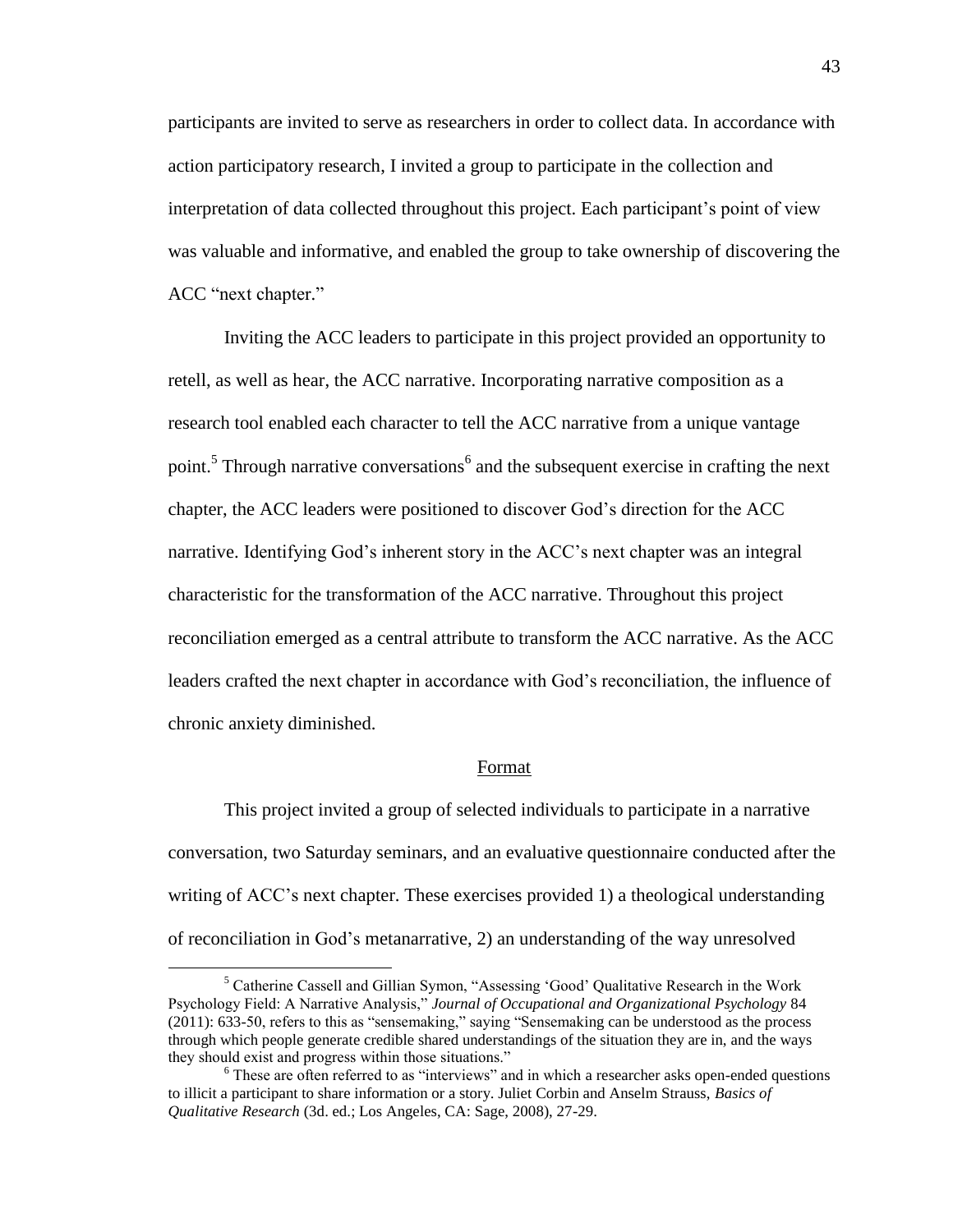conflict hinders healing in ACC, and 3) an opportunity to craft a future narrative of hope for ACC. The narrative conversations served to construct the existing ACC narrative from each participant's point of view. 7 Following the interviews, members of the participant group took part in two five-hour Saturday seminars. These seminars highlighted the relationship between God's story of reconciliation and the ACC narrative of healing.<sup>8</sup> During the final session the participant group crafted the ACC's next chapter according to the direction they believed God was leading. The story-writing process enabled leaders to accept responsibility for healing lasting anxiety that continues to plague the congregation as a whole. As the next chapter materialized, the participant group recognized a transformed narrative characterized by reconciliation expressed through God's metanarrative.

### Story-Writing Group

All six elders and deacons, along with their spouses, were invited to participate in this project's story-writing group.<sup>9</sup> These leaders offered diversity of perspectives regarding the escalation of tension that climaxed in 2009. One of the elders and his spouse were active in a leadership position during the time of major conflict with the opposing group of former leaders. This couple experienced first-hand escalating tensions due to the discussions and decisions that created conflicts. The remaining elder and

<sup>7</sup> Mark Lou Branson, *Memories, Hopes, and Conversations: Appreciative Inquiry and Congregational Change* (Herndon, VA: The Alban Institute, 2004), 23, writes, "By discovering the best and most valuable narratives and qualities of an organization, participants can construct a new way that has the most important links to the past and the most hopeful images of the future." This step is a crucial stepping stone for crafting a future with a healed identity. Failure to appropriately handle the ACC past narrative will not resolve the pain of previous conflicts but push it into the shadows.

<sup>&</sup>lt;sup>8</sup> Underlying the purpose of these sessions is an objective of connecting the story of God with the story of ACC. Miroslav Volf, *Exclusion and Embrace: A Theological Exploration of Identity, Otherness, and Reconciliation* (Nashville: Abingdon, 1996), 110, points out, "Reconciliation with the other will succeed only if the self, guided by the narrative of the triune god, is ready to receive the other into itself."

<sup>&</sup>lt;sup>9</sup> Hereinafter referred to as SWG.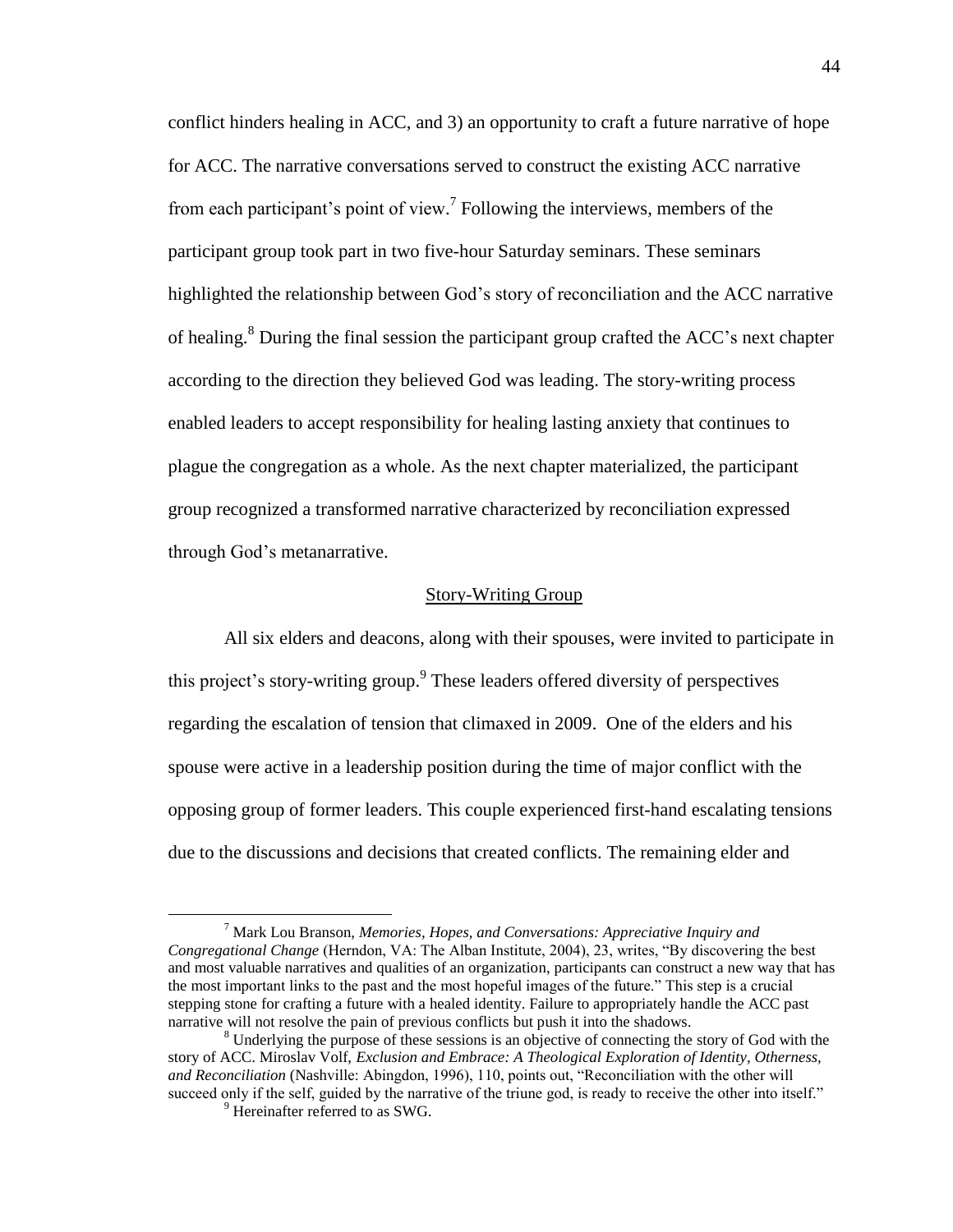spouse witnessed the tension escalate and the ensuing split from a distant point of view. This elder and spouse were participants in ACC but did not fill a leadership position at the time of conflicts. The diversity of these perspectives shed light on the presence of chronic anxiety in the wake of unresolved conflicts in the existing ACC narrative. The proximity with which each couple witnessed conflicts play out correlated with the presence or absence of reconciliation in each retelling of the ACC narrative.

Diversity was also offered through the perspectives of the ACC deacon couples. Two of these couples witnessed recent conflicts play out through ongoing association with opposing groups. The relationships with members on opposing sides of the conflicts enabled these couples to witness negative actions directed from one side toward the other. In addition, both couples witnessed the stress recent conflicts placed on their friends and families. The remaining deacon couples observed recent conflicts play out from a distant vantage point. These couples were not in a position of leadership as tension between opposing parties increased. They were not closely associated with either group, nor did they feel one side was correct and the other wrong. The deacon couples' perspectives of the ACC narrative contributed to understanding the congregation's story through recent conflicts. The individual accounts of the ACC narrative came together to set the stage for discovering how God has impacted, and will possibly continue to influence, the congregation's story. Participation in this project allowed these couples to recognize their role as characters in the ACC narrative as well as how God has transformed this story.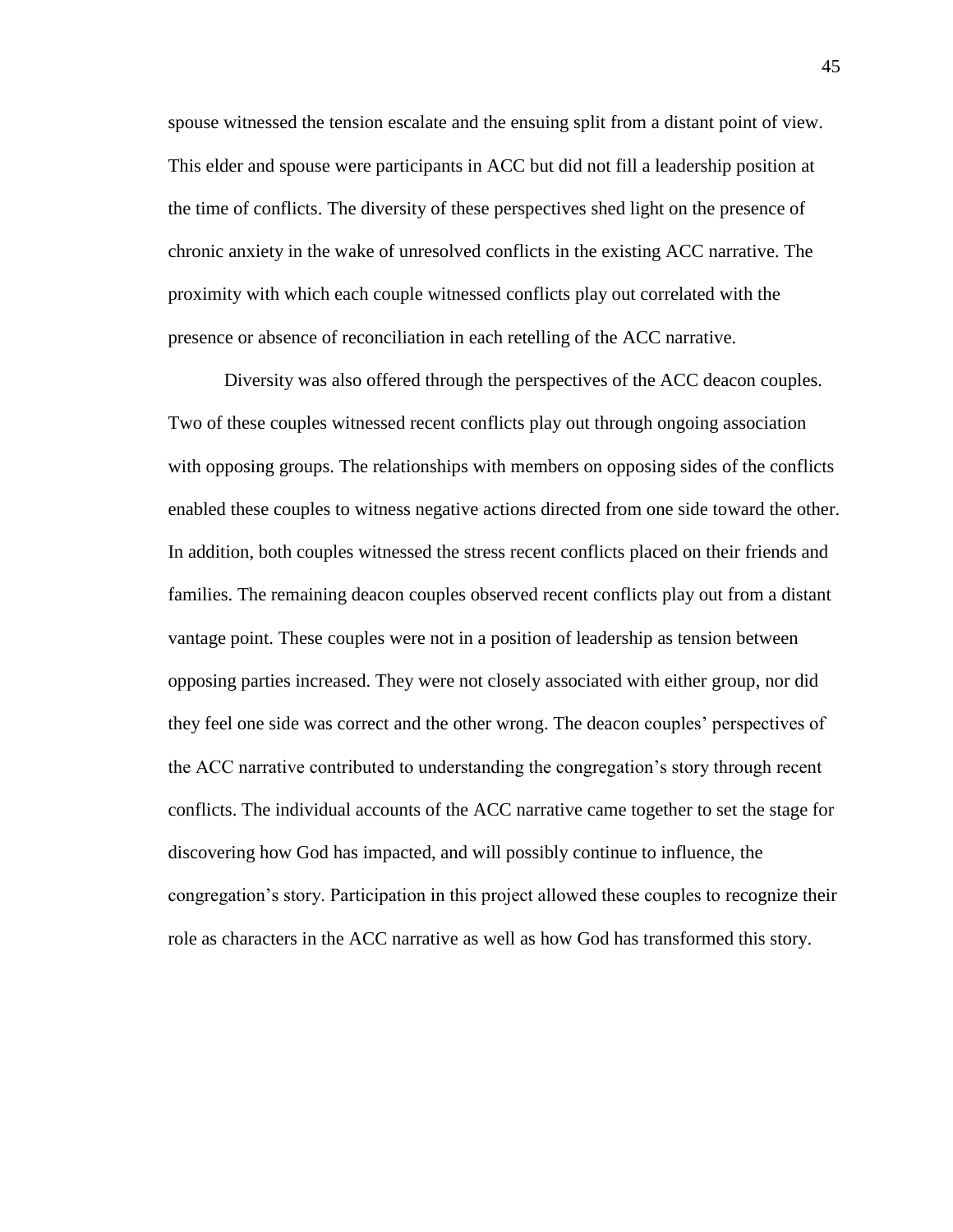## Criteria for Selection

The invitation to participate in SWG was limited to the ACC leadership. Crafting the future narrative relied on leaders to actively engage in the story-writing process.<sup>10</sup> The effectiveness of developing the ACC narrative's next chapter depended on leaders committed to healing chronic anxiety permeating the existing ACC narrative. Agreeing to craft the ACC's next chapter placed the SWG in a position to relinquish lasting anxiety from previous conflicts that continued to plague the existing ACC narrative. Through this process, SWG was encouraged to discover a transformed narrative that bears the image of God's metanarrative.

Those included in SWG were also challenged to relinquish hostility and bitterness deriving from conflict in the past five years. Leading ACC away from chronic anxiety necessitates leaders committed to letting go of personal anxieties associated with recent conflicts. Reconciliation was witnessed during this process as leaders substituted the pain of past struggles with a hope for a positive future. The vantage point participants witnessed recent conflicts from had a direct impact on the leader's ability to handle lasting anxiety. Leaders who were deeply entrenched in recent conflicts had a more difficult time releasing anxiety associated with this event. In contrast, participants who had observed recent conflicts from a more distant vantage point were able to release anxiety from recent conflicts with greater ease.

<sup>&</sup>lt;sup>10</sup> John P. Kotter, *Leading Change* (Boston: Harvard Business School Press, 1996), 30, writes, "Only leadership can blast through the many sources of corporate inertia. Only leadership can motivate the actions needed to alter behavior in any significant way. Only leadership can get change to stick by anchoring it in the very culture of an organization." Kotter's writing highlights the power leaders carry for implementing a change in a system. Even though Kotter discusses leadership and change in business, the concept is applicable to church leaders and implementing changes in congregations. When a congregation's leaders support a change being offered, the transition is more likely to succeed. In contrast, if a congregation's leadership is in opposition to a change, attempts to usher a transition are futile.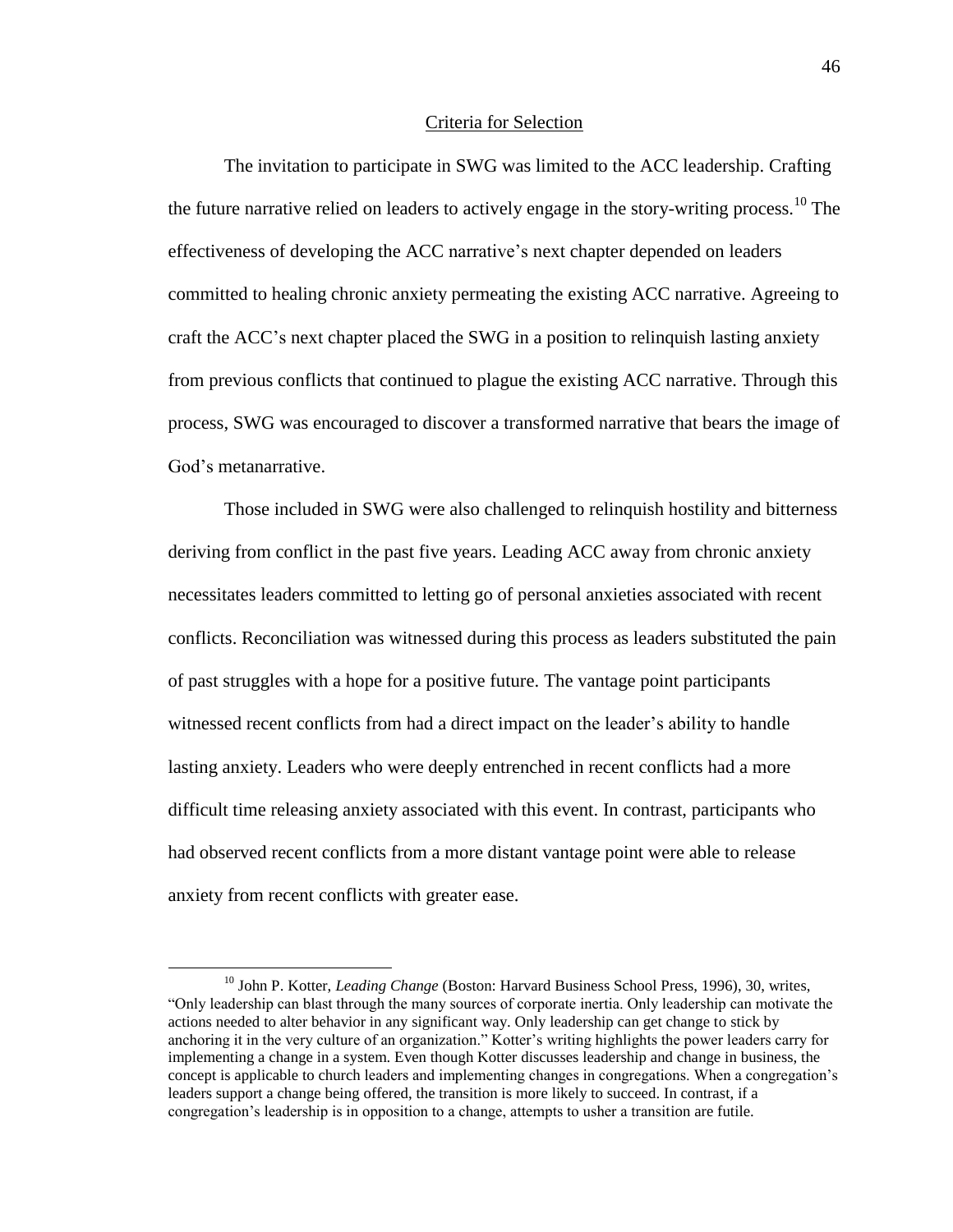A final criterion for participating in SWG was an active presence in the congregation. Leading ACC into a future narrative demands that leaders take an active role in the ministry efforts of ACC. Leaders that did not maintain a visible presence were inadequate for directing the congregation into a future narrative. Members of ACC needed leaders that were active in the congregation's narrative. Participants in the congregation would not follow a leader into a future narrative if the leader was not tangibly present. $^{11}$ 

## Description of Ministry Intervention

The format for this project was composed of a narrative conversation with each couple, two Saturday seminars, and a final evaluative questionnaire. Narrative conversations were completed prior to the Saturday seminars. To conduct these conversations, I met with each participant couple at a time and place best suited to the participants' comfort. These conversations were designed to evoke the ACC narrative from the participant couple's point of view. The allotted time for each narrative conversation was approximately one hour. However, some participants went beyond the one-hour mark as they recounted the story. Prescribed questions served as prompts to initiate dialogue for communicating the ACC narrative from the participant couple's perspective. Prompts for the narrative conversations were separated into two categories corresponding with the allotted time restraints. The first thirty minutes consisted of questions stimulating participants to construct the ACC narrative as they had witnessed

<sup>&</sup>lt;sup>11</sup> To encourage leaders' active participation, I practiced flexibility with scheduling interviews and seminar sessions. Scheduling conflicts presented a challenge for bringing the story-writing group together at predetermined times. All the ACC leaders were involved in a number of extra-curricular events demanding time and resources outside of the congregational context. Some had children/grandchildren participating in school related activities (e.g., sports, Future Farmers of America, band). In addition conflicts with work schedules posed a challenge for assembling the story-writing group. A few of these leaders had jobs with scheduled shift work that does not follow a consistent schedule.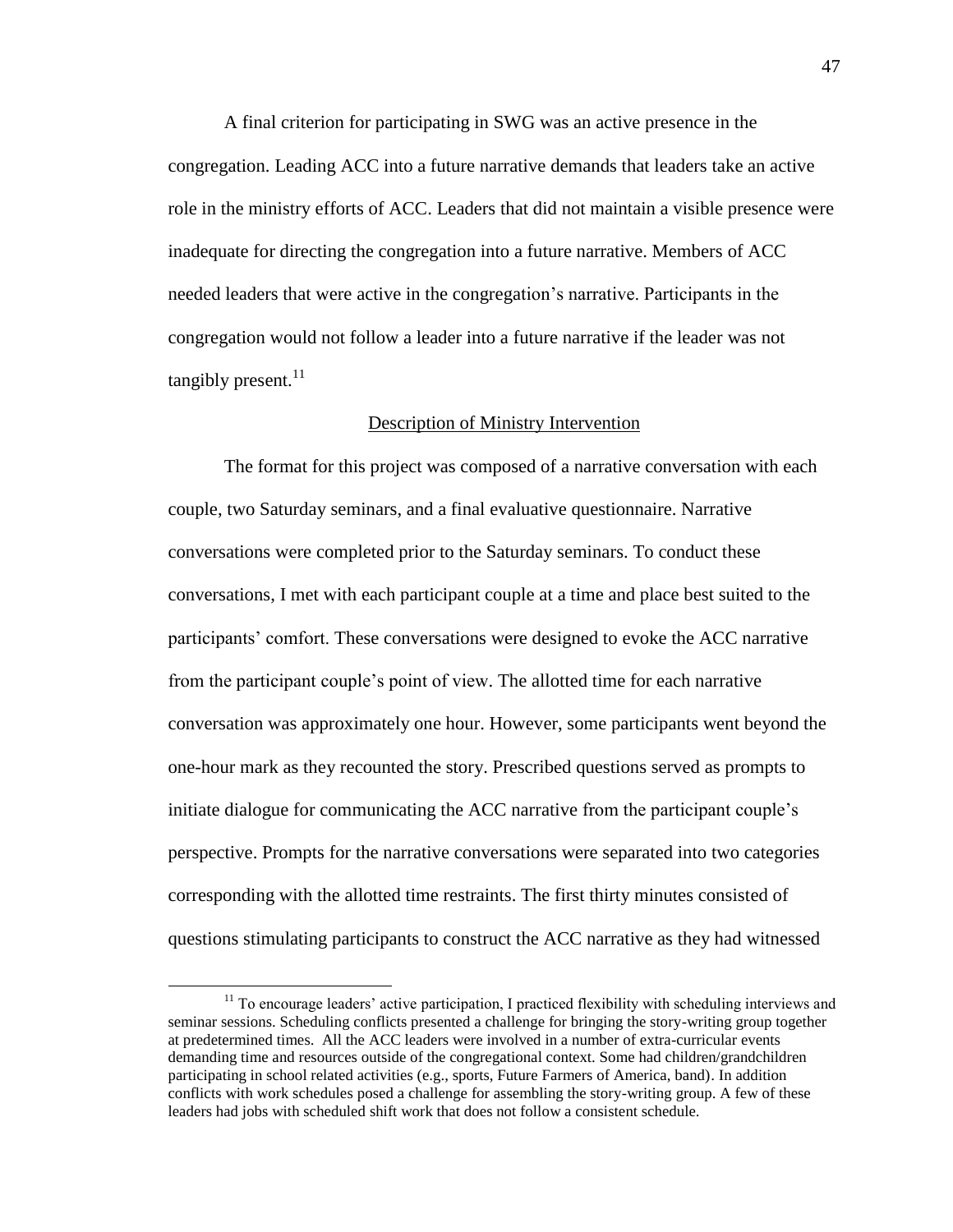the story. The latter thirty minutes shifted attention away from the past narrative and focused on a vision for ACC to minister effectively in the surrounding context. This portion of the conversation allowed participants to pinpoint characteristics of effective ministry as well as present expectations for the ACC's next chapter.

Following the narrative conversations, participants of SWG met for two five-hour Saturday seminars. These seminars were completed by October 4 to ensure adequate time for collected data to be interpreted. To conduct the Saturday seminars, SWG met in the prayer room at the Abernathy Church of Christ building. The prayer room provided a relaxed environment and promoted natural conversation among SWG. I provided breakfast and lunch for SWG at both Saturday seminars. I also prepared coffee and drinks for SWG. Lunch was prepared in advance for each seminar and served as a natural break between the morning and afternoon sessions. This break allowed SWG to process the morning's discussion. The lunch break also provided a natural transition in the discussion of Ricoeur's phases toward imitation. This meal took place in the youth room located apart from the prayer room.

The Saturday seminars followed the natural progression of Paul Ricoeur's three phases toward imitation. Each session focused on a particular phase from Ricoeur's narrative composition process and discussed corresponding elements of the ACC narrative. Mimesis<sub>1</sub> focused on the scenes of the ACC narrative. Mimesis<sub>2</sub> emphasized God's underlying purpose of bringing cohesion to the scenes in the ACC narrative. Mimesis<sub>3</sub> revealed an image of the transformed ACC narrative for the future. The final session was used for SWG to craft the ACC's discovered next chapter.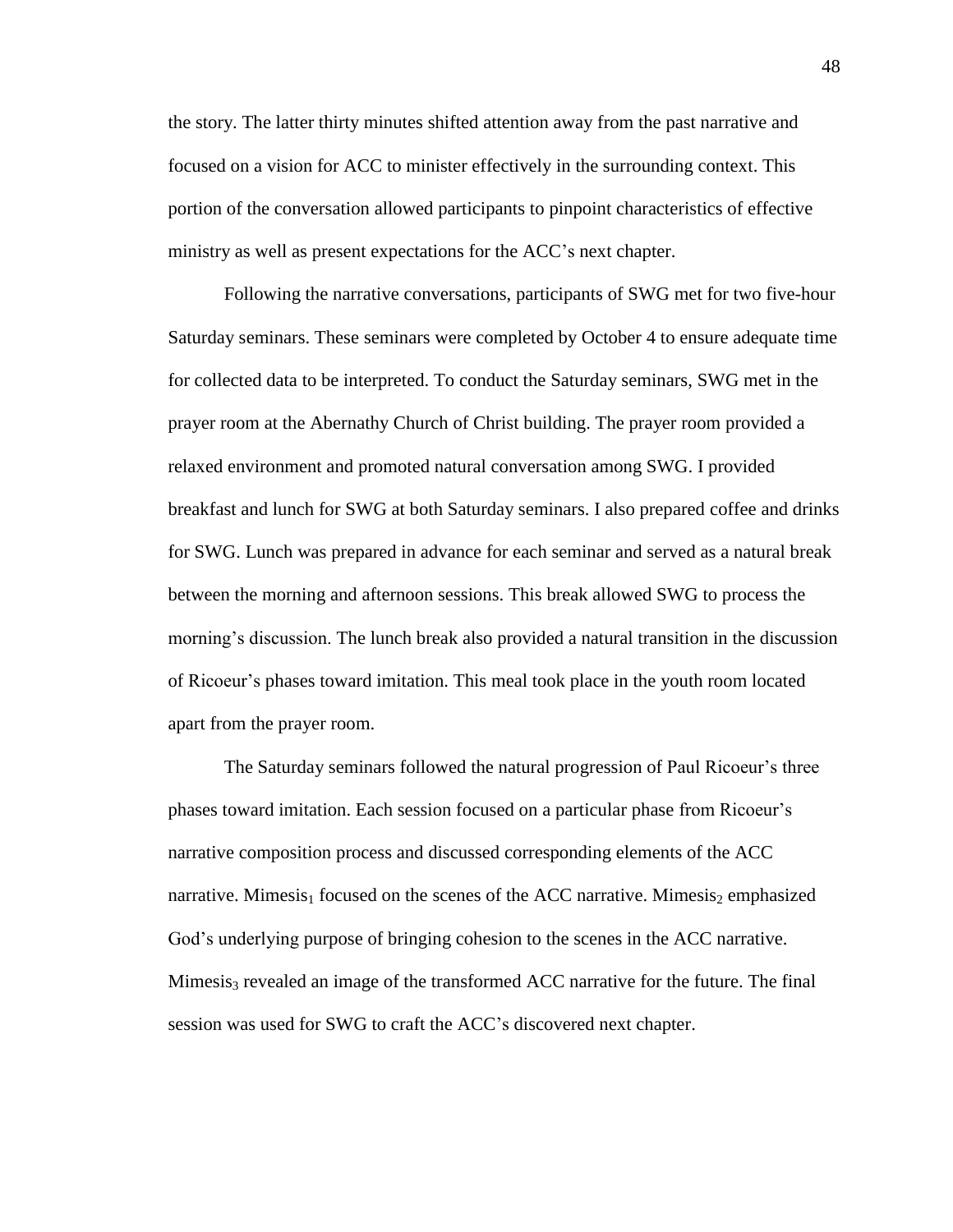Session 1, entitled "An Attitude of Reconciliation," introduced the project and discussed the role of reconciliation in God's story. This session handled the discovery of a narrative's underlying plot indicative of mimesis<sub>2</sub>. In this session SWG established a theological foundation that guided the remainder of the project. This session highlighted God's reconciliation through Jesus in 2 Corinthians 5 with specific emphasis on verses 17-19. The objective of this session was to identify the role reconciliation plays in God's metanarrative. Recognizing reconciliation in God's metanarrative was pivotal for introducing the need for reconciliation in the ACC's narrative. The material presented that morning included theological underpinnings of this project for SWG's consideration and led the discussion of reconciliation for the group. SWG was invited to compare positive effects of reconciliation against an attitude indicative of a lack of reconciliation. After the discussion of reconciliation, SWG broke into small groups to discuss the presence and effects of forgiveness in  $ACC<sup>12</sup>$  I encouraged participants to form groups that separated spouses. The time for group discussion allowed the group to process the morning's discussion and transition to the lunch break.

The afternoon session of the first seminar, entitled "Learning from the Past," focused on orienting SWG with the existing ACC narrative leading up to the seminar. Material for this session was constructed from Ricoeur's writings regarding mimesis $_1$ . We began this session with a look into the narrative behind Paul's second letter to the church in Corinth. Curriculum presented in this session focused particular attention on 2 Corinthians 5:11-15, highlighting Paul's boasting in contrast to the opposition group's allegations. This session presented the roles different characters play in the development of the narrative's scenes. The purpose behind exposing the characters' roles set the stage

 $12$  This handout is included in Appendix C.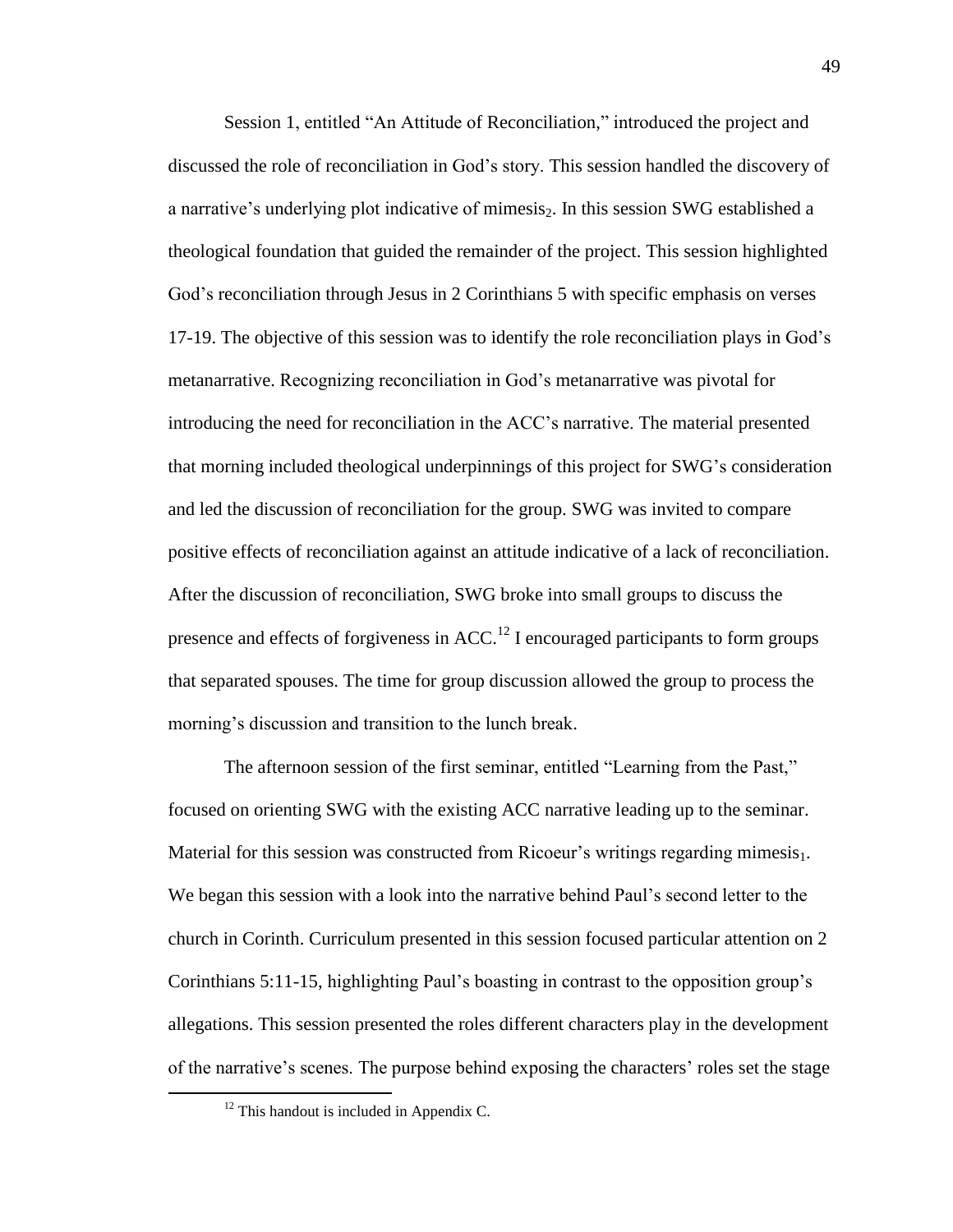for SWG to recognize the way scenes in the ACC narrative influenced the identity of the congregation as a whole. In this session the ACC narrative was reconstructed according to the diverse perspectives of SWG. The narrative conversations conducted beforehand served as the basis for constructing the ACC narrative.

The primary objective of this session was to reconstruct the ACC narrative according to participants' points of view. I placed a large piece of butcher paper on the wall with a timeline to visually enhance the retelling process.<sup>13</sup> This timeline for the ACC narrative began with the birth of  $ACC^{14}$  and ended with the date of the seminar session. A portion of the paper was intentionally left blank and used to record SWG's next chapter, crafted in the final session. I used data collected during the narrative conversations to reconstruct the ACC narrative on this timeline. Following this exercise SWG divided into groups to discuss the reconstructed ACC narrative. During this time I encouraged SWG to recognize the way the ACC narrative has impacted each participant. In addition, I invited SWG to realize the role they have played in crafting the ACC narrative to the present date. This activity brought the first Saturday seminar to a close.

The second seminar's first session, entitled "Looking to the Future," shifted attention away from the ACC's past narrative toward the congregation's next chapter. The foundation for this session was Ricoeur's discussion of mimesis<sub>3</sub>, focusing on a refigured narrative. This session emphasized the responsibility that reconciliation instills

<sup>13</sup> Nancy T. Ammerman et al., eds., *Studying Congregations: A New Handbook* (Nashville: Abingdon, 1998), 209-10, describe this exercise as constructing a congregation's timeline. This is an exercise for a participant group to recount: "A historical rendering of the life of the congregations recalled by its members. The goal of this exercise is to understand how congregational members situate both themselves within that history and their congregation within a broader context."

 $14$  The birth year for ACC is 1922, and the year the first participants in the story writing group came to Abernathy was 1979. The story-writing group was not active in the ACC narrative through the interim period. To construct the story of the ACC throughout the fifty-seven year period, I looked at the congregation's annals and developed the initial scenes that recorded the ACC inauguration.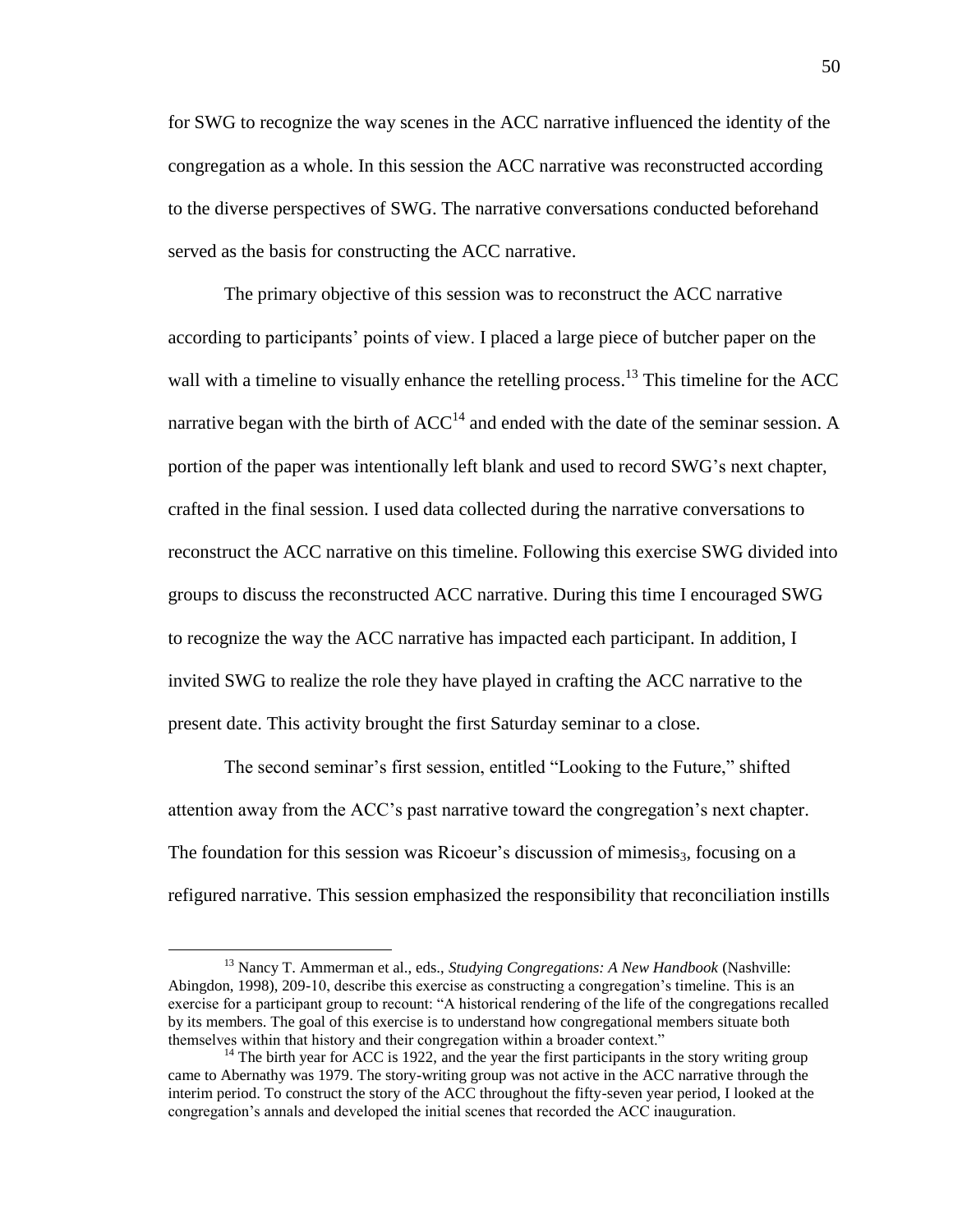for sharing God's metanarrative with others as noted in 2 Corinthians 5:19-21. Similar to the Corinthian church, ACC entered into a responsibility to serve as ministers of reconciliation to the community of Abernathy. To help SWG accept this responsibility, I introduced the research of narrative therapy.<sup>15</sup> In particular I encouraged SWG to accept their role in the existing ACC narrative and in the development of the next chapter. I also introduced SWG to Robert Dale's model for a church's life cycle to illustrate the need for discovering a God-given direction to develop the ACC ministry efforts. The discussion of Dale's model prompted SWG to identify the life stage of ACC. Recognizing the current life stage of ACC was a prerequisite for determining a dream to guide ACC into the next chapter. After this discussion participants separated into groups to share the image of the congregation's next chapter.<sup>16</sup> This became a pre-cursor to the final writing session and allowed SWG to begin imagining what the ACC's next chapter would look like. Following this time of sharing, SWG took a break for lunch.

In the final session, entitled "Writing the Story," SWG was invited to discuss the next chapter of the congregation's story. This was the culmination of the project and the final piece for looking toward the future of ACC. For this exercise, I stepped out of the facilitator's role and into an observer's role. This move allowed the group to write the story apart from my leading. Stepping aside was important for enabling SWG to develop the congregation's narrative according to the direction the group believed God had led

<sup>&</sup>lt;sup>15</sup> Stephen Madigan, *Narrative Therapy* (Theories of Psychotherapy Series; ed. Jon Carlson and Matt Englar-Carlson; Washington, DC: American Psychological Association, 2011), 33, writes "Narrative Therapy is organized through the text analogy, with the central idea that it is the stories people tell and hold about their lives that determine the meaning they give to their lives." Incorporating narrative therapy into the ACC narrative focuses on moving the story-writing group to accept the role participants played in escalating tension leading to recent conflicts. Taking ownership of the role each participant played stands in contrast to placing blame solely for recent conflicts on the group that left in 2009. As the story-writing group accepts the role participants played in recent conflicts, they realized the need for reconciliation in order to transform the ACC narrative.

 $16$  A copy of this handout is in Appendix D.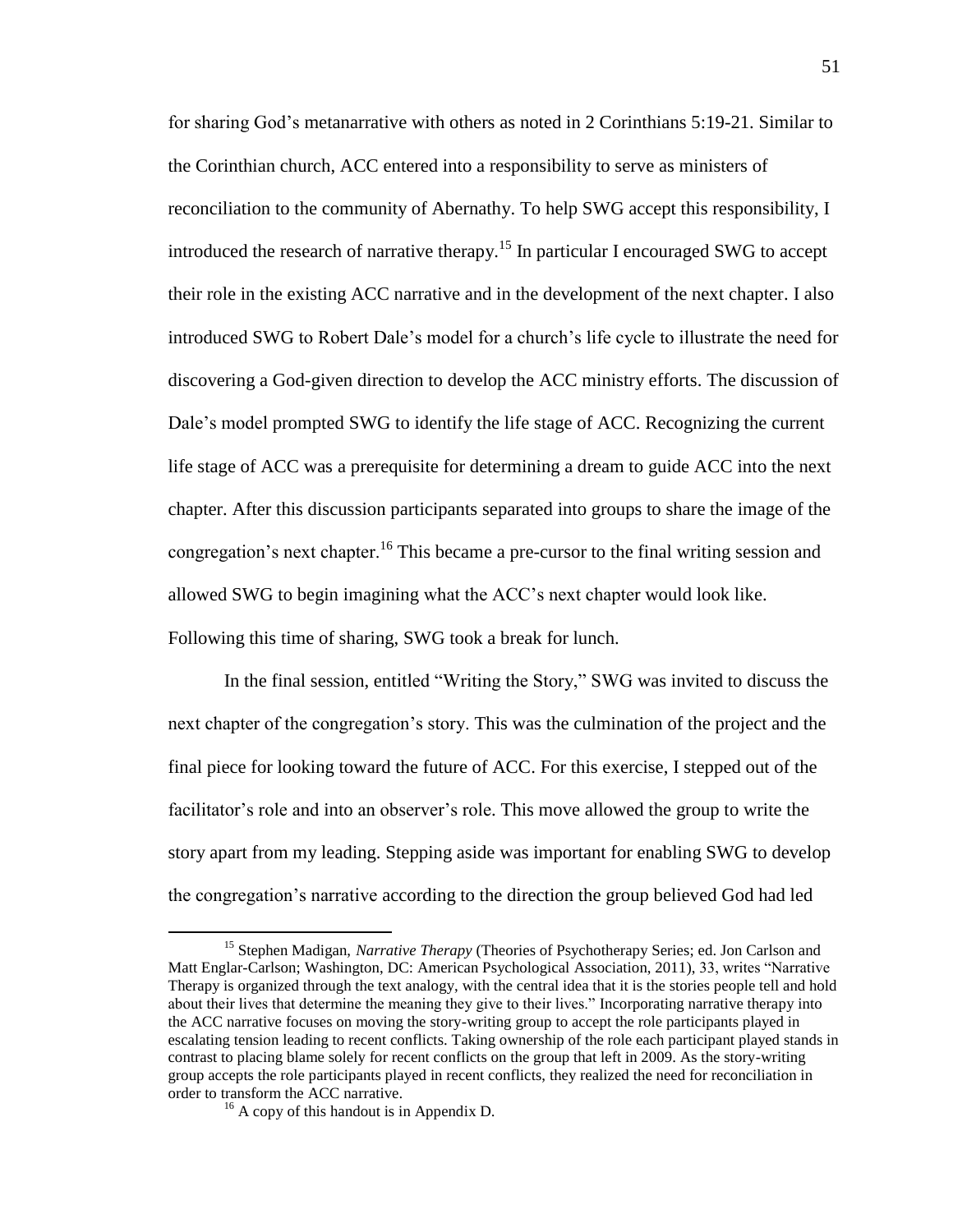them. The timeline recorded in the previous seminar was brought back into view as a visual aid for the story-writing exercise. The blank space intentionally left after the date of the previous seminar was used to record the crafted future narrative. I included a list of questions to help keep SWG on the task of crafting the future narrative.<sup>17</sup> The purpose of this exercise was to identify a transformed narrative manifesting the image of God's metanarrative. Through this exercise SWG was encouraged to discover how ACC might operate as ministers of reconciliation, rather than setting dates or concrete goals to gauge the ministry efforts. The discussion of the ACC's next chapter brought the seminar to a close.

At the conclusion of the second week's seminar, I handed out a questionnaire<sup>18</sup> for each participant couple to evaluate the project. This evaluation was designed to challenge the group to identify how this project had impacted the ACC narrative as well as participants' personal narratives. In particular, I encouraged the group to examine the role of reconciliation in these stories. In addition, I asked the group to examine how this project had helped handle anxiety resulting from previous conflicts.

The methodology incorporated into this project was an exercise intended to discover God's transforming power on the ACC narrative. Leading SWG through Ricoeur's three phases toward imitation exposed how the congregation's story has changed in the wake of recent conflicts. The narrative conversations allowed SWG to retell the ACC narrative as they have witnessed it during their tenure with this congregation. The Saturday seminars introduced SWG to Ricoeur's phases of mimesis, while simultaneously blending the ACC narrative into God's metanarrative. The

 $17$  A copy of this handout is in Appendix F.

 $18$  A copy of this handout is in Appendix H.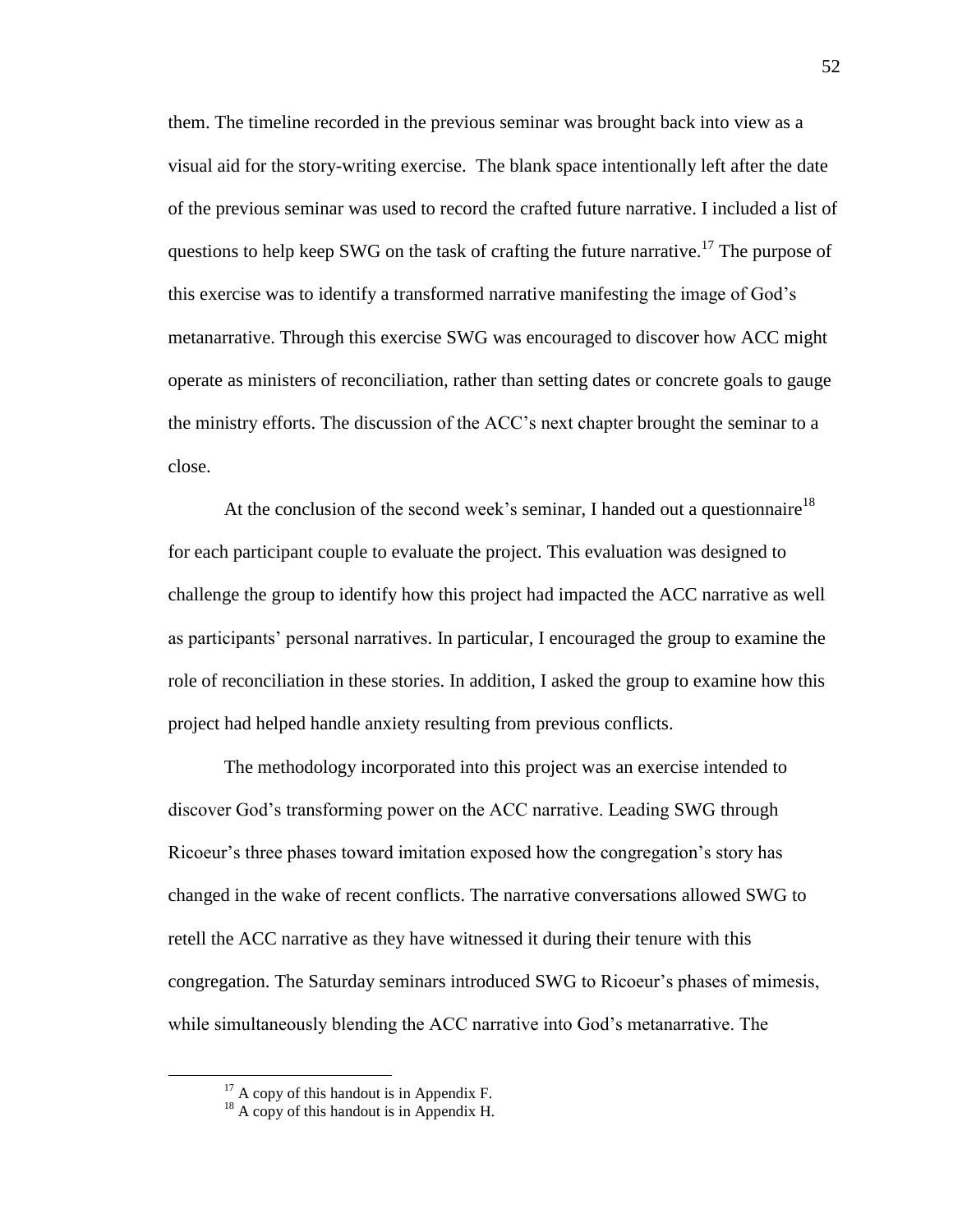culmination of the project was SWG's crafted "next chapter" in the ACC narrative. The next chapter served as illustration for the transformation of the ACC narrative away from anxiety produced in recent conflicts toward reconciliation. From this project reconciliation became the identified attitude that motivated SWG to develop future ministries for the community of Abernathy.

## Evaluation of Methodology

To evaluate the success of this project, I used three points of view for interpreting obtained data. Triangulation<sup>19</sup> helps provide an accurate and unbiased reading of the data gained from the project.<sup>20</sup> The different perspectives for data collection in this project were as follows.

## Researcher

Throughout this project I served as a project researcher. As a researcher I paid careful attention to conversations and seminar sessions, looking for key themes and reactions from SWG. I made audio recordings<sup>21</sup> of each narrative conversation. These recordings ensured I had heard the ACC narrative accurately from each participant couple's vantage point. In addition, I visually recorded the seminar sessions. These recordings revealed SWG's reactions to materials presented in the Saturday seminars

<sup>19</sup> David Silverman, *Doing Qualitative Research* (2d.ed.; Thousand Oaks, CA: Sage, 2005), 380, defines triangulation as "the comparison of different kinds of data (e.g., quantitative and qualitative) and different methods (e.g., observation and interviews) to see whether they corroborate one another."

<sup>20</sup> David A. Erlandson and others, *Doing Naturalistic Inquiry: A Guide to Methods* (Newbury Park, CA: Sage, 1993), 115, writes, "By this method, the researcher seeks out several different types of sources that can provide insights about the same events or relationships." The authors continue, "Triangulation may establish that the information gathered is generally supported or disconfirmed; more important, however, it enhances meaning through multiple sources and provides for thick description of relevant information."

 $21$  The amount of data discerned from these recordings is limited by the inability to see participants. Nonverbal cues, body language, and facial expressions cannot be captured through voice and will be missed by the audio recordings.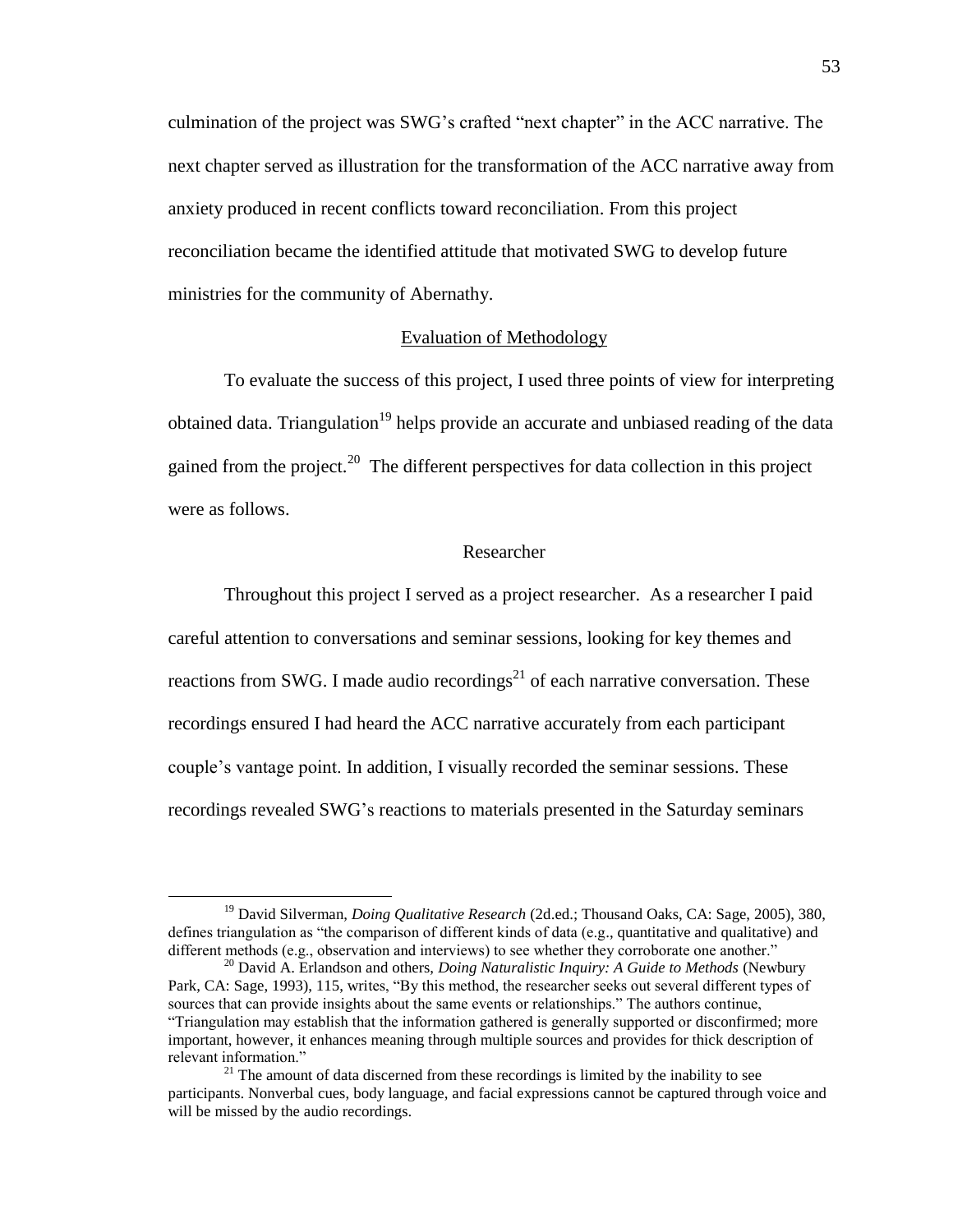from a different point of view.<sup>22</sup> Following each session I documented the observations made during each session and took careful notes of key data points. I noted characteristics of each participant, impressions throughout sessions, as well as moments of expressed reaction (i.e., silences, shouts, body language/posture). I also paid careful attention and recorded the effect this project had on my role in the ACC narrative. Practicing self-awareness enabled me to understand the manner in which I might filter the data received from my perspective.

I saved all recordings and stored data in a safe place, inaccessible to other people. I applied a coding<sup>23</sup> system to these findings to highlight 1) how participants understand the presence and importance of reconciliation, 2) how participants understand the story of the ACC in the aftermath of previous conflict, and 3) how participants have refrained from or have embraced healing to craft the future narrative of the ACC. I logged data in a Venn-diagram congruent with Ricoeur's three phases of mimesis. The center of the diagram was the central element of God's metanarrative (i.e., reconciliation) with the three surrounding circles identified as 1) mimesis<sub>1</sub>, 2) mimesis<sub>2</sub>, and 3) mimesis<sub>3</sub>. Analyzing data according to this coding system and recording data in a Venn-diagram helped measure the effectiveness of this project. Utilizing these tools exposed dominant themes that have emerged from within the ACC future narrative.

 $^{22}$  The video recorder was positioned behind SWG, offering a different perspective to recognize nonverbal cues from the participant group.

<sup>23</sup> Matthew B. Miles and A. Michael Huberman, *Qualitative Data Analysis: A Sourcebook of New Methods* (Beverly Hills, CA: Sage, 1984), 56, defines coding as, "An abbreviation or symbol applied to a segment of words—most often a sentence or paragraph of transcribed field notes—in order to classify the words."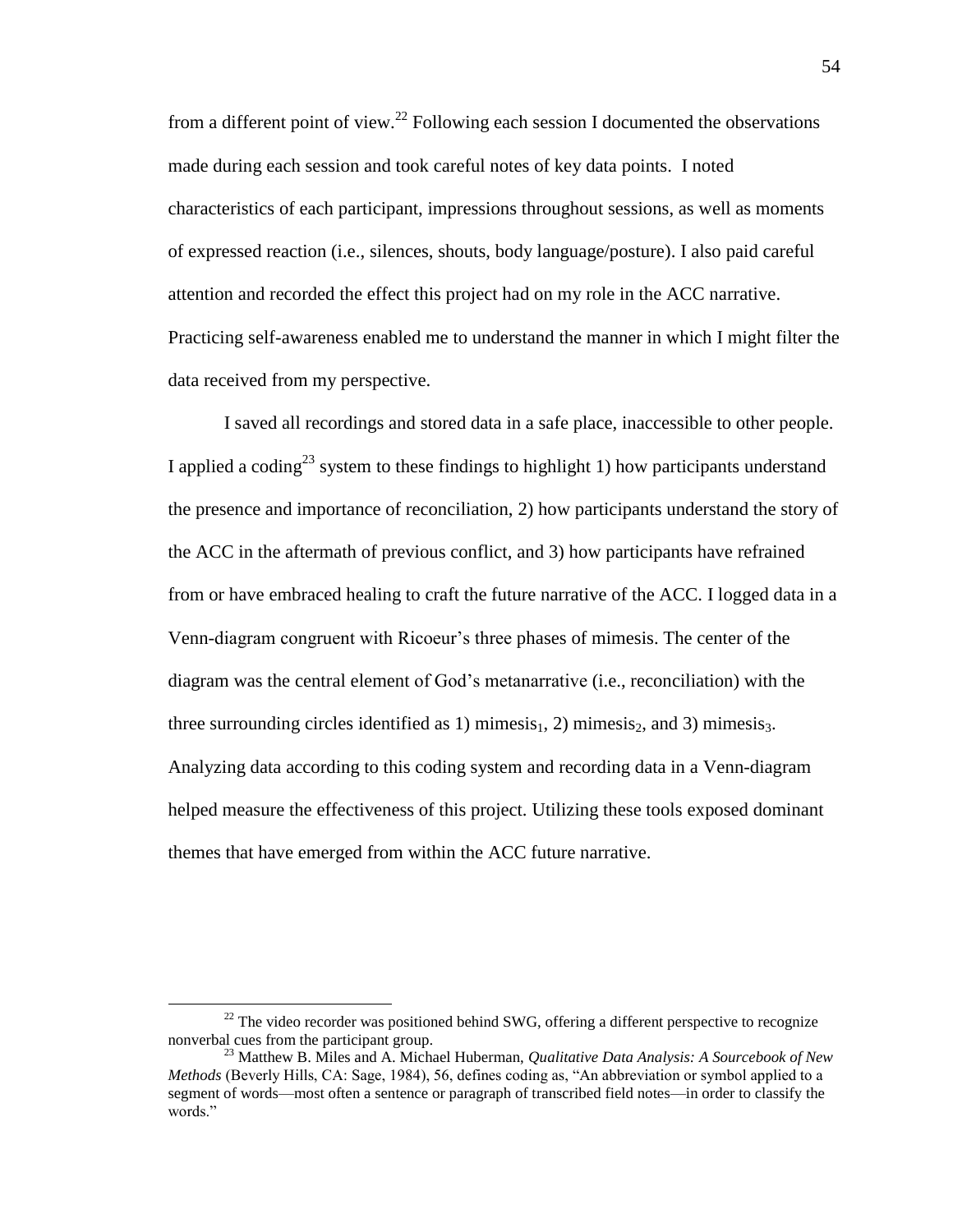My wife, Tamber Carr, operated as a participant observer<sup>24</sup> in this project.<sup>25</sup> Tamber recorded notes in each of the seminar sessions, including her observations regarding SWG. This vantage point provided insight from within the group I may not have noticed from the facilitator's role. To document these data, I provided her with sheets of paper divided into three columns.<sup>26</sup> The first column was used to record Tamber's observations. The second column was used to note initial thoughts associated with the observations in column one. Tamber did not record observations in column 2 unless an idea or interpretation was made clear from the observed action. Column 3 remained blank and was not used to record Tamber's observations. This column was intentionally left for me to include field notes in response to Tamber's observations in column 1 and column 2. At the close of each seminar, I carefully documented field notes based on Tamber's observations.

## Story-Writing Group

Participants in SWG comprised the second point for discerning research data. SWG was responsible for discovering the ACC's next chapter. Group participants witnessed recent conflicts in ACC and have remained committed to leading this congregation. Serving in SWG provided opportunity for participants to embrace reconciliation through relinquishing anxiety from previous conflicts. In addition SWG

<sup>24</sup>Catherine Marshall and Gretchen B. Rossman, *Designing Qualitative Research* (Newbury Park, CA: Sage, 1989), 79, writes, "Participant observation is a special form of observation and demands firsthand involvement in the social world chosen for study. Immersion in the setting allows the researcher to hear, see, and begin to experience reality as the participants do."

 $^{25}$  I invited Tamber to serve as a participant observer due, in part, to her training as a licensed social worker. Tamber was trained in the field of social sciences to read peoples' reactions and recognize subtle communicators (e.g., silences, body language, detachment). In addition, Tamber was an active participant in ACC and was familiar with ACC's existing narrative. At the same time, she was disconnected from the congregation's narrative since she was not present during the scenes of conflict leading to the climax of tension in 2009. Beyond these points, I invited Tamber based on her familiarity with me as the project researcher. I felt Tamber would provide valuable insights from her training and assist me in discerning the effectiveness this project had on the story-writing group.

 $26$  This handout is included in Appendix E.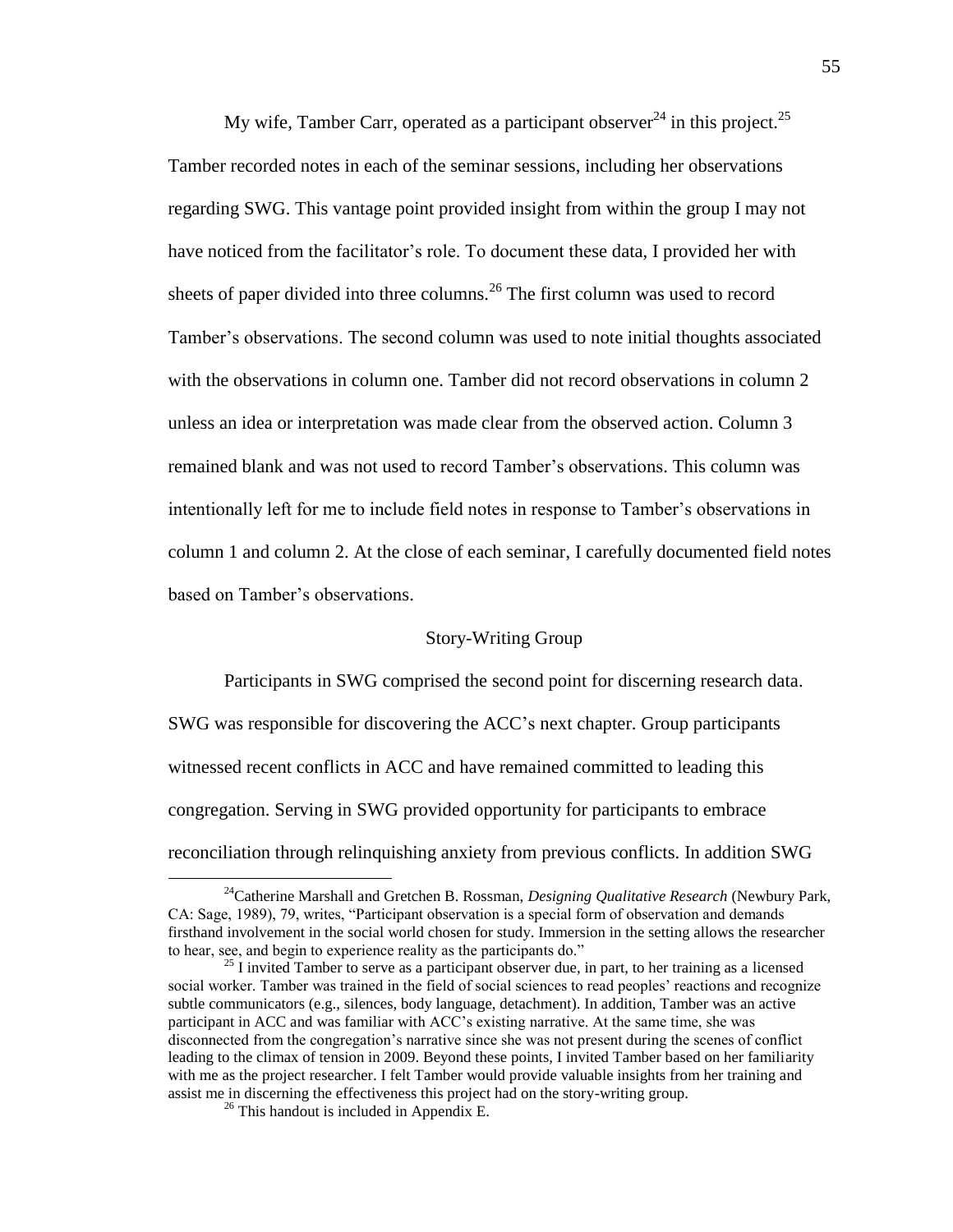sought to discover a direction for ACC's future that would enable it to share God's metanarrative with people in the Abernathy community. I included the following questions as prompts to aid SWG for discovering God's direction in the ACC's next chapter.

- 1. What do you appreciate about the future of the ACC?
- 2. In what areas do you see the ACC having a positive effect on the surrounding context? How are you willing to participate?
- 3. What resources might the ACC need to minister effectively in the surrounding context? What are you willing to commit to?
- 4. What are some possible hindrances to effective ministry efforts of the ACC? How might these be prevented?
- 5. How might reconciliation hinder/foster growth for the Abernathy Church of Christ?
- 6. Other comments.

These questions were designed to discover areas of the ACC narrative that reflect an absence of chronic anxiety. The motivation behind these questions was to help SWG focus on characteristics of ACC that participants appreciated. At the same time, I gently nudged SWG to realize the lasting presence of chronic anxiety in ACC and the influence anxiety continued to have in the ACC narrative.

Upon conclusion of the second week's seminar, I provided a questionnaire for SWG to complete. Answers offered from SWG revealed the impact this project has had on the participants' lives as well as on the general ACC narrative. I requested that the completed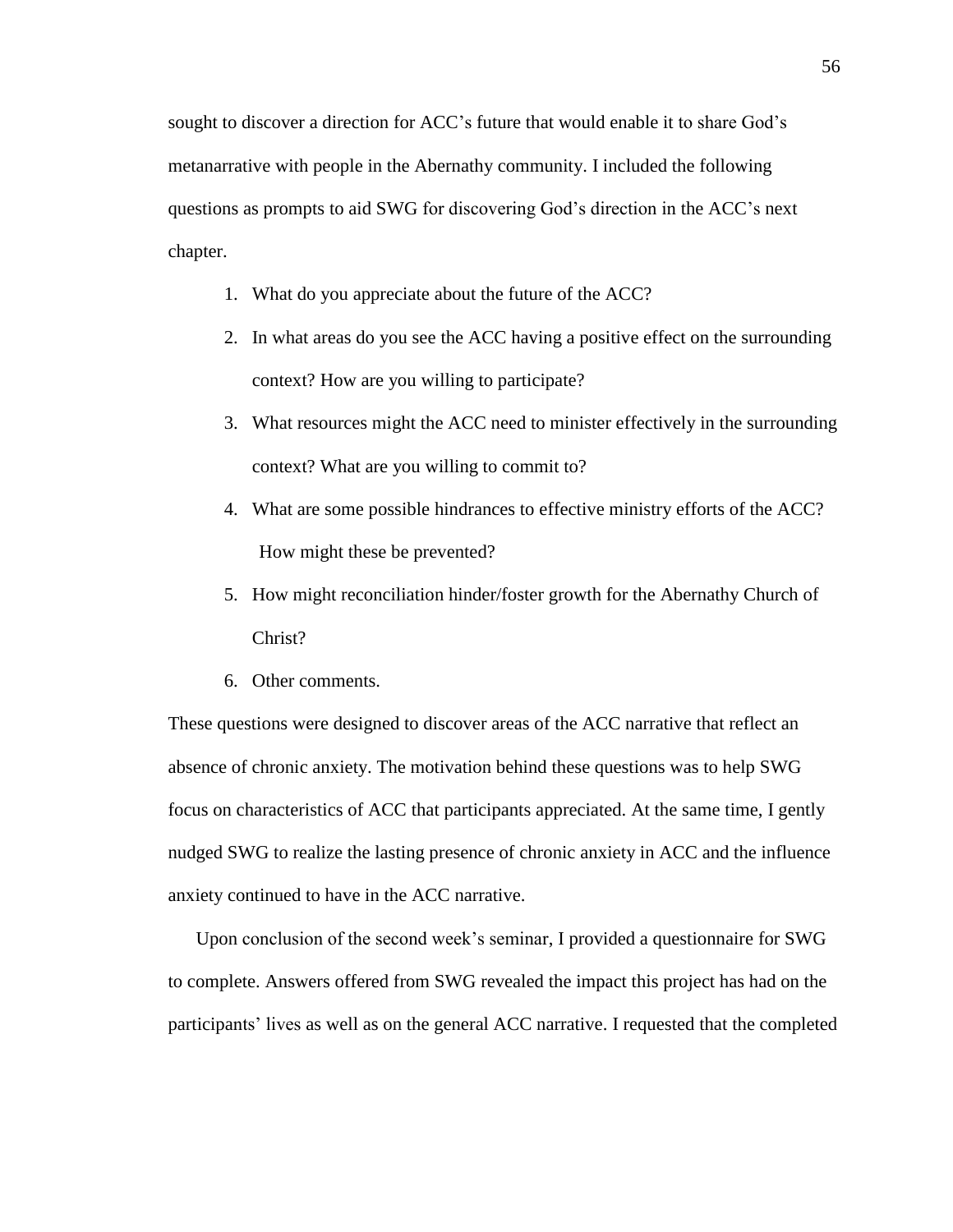evaluations be returned to me in the week following our final Saturday seminar.

Questions for this evaluation were:

 $\overline{a}$ 

- 1. How has this project shaped your understanding of the ACC narrative?
- 2. How has this project shaped your understanding of reconciliation? Can you pray for God to bless the lives of those that have hurt you?<sup>27</sup>
- 3. How has this project altered your attitude toward ministry in the ACC?
- 4. How might an attitude shift such as this to be carried out by the ACC?

The work of SWG, who crafted a "next chapter" and an important evaluation, provided a lens to view the presence of healing in the ACC leadership.

## Outside Expert

The third point for evaluating this project involved feedback from Dr. Jesse Long, dean of the College of Biblical Studies and Behavioral Sciences at Lubbock Christian University. He is trained in Hebrew narrative interpretation and teaches courses on preaching and archaeology. Long's background in narrative analysis, coupled with years of ministry experience, qualifies him to serve as an independent consultant for this project. I delivered a packet of compiled data for his consideration October 22, which allowed adequate time for him to interpret data collected throughout this project. The packet I delivered to Long consisted of the existing ACC narrative, notes for the SWG's crafted next chapter, and project evaluations. Long read the data and returned findings in regards to the construction of the ACC's future narrative. In addition, I solicited insights

<sup>27</sup> R.T. Kendall, *Total Forgiveness* (Lake Mary, FL: Charisma House, 2002), 63, points to a challenging practice for forgiveness to reach fulfillment. He writes, "To truly pray for those who hurt you means to pray that they will be blessed, that God will show favor to them rather than punish them that they will prosper in every way. In other words, pray that they will be dealt with as you want God to deal with you." Forgiveness is attained, at least in the particular moment, when an individual can pray for God to bless the life of the offender.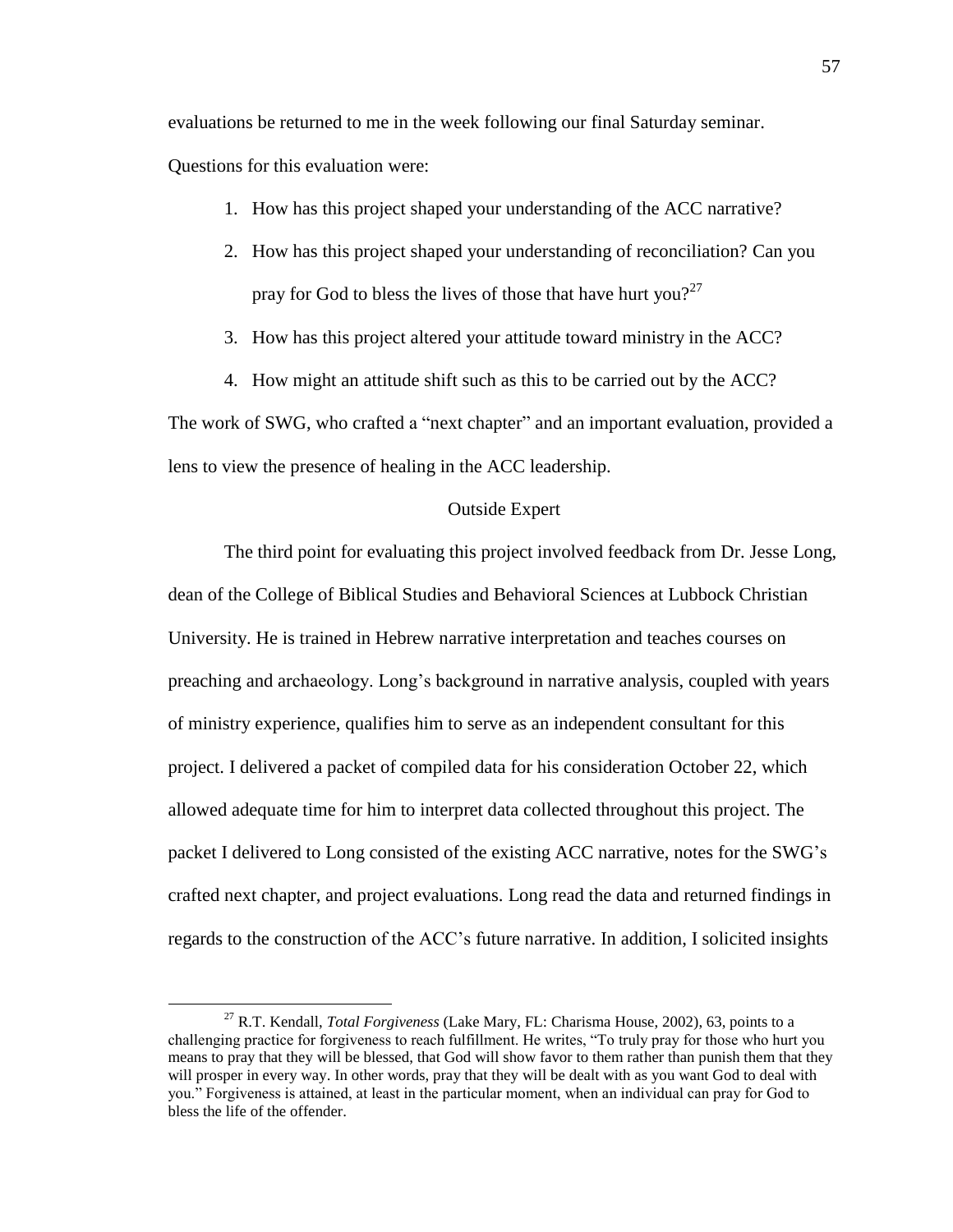from Long concerning techniques for assimilating SWG's next chapter into the overarching ACC narrative.

### Data Analysis

Collected data were recorded and processed using NVivo 10. NVivo 10 breaks data into categories based on a specified code that I included. My coding system follows Ricoeur's three phases of mimesis. The first category of coding addresses aspects of the ACC narrative shaped by unresolved conflict. This is the category of "pre-figuration"  $(\text{mimesis}_1)$  and focused on the existing ACC narrative. In this category I looked for random scenes from the congregation's story that seemed separated from an underlying plot. In pre-figuration I looked for the impact random scenes have had on the existing ACC narrative. The second category focused on God's activity as a cohesive element uniting the ACC narrative. This is the category of "configuration" (mimesis<sub>2</sub>) and seeks to realize God's purpose behind the scenes in ACC. In this category I looked for areas where God's reconciliation appeared to move participants in ACC to offer reconciliation to other people. The final category addressed the discovered narrative of ACC as God has transformed it. This is the category of "re-figuration" (mimesis<sub>3</sub>) and seeks to understand the manner in which God is transforming the ACC narrative. Re-figuration revealed the transformed community as ministers of reconciliation actively sharing God's metanarrative in the Abernathy community. With these categories and criteria in place, NVivo 10 allowed me to recognize Ricoeur's phases toward imitation within the ACC narrative. This analysis exposed areas in need of continued healing as well as areas of recovered health.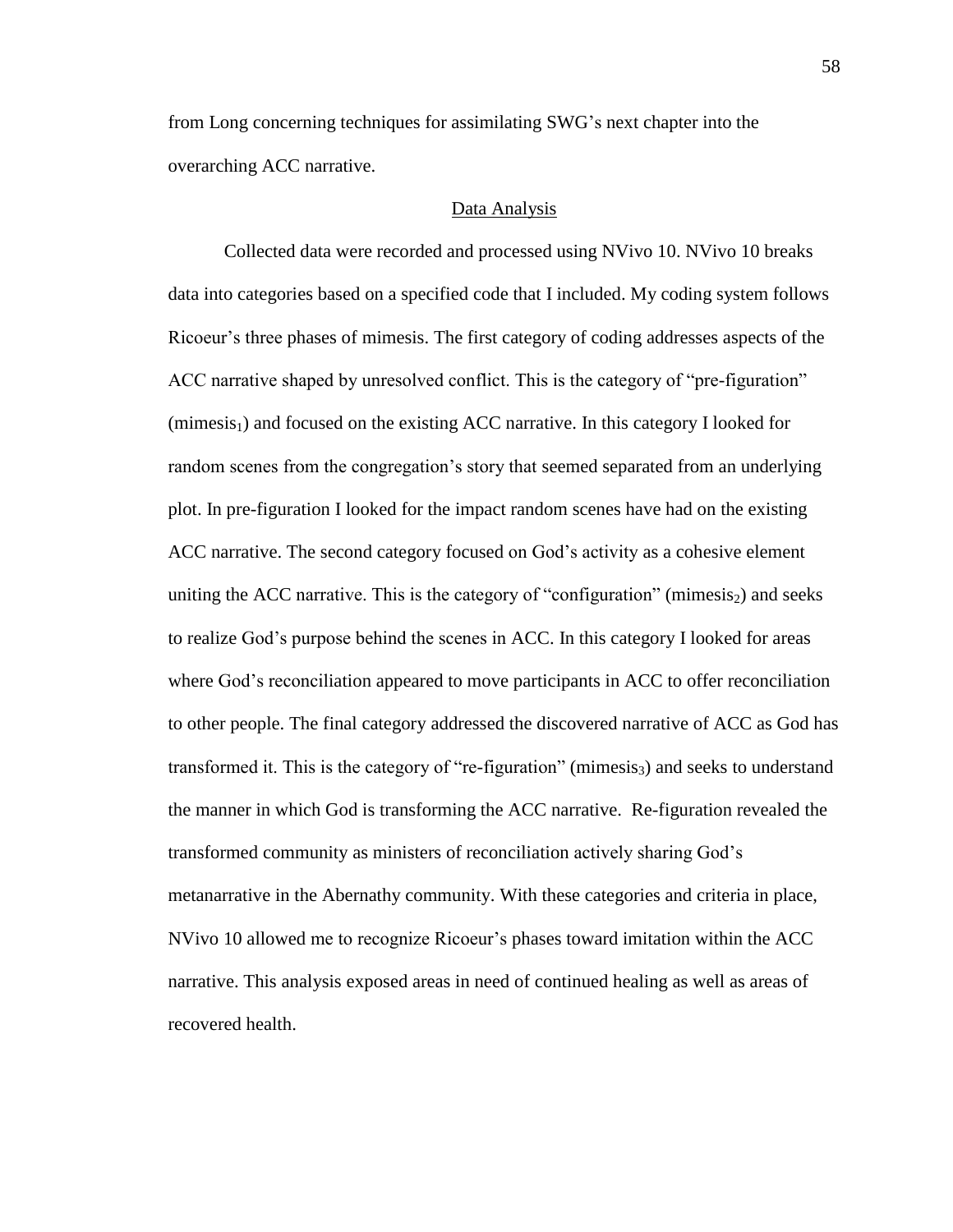As data were categorized according to Ricoeur's phases, I looked for concordance and discordance in the themes I discovered. The effectiveness of this project relied on agreements between various angles in the research triangle. In order to substantiate reconciliation in SWG's next chapter, I needed data to be consistent. To identify the positive and negative correlations, I focused attention on three elements. Interpretations noticed from a majority of angles are "slippages." A slippage does not require agreement from every vantage point but should be observed from more than one point of view. Areas that go unnoticed by interpreters are "silences." Interpreters miss silences during the evaluation process; hence they are not included in the data. Finally, I focused attention on discovering themes and patterns elucidated by Ricoeur's three phases of mimesis. The emerging themes from the research process were pieces of data that revealed the impact this project had on the ACC narrative. I locked all data in a secure location in the minister's office at the ACC church building. This ensured confidentiality of the research data.

This project was an effort to discover God's direction for the ACC narrative. As a byproduct to discerning God's guidance, SWG was also encouraged to heal chronic anxiety resulting from unresolved conflicts. Reconciliation is a necessary attitude for relinquishing pain associated with the previous conflicts. Separating collected data into categories corresponding with Ricoeur's moves exposed the effect reconciliation has had on the ACC narrative. Emerging themes from within specified categories of mimesis established a direction to move the ACC narrative into the future.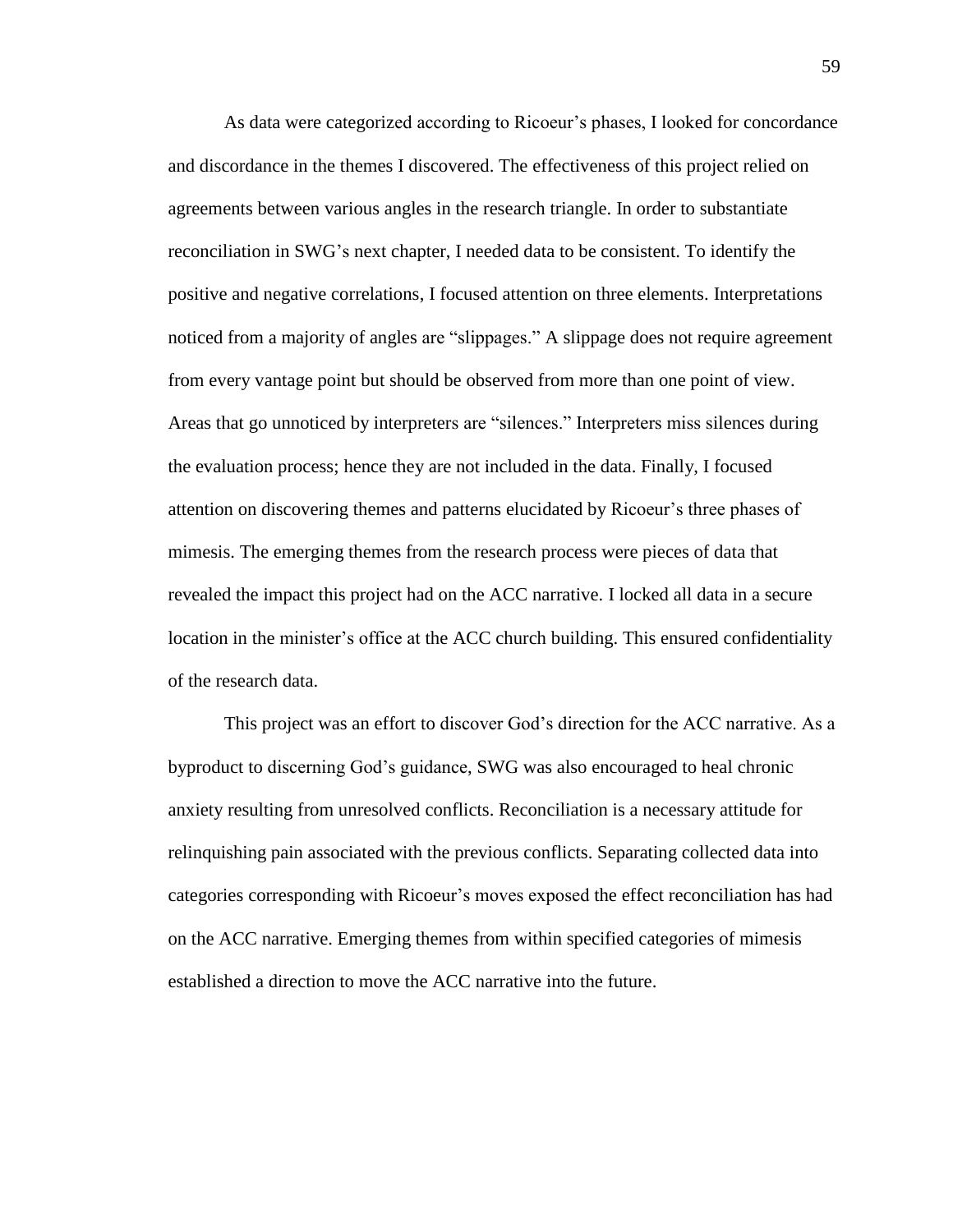#### Conclusion

Vision for the future is imperative for redirecting ACC's narrative. The methodology discussed in this chapter was designed to discover God's direction guiding the ACC narrative into a transformed image. SWG's efforts to craft the next chapter in the ACC narrative was an exercise intended to provide a tool that could help heal chronic anxiety stemming from unresolved conflicts. Using the methodology laid out in this chapter enabled the ACC leadership to write the congregation's next chapter. This chapter was characterized by the relationship the ACC narrative shares with God's metanarrative. As data were recorded, processed, and interpreted, the presence of a transformed narrative became evident through SWG's crafted "next chapter." SWG had shifted focus away from the existing ACC story to a narrative as ministers of reconciliation.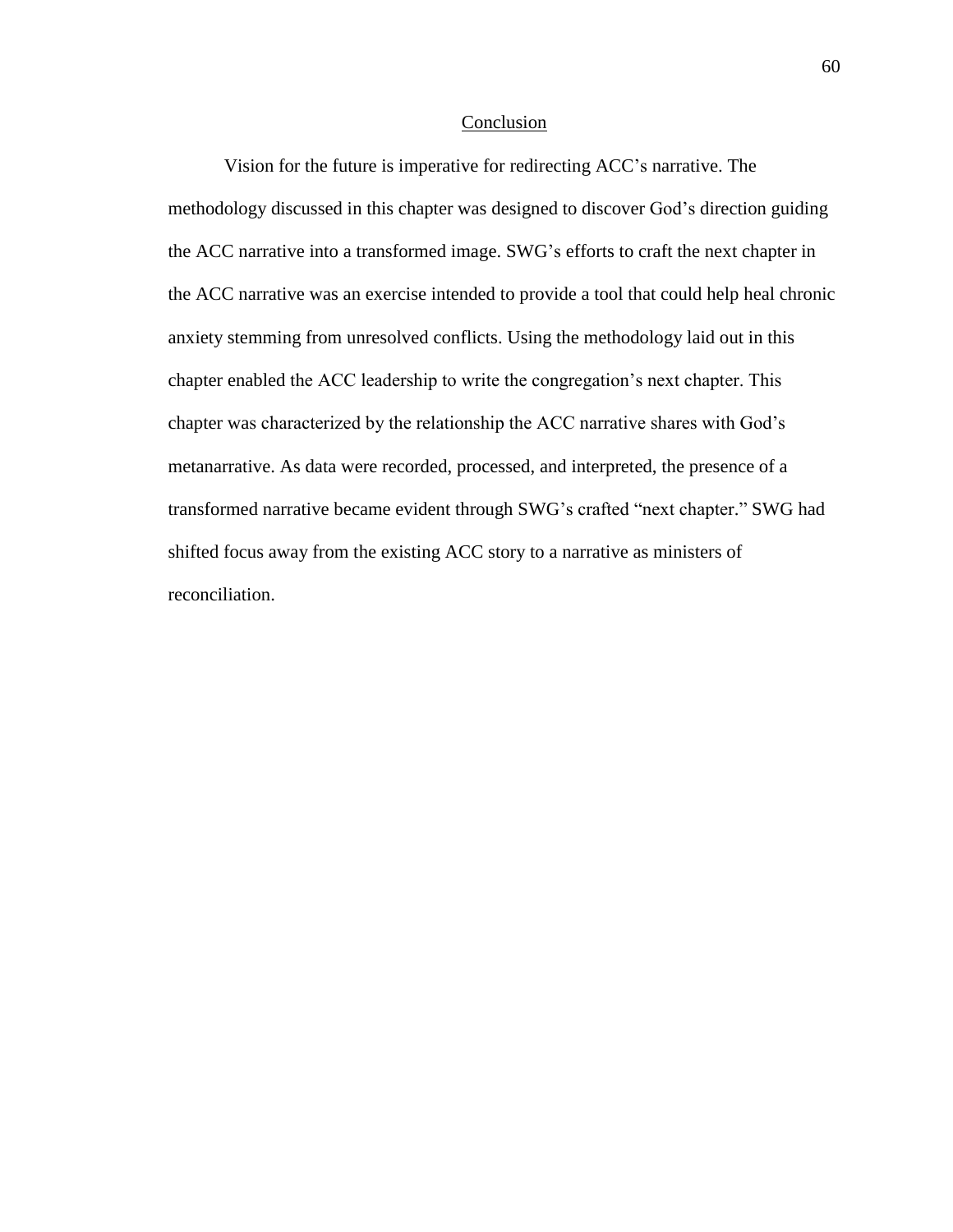## CHAPTER IV

# RESULTS

The methodology incorporated into this project generated an abundance of research data that helped determine the effectiveness of this intervention. Interpretation of the research data determined the narrative conversations, and Saturday seminars discussed in the previous chapter had a profound impact on SWG. Overall, participation in this project helped the group discover the relationship between God's metanarrative and the ACC narrative. Examination of the research data disclosed four results that substantiated the effectiveness of this project. This chapter reveals the results of this project as well as the impact this methodology had on SWG. In addition, the pages that follow include the evaluations from the participant observer, story-writing group, and independent consultant.

The first result exposed the residual presence of chronic anxiety in the ACC narrative. As the evaluations included below point out, the ACC narrative has been shaped in part through a recent period of conflicts. SWG unanimously highlighted this scene as a definitive episode for shaping the nature of ACC. In the wake of recent conflicts, chronic anxiety has been allowed to reside within ACC and dictate ministry efforts in the Abernathy community. As discovered in one of the Saturday seminars, ACC was limited in ministry efforts to the surrounding community. The lack of ministry efforts is credited, at least in part, to the lasting presence of chronic anxiety. The negative emotions associated with recent conflicts became a hindrance for the development of

61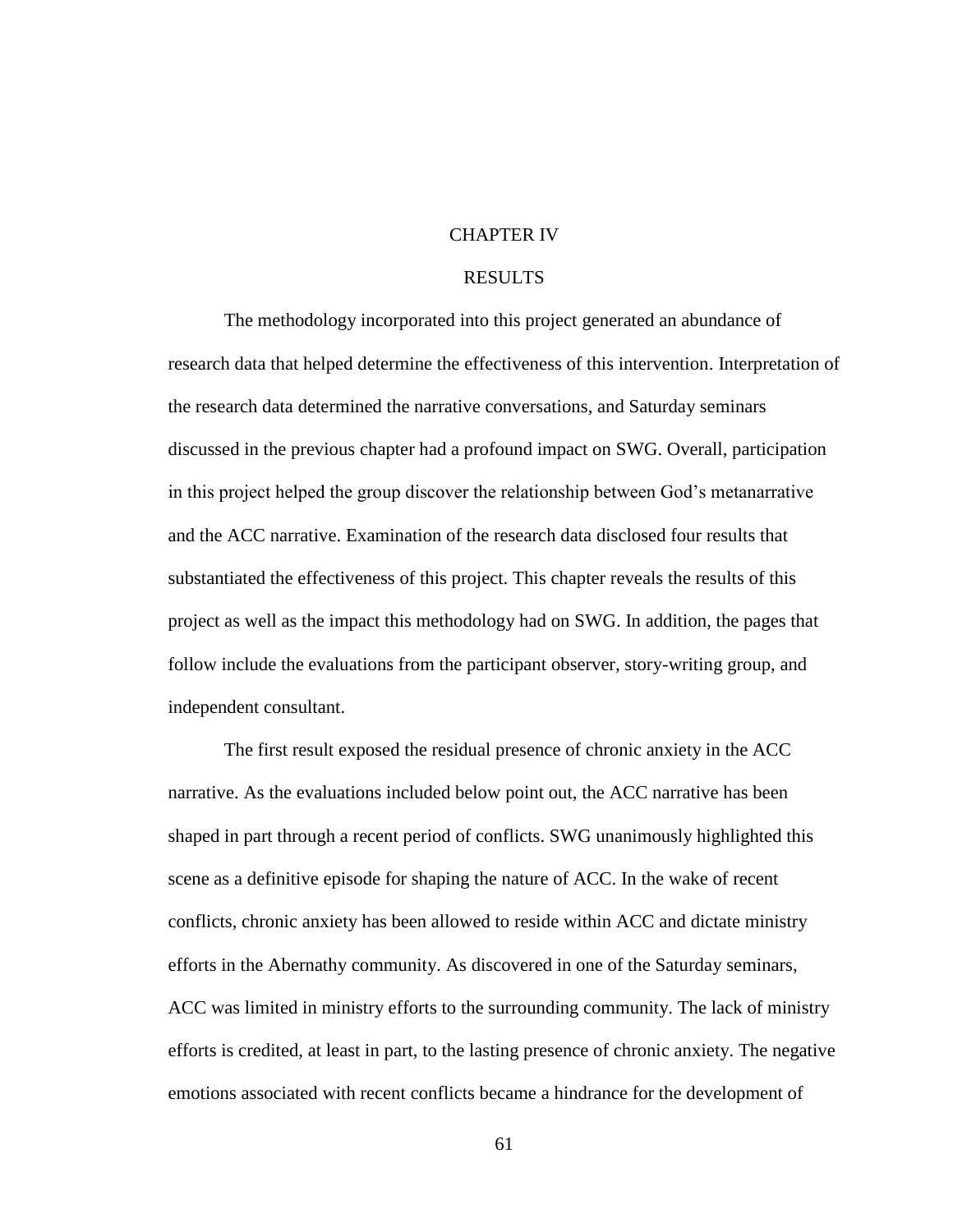influential ministries. Participation in this project resulted in SWG's recognition that chronic anxiety was present in the ACC narrative and that it has hindered the development of positive ministry efforts to the community of Abernathy.

As the presence of chronic anxiety was realized, SWG also recognized a need for further reconciliation in the ACC narrative. Reconciliation was the second result produced through this project. SWG reached the conclusion that God has reconciled creation and invites creation to offer reconciliation to others as well. For some, reconciliation was only possible if opposing parties in recent conflicts restored the severed relationship that had been broken as tensions climaxed. Others in the group argued reconciliation was solely an attitude of forgiveness on the part of each individual. While these differences were present, both sides agreed reconciliation was the responsibility of each participant. This recognition opened the group to relinquishing the negative emotions associated with recent conflicts. Through the need for reconciliation, SWG shifted attention to bringing the ACC narrative into harmony with God's metanarrative. Focusing on reconciliation enabled SWG to identify God's direction.

As SWG perceived the need for the ACC narrative to blend into God's metanarrative, I observed that SWG was beginning to discover God's guidance to formulate ministry efforts. God's direction is the third result produced through this project. SWG reached the conclusion that telling God's story to other people required being present with other people. In the wake of recent conflicts, ACC focused on maintaining the existing congregation. Members and leaders had turned inward to prevent more people from leaving. Chronic anxiety demanded SWG reside in the pain associated with recent conflicts. Through this project the group was convicted that God was leading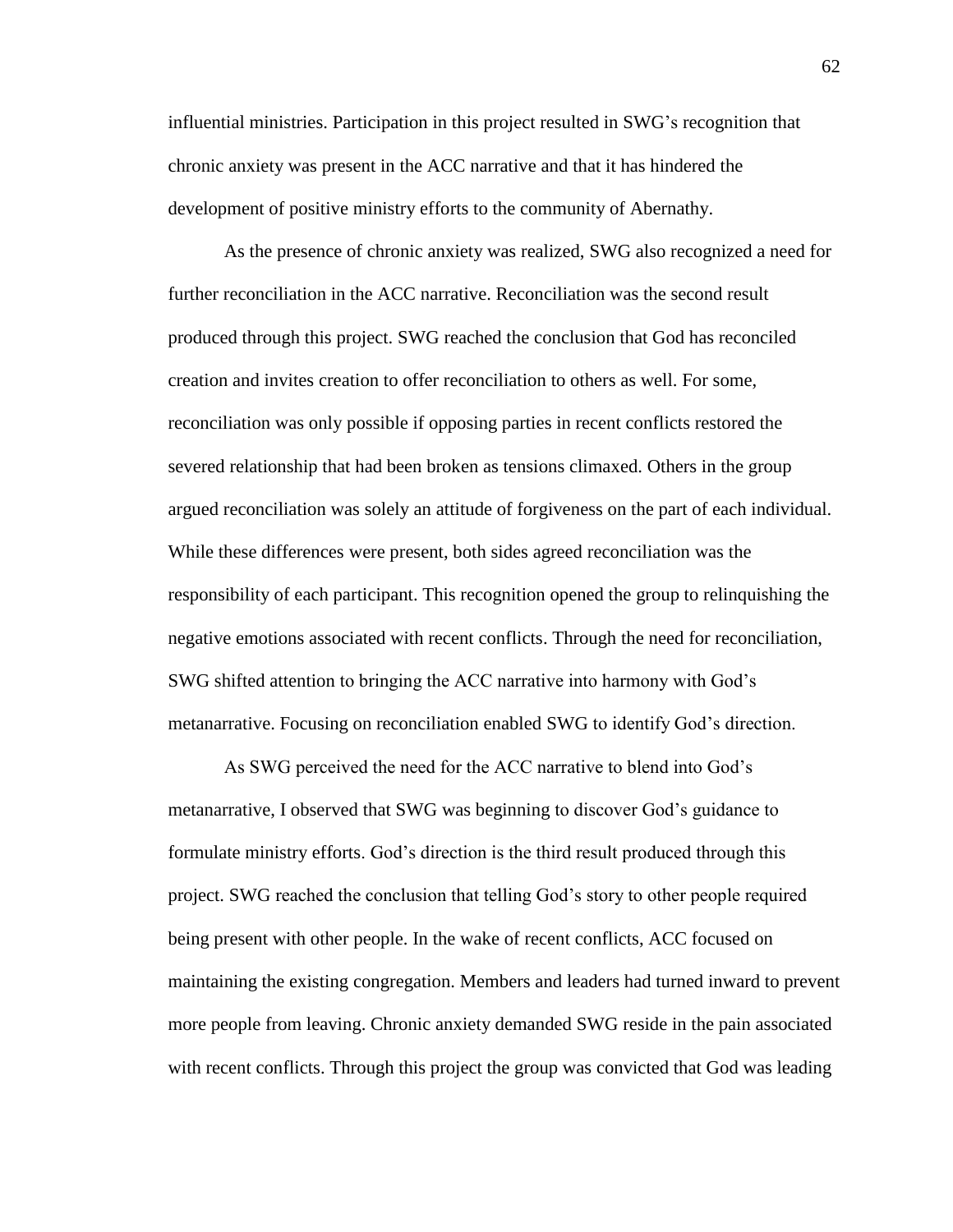ACC to shift focus away from the congregation and engage the surrounding community. SWG became conscious of forming relationships with people outside of the congregation. Nurturing relationships enabled SWG to recognize that God has called ACC to be involved with the people of the Abernathy community in order to share God's metanarrative. $<sup>1</sup>$ </sup>

The final result produced through this project was the development of the ACC narrative's "next chapter."<sup>2</sup> The next chapter came as a result of discovering the relationship between God's metanarrative and the congregation's story. Recognizing the union of God's metanarrative and the ACC narrative challenged SWG to shift focus away from the negative scenes in the congregation's existing story. In this chapter, SWG discussed the ACC narrative as a transformed story personifying God's image of reconciliation. As a transformed story, participants of SWG enter into the role of ministers of reconciliation, sharing God's metanarrative with others in the Abernathy community. The next chapter was developed to illustrate the transformation of the ACC narrative toward imitating God's metanarrative.

Participation in the project helped SWG realize God's transforming power, moving the ACC narrative to manifest the image of God's metanarrative. The recognition of chronic anxiety enabled the group to embrace the need for further reconciliation in the

 $\overline{a}$ 

<sup>&</sup>lt;sup>1</sup> One way ACC has promoted relationships is through the development of a small-group ministry. The congregation has started to meet on Sunday evenings in homes to promote a comfortable atmosphere for relationships to thrive. The mentality behind this move attests people of the Abernathy community are more likely to be involved with ACC if the congregation is not at the church building.

<sup>&</sup>lt;sup>2</sup> The story-writing group's "next chapter" was produced through conversation in the final Saturday seminar session. To conduct the story-writing process, the group returned to the story recorded on a piece of paper placed on a wall where we met. Conversation was moved by six questions that are included in Appendix F. The next chapter was written primarily through discussion and visually recorded. The written responses and themes of the next chapter were documented on the board and the results are included in Appendix G. In addition, the major themes are included in the story-writing group's data evaluation below.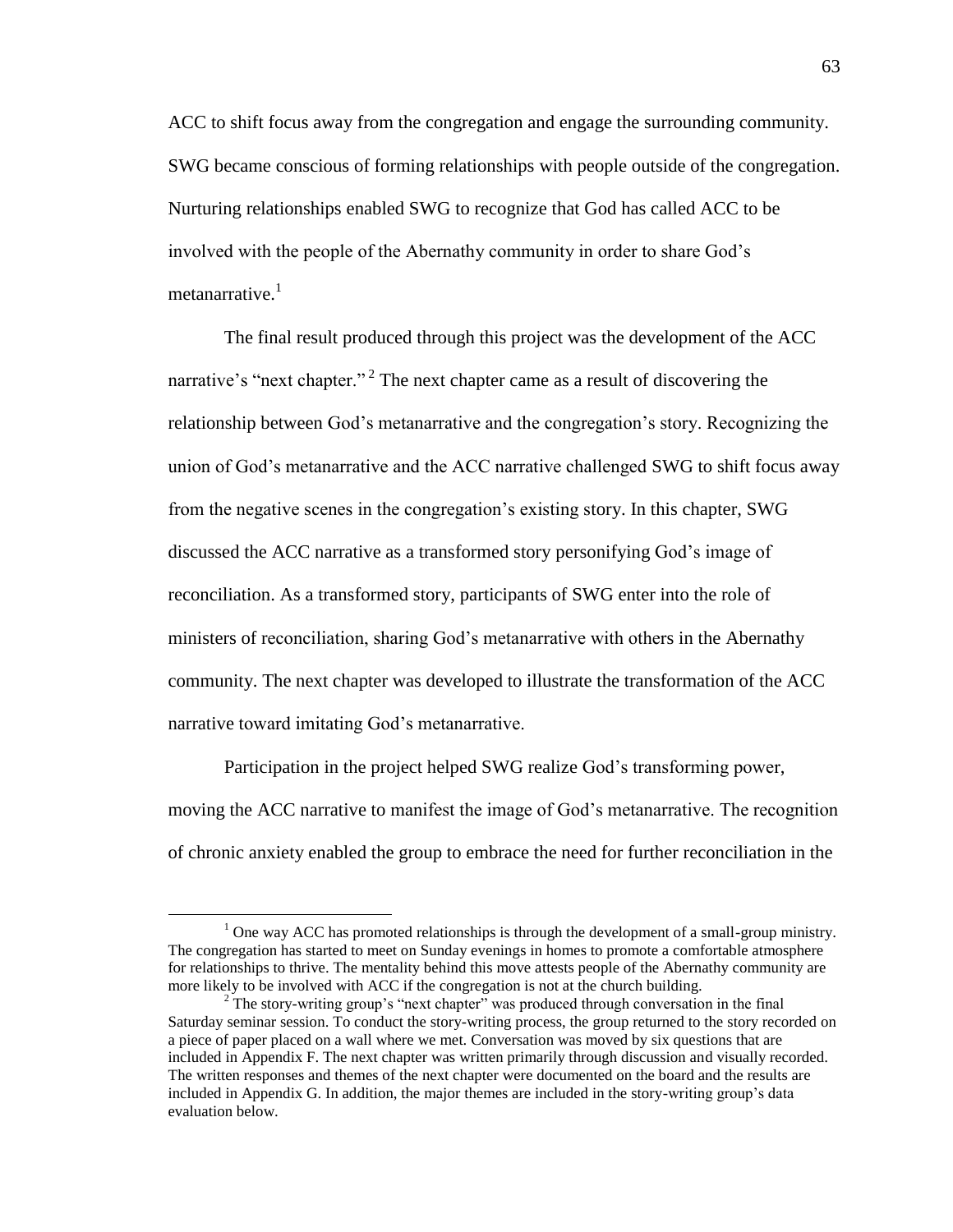ACC narrative. Reconciliation invited the group to serve as ministers of reconciliation and formulate ministry efforts to the community of Abernathy intended to tell God's metanarrative. Through these moves, the ACC narrative from the perspective of SWG was reshaped to bear the image of God's reconciliation.

## Description of Evaluation Results

To evaluate the effectiveness of this project, I compared data interpretations from the perspectives of three different groups: 1) participant observer, 2) story-writing group, 3) an independent consultant. The diversity of these vantage points created a triangle by which to analyze collected data according to three different angles and discern key themes that might otherwise have remained hidden from a single perspective. From these angles I looked for recurring clues to measure the presence of reconciliation as SWG moved from a consideration of the existing ACC narrative to craft the next chapter in the congregation's future story.

#### Participant Observer

Throughout the narrative conversations and two Saturday seminars, I served as a participant observer. I played an active role alongside other participants involved in this project. I was also in a position to witness the effect this project had on other participants. The project's initial step was to conduct narrative conversations with each couple in SWG. This step was intended to facilitate a hearing of the ACC narrative from the unique perspective of each participant couple. I incorporated the practice of ethnographic inquiry to navigate the retelling of the ACC narrative. Questions were designed to prompt the participant couples to share the ACC narrative and to keep conversations focused on the task of sharing the story. These conversations were audio recorded and kept in a secure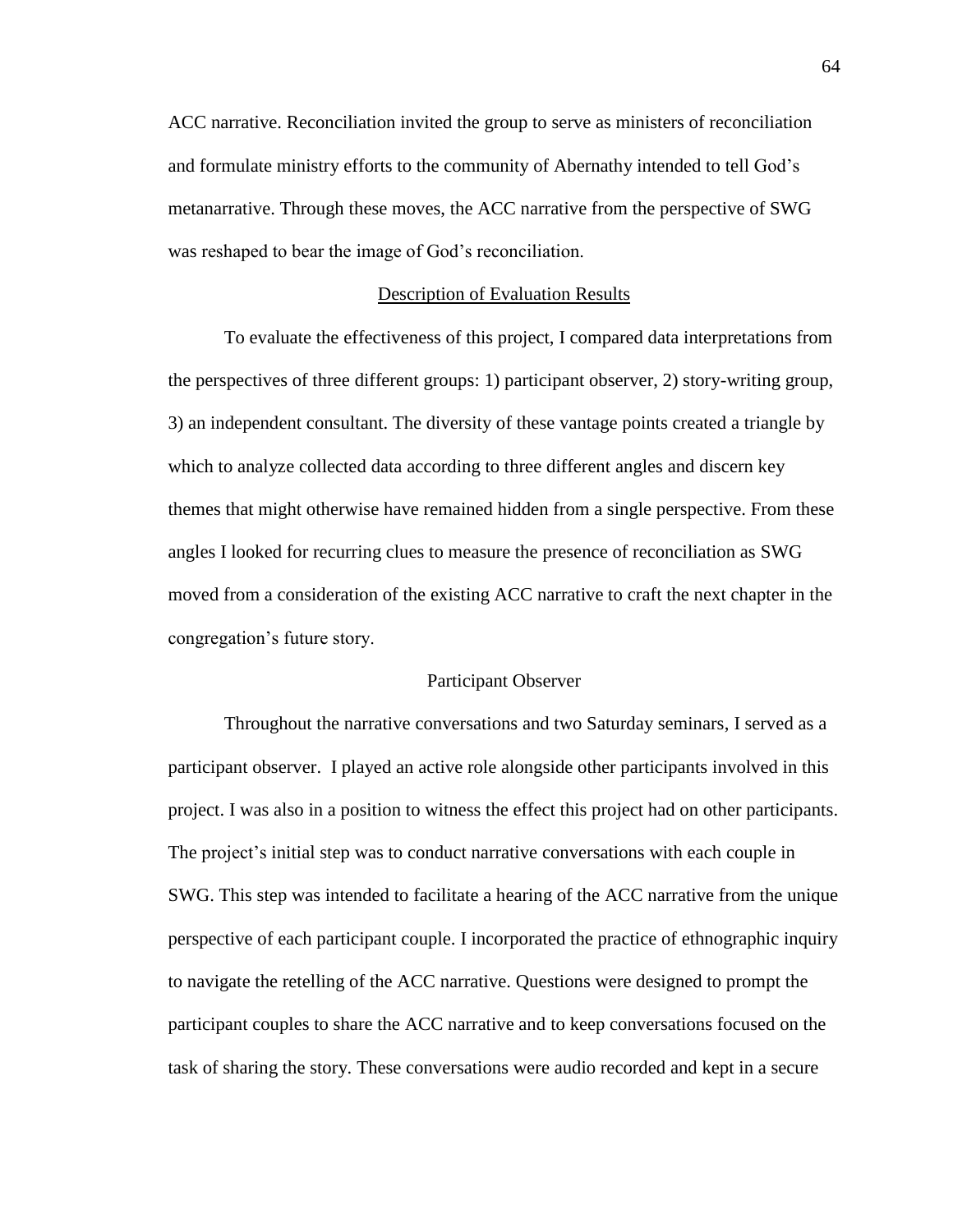location to ensure confidentiality. In addition, I paid careful attention to subtle communicators (e.g., body language, facial expressions) that would not be evident from the audio recordings. Following each narrative conversation, I recorded insights concerning the retelling of the ACC narrative. To guarantee data were accurately recorded, I replayed the narrative conversations and documented each participant couple's retelling of the ACC narrative on a large piece of paper. At the conclusion of the narrative conversations I incorporated a color-coding scheme to differentiate dominant themes that emerged. By color-coding the results I was able to create a visual representation of the integral scenes that had shaped the ACC narrative from SWG's perspective.

Following the narrative conversations, SWG participated in two Saturday seminars. During these meetings I solicited the perspective of my wife, Tamber Carr, to record insights congruent with the prescribed coding system. The coding system was based on Paul Ricoeur's three phases toward imitation. I have placed these moves into a Venn-diagram (see Figure 1 below) as a tool to facilitate identifying themes of reconciliation in SWG's next chapter for ACC. Tamber documented SWG's reactions to the materials presented in the Saturday seminars. Her observations helped measure the effect this project had on SWG. Following each seminar, I carefully recorded data from my vantage point to gauge the project's impact on SWG from my perspective. I compared data from Tamber's insights with personal observations after each seminar and carefully logged key findings. Research data were locked in a secure location with other data collected throughout this project.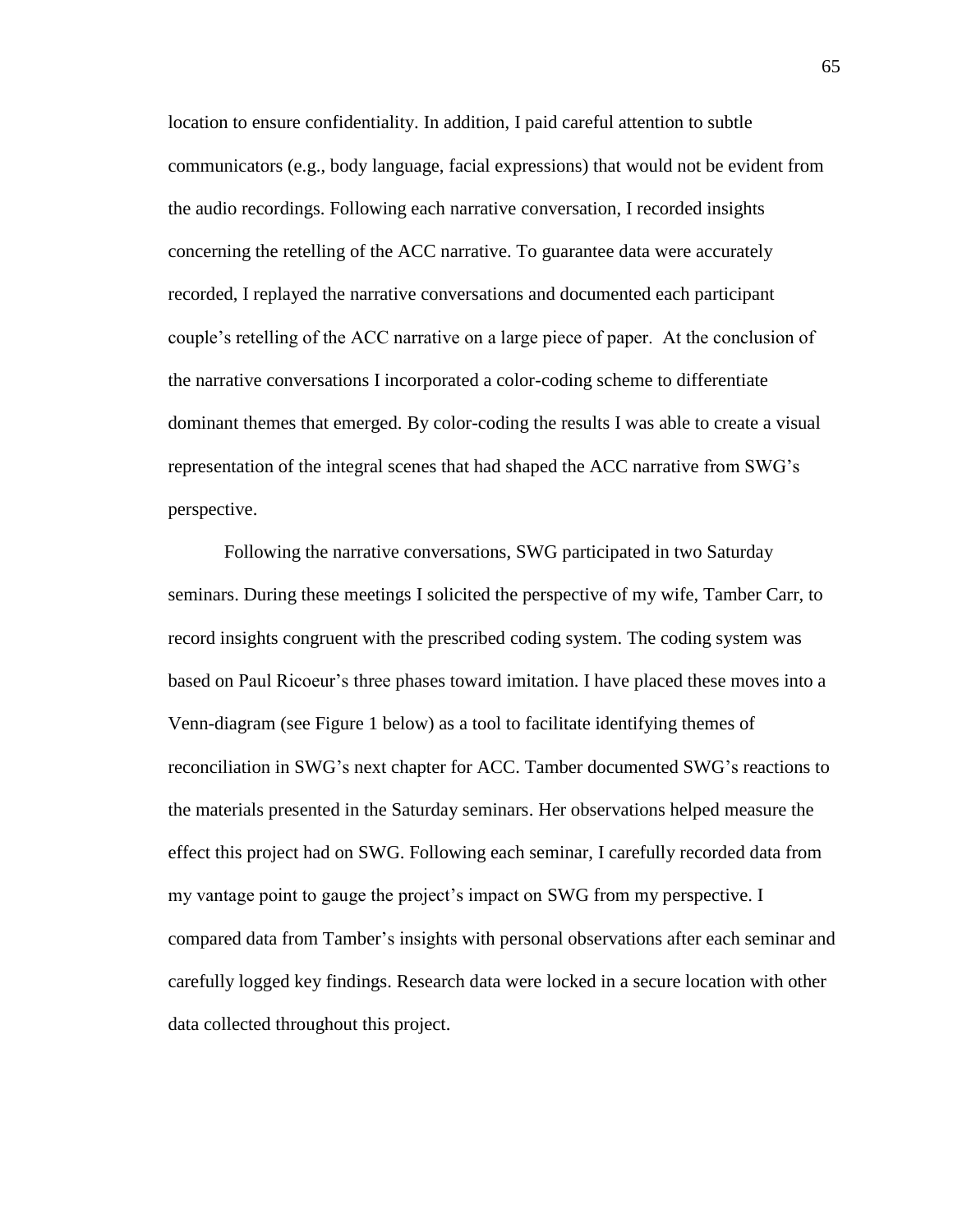The data collected from these seminars revealed SWG's perception of the ACC narrative. Tamber's observations coupled with my remarks raised questions about the ACC narrative while elucidating further need for reconciliation in ACC. The Venndiagram illustrating Ricoeur's phases is shown in figure 1.

Collected data were categorized according to Ricoeur's three phases. This analysis shed light on the possible transformation of ACC's narrative toward imitation of God's metanarrative. The diagram above was used as a tool for documenting the ACC narrative from my perspective as a participant observer. As the congregation's story was recounted, scenes were placed into the appropriate phase. The scenes identified and themes discovered were then cross-examined with the remaining two research perspectives to gauge the effectiveness of this project.



Figure 1. Venn-diagram with mimesis.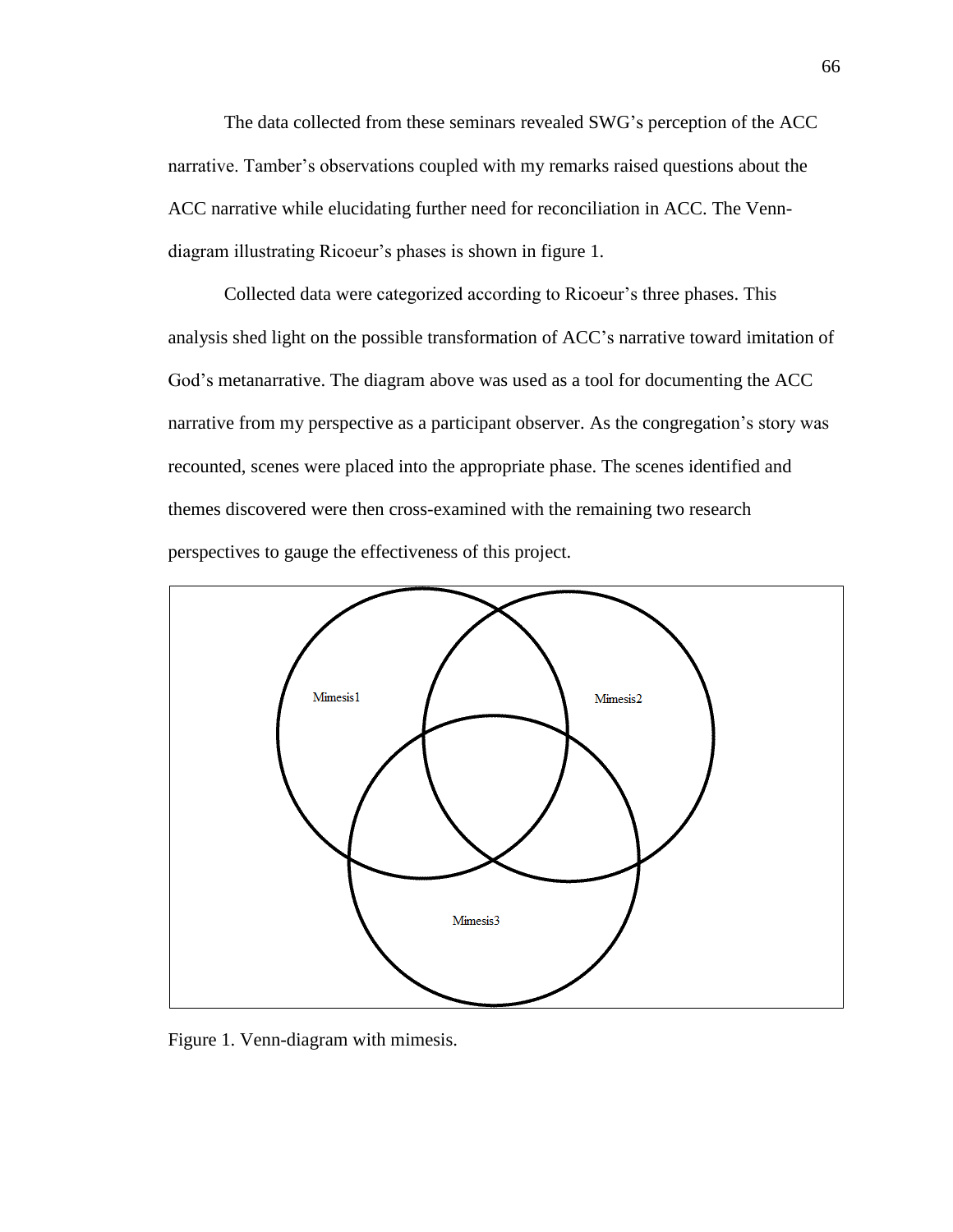## *Mimesis<sup>1</sup>*

The category of mimesis<sub>1</sub> includes the scenes from the ACC narrative that have shaped the identity of the congregation. Conversation indicative of mimesis<sub>1</sub> focused on dominant themes that have played significant roles in shaping the ACC narrative. Data placed into this category were collected primarily from the narrative conversations. For instance, from these conversations SWG highlighted the recurring episode of escalated tension in 2009. Tension in 2009 had reached a climactic point as intense conflicts took place in ACC. SWG unanimously identified this event and the ensuing exodus of a relatively large group as a definitive scene in the ACC narrative. For some this event was met with disappointment as expressed in the lament, "We were heartbroken by these people leaving." For these participants the split in 2009 continues to evoke feelings of pain, as one stated, "There have been times when we wanted to just walk away from all of this and go somewhere else." Other participants displayed different emotions, claiming a sense of relief after the split in 2009. For example, "We almost felt a release of stress and tension as soon as the other group left. It was as if a peace had come into the congregation in the place of hostility." The mix of emotions in SWG revealed a paradox in the lasting effect this event has had on the ACC narrative. Some claimed the conflicts did not influence ACC's attitude or that the split in 2009 had a positive effect on the ACC narrative. In contrast, other participants expressed regret in the way the recent conflicts were handled and recognized a lasting effect this particular scene has had on the ACC narrative.

Analyzing these reactions, I noticed that the emotions participants experienced appropriately correlated to the role each individual played in the conflicts. Those deeply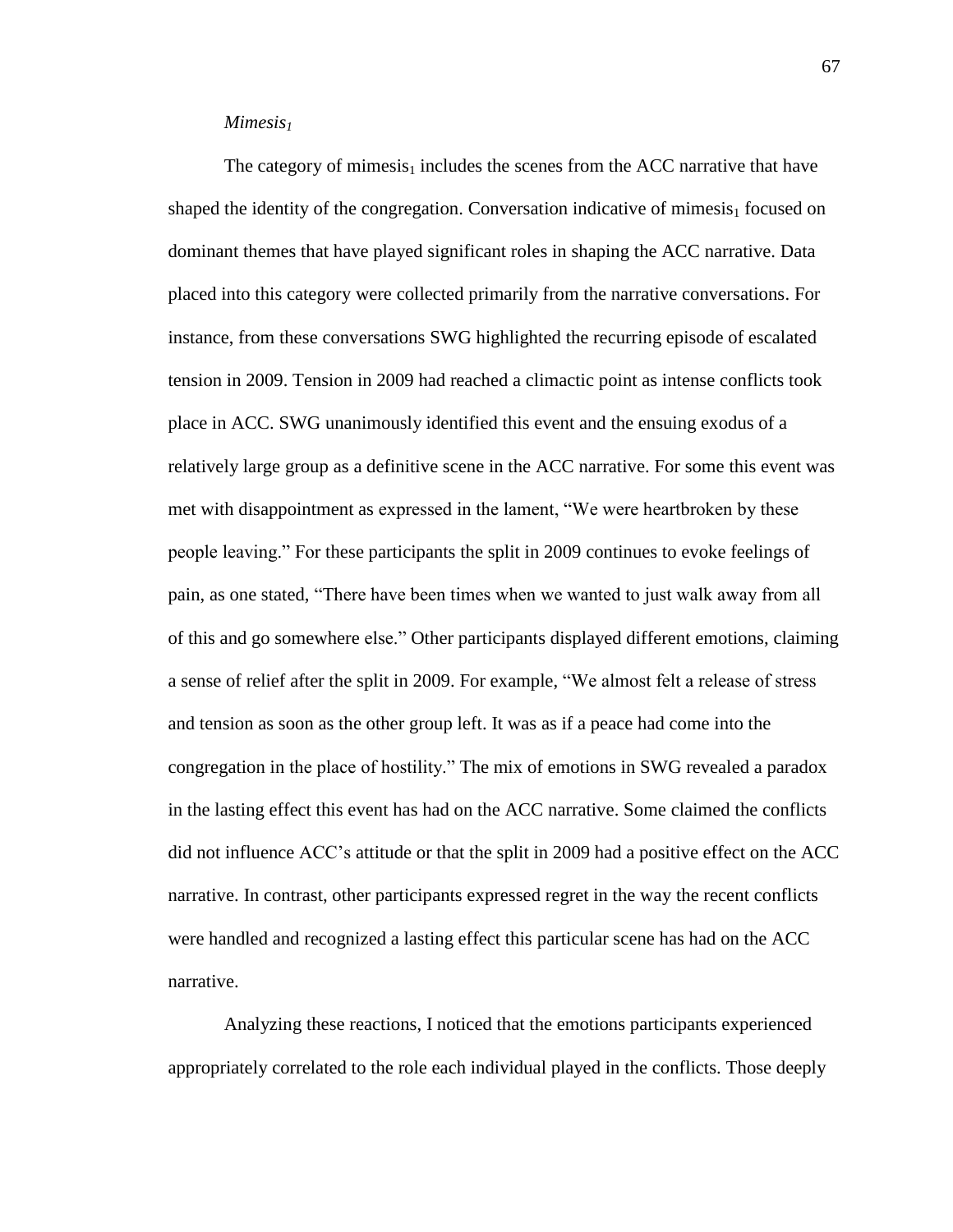involved in the conflict spoke of betrayal and aggression from the opposing group. Participants from this vantage point also noted the presence of peace following the climax of tension. In contrast, participants who witnessed the conflicts from a distance experienced emotions of disappointment at the lack of love expressed from one to another. One of the younger participants noted in a Saturday session:

This event was difficult to stay for. And, it had a different impact on the people of our age. The people that left were not our friends. They were people from the older generation. We did not really know them and they did not really know us. For those that were older than us, this event had more of a direct impact on their feelings. They were the ones watching as their friends beat each other up. They were the ones taking most of the beating. They were the ones that were left to watch as their friends left.

Proximity to this conflict contributed to each participant's willingness to move the ACC narrative toward reconciliation. Due to the struggle from this conflict, some leaders expressed a longing to "Just keep peace." Participants such as these who were closely involved in this conflict have had a more difficult time moving away from the pain associated with this situation. In contrast, some from SWG do not share the same hesitancy for reshaping the ACC narrative. These participants confessed eagerness in the narrative conversations and throughout the Saturday seminars to move the ACC narrative toward reconciliation.

At the most rudimentary levels, SWG was aware of the need for ACC to experience healing from this event. Participants recognized the debilitating impact this scene has had on the ACC narrative. In the time since the conflict climaxed in 2009, these participants have been conscious of a need to heal the pain. At the time of this project, opinions varied concerning the presence of chronic anxiety remaining in the ACC narrative. One participant argued, "This group, as a whole, has moved past this scene."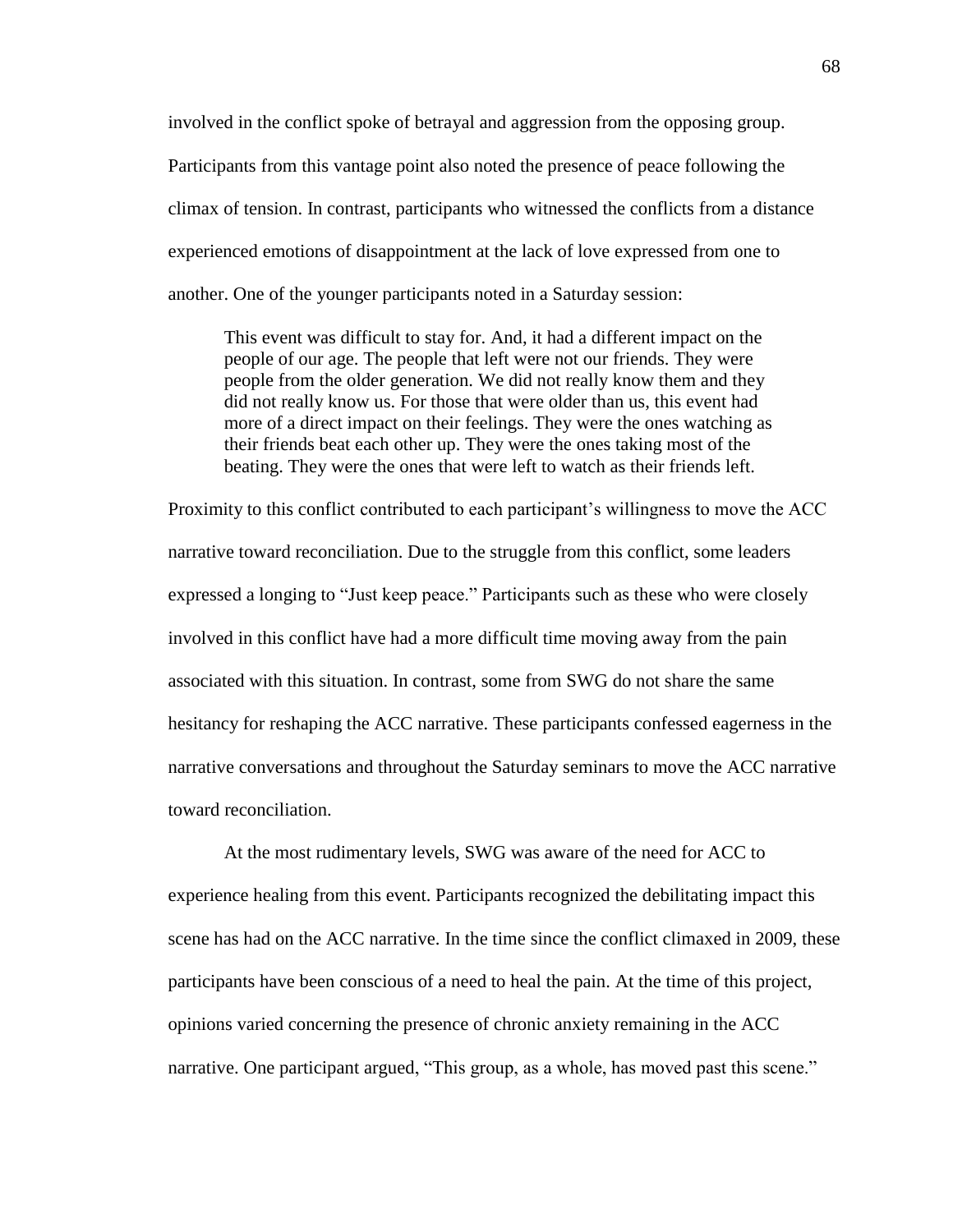This claim was supported as another participant remarked, "To be honest, I'm surprised we are still talking about this." A rebuttal was quickly offered as a different participant pointed out, "We need to bury the hatchet and move on. It is obviously still having an impact on us since that is what we bring up when asked to reflect on our story." Discrepancies in SWG's recognition of lasting negative effects from conflicts in 2009 suggested a presence of chronic anxiety in the ACC narrative. Conversation in mimesis<sub>1</sub> exposed a scene that required attention and needed to be remedied in order for the ACC narrative to imitate God's metanarrative fully.

#### *Mimesis<sup>2</sup>*

Mimesis<sub>2</sub> expounds upon the defining scenes of mimesis<sub>1</sub> and exposes God's presence behind the performed actions. In accordance with Ricoeur's phases toward imitation, God brings cohesion in mimesis<sub>2</sub> as a narrative plot is discovered. In accordance with mimesis<sub>2</sub>, SWG discussed God's presence as the plot that has brought cohesion to the ACC narrative. This conversation was important for SWG. Discussing God's presence helped SWG acknowledge a lack of focus on God's unity, which produced tension between different groups. One participant pointed out, "People reached a point where everyone was just doing what they wanted. They were not interested in working together or following God's lead. They only wanted to do what they wanted." According to this, ACC had lost sight of God's direction and experienced an absence of unity among the members.

Distinguishing God's presence was a requisite for the development of SWG's next chapter. Discussion of God's presence led SWG to accept the role participants played in the escalation and resolution of recent conflicts. Conversation surrounding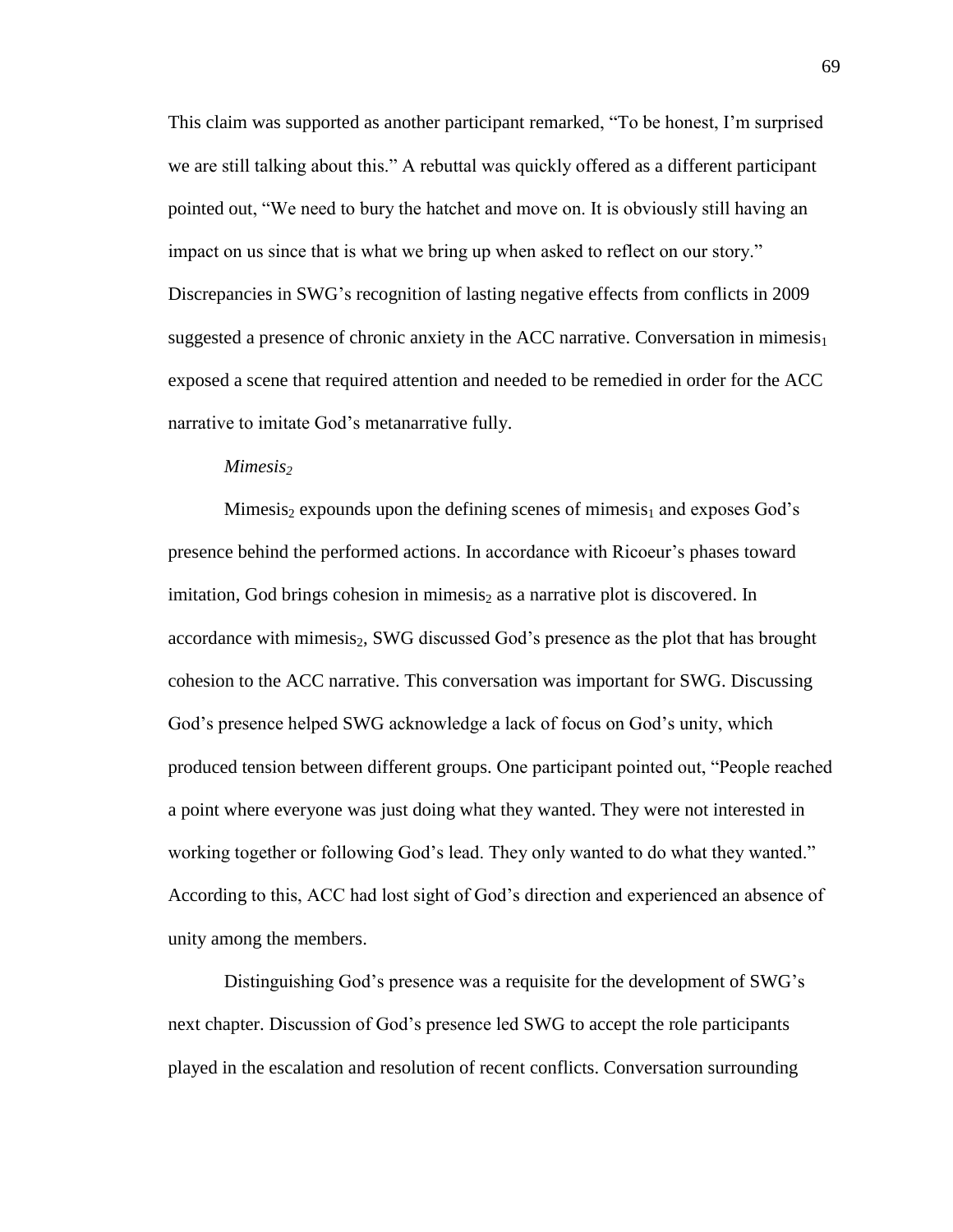mimesis<sub>2</sub> led SWG to accept that conflict was created through the actions carried out by participants in SWG as well as former members of ACC. This realization testified that opposing groups had lost sight of God's presence, a fact that served as a cohesive element uniting the narrative. In an effort to focus attention on God's unifying presence, SWG accepted the role each character played. Remarks such as the following were made and repeated throughout the project: "We are only responsible for our actions, attitudes, and thoughts." SWG accepted responsibility for their actions in the conflicts of 2009, indicative of a transformed focus on the narrative's underlying plot. The discovered plot elucidated God's presence throughout the 2009 conflicts as a call for SWG to bear a distinct image of God. Mimesis<sub>2</sub> convicted SWG to recognize the contribution each participant made to increase tension in recent conflicts.

God's presence in the ACC narrative exposed a hidden need for reconciliation among SWG. Accepting ownership of participants' conduct in recent conflicts helped introduce reconciliation as an attitude transformation. Retelling the ACC narrative moved SWG to realize the responsibility each participant has to experience transformation. Reconciliation understood as a transformation in the ACC narrative would consist of relinquishing anxiety and manifesting God's metanarrative. Reconciliation defined as an attitude transformation proved difficult for some participants in SWG. These participants conceived of reconciliation as a restoration of a broken relationship. The plot that emerged in 2 Corinthians 5:11-21 was iterated to substantiate a restorative connotation for reconciliation. Others in SWG accepted the explanation of reconciliation as a personal transformation for which each participant is responsible. According to these participants, reconciliation is a progression characterized by relinquishing pain from recent conflicts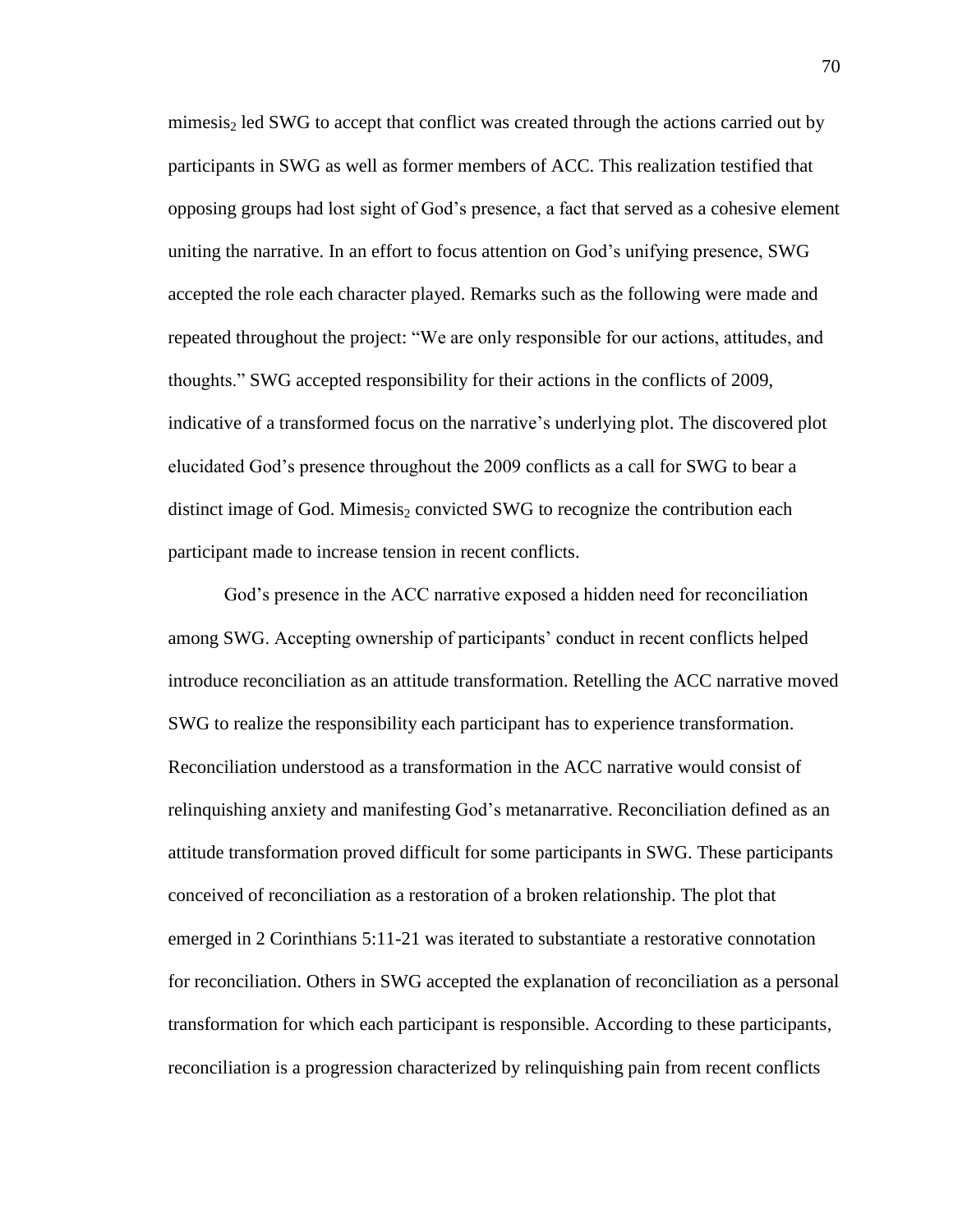and embracing hope for the ACC's next chapter. Differences of opinions concerning reconciliation led SWG to compare attributes indicative of reconciliation with a lack of reconciliation. The lists they compiled as a result are included in table 1.

SWG identified God's presence as the agent capable of transforming the ACC narrative. One individual pointed out, "We cannot change things; we must move forward and let God transform us." The plot that SWG discovered pinpoints God's reconciliation as the locus of transformation of the ACC narrative. The group identified God's reconciliation as the driving force that should direct the development in the ACC narrative. Recognizing God's power to transform the ACC narrative potentially brings cohesion to the movement away from chronic anxiety toward an attitude of reconciliation. Through the discovery of this underlying plot, the ACC narrative found a basis for transforming so as to manifest the image of God's metanarrative.

| <b>Lack of Reconciliation</b> | Presence of Reconciliation           |
|-------------------------------|--------------------------------------|
| <b>Bitterness</b>             | Peace                                |
| Pride                         | Joyfulness                           |
| Apathy                        | Hope                                 |
| Complacency                   | Contentment                          |
| Lack of energy                | Excitement                           |
| Negativity                    | Vibrancy                             |
| "The Blues"                   | Happiness                            |
| <b>Brokenness</b>             | Love                                 |
| Turmoil                       | Optimism                             |
| Resentment                    | Energetic                            |
| Hatred                        | Health                               |
| <b>Health detriments</b>      | Positive relationships               |
| Satan's happiness             | <b>Fruitfulness</b>                  |
|                               | Care for others                      |
|                               | More likely to practice for giveness |

Table 1. Lack of reconciliation vs. presence of reconciliation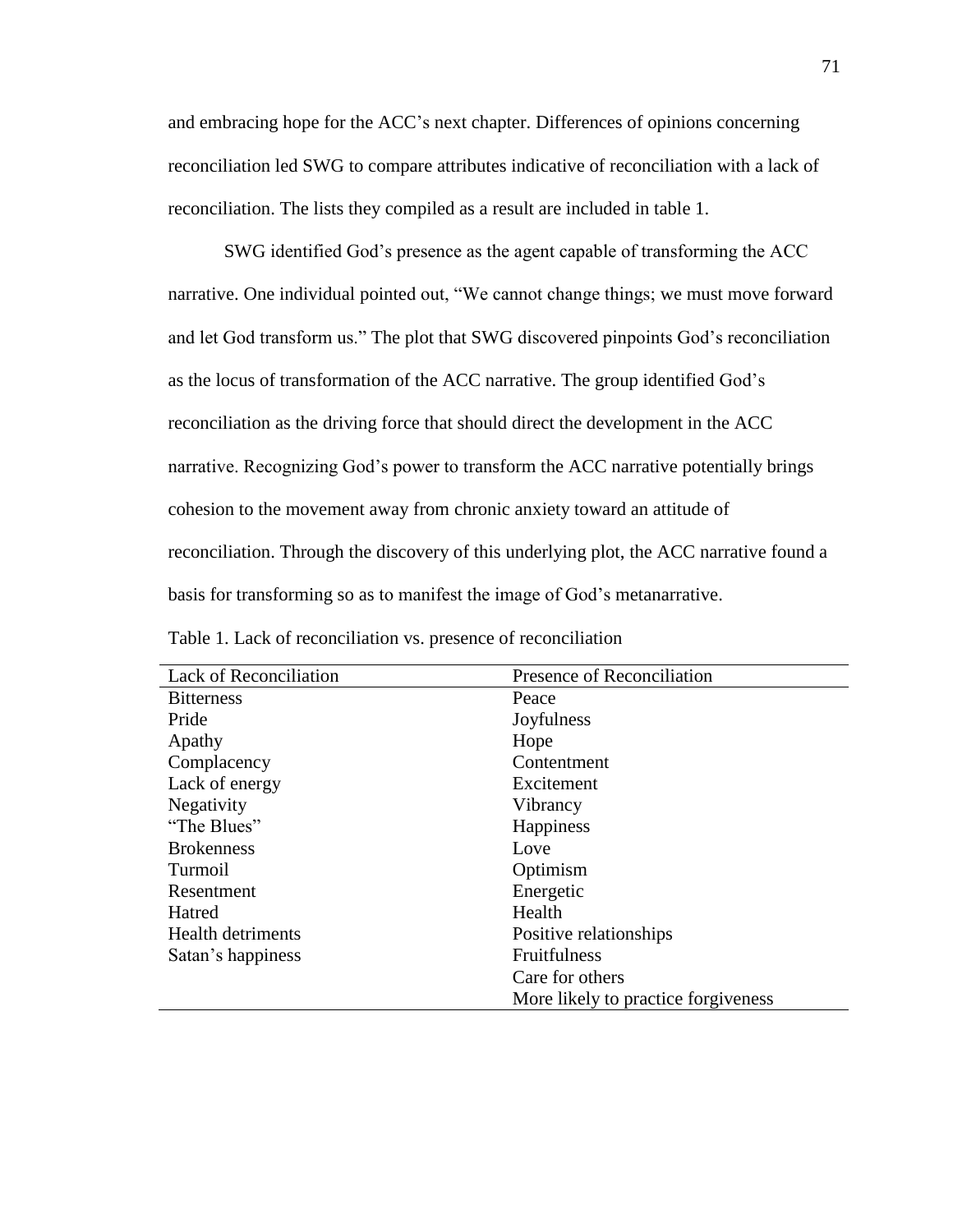### *Mimesis<sup>3</sup>*

The final phase toward manifesting the image of God in the ACC narrative is the transformation to a new creation. In accordance with Ricoeur, mimesis<sub>3</sub> reveals a newly formed narrative through the discovery of a plot underlying definitive scenes. Mimesis<sub>3</sub> is the ACC narrative's final move toward imitating the image of God. The imitation of God's metanarrative was realized as SWG discussed the ongoing transformation of the ACC narrative. The group reached a conclusion that a congregation's reception of reconciliation invites participation in the task of proclaiming God's metanarrative. This invitation issues a responsibility for participants to become ministers of reconciliation. One participant in SWG connected transformation and responsibility: "When we are changed by God, we have a job to do to share the change." How ministers of reconciliation proclaim God's metanarrative constantly changes. SWG reflected on past ministry techniques ACC has used to impact the surrounding context. Participants determined that the ways in which God's metanarrative is shared are not as important as telling God's story. SWG also recognized that God's transformative power moves ACC to imitate God's reconciliation for others to experience. As ACC takes on the image of God's reconciliation, participants may be transformed into ministers of reconciliation for the people of Abernathy.

A transformed vision for sharing God's metanarrative is necessary to direct the actions and attitudes of ACC. SWG was quick to point out the yearly practice of adopting a vision for ACC. One participant commented, "Each year we determine our vision for the next year. The banner themes we select are our vision for the coming year." These themes have emerged as a result of time spent in prayer and have served to keep ACC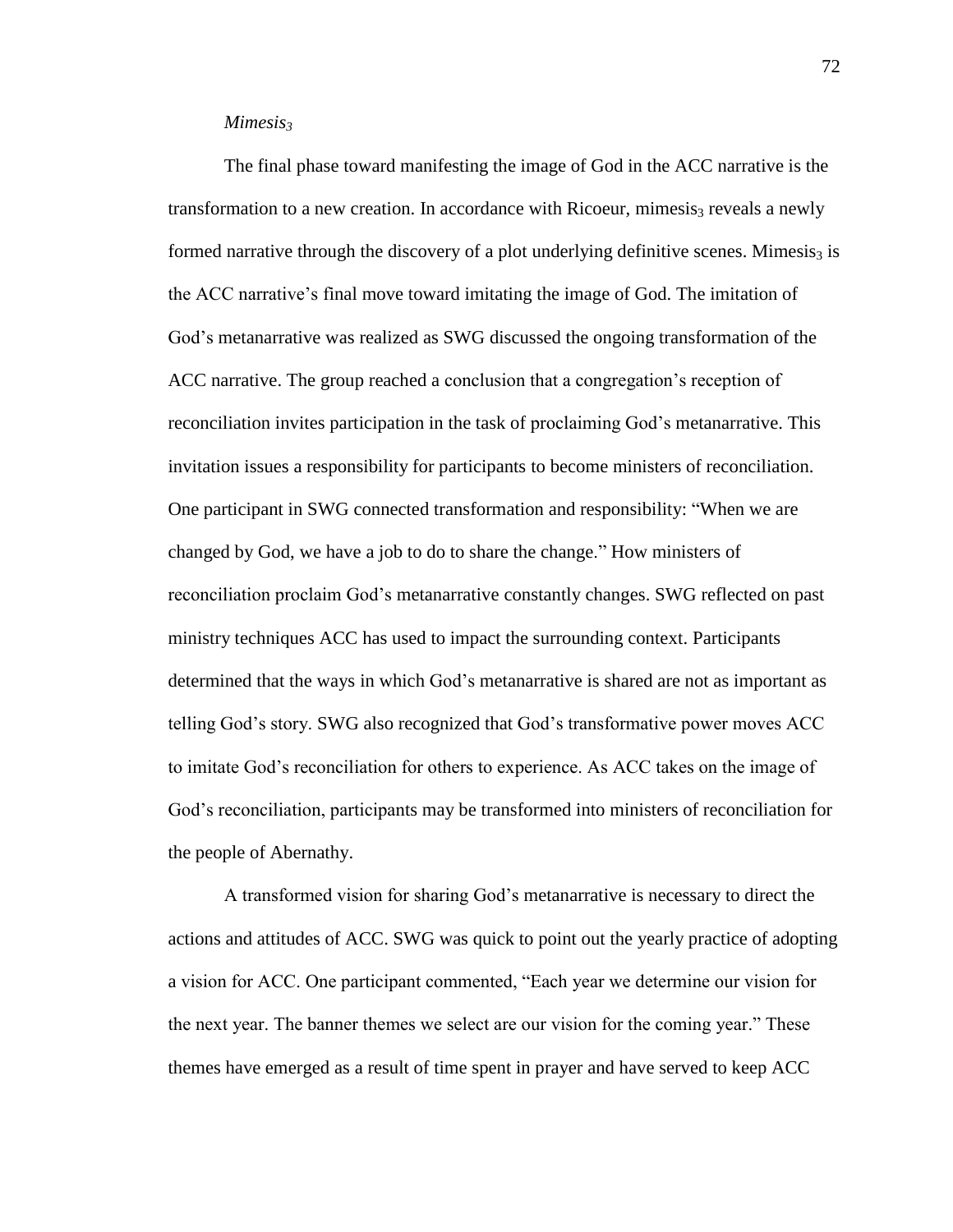focused on the image of God. The practice seeks to blend God's direction and transformation into the ACC narrative. Through God's transformation participants have been compelled to share God's metanarrative in the surrounding context. One participant surmised, "The role of God's story brings people to proclaim God's story." Activity shaped by the characteristics of mimesis<sub>3</sub> revealed to SWG the responsibility ACC has been given to share God's metanarrative. God has transformed the ACC narrative, casting participants into the role of ministers of reconciliation.

Following the ACC narrative through Ricoeur's phases revealed God's transforming power at work to create a new narrative. In particular, the definitive scene of conflict in 2009 created a presence of chronic anxiety. Anxiety has plagued the ACC narrative, at times unnoticed, at least to SWG. God has worked to remedy this situation in the ACC narrative through his work of reconciliation. Reconciliation in the ACC narrative is characterized by the transformation of the congregation's story to manifest God's image. Through reconciliation, ACC is transformed to emulate virtues exhibited in Jesus' life (e.g., mercy, love, compassion). These virtues are exhibited to the people of the Abernathy community through relationships and the active engagement of participants in the transformed narrative with people outside of the ACC narrative. Reconciliation transforms the ACC narrative through the congregation's manifestation of God's metanarrative. A new narrative has been revealed as a result of God's transforming power. SWG recognized the responsibility ACC has to minister in the surrounding context. Whereas chronic anxiety disabled the ACC ministry efforts, God's reconciliation has transformed the ACC narrative with a direction to proclaim God's story.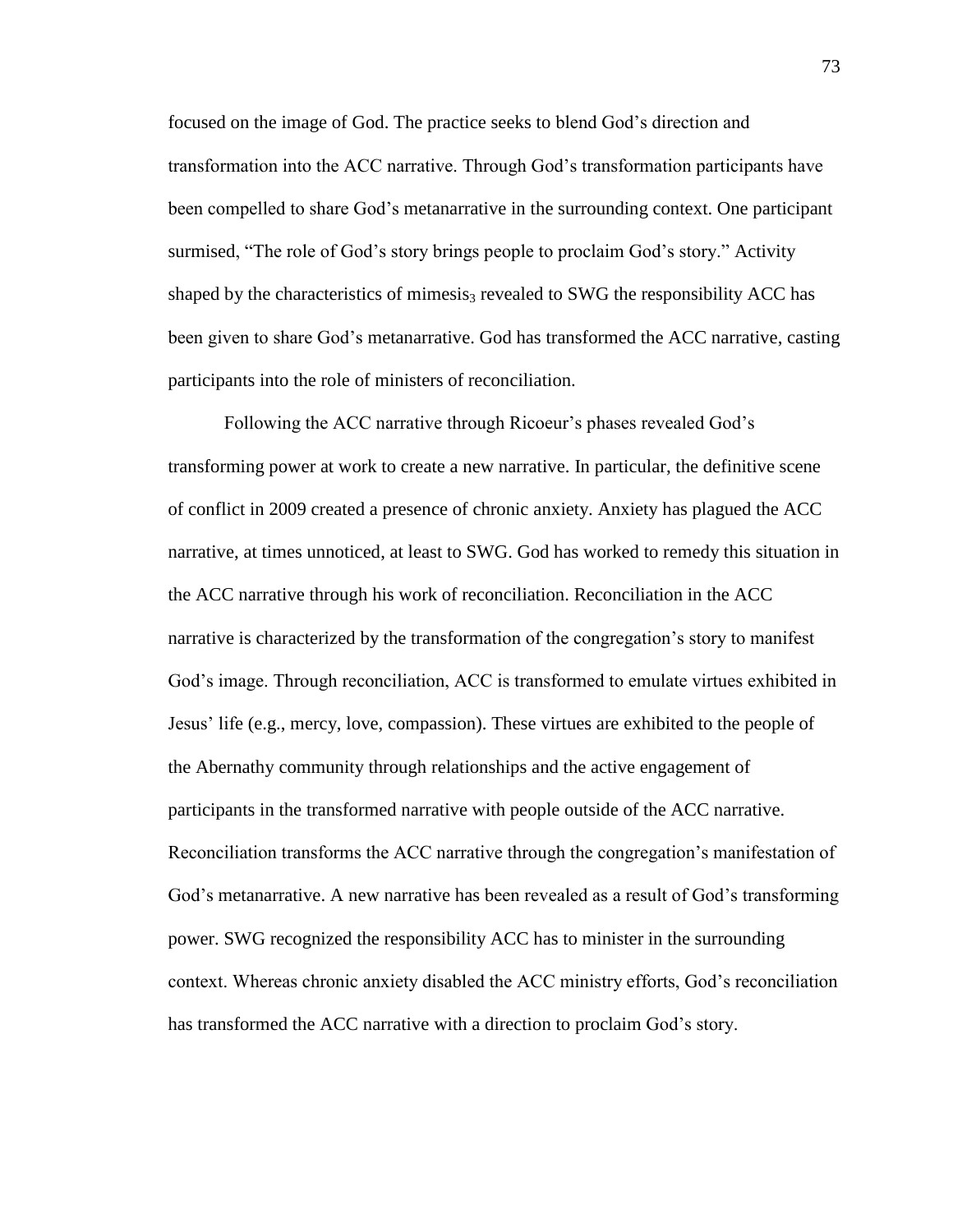Charting the ACC narrative in a Venn-diagram according to Ricoeur's phases opened SWG to recognize God's transformative power. The Saturday seminars prompted discussion of the ACC narrative's transformation to imitate God's metanarrative. The spaces of the Venn-diagram, marking the moves between Ricoeur's phases, revealed three themes that have influenced the formation of ACC's next chapter. Placing these themes alongside Ricoeur's moves, the Venn-diagram appeared as shown in figure 2.

SWG's themes of purpose, transformation, and dream function as cornerstones on which ACC's future narrative could be built. Each theme played a fundamental role to the establishment of SWG's next chapter. In addition, these themes emerged to help SWG recognize the transformation of the ACC narrative to manifest God's metanarrative in the Abernathy community.



Figure 2. Venn-diagram with transition points.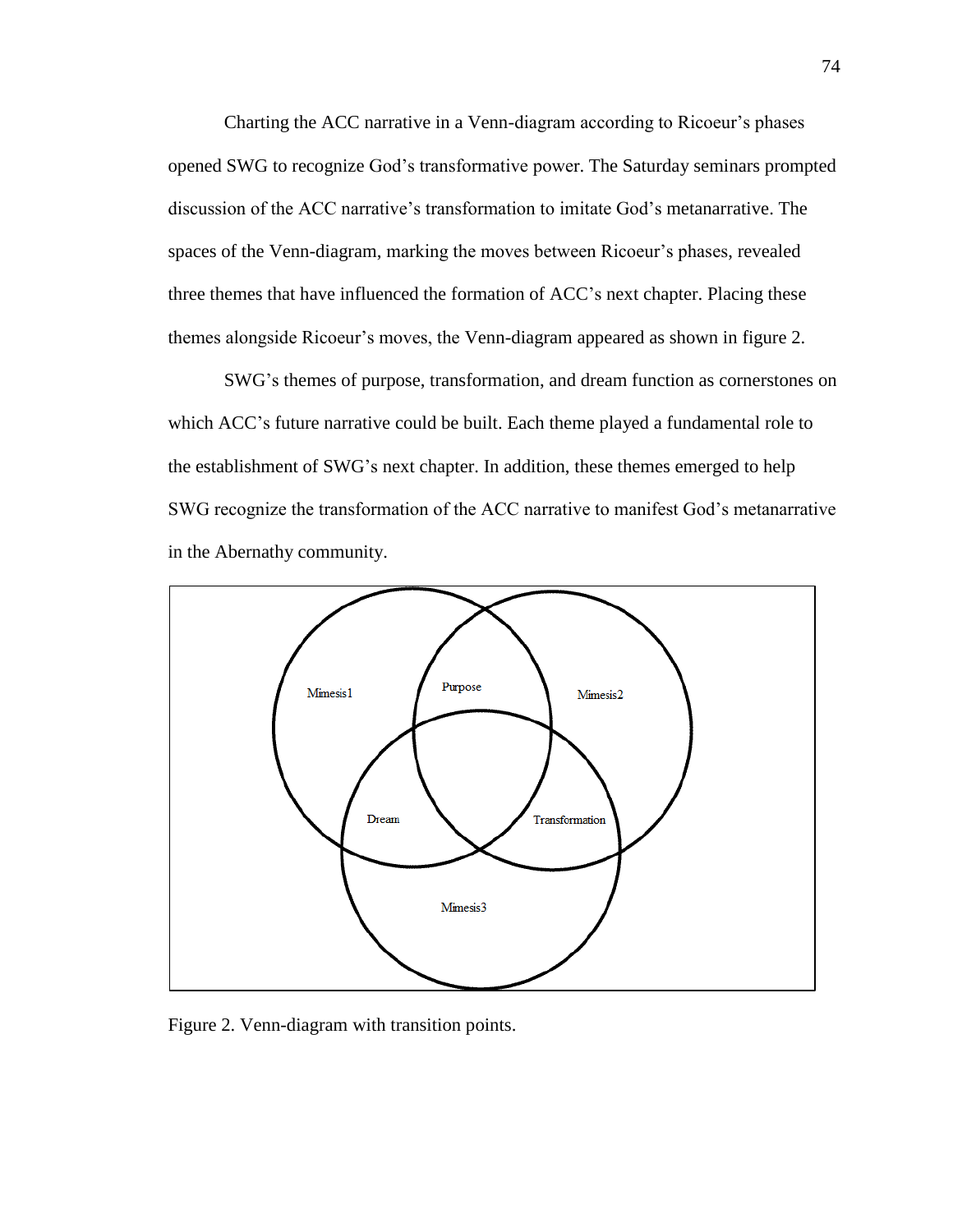#### *Purpose*

Studying the move from mimesis<sub>1</sub> to mimesis<sub>2</sub> brought out SWG's first theme: purpose. The overlap between mimesis<sub>1</sub> and mimesis<sub>2</sub> identified an underlying purpose that provides meaning for ACC's narrative. A narrative's underlying purpose guides the movement of the narrative toward a specific destination. The purpose functions in similar fashion to the rudder on a large sailing vessel. The rudder's sole function is to steer the vessel so that it remains on a predetermined course. Purpose in the ACC narrative operates to keep the congregation on course toward manifesting the image of God's reconciliation. SWG commented on the importance of purpose: "We don't need to get so busy we have lost the purpose. As a congregation, we don't need to plan activities and events just to have something going on." SWG confessed that losing sight of purpose contributed to the ACC narrative's lack of cohesion. Participants contended that had ACC remained focused on an underlying purpose, its narrative would likely have stayed on course.

Recognizing the importance of purpose prompted SWG to question the central reason behind the ACC's next chapter. Through the Saturday seminars SWG established the life of Jesus as the purpose behind the ACC narrative. The point was made, "Everything depends on Jesus; fixing our eyes on Jesus is priority number one." To this another participant responded, "Well, it's on our big ol' sign out front: We are focused on Jesus, the author and perfecter of our faith." Included in these comments is an understanding that the life and virtues of Jesus' story direct the ACC narrative. In conjunction, ministry efforts to the surrounding context should resonate with the life and virtues of Jesus. Maintaining focus on Jesus' life as the purpose behind the ACC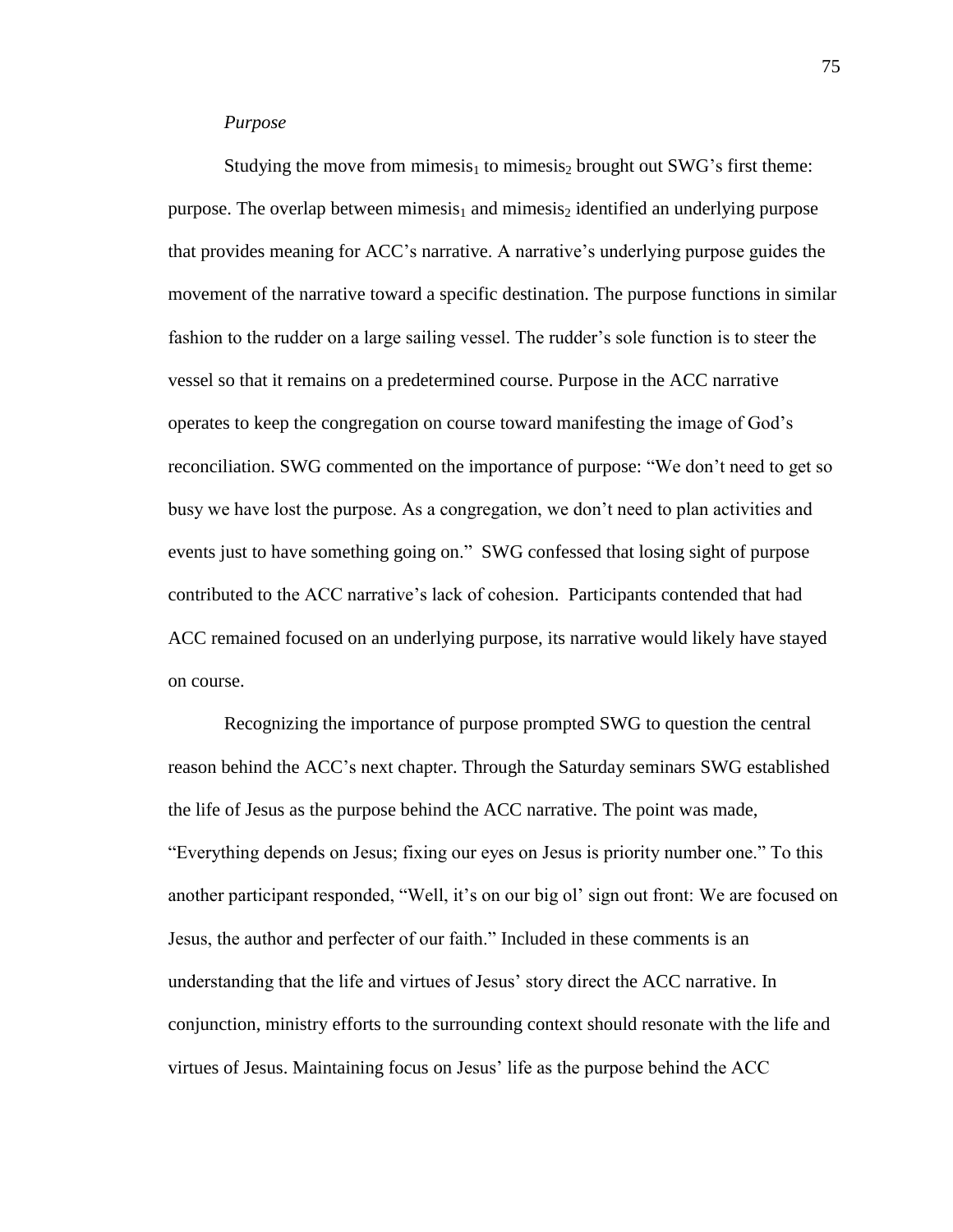narrative brings cohesion to the actions and attitudes of the congregation, keeping the congregation's narrative moving toward an imitation of God's metanarrative.

## *Transformation*

The move from mimesis<sub>2</sub> to mimesis<sub>3</sub> marks the location of SWG's second theme. This space was labeled "transformation," and it revealed how God has worked to shape the ACC narrative. Turning again to the imagery of a large sailing vessel, transformation is likened to the sails. The sails are the point at which the energy from the wind is transformed into the energy that moves the vessel. Without the effects of the wind, the ship remains idle and the sails defunct. This imagery resonated with ACC's narrative. SWG identified God as the agent responsible for moving the narrative. Participants confessed that removing or blocking God as the source of energy inhibits transformation. God's transforming power is the sole agent capable of moving the ACC narrative to manifest the image of God's metanarrative.

SWG devoted considerable time to the topic of the congregation's transformation into the image of God. Participants concluded that transformation of ACC's narrative into the image of God is a prerequisite for sharing God's metanarrative in the surrounding context. The comment was made, "We are agents of God; we must throw off the blinders and be transformed into the people God has called us to be." This comment implies a sense of responsibility for active involvement in the ACC narrative and allowing God's transformation to move the story. Accepting responsibility in the ACC narrative was important for this project. SWG recognized that God's transforming power demanded engagement on the group's part to allow God to transform the ACC narrative. Comments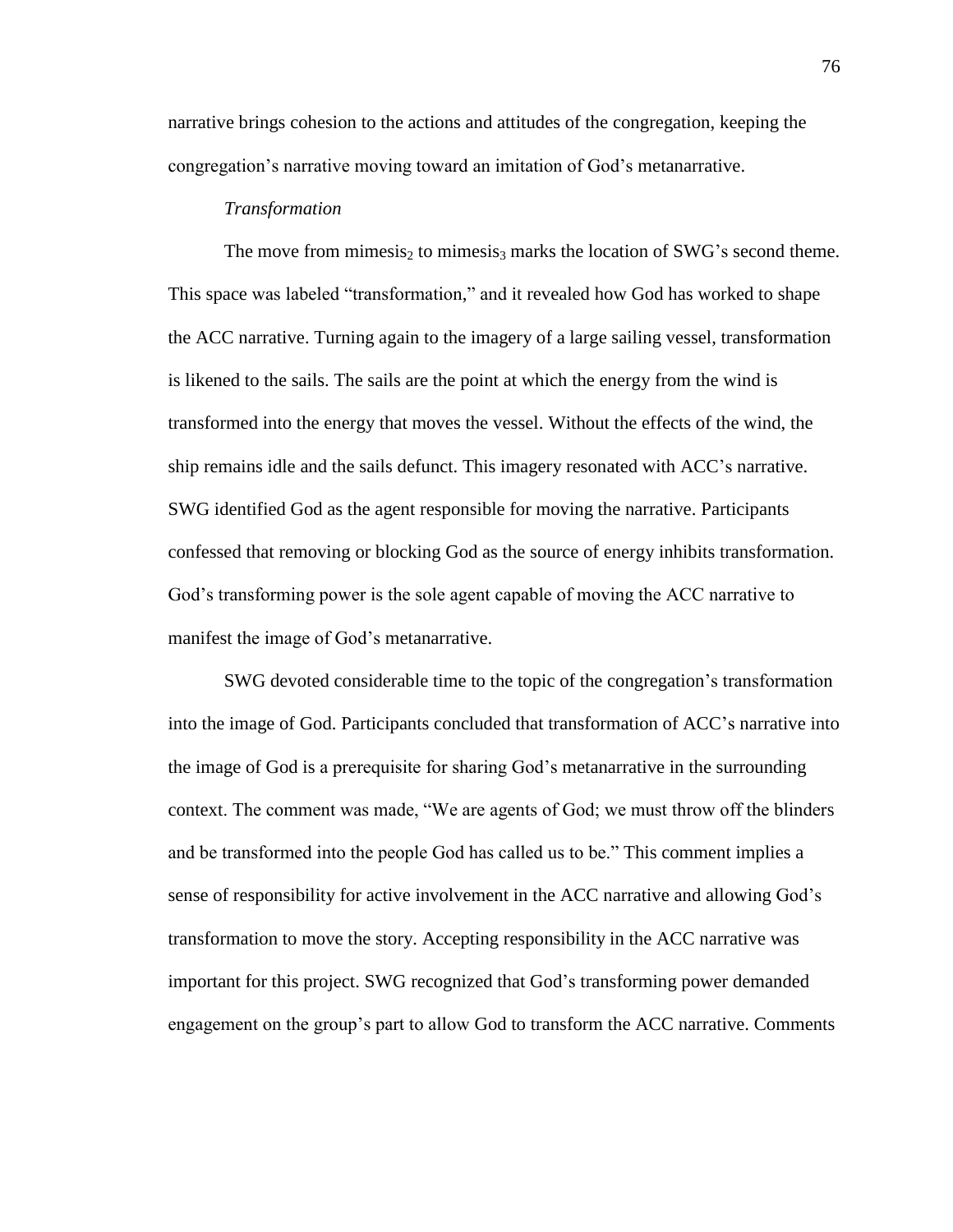that concerned accepting responsibility in the congregation's story were made throughout the narrative conversations and the Saturday seminars:

- 1. "I am only responsible for myself and what I am going to do."
- 2. "Bottom line . . . I am only responsible for my actions."
- 3. "We are responsible for our actions and transforming our attitudes."
- 4. "Our job is not to look down on people, but make available God's reconciliation."

These comments indicate recognition of the need to allow God to form the ACC narrative. The responsibility was placed on each participant to discover God's presence and the way God directs the ACC narrative. This point contrasted an attitude of victimization, which claimed the ACC narrative was constructed by participants following personal gains. SWG realized the ACC narrative was not reliant upon the actions and attitudes of other people. Instead, the ACC narrative depended on participants to allow God to transform the actions and attitudes of the congregation. The energy God provided moved the ACC narrative toward bearing the image of God's reconciliation.

## *Dream*

The transition from mimesis<sub>3</sub> to mimesis<sub>1</sub> marks the final theme SWG identified as critical to their next chapter. This theme was the discovery of SWG's dream, which sets Ricoeur's moves toward imitation in motion again. Recalling the imagery of a large sailing vessel, the dream is likened to the bow. The bow is the foremost point of a vessel and is designed to cut through the water's current with the least amount of possible resistance. SWG's dream functions within the ACC narrative to cut through current and previous ministry efforts to forge a new path toward manifesting God's metanarrative.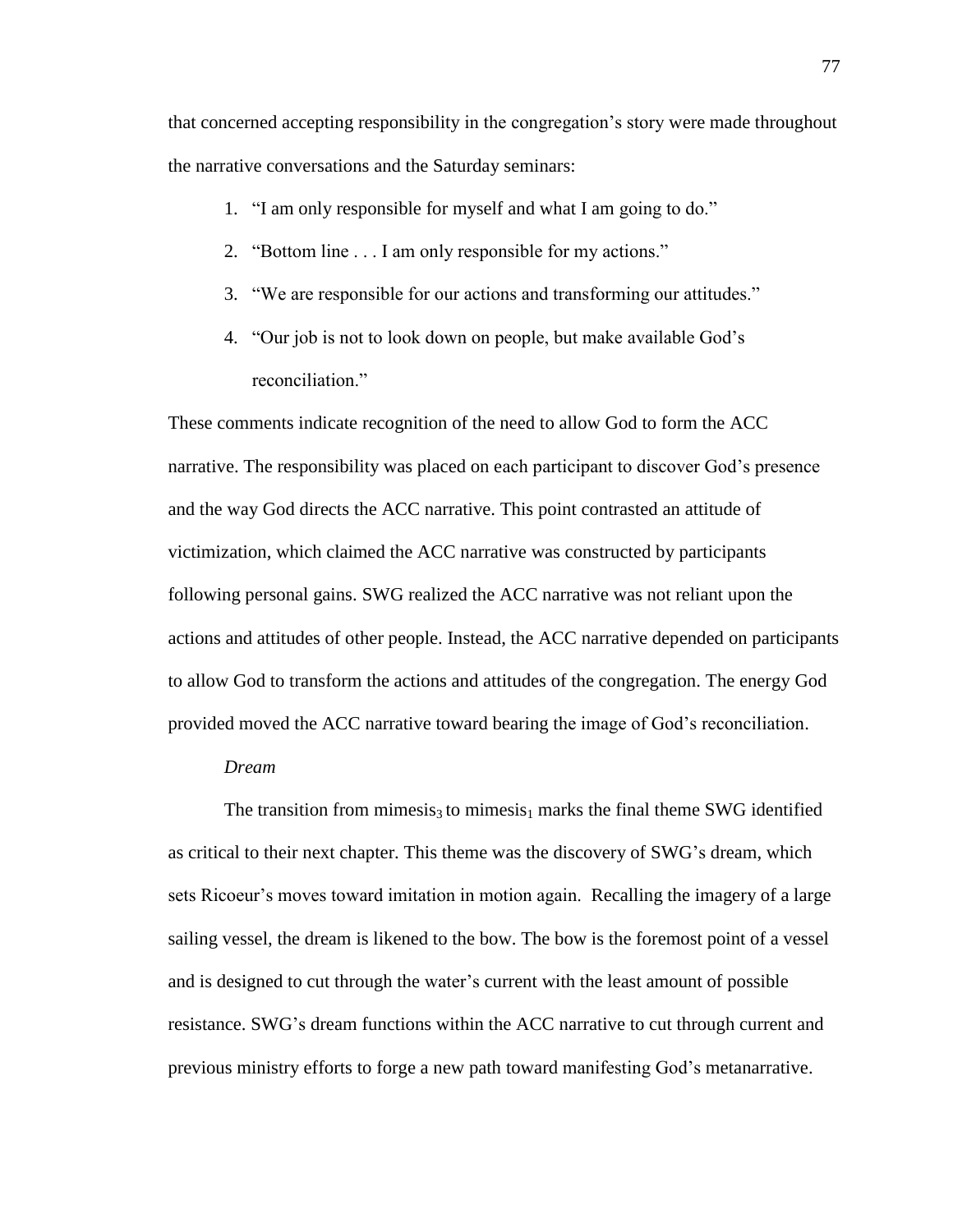SWG alluded to the importance of a dream to reduce potential resistance from the congregation. The point was made that a dream introduced with sensitivity into ACC will likely achieve more member participation to carry out the dream.

Through the Saturday seminars, SWG identified the dream of focusing ACC's ministry efforts on the surrounding context rather than on itself. Participants admitted ACC has placed priority on maintaining the existing congregation. SWG's dream calls for ACC to focus ministry efforts on the people in the Abernathy community instead. The identification of SWG's dream challenged the ACC participants to actively engage the surrounding context with God's metanarrative. SWG also acknowledged that resistance was likely to result from introducing a shift in the ACC ministry focus. One individual observed, "Anytime you make a decision to move a congregation forward, someone is not going to like it." Despite expectations of resistance, SWG felt confident that the dream to minister in the surrounding context upheld the adopted purpose and was necessary for telling God's metanarrative. One participant pointed out, "We need to recognize if we are formulating ministries around tradition or being guided by God." SWG's dream has the potential to cut through the flow of current ministry efforts and help the congregation discover effective ways to share God's metanarrative in the surrounding context.

SWG concluded that the established dream would serve as a concept the congregation would embrace, provided God's direction was evident in it. Identifying God's guidance shifted SWG's discussion to available resources in ACC. The observation was made, "If God is moving us in a certain direction, he will provide the resources to see it through." This statement led SWG to identify resources ACC currently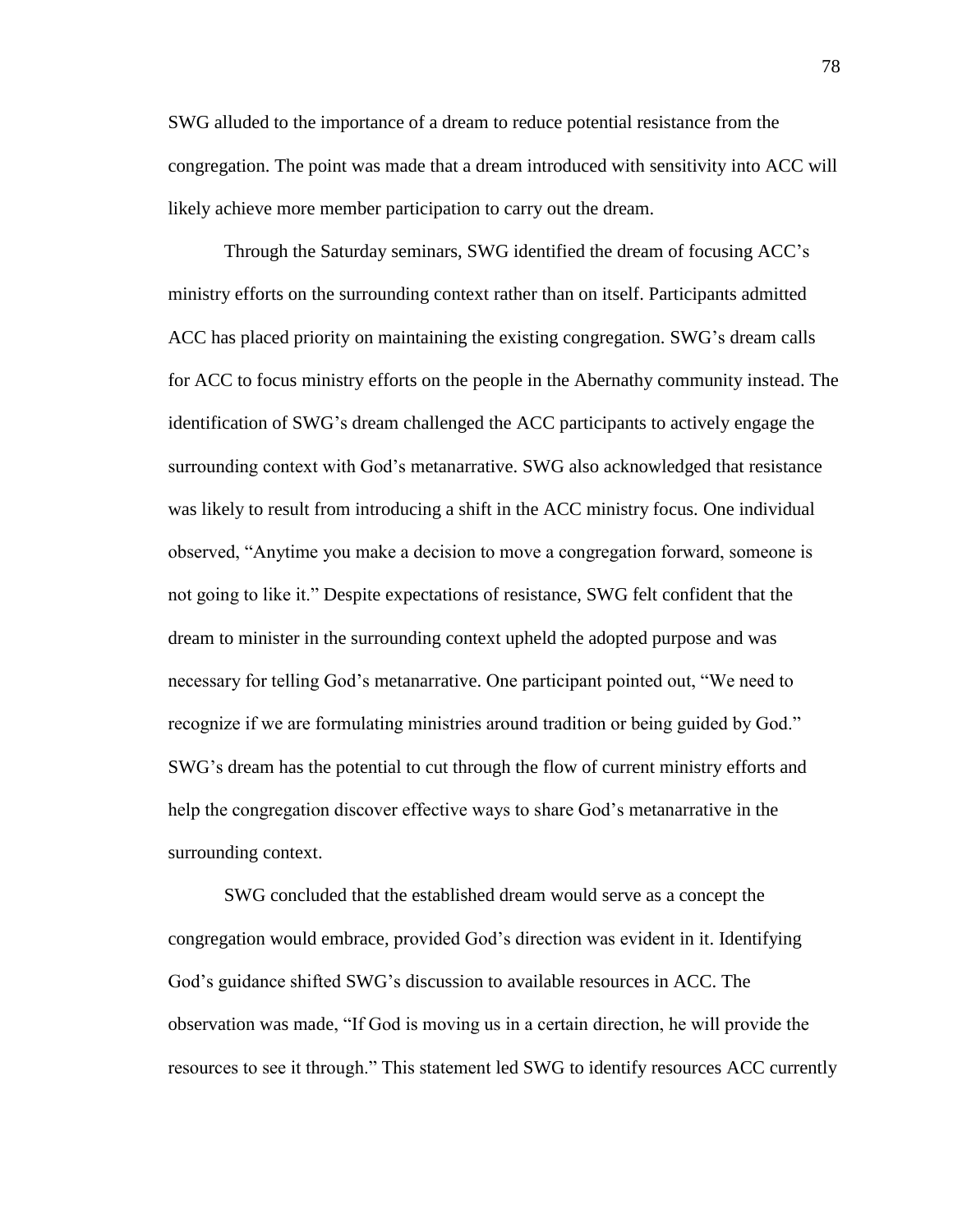possesses. As a relatively small congregation, ACC lacks abundant resources to develop ministries. However, SWG confirmed the number of participants in ACC is a natural resource that may be utilized to minister in the surrounding context. "What we have . . . is a natural environment to nurture healthy relationships because of our smaller number." SWG realized the intimate environment of a smaller congregation has been an asset for fostering relationships. The group discussed various ways relationships have benefitted ministry efforts, recognizing this as a natural resource for sharing God's metanarrative in the surrounding community. This discovery prompted SWG to look for ways in which relationships may be fostered with the people of Abernathy. SWG's dream to minister in the surrounding context was made possible through relationships formed with people outside of the congregation.

## *Reconciliation*

The center of the Venn-diagram demarcates the point at which all three phases of mimesis merged together in harmony. This point is labeled "reconciliation" based on the centrality of reconciliation in God's metanarrative, an attitude necessary for the ACC narrative. Each move of mimesis and each identified theme revolved around the theme of reconciliation in God's metanarrative and the ACC narrative. With reconciliation in place, the final form of the Venn-diagram is as shown in figure 3.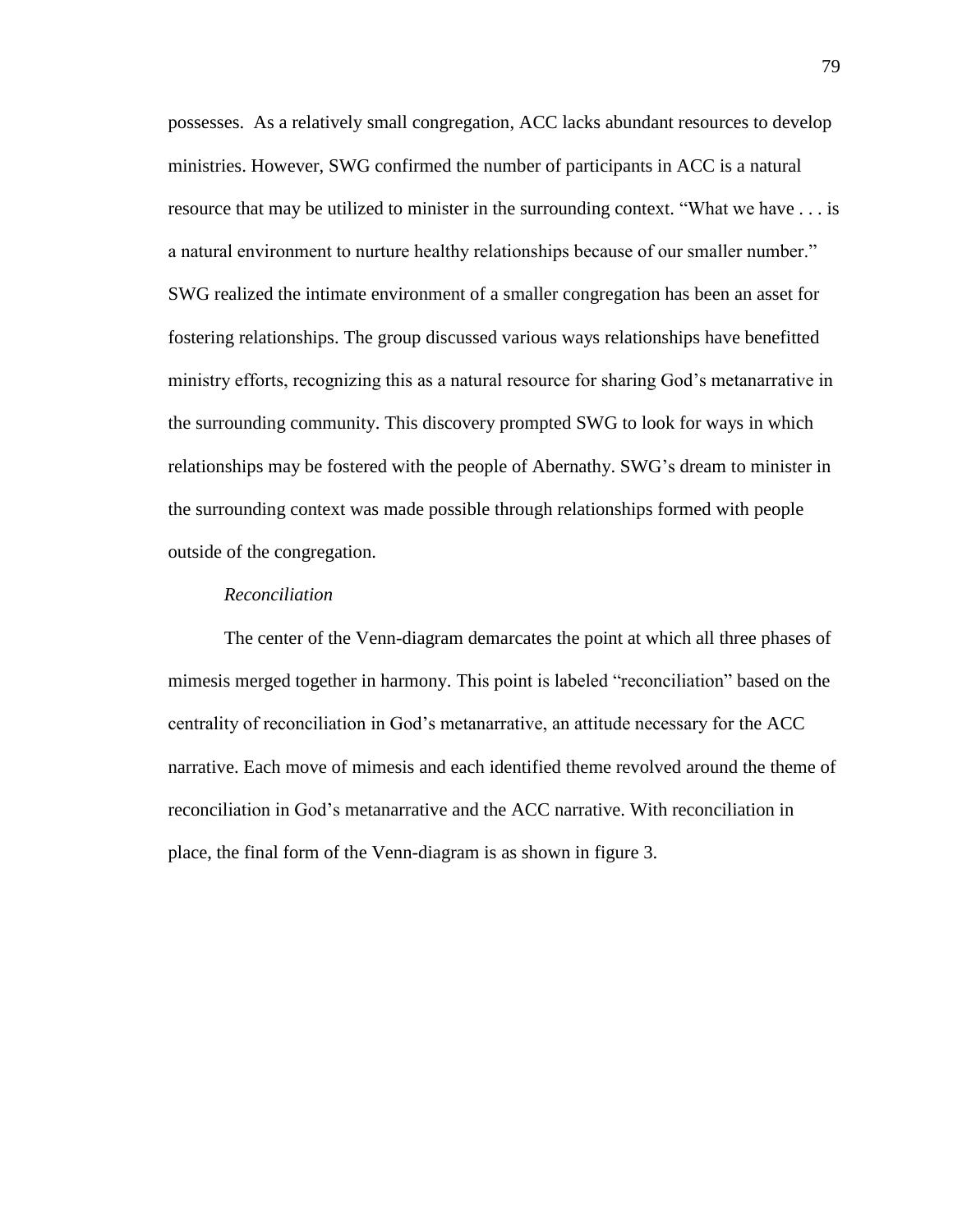

Figure 3. Venn-diagram with central point.

The diagram depicts each move of mimesis and the different themes SWG identified as united in reconciliation. Informed by the study of 2 Corinthians 5:11-21, participants attested that Jesus brings reconciliation in God's metanarrative. The comment was made during one of the seminars, "Since the time of Adam and Eve in the garden of Eden, God has been restoring people to himself." This point was highlighted as SWG discussed Jesus' role in God's metanarrative, as communicated by Paul in 2 Corinthians 5:18. For some in SWG, reconciliation was solely understood as the restoration of a broken relationship. For these participants Jesus' role in God's metanarrative is limited to the restoration of God and man's broken relationship through reconciliation. In accordance with a connotation of restoring relationships, reconciliation is accomplished only after broken relationships in the ACC narrative have been restored.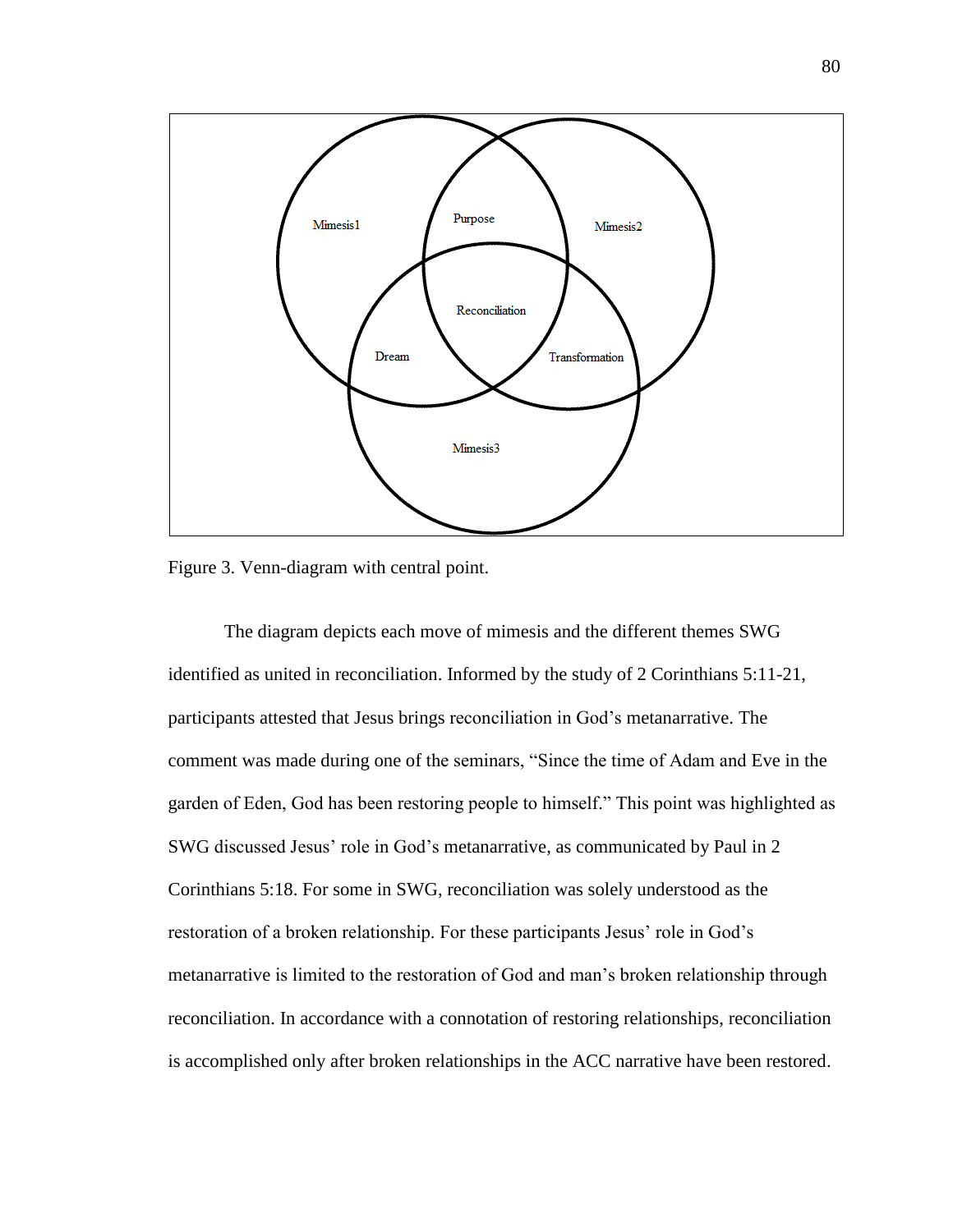Defining reconciliation as the restoration of relationships created a predicament for SWG. Participants affirmed relationships may never mend from the conflicts in the ACC narrative. One participant's post-seminar evaluation read, "This project helped me to realize members hold different points of view concerning reconciliation. Some members will hold firmly to the particular viewpoints and beliefs. Others will have an open mind and enter conversation concerning different thoughts and beliefs." The attitude reflected in this comment was indicative of the presence of chronic anxiety in the ACC narrative. This participant vocalized the expectation that reconciliation depends on people discussing differences until one side is persuaded to accept the other's conclusions. According to a restorative understanding, reconciliation is only achieved when one side in the conflict wins the other over to the opposite side and the relationship is brought, once more, into balance. This connotation of reconciliation has placed unrealistic expectations on healing chronic anxiety in the ACC narrative.

Other participants in SWG were open to the idea of reconciliation as a transformation of the ACC narrative into a new image. Participants from this point of view recognized that the restoration of relationships in the ACC narrative was not always possible. For these participants reconciliation was understood as a personal responsibility that culminated in a transformation of attitude. This mindset was expressed by another participant who said, "There must be some kind of reconciliation; it might not be between two groups, but at least one side must reconcile to move on." Reconciliation as a transformation positions each participant to accept responsibility of the character's role in the ACC narrative. Accepting responsibility enabled participants in SWG to recognize how their actions fueled the escalation of tension in recent conflicts. Participants open to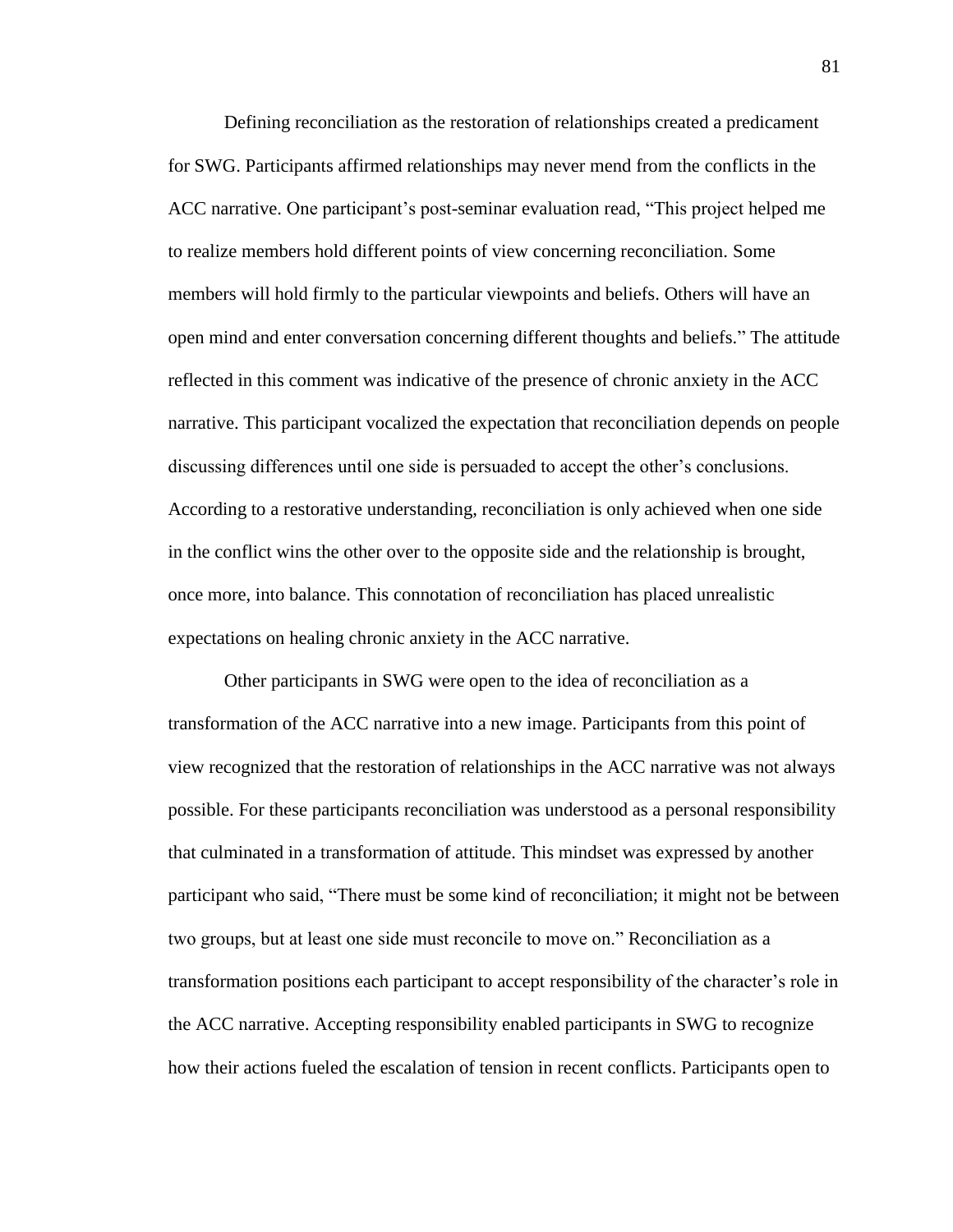the idea of reconciliation as transformation recognized the need to heal chronic anxiety in the ACC narrative through surrendering negative emotions associated with previous conflicts. This transition is imperative for the congregation to reconcile anxiety produced in previous conflicts. Once made, this point was met with excitement as one participant voiced, "I'm ready to go! Let's move forward! Let's ignite a passion church-wide." As a whole, SWG recognized a need for reconciliation in the ACC narrative. Reconciliation was the identified theme that brings God's metanarrative and the ACC narrative into harmony. In addition, reconciliation stood out as an attribute ACC has emulated to manifest the image of God.

My conclusions as a participant observer confirmed the project's effectiveness in assisting SWG to discover and craft ACC's next chapter. Through this project the presence of chronic anxiety emerged as a dominant characteristic in the ACC narrative. Recognizing chronic anxiety's presence enabled SWG to also realize an ongoing need for reconciliation. Breaking down the ACC narrative according to Ricoeur's three phases of mimesis helped SWG realize God's transformative effect on the ACC narrative. Throughout this project, SWG identified an underlying purpose that had navigated ACC toward the manifestation of God's image. In addition, SWG was led to recognize the way God has worked to transform the ACC narrative. Transformation was a pivotal element for SWG to share God's metanarrative to the people of Abernathy. Finally, SWG identified a dream to introduce God's metanarrative to the surrounding context. The themes of purpose, transformation, and dream merge with Ricoeur's phases of mimesis around the central matter of reconciliation. Reconciliation conceptually brings the ACC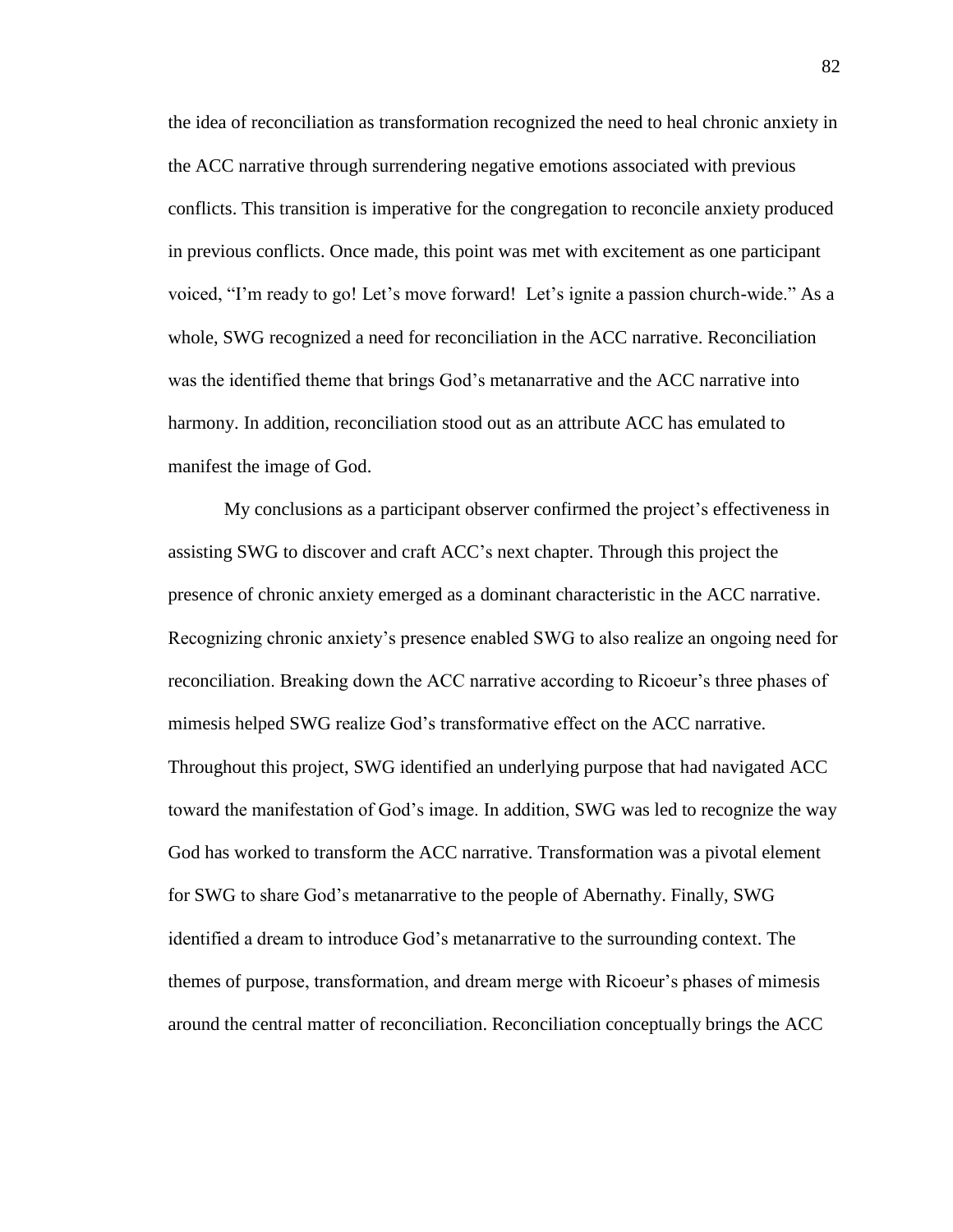narrative into harmony with God's metanarrative and potentially reduces the influence of chronic anxiety in the wake of recent conflicts.

## Story-Writing Group

The second point of view used to assess research data was that of the SWG itself. Similar to that of the participant observer, the SWG's perspective provided an important vantage point to discover key themes throughout this project. Themes that emerged from within SWG were then compared to those of the participant observer and the independent consultant to gauge the effectiveness of this intervention. Participants in SWG were invited to address chronic anxiety in the ACC narrative. The group was also invited to discover God's direction in the next chapter for the ACC narrative. From the onset of this project, the challenge of dealing with the presence of chronic anxiety in ACC has repeatedly surfaced. A minority of SWG participants claim that ACC has moved away from the pain produced in recent conflicts. One participant remarked, "I feel, as a group, we have moved on from this event." Another quickly expressed a similar thought: "I'm surprised we're even talking about this." However, the argument was also made that "When asked about the story of the Abernathy congregation, this is the event we focus on right away." This project exposed some of the negative effects unresolved conflicts have had and continued to have on the ACC narrative, even as participants deny the presence of chronic anxiety. Yet this project has helped move SWG away from chronic anxiety and toward healing through the development of the ACC's next chapter. Both objectives were accomplished in the development of SWG's next chapter. The final session of the Saturday seminars allowed SWG to discuss and adopt the next chapter in the ACC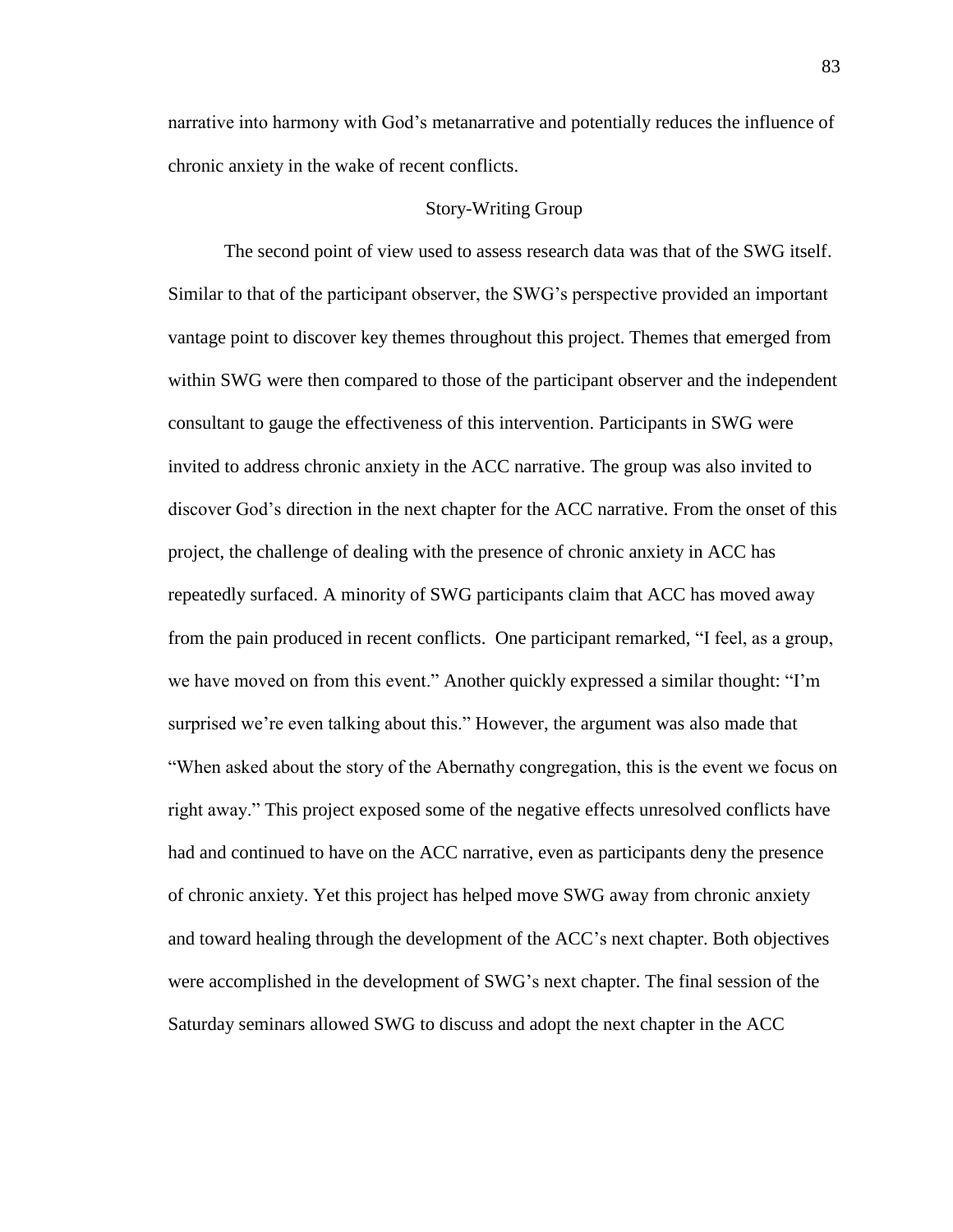narrative. Through this process SWG identified three criteria to move the ACC narrative into the next chapter.

### *Purpose*

 $\overline{a}$ 

SWG's first criterion was the discovery of a central purpose to guide the ACC narrative. In accordance with this point, SWG asked, "Why are we doing what we are doing?" Questioning the underlying reason for developing ministries<sup>3</sup> in ACC helped SWG identify the central purpose for ministry efforts in the congregation. In order to identify potential reasons for ministry efforts SWG compiled a list of current ministries conducted in ACC. The list of current ministry efforts is laid out in table 2.

As this list was collected, SWG realized ACC has not actively engaged opportunities to proclaim God's metanarrative to people of Abernathy. The point was made in conversation that the ACC ministry efforts were designed to adhere to the existing congregation. Ministries have been developed to maintain the congregation rather than impact the lives of people outside the congregation. Scrutiny of the current ACC ministries revealed to SWG a lack of purpose behind current ministries as well as a need for purpose in future ministries. One participant advised against losing purpose, saying, "We don't need to get so busy we have lost the purpose. As a congregation, we don't need to plan activities and events without an underlying purpose." The ministries conducted by ACC should have a concise, established purpose. SWG concluded those ministry practices that lack or have lost sight of a guiding purpose need to be assessed to determine the best course of action for handling them in the future (i.e., reform, discontinue).

<sup>&</sup>lt;sup>3</sup> The ministries discussed by SWG are limited to recurring ministry efforts. This conversation did not handle specific events (e.g., youth rallies) or efforts conducted annually (e.g., "Senior Sunday").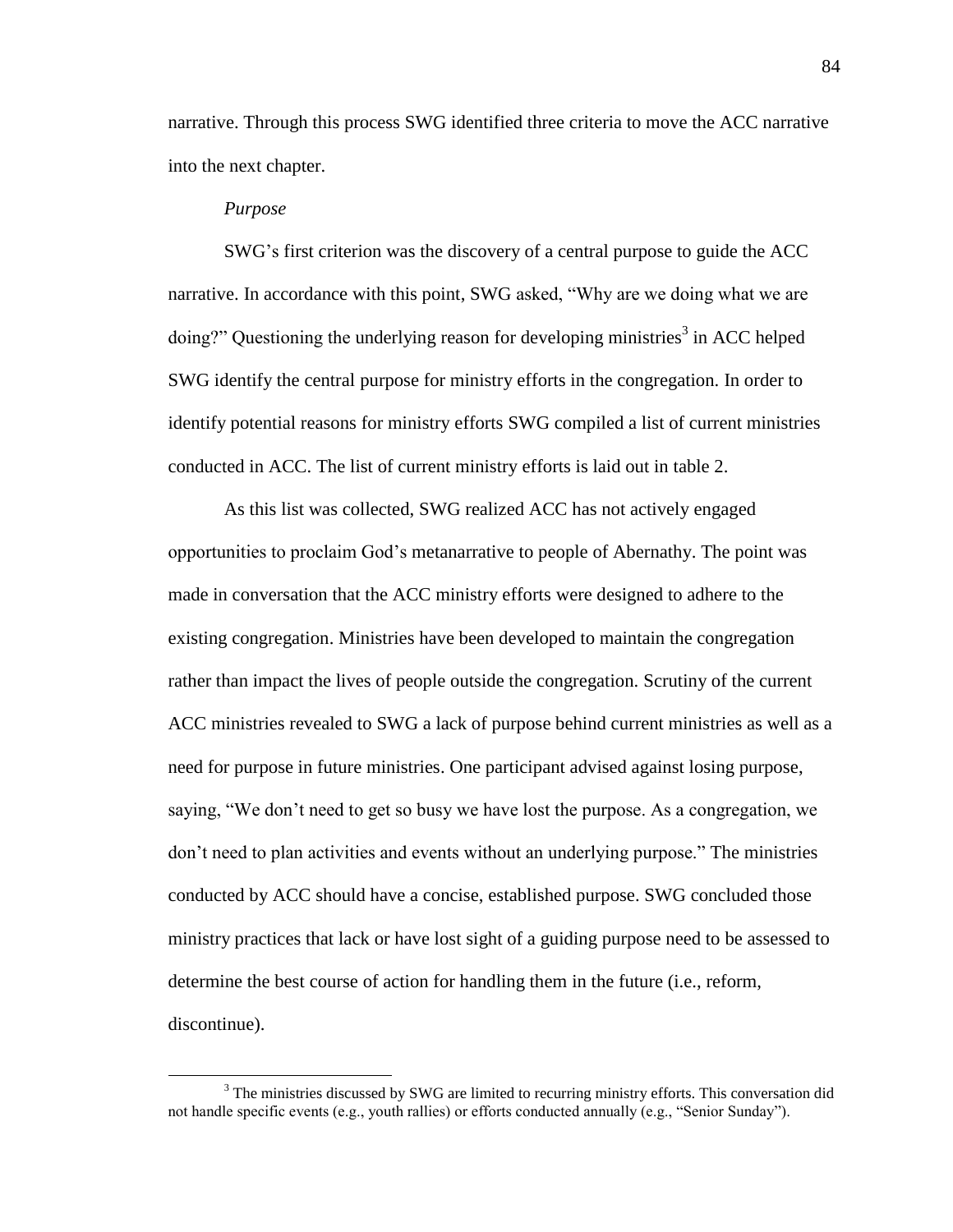| Internal                          | External       |
|-----------------------------------|----------------|
| 1. Sunday morning/evening worship | 1. Food pantry |
| 2. Wednesday night suppers        |                |
| 3. Ladies' Bible study            |                |

Table 2. Current Abernathy Church of Christ ministries

Participants identified the life of Jesus as the purpose to guide the ACC's next chapter. This identification prompted SWG to focus on Jesus' life and teachings as a foundation to develop the ACC ministry efforts. "Everything depends on Jesus. We must be a people that fixes our eyes on Jesus and place him as the number one priority." Placing Jesus in a role as the congregation's purpose left SWG to question ministries that have lost focus on sharing God's metanarrative. SWG identified current ministries of ACC and examined the underlying purpose behind each. From this evaluation came the need to determine how to handle ministry efforts that no longer focus on advancing God's kingdom in the immediate context.

SWG set out to determine which ministries from the compiled list above were centered on the underlying purpose of Jesus' life. Examining ministry avenues is a neverending task to determine an appropriate focus on Jesus' life in ACC. The ladies' Bible study was quickly acknowledged as an effort committed to ACC's underlying purpose. One participant repeatedly pointed to the impact the ladies' Bible study has had on helping her heal from various struggles, praying for one another, and helping deepen the faith she possessed. The food pantry was also recognized as a ministry devoted to sharing Jesus' life with others. A number of people have been exposed to Jesus' life through the efforts of the food pantry participants. The purpose behind this ministry is to exemplify a Christ-like image for other people. Both of these ministry efforts have upheld SWG's established purpose for sharing God's metanarrative in the surrounding context. As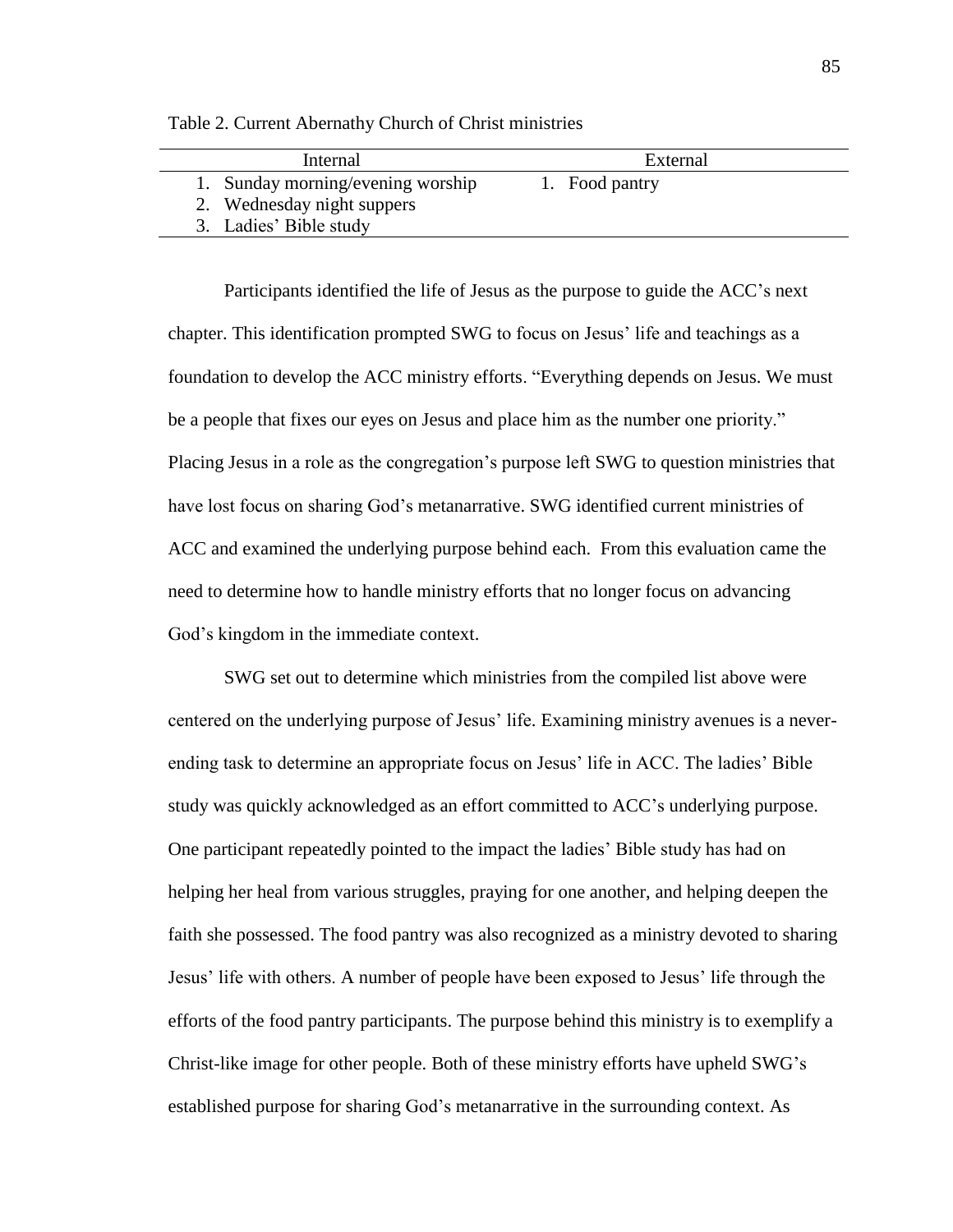conversation continued, SWG noticed a contrast between these influential ministries and the purpose behind Sunday evening worship services. Participants claimed this practice was a habitual observance void of effort to share Jesus' life with other people. One participant pointed out, "Really, we are only doing Sunday evenings to keep one person happy." The question SWG pondered was how to approach Sunday evening worship to realign this effort according to the established purpose.

From this discussion, it was made clear the purpose behind every ministry should be a foundation that will not waiver. Ministry techniques adapt in an effort to maintain effectiveness. SWG identified Jesus as the central purpose to guide development of ACC ministries. Although a clear sense of precisely what it might mean to do so was never fully defined, SWG concluded that ministry efforts to the people of Abernathy should be firmly established on Jesus. God's metanarrative manifest in Jesus demands to be shared in the most effective ways. "It's on our big ol' sign. We want Jesus to be the author and perfecter of faith. We want people to be transformed by Jesus." The ACC ministry efforts have endured and will undergo seasons of change in order to discover effective ways to proclaim God's story. With Jesus as the identified purpose, SWG has at least established a focal point to develop ministry efforts for the purpose of sharing God's metanarrative. Although the implications of a Christ-centered focus remains to be fully explored, holding Jesus as the purpose of the ACC ministries keeps the ACC narrative moving toward the manifestation of God's image through reconciliation.

#### *Direction*

SWG also discovered a clear direction to guide ACC's ministry efforts to the surrounding context. In its conversation about direction, SWG asked, "What is God

86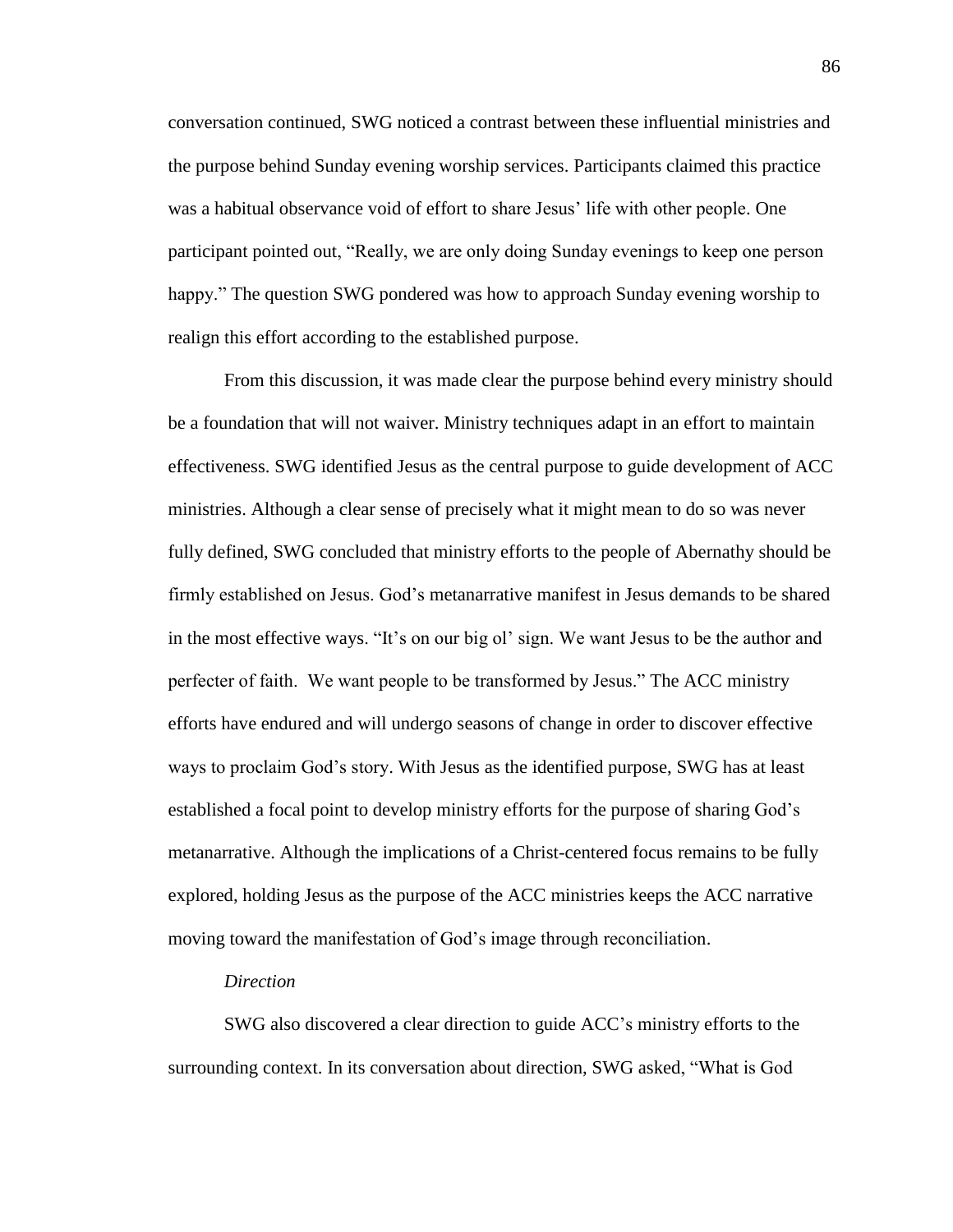calling the Abernathy Church of Christ to do?" During the final Saturday session SWG identified the importance of having a clear direction (vision, dream) in order to construct ministry efforts that fit the congregation's central purpose. The statement that captures this dominant point in the conversation was "the vision has to come from God." God's metanarrative was identified as the source for directing the ways ACC should minister to the surrounding context. The direction SWG followed into its next chapter was discerned solely on the basis of God and issued an invitation for ACC to develop ministry efforts for the Abernathy community. SWG measured current ministries in ACC against the discovered purpose to substantiate validity. A misconception present in ACC is "Well, this worked in the '60s, so it should be good to work today." SWG recognized the fallacy with this mentality, noting that life in 2014 is drastically different. The culture of the ministry context continually shifts. SWG concluded that the differences in the surrounding context warrant discovery of a direction that fits contemporary needs yet is still in tune with the life of Jesus.

SWG was quick to point out the recurring practice of discovering a clear direction for ACC. From year to year the leadership identifies the direction God leads the congregation. In 2014, the leadership rallied around the phrase "Here I Am—Send Me." Proclaiming Jesus' life was the motivation that prompted this theme's adoption. SWG identified four components that recommended this direction in 2014 for ACC. The stated direction is concise and simple, inviting the congregation to gather behind the concept. It offers a focal point for the congregation to seek effective ministry. It operates to move ACC away from focusing on itself to proclaim Jesus' story. The direction provides a gauge for measuring ministries to the people of Abernathy. These four criteria helped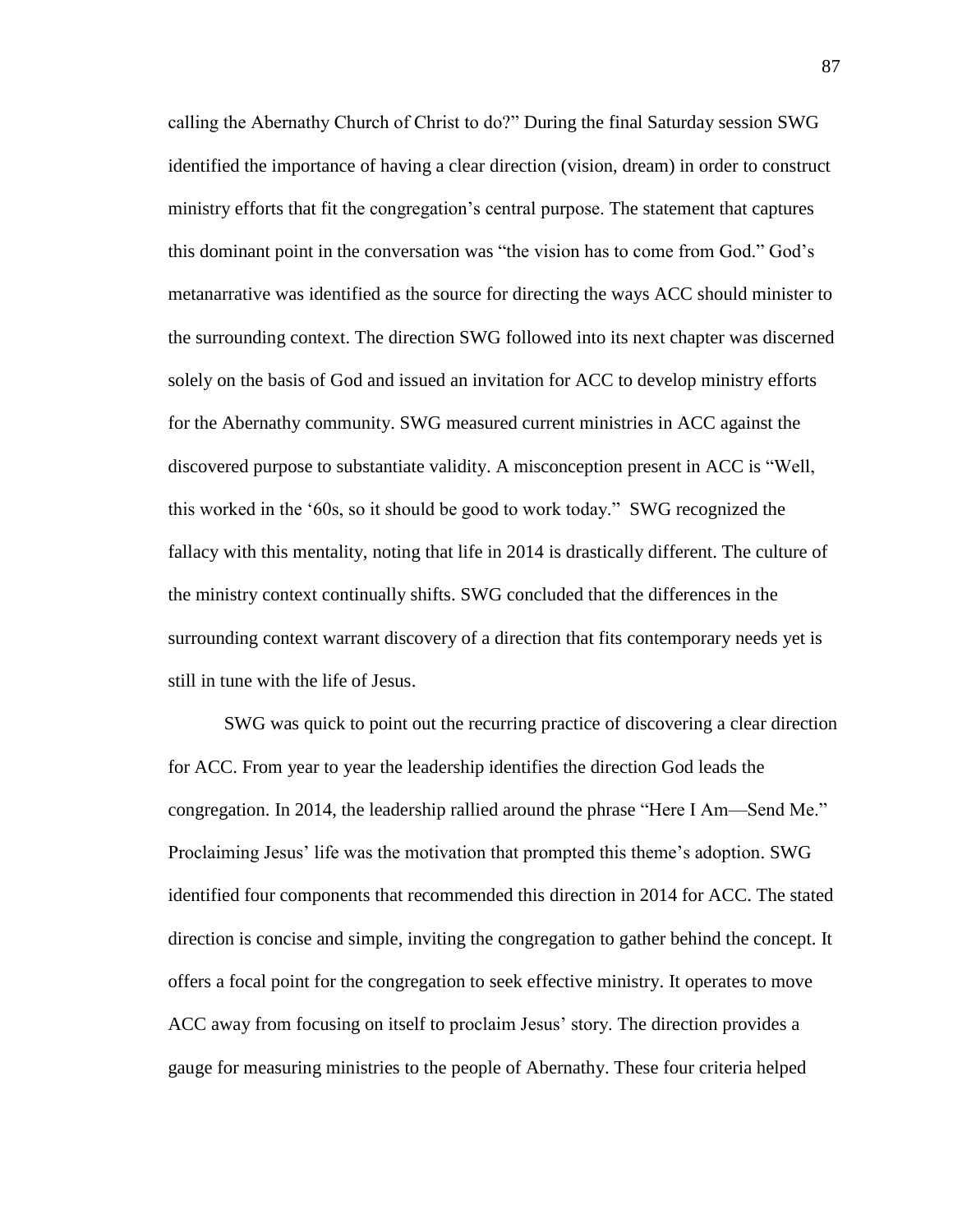SWG discover the direction in which God was calling ACC to move. Through this project SWG was convicted that God has directed ACC to minister in the Abernathy community. The point was made that if we want to be a congregation committed to following God, we must be a congregation that goes outside of itself to share God's story. This shift of direction upheld the central purpose and helped SWG decide upon ways to effectively proclaim God's metanarrative in the surrounding context.

# *Relationships*

SWG's final theme was discerned through blending the identified purpose with the established direction. As a result of their work, SWG realized the significance of relationships for sharing God's metanarrative with the people in the Abernathy community. The theme of relationships revolved around the question "How is the Abernathy Church of Christ working to proclaim God's story?" Asking why the church operates (purpose) and what God calls the church to do (direction) naturally led the group to witness how the church functions (relationships). SWG concluded that relationships are a valuable tool for sharing God's metanarrative with other people. One group participant summarized, "Relationships are important for helping people get a sense of belonging to a group." This point was made to attest that as people experience a sense of belonging to a group, they are more likely to build trust with the group and listen to the story the group tells. Prior to the Saturday seminars participants had alluded to the importance of relationships. Multiple couples described a welcoming attitude in ACC at the time of their initial contact with the church. These participants confessed that the value and presence of relationships had created a family atmosphere in ACC. Though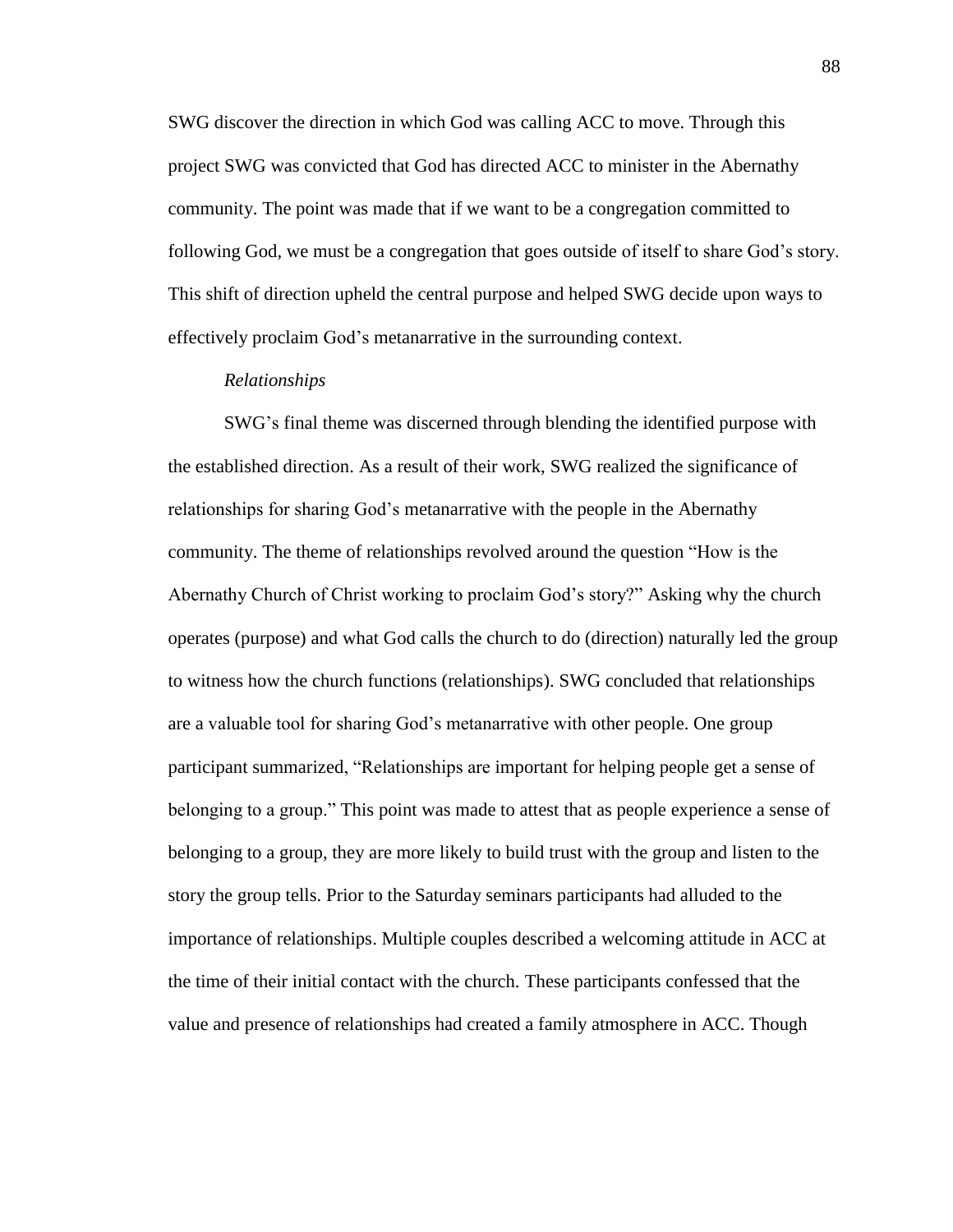limited in scope, this testimony suggests that the "family feel" is an attribute that created relationships between participants in ACC and the surrounding community.

SWG concluded that development of positive relationships has been a foundational characteristic of ACC. Participants described ACC as "good people meeting here." In addition, the congregation has "a pretty solid core." The quality of relationships at ACC was identified as a resource that supported ministry opportunities. One factor is size. The group acknowledged that ACC's size helped create an atmosphere to nurture relationships. SWG observed, "What we have is a natural environment to nurture healthy relationships because of our smaller size." The relatively small size of ACC merges with the compassionate quality of the congregation to produce an atmosphere in which relationships thrive. Members have invested and remained active in the lives of others. One participant commented, "You see people around town: at football games, walking the school halls, going to the store. You have the chance to be involved in the lives of others outside of the church setting." Opportunities to be involved in lives apart from the formal worship experience have provided a way for ACC to share God's metanarrative with the people of Abernathy. Nurturing relationships was identified as a resource for ACC to share God's metanarrative.

SWG's next chapter identified an underlying purpose, a direction for ministry efforts, and an avenue for sharing God's metanarrative in the surrounding context. The transformation of the ACC narrative, from SWG's perspective, has been a move from a painful past toward a hope-filled future. Through this project, SWG identified sharing God's metanarrative manifest in the life of Jesus as the purpose behind the ACC future narrative. Along with the purpose, SWG discovered God's direction to guide the ACC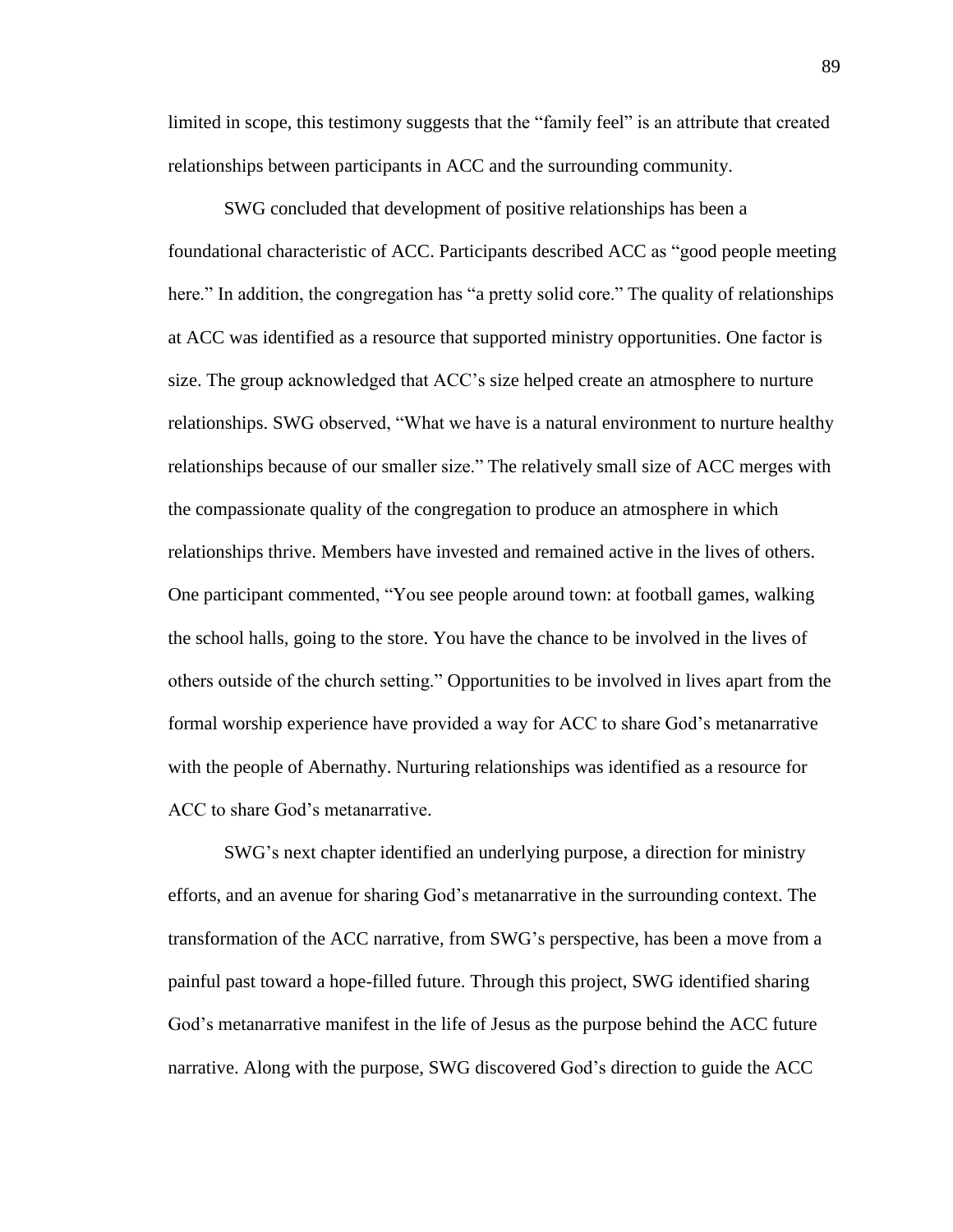ministry efforts to people of Abernathy. SWG realized the inherent value relationships offer as a resource for effectively sharing God's metanarrative with the surrounding context. Together these themes have invited participation from ACC and reiterated the congregation's role to serve as ministers of reconciliation.

SWG's discovered themes helped reduce chronic anxiety associated with recent conflicts in the ACC narrative. Through this project participants were enabled to shift focus away from the actions and emotions of the existing ACC narrative toward a story with an underlying purpose. SWG identified the life of Jesus as the central purpose for ministry actions conducted in ACC. In addition, the group realized it was God who was directing ACC to share God's metanarrative with people outside the congregation. Finally, SWG established forming strong relationships with people in the Abernathy community as a natural resource enabling ACC to share God's metanarrative.

#### Independent Consultant

The perspective of an independent consultant serves as the final angle to interpret data collected through this project. For this perspective I invited Dr. Jesse Long to read research data and offer findings from an objective point of view. Long is dean of the College of Biblical Studies and Behavioral Sciences at Lubbock Christian University and teaches courses in archaeology and Old Testament. He is trained in Hebrew narrative interpretation and has written extensively about narrative in the Old Testament. Long's background in narrative analysis, coupled with years of ministry experience, qualifies him to measure the move from the ACC's existing narrative to a future narrative. The data I submitted to Long were comprised of the existing ACC narrative, SWG's identified three themes (purpose, direction, relationships), and personal observations that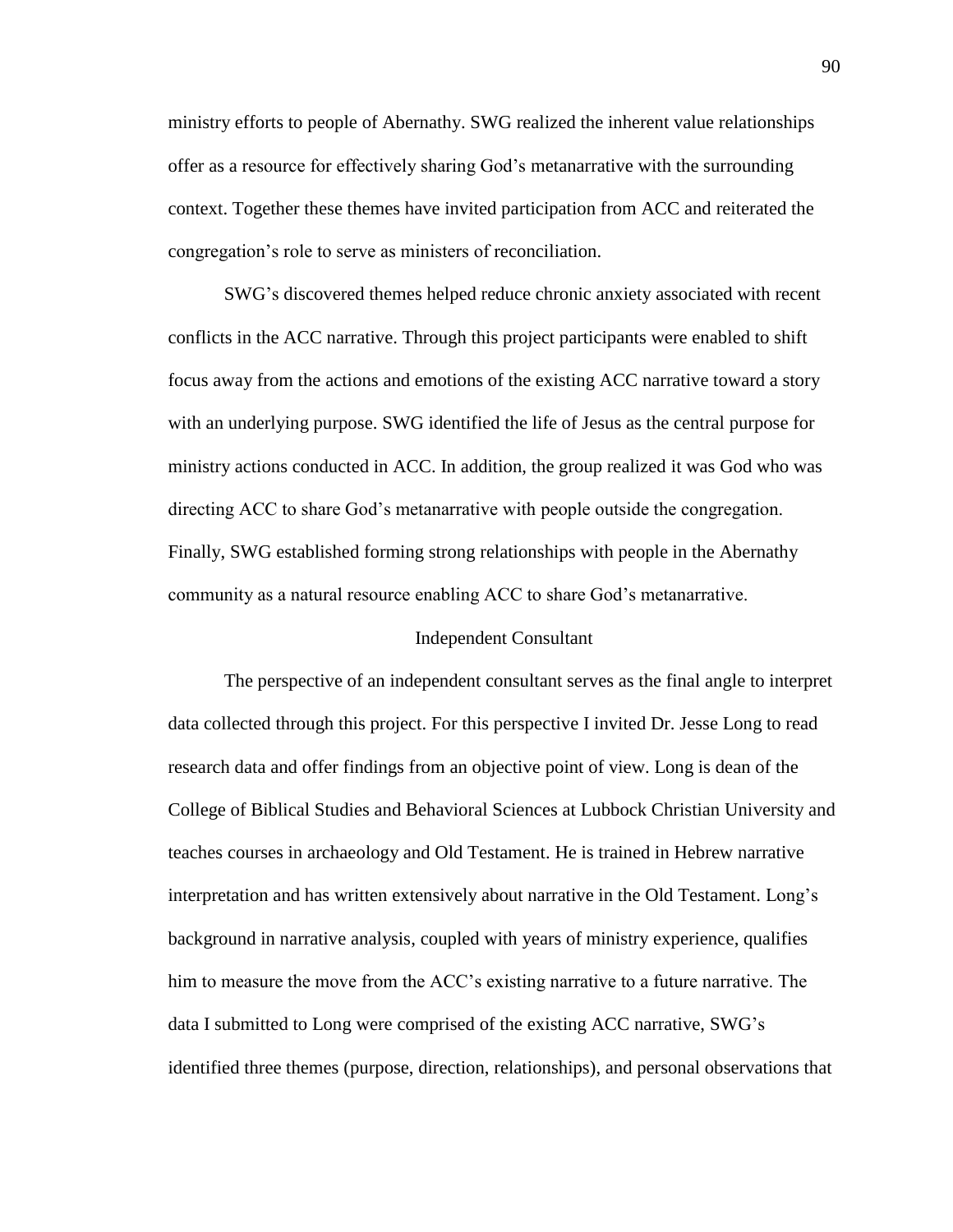I recorded as a participant researcher. After Long completed reading the collected data, we discussed questions raised and insights he discovered while reading the research materials.

Long was complimentary of the work this project accomplished and the potential this exercise set out to achieve. He summarized the analysis of these data: "Everything looks like it is moving along well. The church seems to be in a good place and ready to move forward with this story." From this point our conversation moved to discuss techniques for implementing SWG's formulated chapter into the future ACC narrative. Long was quick to offer two suggestions for integrating the crafted chapter. The first suggestion consisted of a meeting with the "silent leaders" that operate within the congregation's narrative. In this meeting the silent leaders would be led through a condensed version of the project in which SWG has already participated. The motivation behind bringing in the silent leaders would be to gain investment from prominent participants in the congregation, an action that should help the narrative flourish. However, the question was raised concerning how much input the silent leaders should be given. On one level, Long pointed out—if the silent leaders are given too much freedom to alter the next chapter, they may completely reshape the formulated chapter SWG has already composed. On another level, to restrict the silent leaders' input might leave participants feeling unheard as the next chapter is introduced to ACC. Long agreed with my conclusion that it is important for the silent leaders to have a role in bringing forth the future narrative of ACC. He continued to point out that it is of equal importance for a unified narrative to exist between SWG and the silent leaders. Introducing a different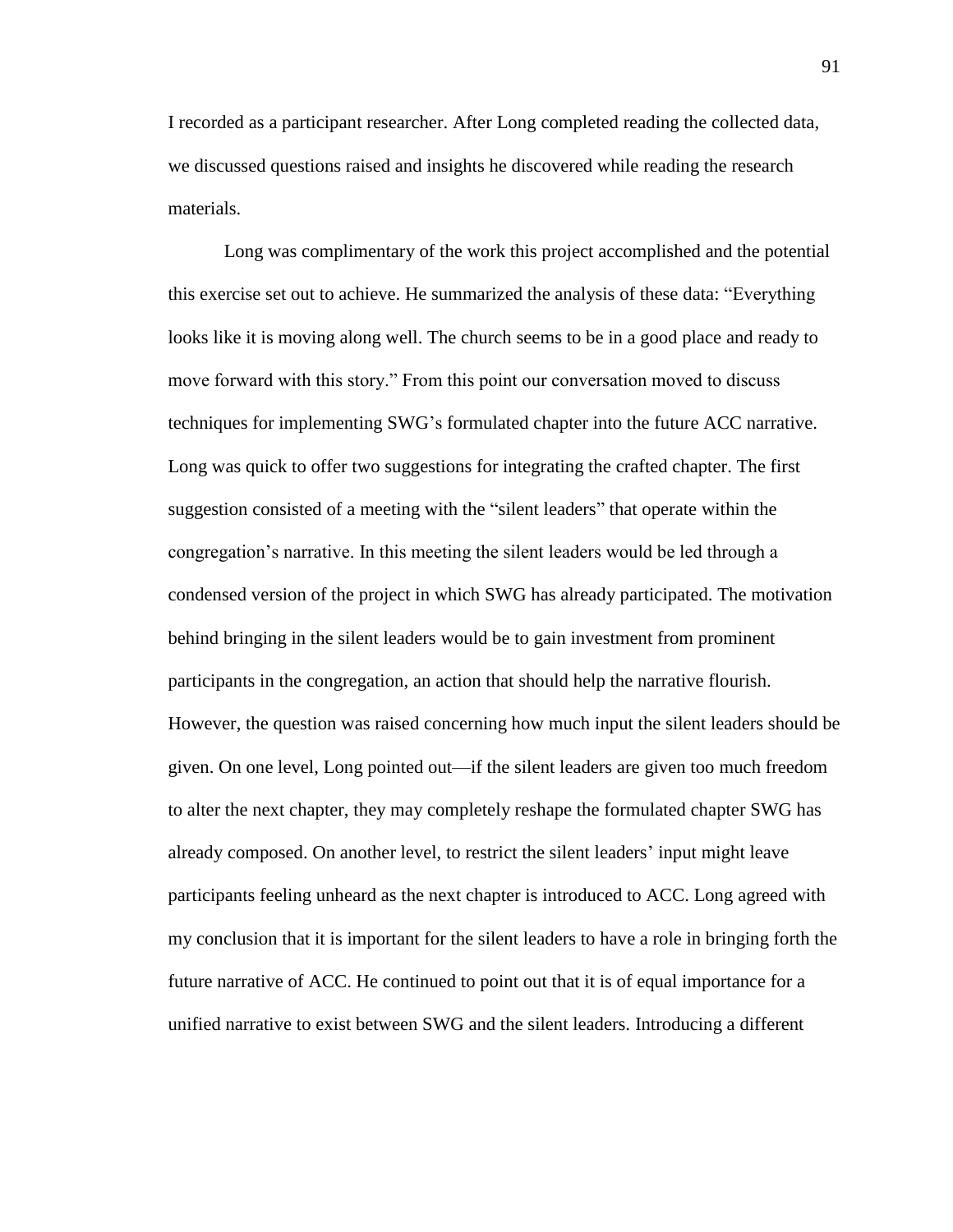narrative into a congregation has a better chance for acceptance based on the support the narrative receives from key participants.

The second suggestion Long offered to integrate the formulated chapter into the ACC narrative was a sermon series presenting the identified themes from the seminar conversations. In this suggestion Long asked about the different themes that emerged from the participant observations (purpose, transformation, dream) and the themes in the crafted story (purpose, direction, relationships). To bring cohesion to these themes, Long encouraged focus on the centrality of reconciliation as an individual transformation and as a collective transformation. Long concluded by noting, "Regardless of the themes used to guide the narrative, reconciliation is the foundation for the ACC future narrative." Reconciliation is found in the life of Jesus and becomes an expression of the ACC. According to Long's interpretation, reconciliation has been experienced in ACC through the development of SWG's next chapter. The effectiveness of this project in fostering healing was realized as Jesus became the defining element for the ACC narrative and motivated the actions of the congregation. Reconciliation has prompted the ACC narrative to blend into God's metanarrative in an effort to transform the surrounding context. Reconciliation allows ACC to move into the future with a crafted story that coheres with God's metanarrative. The sermon series invites the input of the silent leaders to join with SWG's future chapter. The culmination of this union is reached in an invitation for the remainder of ACC to step into the role of proclaiming God's metanarrative in the Abernathy community.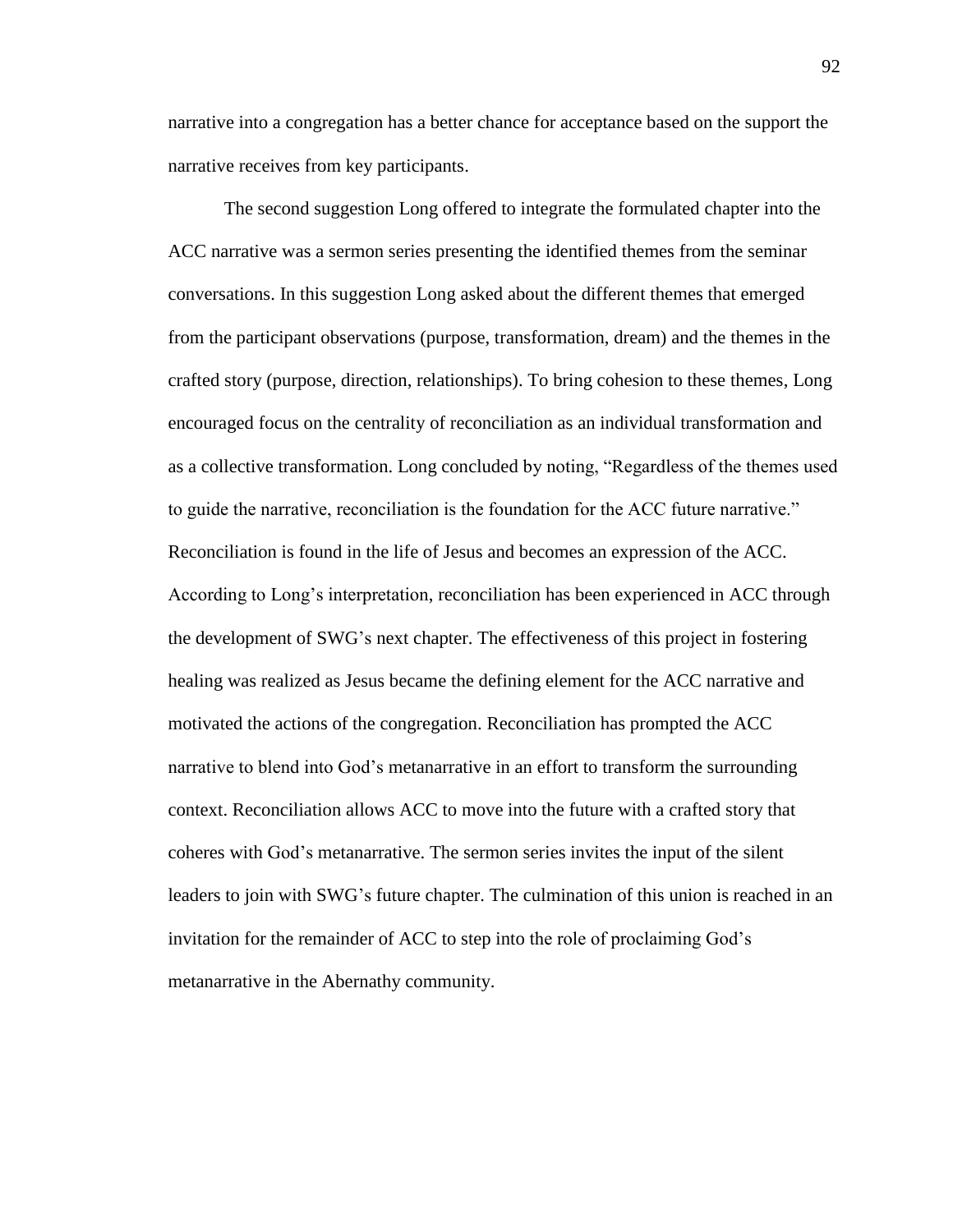#### Conclusion

The purpose for this project was to assist the SWG in discovering God's direction and formulate a reconciled narrative for ACC in the wake of recent conflicts. Data collected from the perspectives of a participant observer, the SWG, and an independent consultant suggests the project accomplished this purpose. The narrative conversations, Saturday seminars, and crafted next chapter helped SWG move toward blending the ACC narrative with God's metanarrative. As a group, SWG recognized the remaining presence of chronic anxiety as well as the residual negative effects anxiety had on the ACC narrative. Realizing anxiety's presence necessitated further need for reconciliation. As a characteristic of God's metanarrative, reconciliation was identified as the unifying piece for the ACC narrative and God's divine story. The reformation of the ACC narrative from the point of view of the SWG from anxiety to manifesting God's metanarrative was indicated through the discovery of an underlying purpose and a guiding direction. Through this project SWG identified Jesus' life as the underlying purpose for the ACC narrative. This purpose helped SWG understand the reason behind and gauge the effectiveness of ministry efforts in ACC. From the purpose SWG also discovered a direction for proclaiming God's metanarrative. Participants realized as ministers of reconciliation, SWG has been called to share God's metanarrative in the community of Abernathy. This responsibility was not unique to SWG but also includes ACC as a whole. From this project the opportunity emerged to invited ACC into the discovered next chapter and embrace the role of ministers of reconciliation.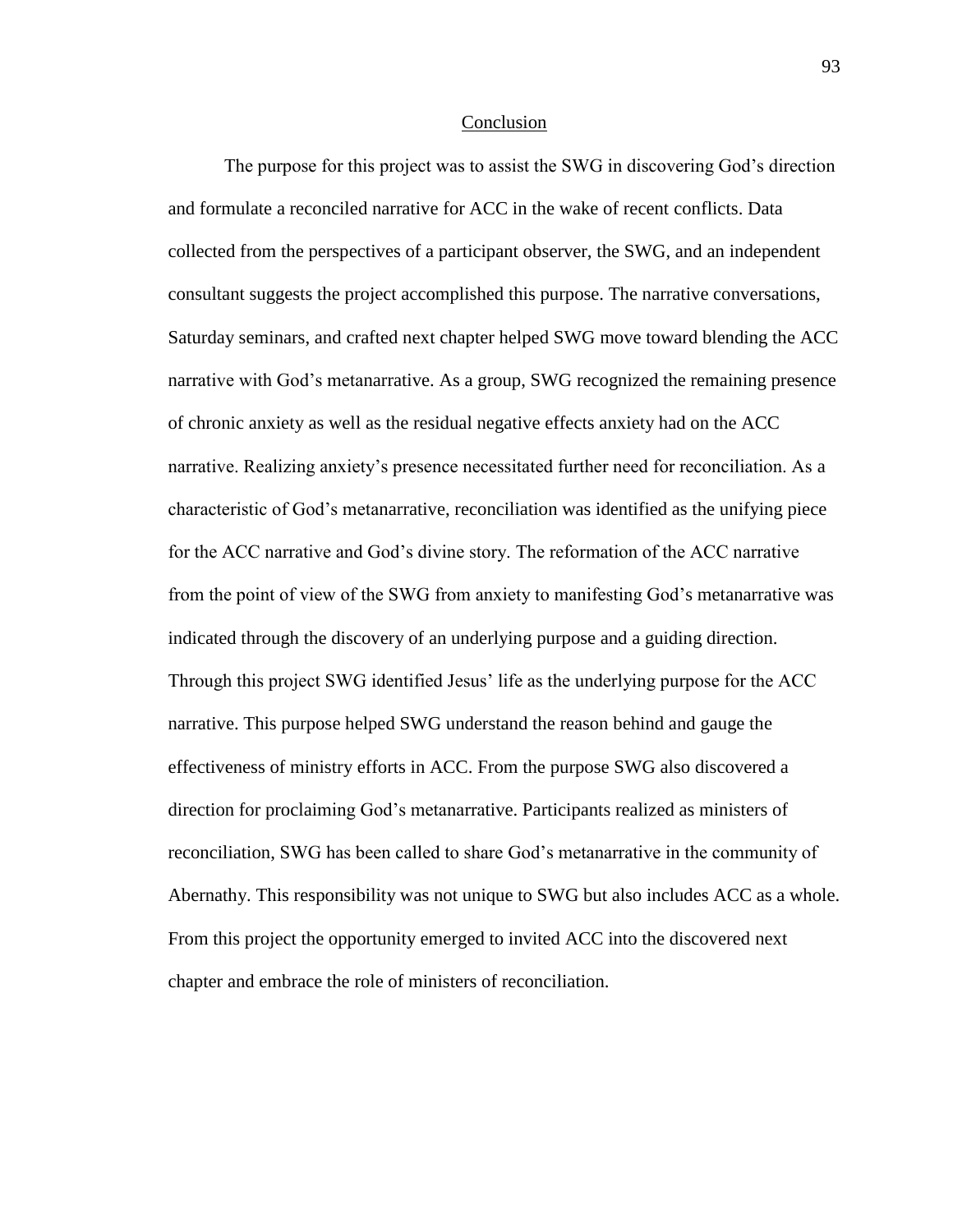#### CHAPTER V

#### **CONCLUSION**

The general purpose of this doctor of ministry project was to incorporate material from the doctor of ministry program to a specified need in the Abernathy Church of Christ. This purpose was accomplished by guiding a small group of leaders through an ethnographic examination of the ACC narrative. In addition, the project has nurtured an attitude of reconciliation through the development of a "next chapter" to shape the ACC efforts for proclaiming God's metanarrative to the people of Abernathy. The final chapter of this thesis establishes credibility for this project and discusses the validity this project has for different contexts. In addition, this chapter presents the next steps for prompting the ACC to carry out the next chapter. Finally, this section offers suggestions for other congregations intending to replicate this research project.

The methodology for this project morphed into a vision different than the intended image of reconciliation originally adopted. The initial stages of this project focused on leading an exercise to assist healing chronic anxiety produced from recent conflicts. Through the methodology's implementation the project evolved to discover God's purpose for ACC's next chapter. Despite the shift of primary purpose, reconciliation remained a valuable characteristic for SWG to embrace. The project maintained the hope that a discovered narrative would instill an attitude of reconciliation in SWG. In this modification, discovering the next chapter became the vision the project helped create. Instead of following a single technique (e.g., narrative therapy), I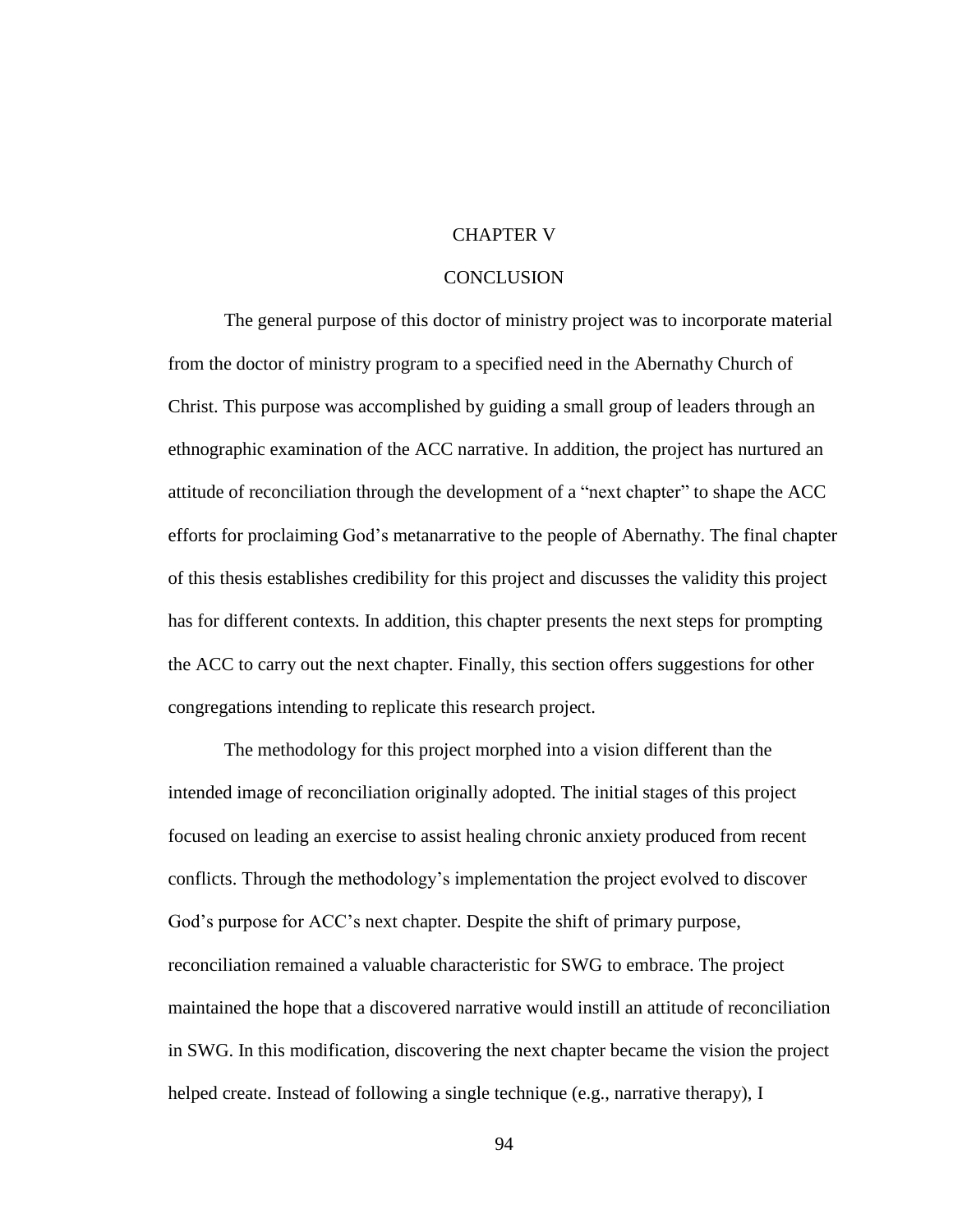implemented a variety of resources (e.g., appreciative inquiry, ethnography) to help lead SWG toward God's revealed purpose. The motivation behind utilizing different resources was to encourage SWG to take the leading role in discovering God's intended purpose for ACC's narrative. Diversity in methodologies enabled SWG to retell the congregation's past narrative and discern God's direction for the future narrative. Through the evolution of this project's methodology, SWG was encouraged to recognize appreciated elements of ACC's narrative. Appreciated elements appeared to indicate God's purpose from SWG's point of view. $<sup>1</sup>$ </sup>

Emphasizing appreciated elements coupled with retelling ACC's narrative from unique perspectives seemed to encourage participation from the group. The effectiveness of discovering the "next chapter" relied on willingness from participants to discover the direction in which God had led them. As the facilitator for the narrative conversations and Saturday seminars, I had the option to retell the ACC narrative from a personal point of view. To do so would have likely silenced SWG's voice and communicated only my interpretation of the ACC narrative. I also could have approached the project with a predetermined vision in mind and attempted to convince SWG to accept my notion. This approach would have possibly divided SWG and me, inhibiting group participation and preventing the discovery of God's intended purpose. I wanted SWG to work toward the particular vision as a way for owning the story-writing process instead. Placing responsibility with SWG proved beneficial for the project's effectiveness. SWG granted a

 $\overline{a}$ 

<sup>&</sup>lt;sup>1</sup> SWG did not push back on the practice of discovering God's direction as might be expected from a system characterized by a high regard of biblical authority. ACC holds to the understanding that God's written word is the foundation for shaping a congregation's narrative. This view was never challenged through the narrative conversations or Saturday seminars. Discovering God's purpose for ACC was never presented as an exercise conducted apart from biblical credibility. Because of this the group did not feel a need to protect biblical principles while writing the ACC's next chapter.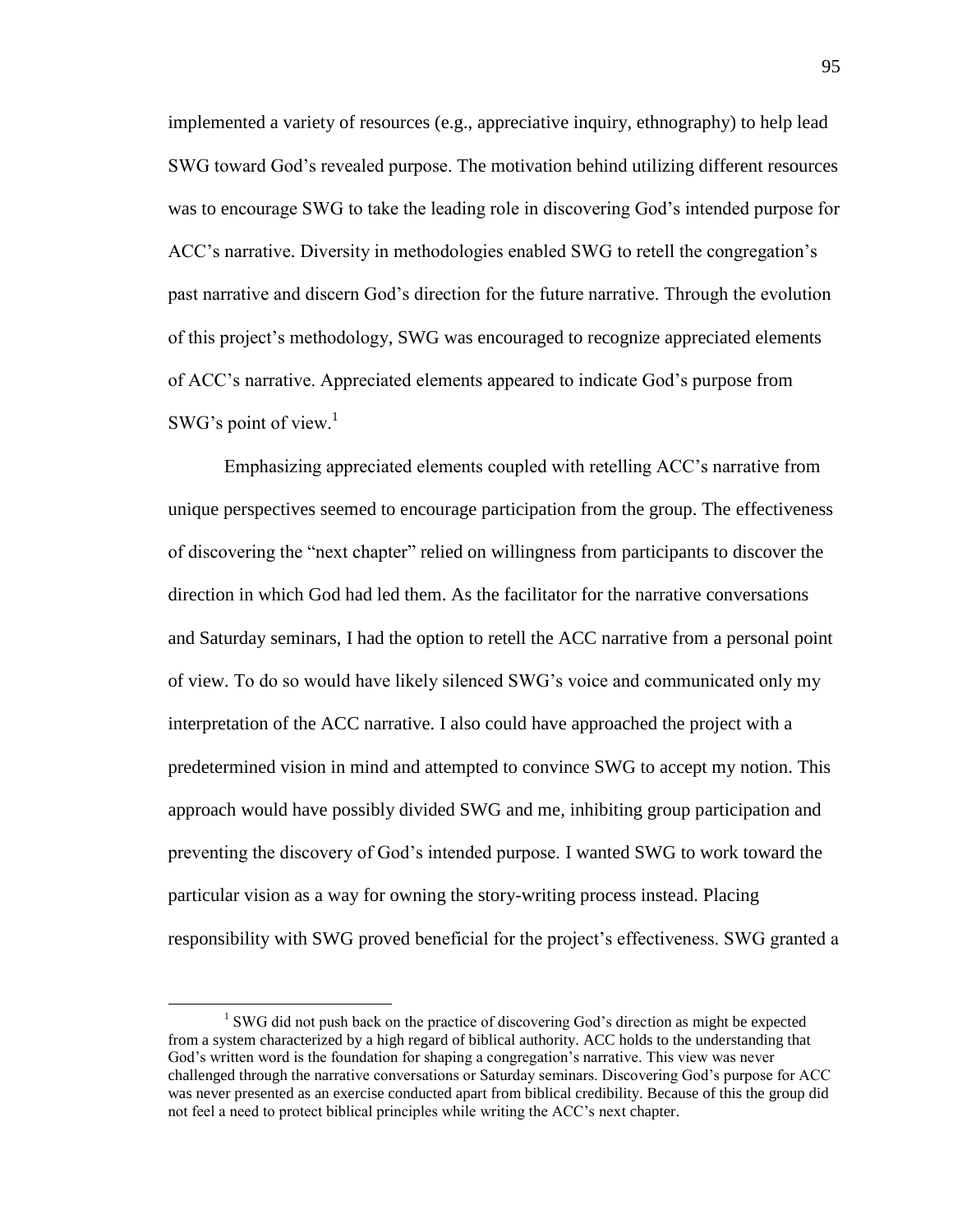high level of trust in my role as a participant observer and allowed me to see into the difficult scenes of the ACC's narrative.

#### External Validity

The methodology incorporated into this project was developed exclusively from the ACC narrative. The existing narrative pieced together from the narrative conversations was unique to ACC. The need exposed from the existing narrative emerged from unresolved conflicts in the recent scenes of the ACC story. The challenge to heal chronic anxiety associated with recent conflicts was an identified prerequisite for ACC to positively impact the surrounding community. Since this project originated exclusively from the ACC narrative, SWG was not asked to compare the congregation's story to other contexts. Participants were also advised not to develop the ACC narrative according to a different context. Other congregations' narratives were not used to model or develop the ACC's next chapter. Despite the contextual nature, this project revealed two important points for validating the application of this project in other contexts. The first is the recognition of an underlying narrative that communicates the past and directs the congregation into the future. In the time since its birth up to the present moment, a congregation is a living system. The life of this system may be communicated through a narrative. Included in a congregation's narrative are characters, a background, a setting, and a timeline. As the story is recounted, certain scenes stand out as definitive episodes. The various scenes of a congregation's narrative shape the identity of that congregation as well as influence participants' attitudes.

This project sought to assist the discovery of a congregation's narrative through the identification of definitive scenes. From this discovery participants were encouraged

96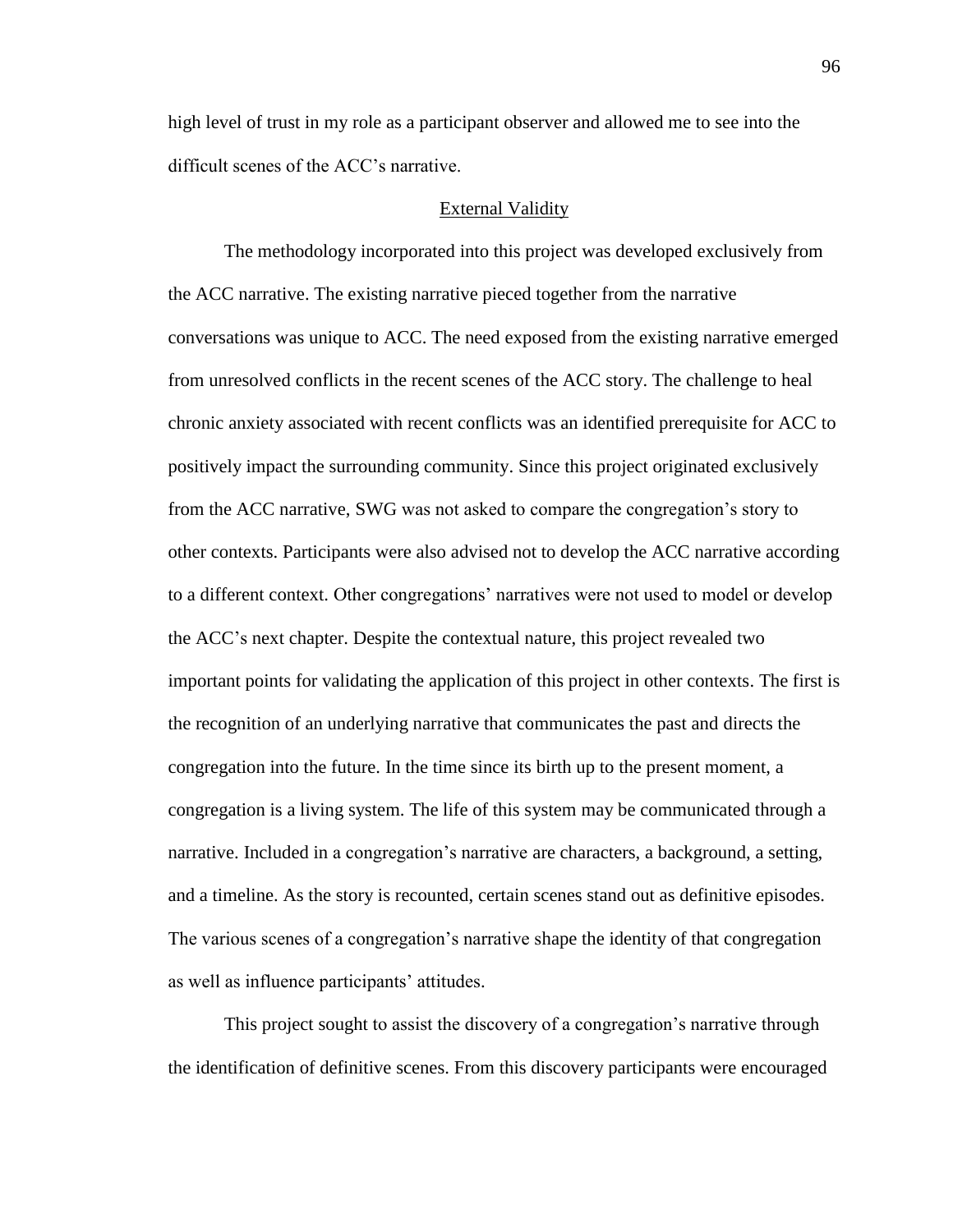to shift attention toward developing future scenes in the narrative. This is not to say a congregation's definitive scenes will be plagued by anxiety associated with a painful situation. The need for reconciliation in ACC was certainly raised from the ashes of conflict. However, some congregations may incorporate scenes filled with joy and discover a next chapter that resonates with corresponding emotions. The point of validity for this project in other contexts does not rely on the narrative a congregation has written in the past. Instead, validation of this project across contexts depends on a commitment to discover the congregation's narrative that God is writing for the future.

The second indicator of this project's validity for other contexts is the congregation's transformation to manifest the image of God. Imitating the image of God is paramount for a congregation to positively influence a particular ministry context. The facet of God's image this project presents and encourages is reconciliation. Reconciliation is foundational to a congregation's narrative. Reconciliation is a key characteristic of God's metanarrative as a gift for all creation through the life of Jesus. A congregation that accepts this gift of reconciliation inevitably becomes responsible for sharing a story of reconciliation with others. As a result, a faith community's ministry efforts revolve around God's reconciliation as it motivates action within an immediate context. God's reconciliation transforms a congregation through the assimilation of the congregation's narrative into God's metanarrative. As God's metanarrative transforms a congregation's narrative, participants take on the image of God's reconciliation.

Conducting this project in ACC exposed one piece of advice I offer other leaders repeating this exercise. Leaders would do well to remember the pastoral role they fill for the members of the church. Leading a congregation through the retelling of the church's

97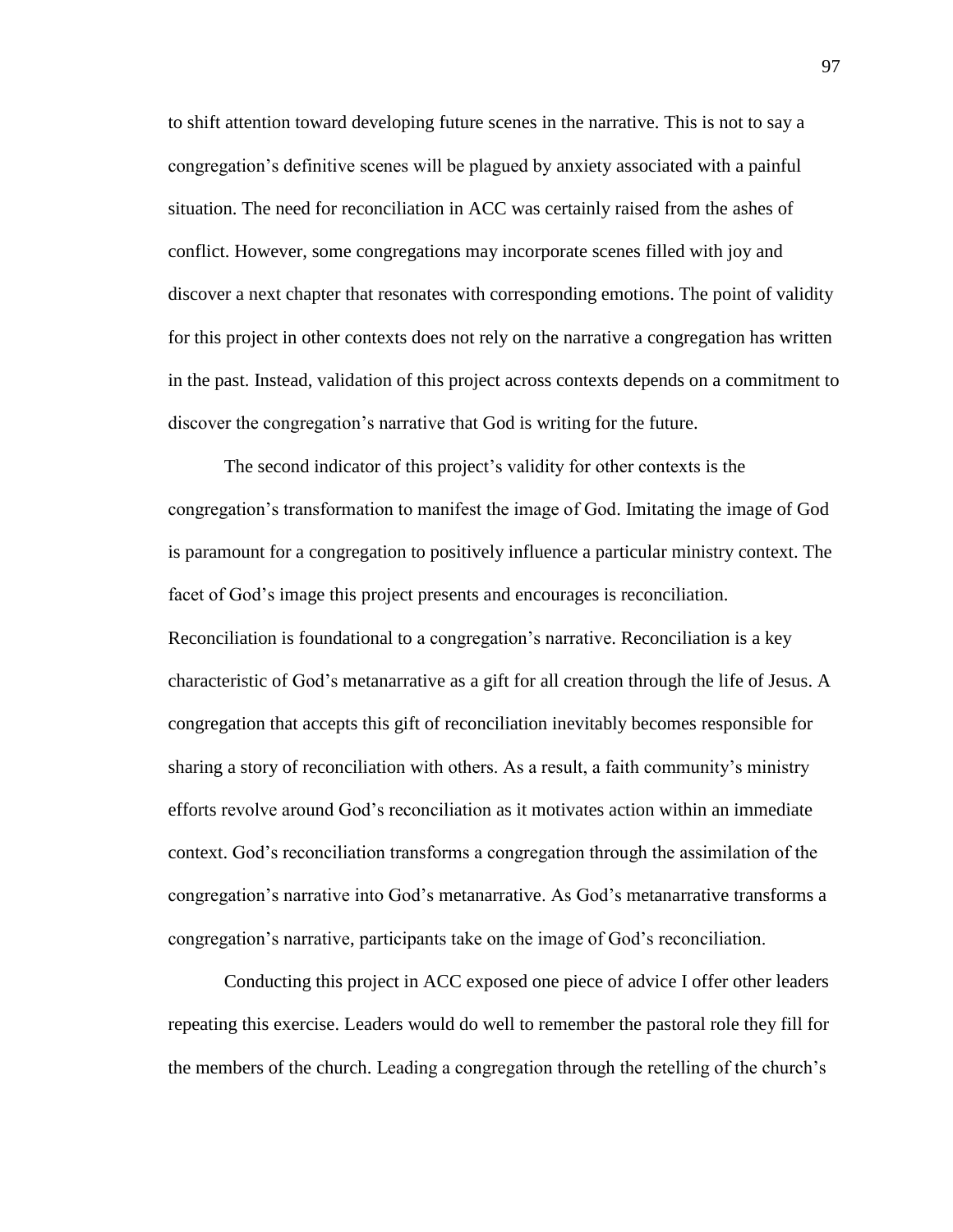narrative has the potential to raise memories that are difficult to face (e.g., divorce, death). In those moments leaders should recall that the motivation behind this project was and remains to advance the well-being of the congregation. This may mean the retelling of the congregation's narrative is paused until the emotions can be addressed. Leaders may need to step away from the project to allow participants to work through particular situations. Above all, leaders should remember the group of participants invited into this project has agreed to allow others a glimpse into their story. With permission to see into the story also comes vulnerability in the story-teller's recollection of significant scenes. Leaders should resist becoming so enmeshed with the project that they miss opportunities to help the group.

#### Internal Validity

The unique context of ACC raises a need for reshaping the narrative before developing ministries to the Abernathy community. As such the content of this project presents an intervention with internal validity for shaping the ACC narrative. The curriculum, collected data, and data examinations were conducted with integrity to aid SWG in crafting a developed next chapter firmly rooted in reconciliation. The theological foundation discussed in chapter 2 revealed a theme of reconciliation at the center of God's metanarrative and has become the centerpiece for the formulated narrative of the ACC future. The data collected and assessed throughout this project were obtained by recognized qualitative methods, including participant observation, a story-writing group's crafted next chapter, and an individual consultant. Reading the collected data from three angles forms a triangle that functions to minimize biases that might hinder gaining an accurate interpretation of gathered data. The themes that surfaced from collected data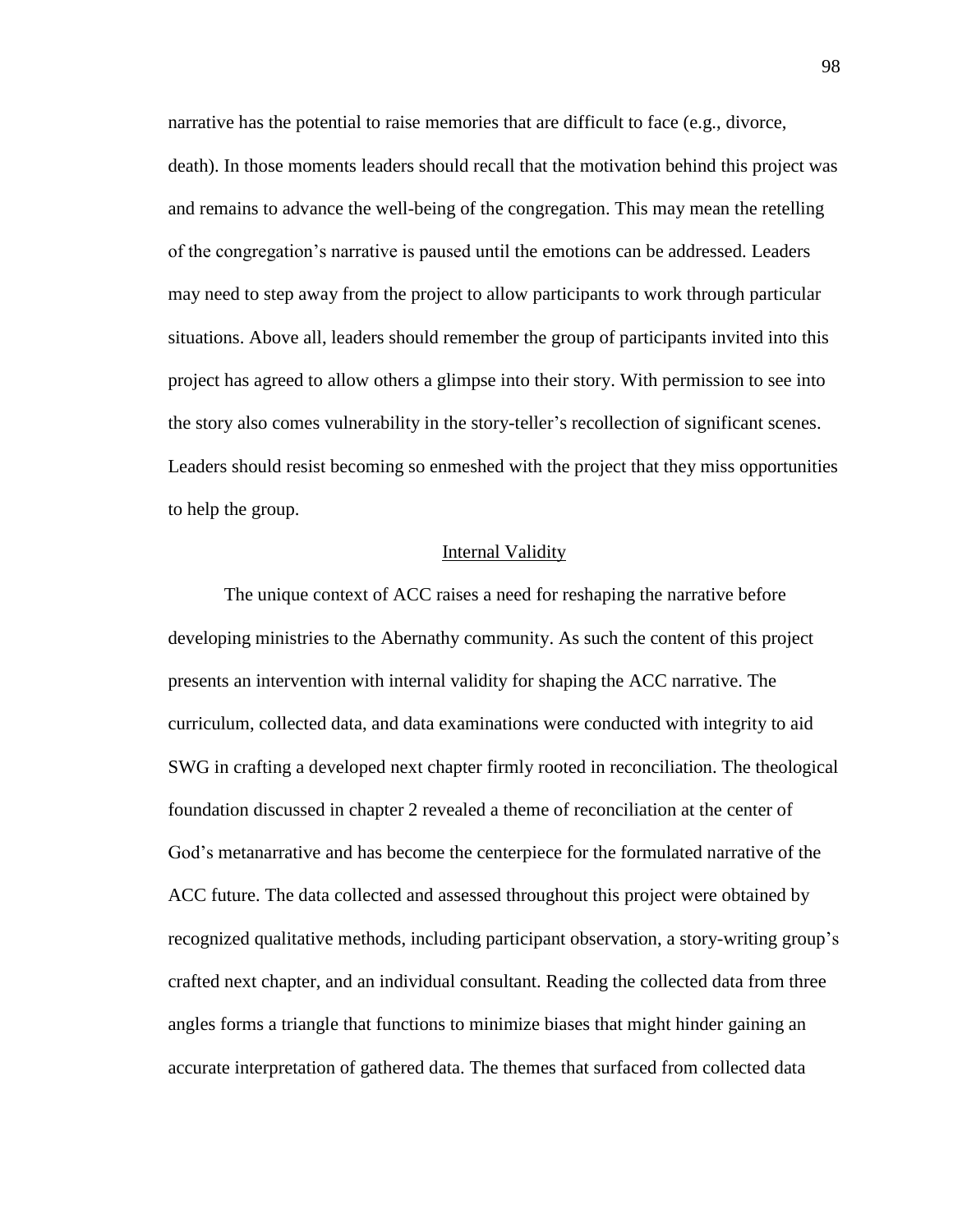were discovered through conversations with various participants and were discussed at greater depth during the Saturday seminars. To ensure that I understood comments from SWG, I adopted a practice of reciting back to the group information I had heard. Repeating personal observations helped clarify possible ambiguity and minimized miscommunications in the retelling of the ACC narrative or in the development of the transformed narrative. Accurately hearing SWG's retelling of the ACC narrative and next chapter helped guarantee this project was conducted to benefit ACC.

Given the opportunity to repeat this project, I would incorporate a system of categorizing to differentiate three dimensions of the ACC narrative. The first category comprises the formal story of ACC. This story written down in the church's annals directly communicates the history of the congregation leading to the present date. I discovered this story through church documents beginning with the inaugural meeting in 1922 and covering the span of the congregation's ninety-two-year history. The second category consists of the informal stories communicated from person to person in general conversation. These stories talk of significant moments from the perspective of the storytellers and communicate details of the story these persons believe were important. I heard these stories in conversations before and after the worship services as well as in informal conversations with participants of ACC throughout the week. The final category was made up of tacit stories. These stories were implied through distinct cues evident in the story-tellers' demeanor. These cues were subtle, such as a silence when a name was mentioned or a recognizable change in voice, depending on the raised topic. I also noticed these stories through body language and conduct, without storytellers communicating the implied story. Separating these types of narratives would significantly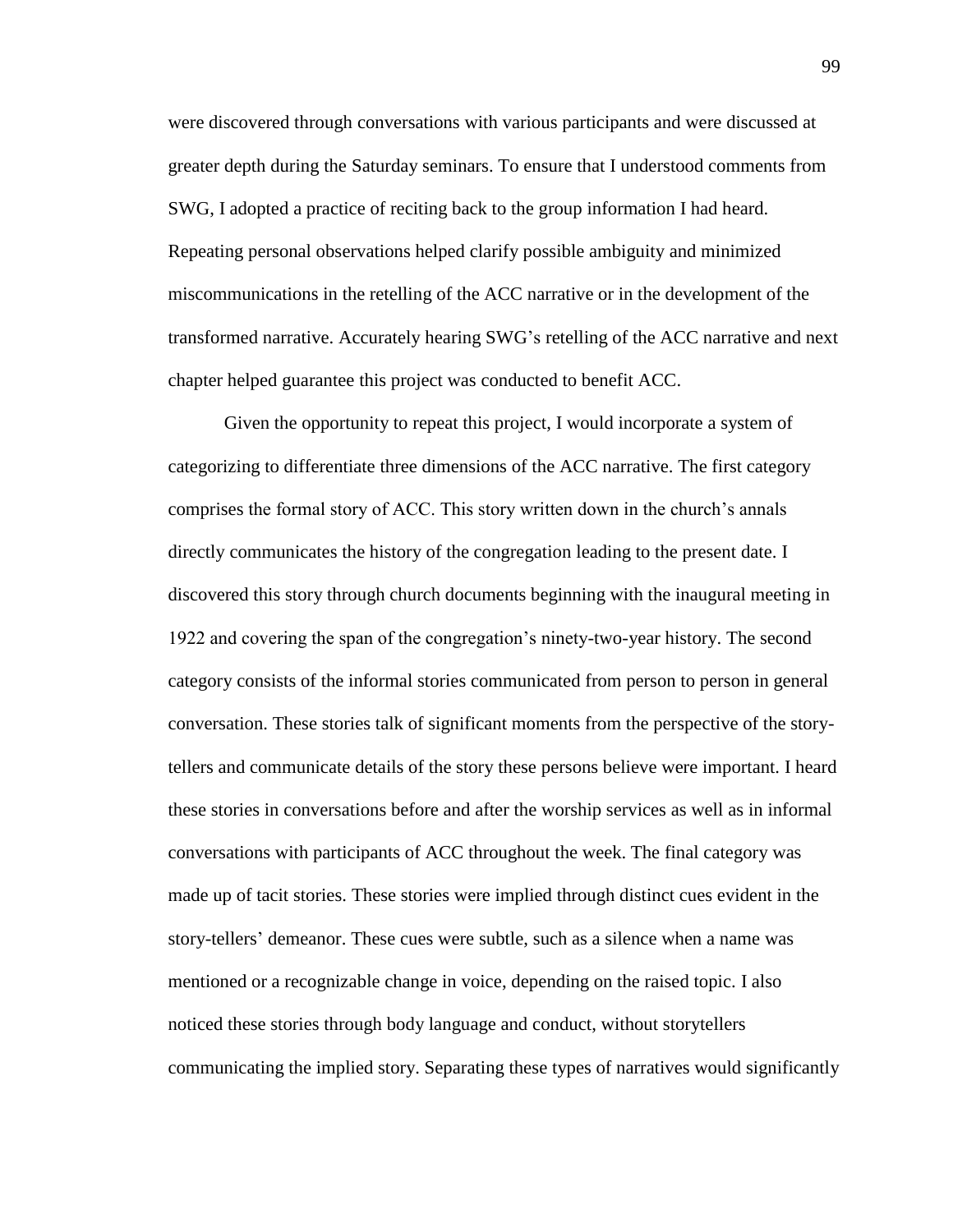benefit the retelling of the ACC narrative. Differentiating between the formal, informal, and tacit retelling of the ACC narrative would enhance understanding what is truly taking place within the congregation's story.

#### Remaining Questions

Discovering God's direction for the ACC narrative raises three questions that remain unanswered:

- 1. How has ACC embraced/rejected SWG's discovered next chapter? 2
- 2. How has God's transformation of the congregation's narrative been realized in  $ACC<sub>2</sub><sup>3</sup>$
- 3. How does ACC develop ministry opportunities in accordance with the crafted next chapter to the surrounding community? $4^4$

Inherent in these questions is an invitation for ACC to embrace God's direction in a transformed narrative to share God's metanarrative with the community of Abernathy. These questions have yet to be realized from within the timeframe of this doctor of ministry project. The small group of participants included in this project represent a fraction of ACC. Through the narrative conversations and Saturday seminars, SWG was introduced to similar questions. The conclusion of this project poses an opportunity for ACC to step into the role of ministers of reconciliation and participate in sharing God's

 $\overline{a}$ 

 $2^2$  Following the meeting with ACC's silent leaders and the presentation of SWG's next chapter, the congregation should have opportunity to accept or reject the proposed direction. This move allows ACC to recognize God's direction and invest in the efforts of ACC according to the discovered direction.

<sup>&</sup>lt;sup>3</sup> This question is intended to measure the movement of the congregation as a community away from chronic anxiety produced in recent conflicts. Similar to questions for SWG, ACC is invited to examine the effects anxiety has produced in the congregation as well as in the personal lives of each participant.

<sup>&</sup>lt;sup>4</sup> This question is a recurring question that requires ACC to measure efforts according to SWG's identified purpose. Similar to SWG's discussion of current ministries in ACC, the routine evaluation of ministry efforts to the community of Abernathy is necessary to determine the impact ministries have for sharing God's metanarrative.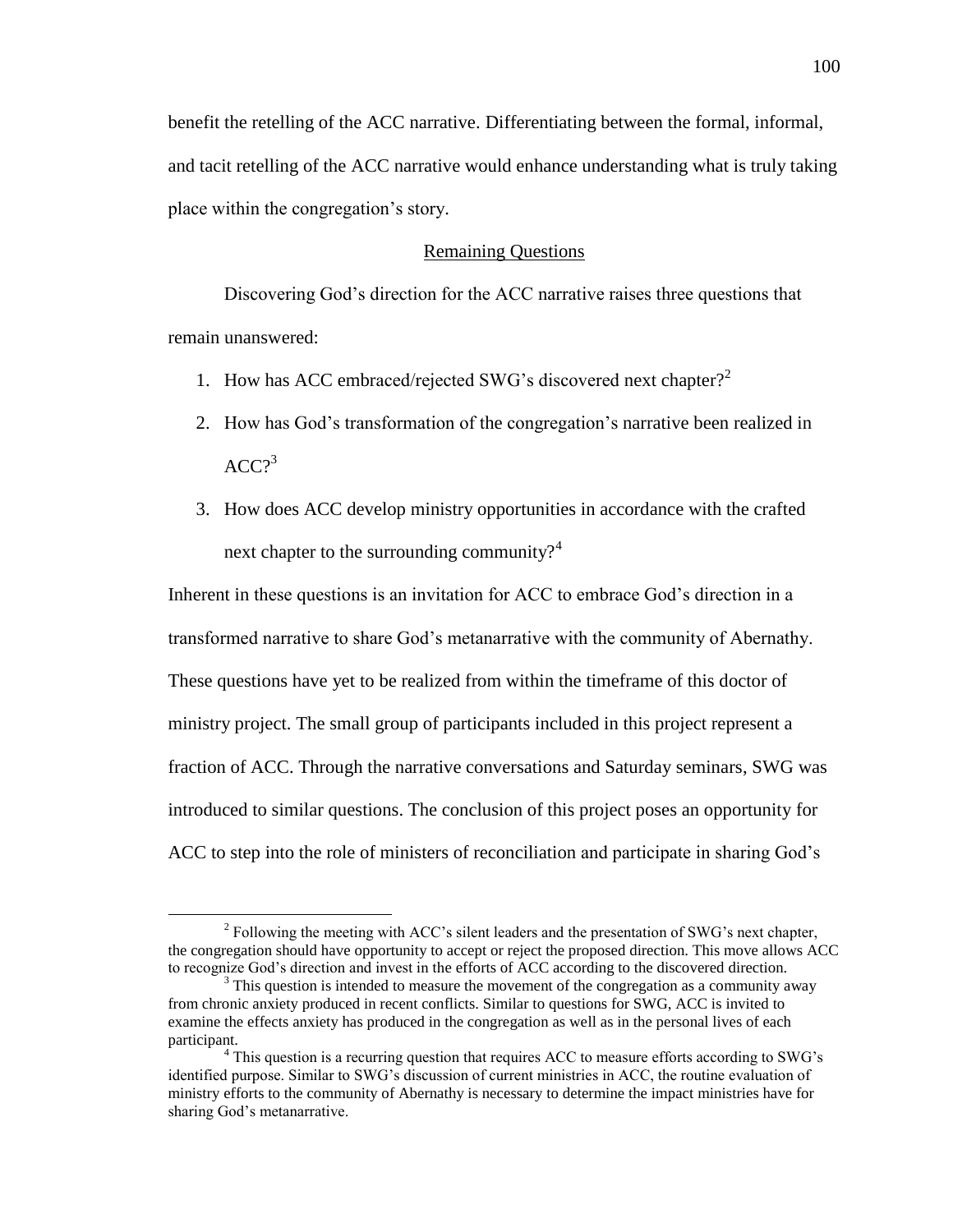metanarrative. As answers to these questions are revealed, the validity of this project will be realized more fully. I expect ACC will embrace SWG's discovered next chapter. In addition, I believe transformation of the ACC narrative will be realized as the congregation shifts attention away from chronic anxiety associated with recent conflicts. Finally, I am optimistic ACC will be enabled to positively impact the community of Abernathy through retelling God's metanarrative.

The impact this project has had on SWG was realized in the short-term benefit, as well as long-term potential on ACC as a whole. The greatest short-term benefit was a renewed passion and energy for conducting ministry efforts in the community of Abernathy. The discovered next chapter served as a catalyst to spark participation among members in ACC to fill the role of ministers of reconciliation. As a result of this participation, the ACC leadership has recognized an opportunity to develop ministries focused on nurturing relationships with people outside the congregation as well as inside ACC. The long-term benefit of this project will come as the ACC narrative is transformed to manifest reconciliation indicative of God's metanarrative. As SWG's next chapter is introduced to ACC, people will discover the role they have been called to fill as ministers of reconciliation. As this role is assumed, God's metanarrative will be proclaimed and the ACC will be shaped to manifest God's reconciliation in Abernathy.

#### Future Actions

As SWG shifted focus toward the discovered next chapter, pivotal steps remain that must be carried out to gain the congregation's support. On the immediate horizon for implementing this narrative is a meeting with silent leaders in ACC. These are participants of the congregation that lead without an official title or recognized role. This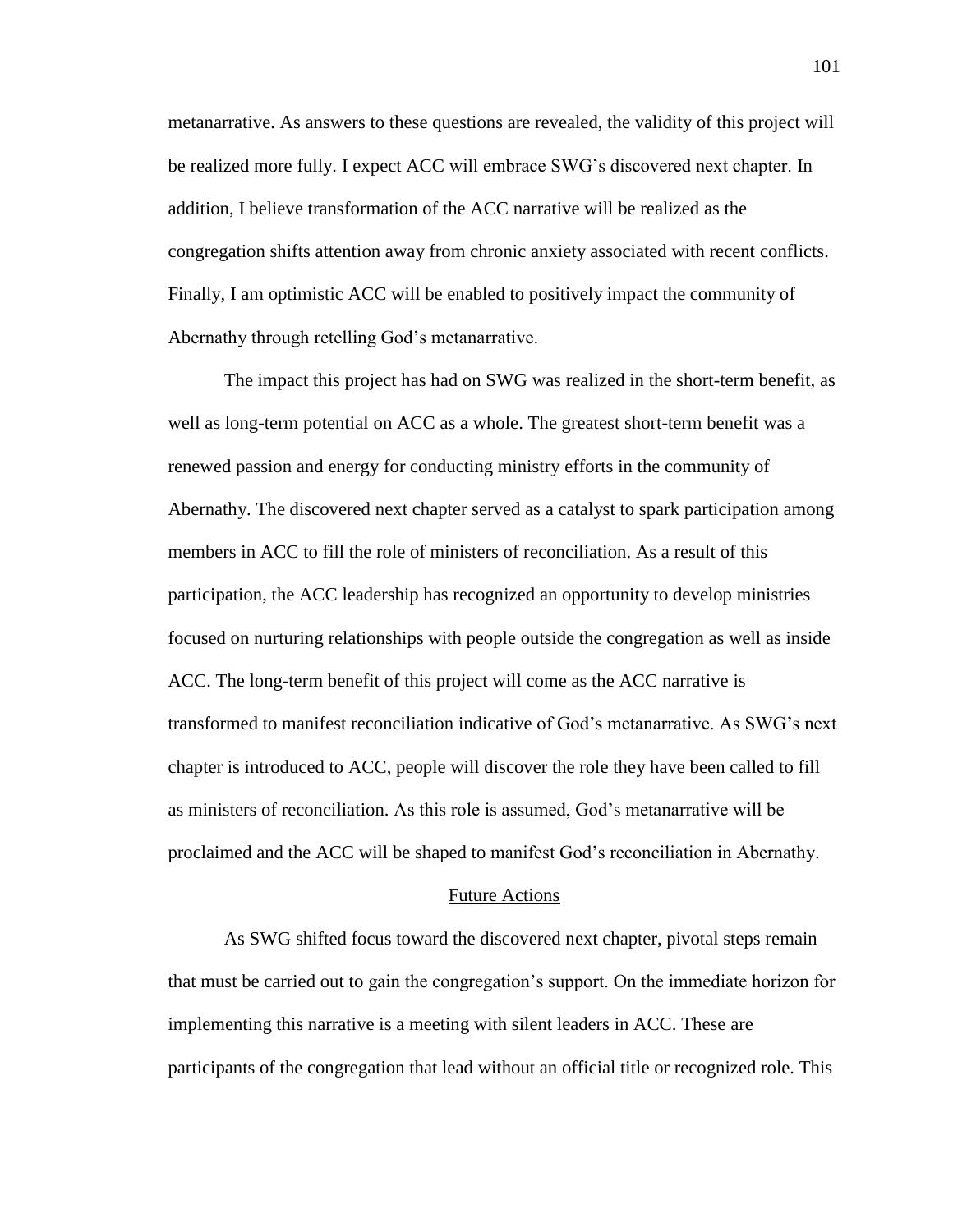group is comprised of participants with a long tenure in ACC. In addition, this group consists of participants currently involved in the fulfillment of various ministry avenues already in place in ACC (e.g., food pantry, ladies ministry). Beyond this meeting, a sermon series will be developed to communicate SWG's next chapter in the ACC narrative. The intention behind this sermon series is to communicate with ACC God's direction SWG discovered to lead the congregation into future ministry. These sermons will express the need for a purpose, transformation, and a dream for moving toward a predetermined destination. The concept of reconciliation will be used as the foundation for these sermons. For the remainder of 2014 and into 2015, SWG will evaluate current ministries. The objective behind these evaluations will be to determine whether current ministries are founded on the established purpose (i.e., Jesus' life). From these evaluations, SWG will move to evaluate God's transformation and to cultivate a dream for cutting through the tide of current ministries as ACC progresses toward manifesting the image of God.

#### **Suggestions**

After implementing this project with SWG, I suggest three ways of improving the methodology. The first is to follow the natural movement of a narrative's composition according to Ricoeur's three phases of mimesis (i.e., mimesis<sub>1</sub>, mimesis<sub>2</sub>, mimesis<sub>3</sub>). The methodology I incorporated into this project traded mimesis<sub>1</sub> and mimesis<sub>2</sub>, attempting to discover the narrative's underlying plot before identifying the narrative's scenes. Prior to conducting this project, I felt laying the theological basis discovered in mimesis<sub>2</sub> would help motivate SWG toward reconciliation. The afternoon session of the first Saturday seminar was used to present mimesis<sub>1</sub>, revealing the scenes that have shaped the ACC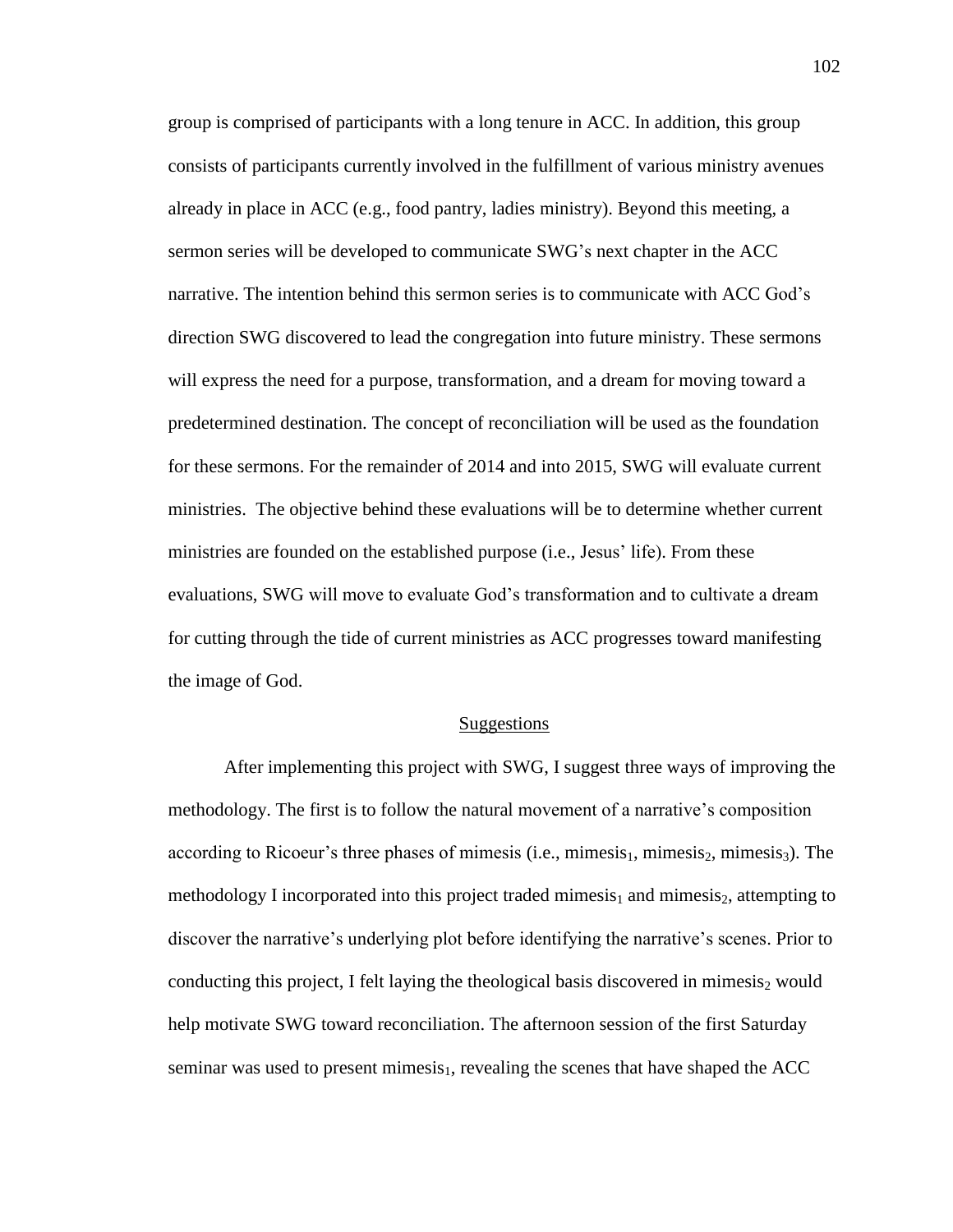narrative. After conducting this intervention I believe following Ricoeur's order of mimesis would have been advantageous for SWG to understand God's transformation of the ACC narrative. Ricoeur's phases would have enabled SWG to recognize the scenes of the congregation's story before discovering the underlying plot responsible for bringing cohesion to these scenes. This move would have offered SWG greater awareness of the presence/absence of reconciliation in the ACC narrative as the narrative was transformed.

The second suggestion for improvement is to clarify more fully the different connotations of reconciliation at the heart of God's metanarrative and the congregation's narrative. Determining a suitable connotation of reconciliation posed a problem for some in SWG. Several participants could understand reconciliation only as the restoration of broken relationships. For these, reconciliation is experienced only if every side of a conflict is brought back into harmonious relationship with the other side(s). Holding onto the idea of reconciliation as strictly a restoration made it difficult for these participants to appreciate the opportunity to move out of the anxiety resulting from recent conflicts, apart from full restoration. The methodology incorporated into this project would have been better served if it had more fully redefined reconciliation in the understanding of these participants.

The final suggestion has to do with expectations. The project's facilitator should not expect SWG to possess the same degree of hope for reconciliation as the facilitator may have. The perspective from which I viewed this project revealed a deep need for reconciliation in ACC. However, SWG did not hold the same degree of desire for reconciliation in ACC. In addition, several in SWG were blind to the presence of chronic anxiety in ACC. This naïveté led to the belief that reconciliation from recent conflicts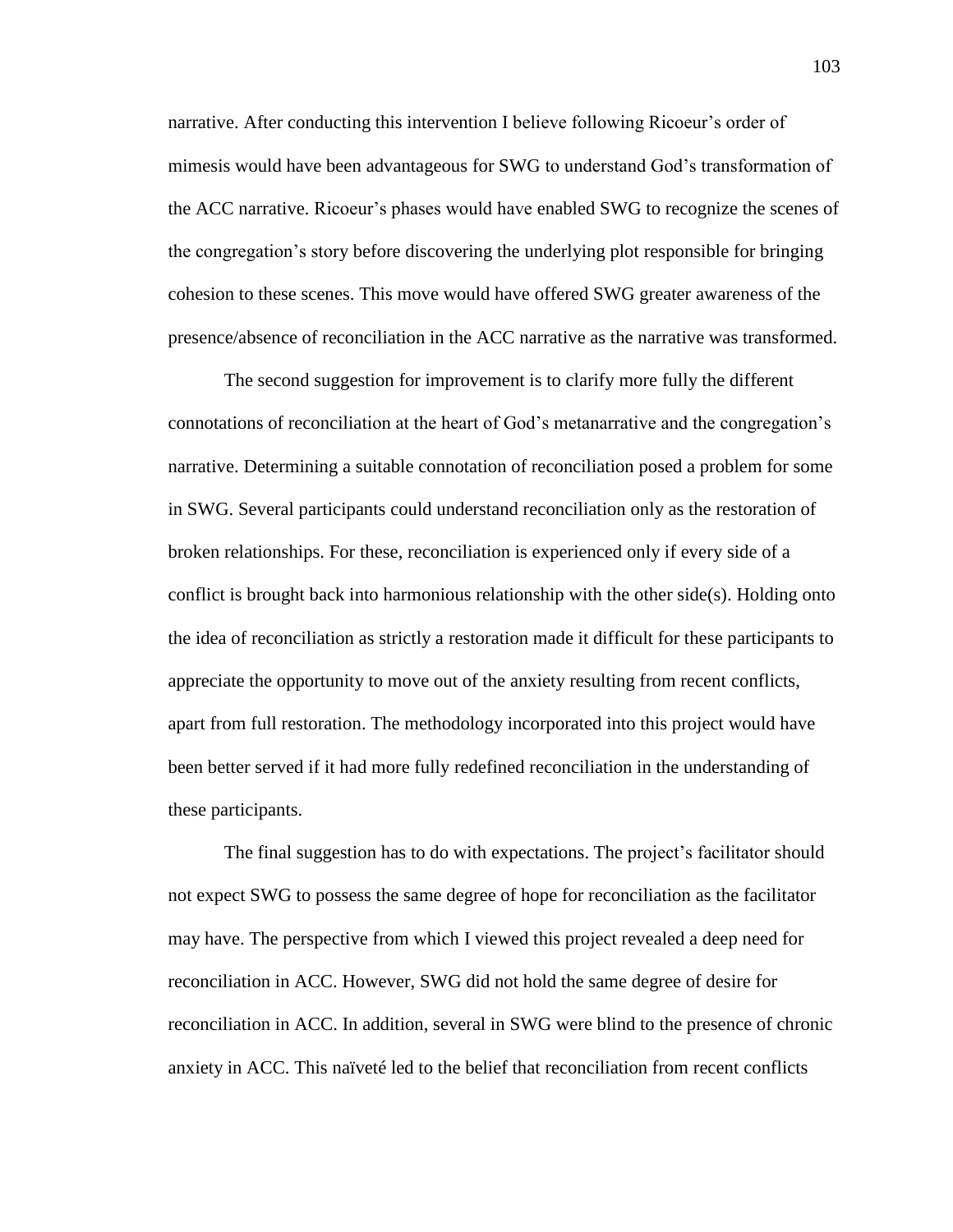was no longer needed in ACC. I am convinced these suggestions point to ways in which this project could have had greater impact for SWG in ACC.

#### Conclusion

This thesis presents a doctor of ministry project designed to foster healing through reconciliation in the Abernathy Church of Christ. Reconciliation has been introduced into the ACC through the development of SWG's next chapter, guiding the congregation to have a positive ministerial effect on the surrounding context. By bringing the ACC narrative in tune with God's metanarrative, SWG has discovered a direction for ACC to move into the future with hope and optimism to proclaim God's metanarrative. As the crafted chapter continues to take shape and guide the action of ACC, God's reconciliation will be the foundation for the congregation to continue writing the ACC future narrative. In addition, God's reconciliation will become the image ACC emulates as God transforms the congregation's narrative.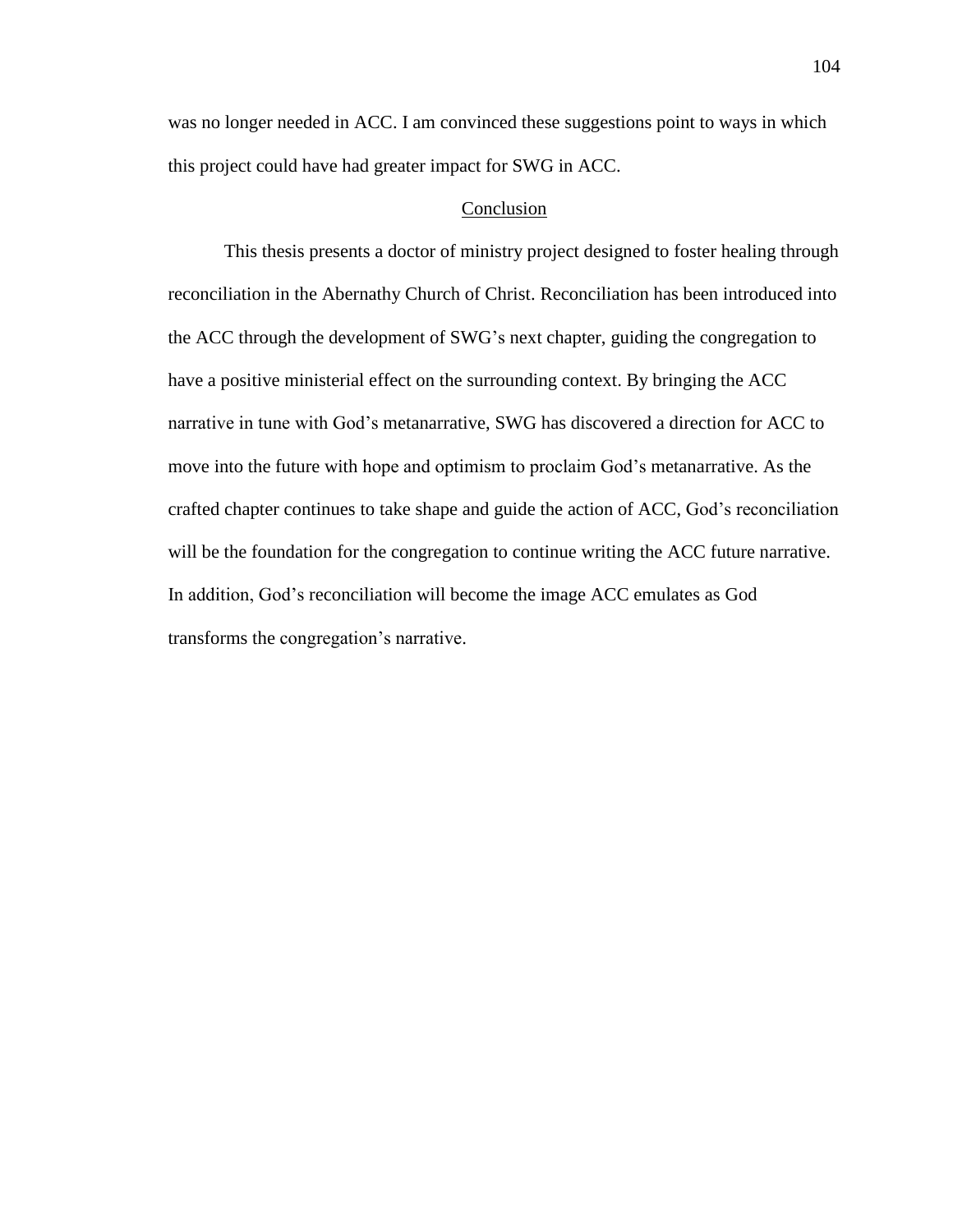#### BIBLIOGRAPHY

- Ammerman, Nancy T., Jackson W. Carroll, Carl S. Dudley, and William McKinney, eds. *Studying Congregations: A New Handbook*. Nashville: Abingdon, 1998.
- Anderson, Herbert, and Edward Foley. *Mighty Stories, Dangerous Rituals: Weaving Together the Human and the Divine*. San Francisco: Jossey-Bass, 1998.
- Berlin, Adele. *Poetics and Interpretation of Biblical Narrative*. Winona Lake, IN: Eisenbrauns, 1994.
- Bieringer, J., and J. Lambrecht. "Reconcile Yourselves to God." Pages 363-412 in *Studies on 2 Corinthians*. Leuven: Leuven University Press, 1994.
- Boers, Arthur Paul. *Never Call Them Jerks: Healthy Responses to Difficult Behavior*. Herndon, VA: The Alban Institute, 1999.
- Branson, Mark Lou. *Memories, Hopes, and Conversations: Appreciative Inquiry and Congregational Change*. Herndon, VA: The Alban Institute, 2004.
- Bressler, Charles. *Literary Criticism: An Introduction to Theory and Practice*. 4th ed. Upper Saddle River, NJ: Pearson Prentice Hall, 2007.
- Browne, Ray B. *Rituals and Ceremonies in Popular Culture*. Bowling Green, OH: Bowling Green University Popular Press, 1980.
- Cassell, Catherine, and Gillian Symon. "Assessing 'Good' Qualitative Research in the Work Psychology Field: A Narrative Analysis." *Journal of Occupational and Organizational Psychology* 84 (2011): 633-50.
- Corbin, Juliet, and Anselm Strauss. *Basics of Qualitative Research*. 3d ed. Los Angeles: Sage, 2008.
- Crites, Stephen. "The Narrative Quality of Experience." Pages 65-88 in *Why Narrative: Readings in Narrative Theology*. Edited by Stanley Hauerwas and Gregory L. Jones. Eugene, OR: Wipf and Stock, 1995.
- Dinkler, Michal Beth. "Telling Transformation: How We Redeem Narratives and Narratives Redeem Us." *Word and World* 31 (Summer 2011): 287-96.

Eagleton, Terry. *The Idea of Culture*. Malden, MA: Blackwell, 2000.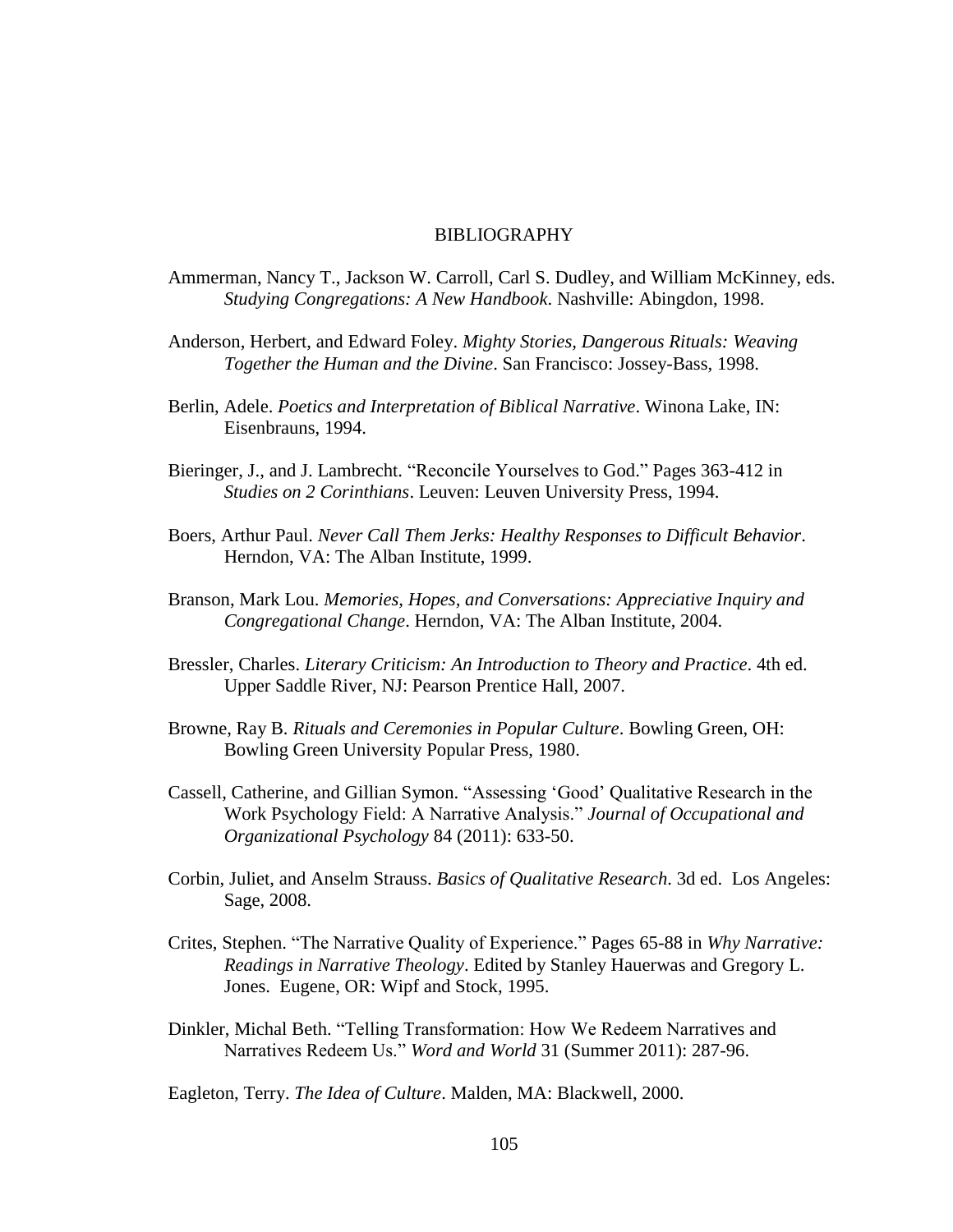- Erlandson, David A., Edward L. Harris, Barbara L. Skipper, and Steve D. Allen. *Doing Naturalistic Inquiry: A Guide to Methods*. Newbury Park, CA: Sage, 1993.
- Foster, Douglas A. *The Encyclopedia of the Stone-Campbell Movement.* Grand Rapids: Eerdmans, 2004.

\_\_\_\_\_\_\_\_. *The Encyclopedia of the Stone-Campbell Movement*. "Deacons, Diaconate." Grand Rapids: Eerdmans, 2004.

\_\_\_\_\_\_\_\_. *The Encyclopedia of the Stone-Campbell Movement*. "Elders, Eldership." Grand Rapids: Eerdmans, 2004.

- Foster, Douglas A., Paul M. Blowers, Anthony L. Dunnavant, and D. Newell Williams, eds. *The Stone-Campbell Movement: A Global History*. St. Louis, MO: Chalice, 2013.
- Frost, Michael. *Exiles: Living Missionally in a Post-Christian Culture*. Peabody, MA: Hendrickson, 2006.
- Galindo, Israel. *The Hidden Lives of Congregations: Discerning Church Dynamics*. Herndon, VA: The Alban Institute, 2004.
- Garland, David E. 2 Corinthians: An Exegetical and Theological Exposition of Holy Scriptures. *The New American Commentary* 29. Nashville: B&H, 1999.
- Grenz, Stanley J. *Created for Community: Connecting Christian Belief with Christian Living*. 2d ed. Grand Rapids: Baker Books, 1998.
- Gorman, Michael J. *Cruciformity: Paul's Narrative Spirituality of the Cross*. Grand Rapids: Eerdmans, 2001.

\_\_\_\_\_\_\_\_. *Inhabiting the Cruciform God: Kenosis, Justification, and Theosis in Paul's Narrative Soteriology*. Grand Rapids: Eerdmans, 2009.

- Heim, S. Mark. *The Depth and the Riches: A Trinitarian Theology of Religious Ends*. Grand Rapids: Eerdmans, 2001.
- Hall, John Douglas. *Thinking the Faith: Christian Theology in a North American Context*. Minneapolis: Fortress, 1989.
- Hauerwas, Stanley. *The Peaceable Kingdom: A Primer in Christian Ethics*. Notre Dame: University of Notre Dame Press, 1983.
- Hauerwas, Stanley, and L.Gregory Jones. Introduction to *Why Narrative: Readings in Narrative Theology*. Edited by Stanley Hauerwas and Gregory L. Jones. Eugene, OR: Wipf and Stock, 1995.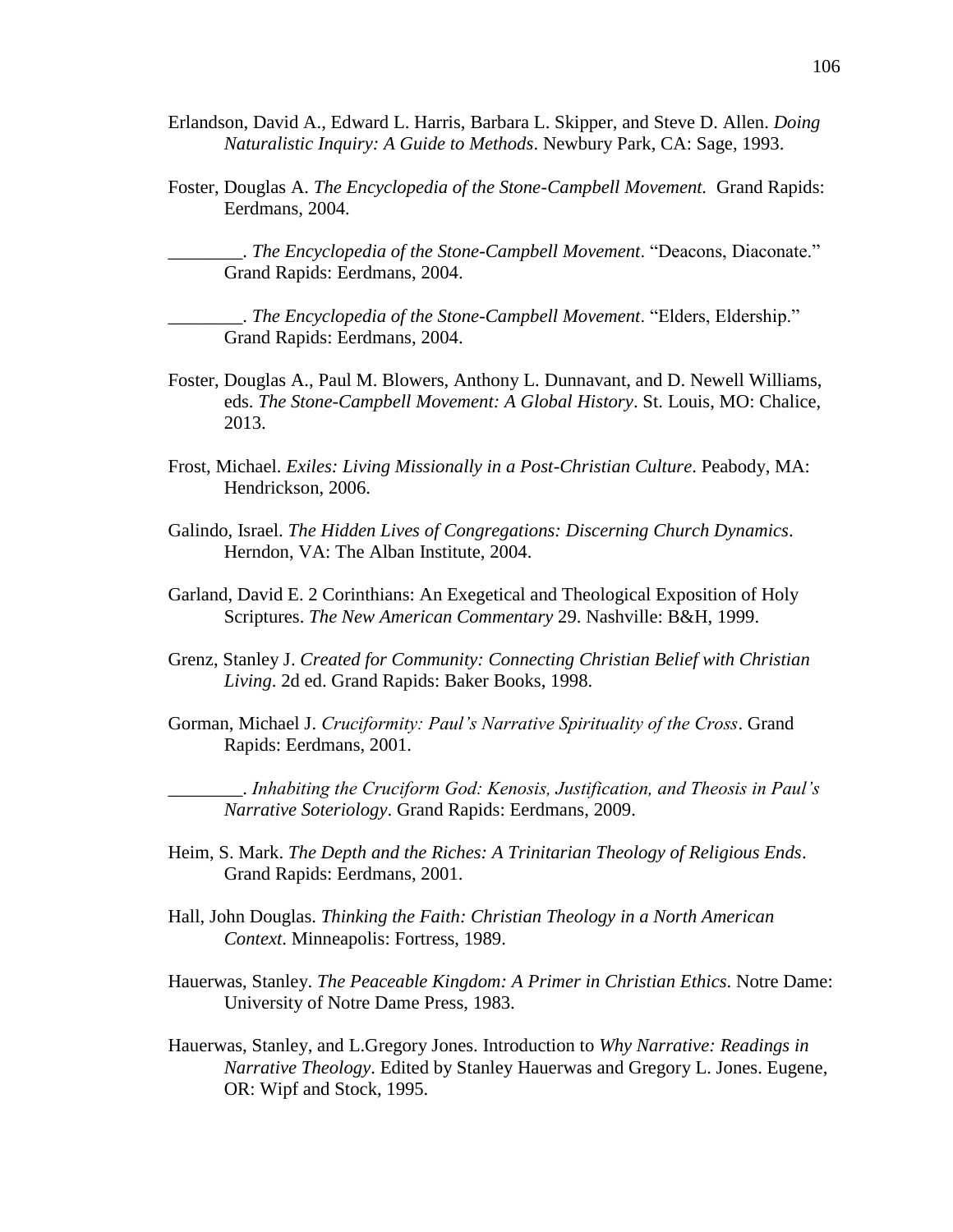- Huskey, Rebecca K. *Paul Ricoeur on Hope: Expecting the Good*. New York: Peter Lang, 2009.
- Kendall, R. T. *Total Forgiveness*. Lake Mary, FL: Charisma House, 2002.
- Kistemaker, Simon J. *2 Corinthians*. New Testament Commentary. Grand Rapids: Baker Academic, 1997.
- Kotter, John P. *Leading Change*. Boston: Harvard Business School Press, 1996.
- Lee, Mason. "'Now is the Acceptable Time; Now is the Day of Salvation': Reading 2 Corinthians 5:11-6:2 in Light of its Narrative Substructure." *Restoration Quarterly* 56 (2014): 1-13.
- Leas, Speed B. "The Basics of Conflict Management in Congregations." Pages 20-44 in *Conflict Management in Congregations*. Edited by David B. Lott. Herndon, VA: The Alban Institute, 2001.
- Long, Thomas G. *Preaching from Memory to Hope*. Louisville: Westminster John Knox, 2009.
- Loughlin, Gerard. *Telling God's Story: Bible, Church, and Narrative Theology*. Cambridge: Cambridge University Press, 1996.
- Madigan, Steven. *Narrative Therapy*. Theories of Psychotherapy Series. Edited by Jon Carlson and Matt Englar-Carlson. Washington, DC: American Psychological Association, 2011.
- Marshall, Catherine, and Gretchen B. Rossman. *Designing Qualitative Research*. Newbury Park, CA: Sage, 1989.
- Marshall, I. Howard, Stephen Travis, and Ian Paul. *Exploring the New Testament: A Guide to the Letters and Revelation*. 2 vols. 2d ed. Downers Grove, IL: IVP Academic, 2011.
- Martin, Ralph P. 2 Corinthians. *Word Biblical Commentary* 40; Waco, TX: Thomas Nelson, 1985.
- Middleton, J. Richard, and Brian J. Walsh. *Truth Is Stranger Than It Used to Be: Biblical Faith in a Postmodern World*. Downers Grove, IL: InterVarsity, 1995.
- Miles, Matthew B., and A. Michael Huberman. *Qualitative Data Analysis: An Expanded Sourcebook*. 2d ed. Thousand Oaks, CA: Sage, 1994.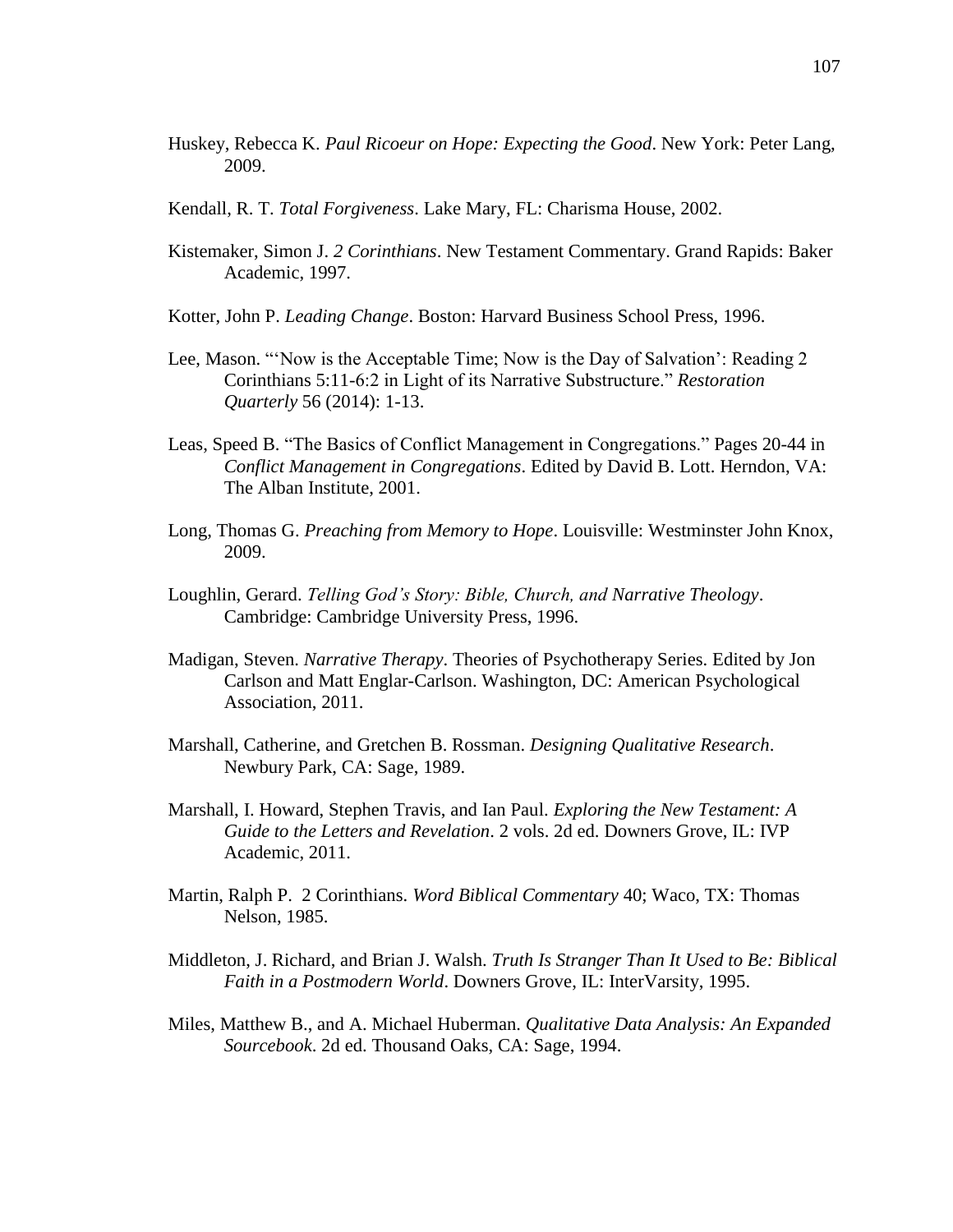\_\_\_\_\_\_\_\_. *Qualitative Data Analysis: A Sourcebook of New Methods*. Beverly Hills, CA: Sage, 1984.

- Moltman, Jürgen. *The Trinity and the Kingdom*. Translated by Margaret Kohl. Minneapolis: Fortress, 1993.
- Moschella, Mary Clark. *Ethnography as a Pastoral Practice: An Introduction*. Cleveland, OH: Pilgrim, 2008.
- Nussbaum, Martha C. *Cultivating Humanity: A Classical Defense of Reform in Liberal Education*. Cambridge: Harvard University Press, 1997.
- Pape, Lance B. *The Scandal of Having Something to Say: Ricoeur and the Possibility of Postliberal Preaching*. Waco, TX: Baylor University Press, 2013.
- Patton, Michael Quinn. *Qualitative Research and Evaluative Methods*. 3d ed. Thousand Oaks, CA: Sage, 2003.
- Porter, Stanley E. Katallasso *in Ancient Greek Literature, with Reference to Paul's Writings*. Estudios de Filologia Neotestamentaria 5. Cordoba: Ediciones el Almendro, 1994.

\_\_\_\_\_\_\_\_. "Paul's Concept of Reconciliation, Twice More." Pages 131-52 in *Paul and His Theology*. Edited by Stanley E. Porter. Boston: Brill, 2006.

- Rendle, Gilbert R. *Leading Change in the Congregation: Spiritual and Organizational Tools for Leaders*. Herndon: The Alban Institute, 1998.
- Rendle, Gil, and Alice Mann. *Holy Conversations: Strategic Planning as a Spiritual Practice for Congregations*. Herndon, VA: The Alban Institute, 2003.
- Ricoeur, Paul. *Figuring the Sacred: Religion, Narrative, and Imagination*. Translated by David Pellauer. Minneapolis: Fortress, 1995.

\_\_\_\_\_\_\_\_. *Memory, History, Forgetting*. Translated by Kathleen Blamey and David Pellauer. Chicago: The University of Chicago Press, 2004.

\_\_\_\_\_\_\_\_. *Reflections on the Just*. Translated by David Pellauer. Chicago: University of Chicago Press, 2007.

\_\_\_\_\_\_\_\_. *Time and Narrative*, 3 vols. Translated by Kathleen McLauglin and David Pellauer. Chicago: University of Chicago Press, 1983.

Roetzel, Calvin J. 2 Corinthians. *Abingdon New Testament Commentaries*. Nashville: Abingdon, 2007.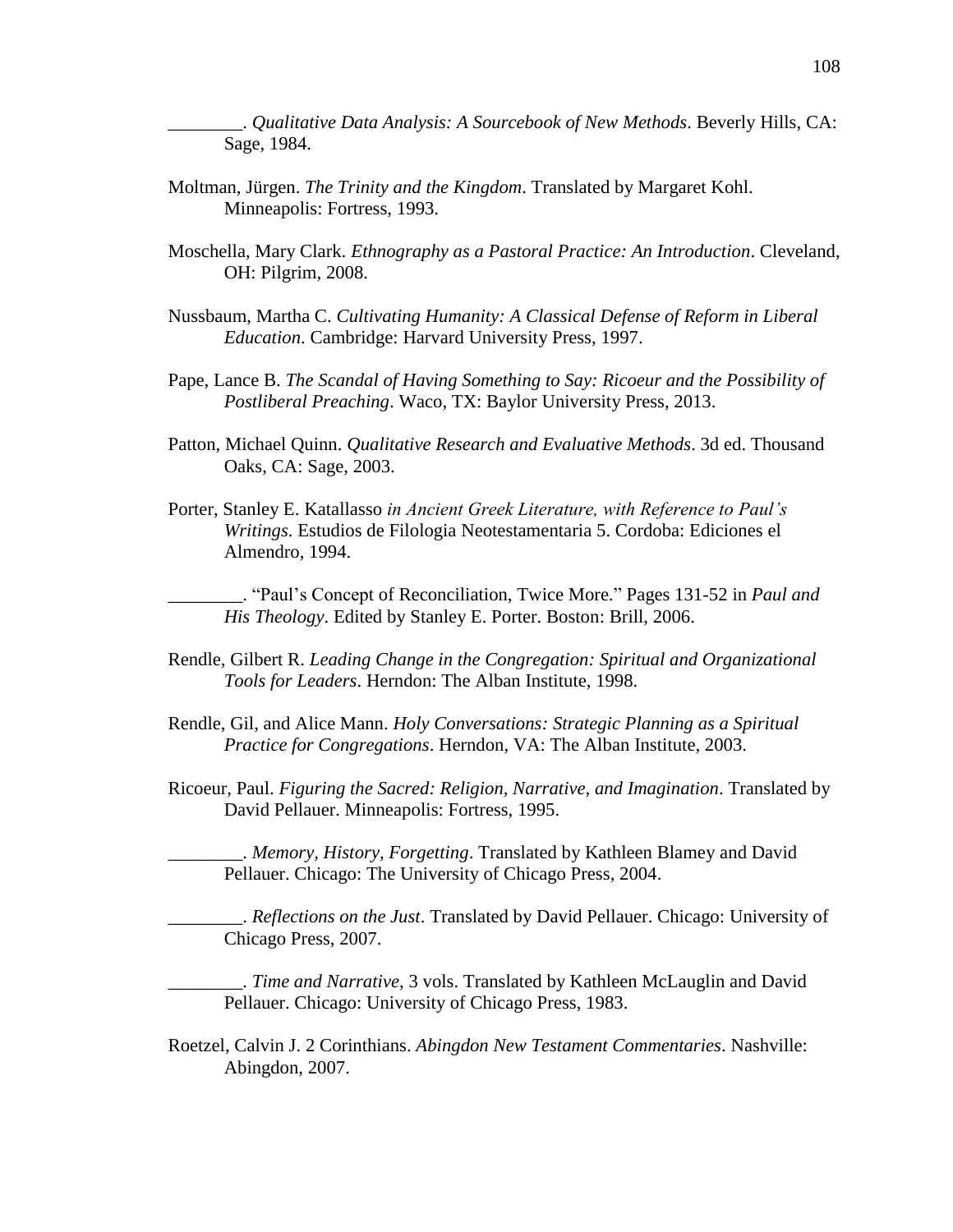- Schreiter, Robert J. *The Ministry of Reconciliation: Spirituality and Strategies*. Maryknoll, NY: Orbis Books, 1998.
- Shawchuck, Norman, and Roger Heuser. *Managing the Congregation: Building Effective Systems to Serve People*. Nashville: Abingdon, 1996.

Silverman, David. *Doing Qualitative Research*. 2d ed. Thousand Oaks, CA: Sage, 2005.

Simms, Karl. *Paul Ricoeur*. New York: Routledge, 2003.

Steinke, Peter L. *Congregational Leadership in Anxious Times: Being Calm and Courageous No Matter What*. Herndon, VA: The Alban Institute, 2006.

\_\_\_\_\_\_\_\_. *Healthy Congregations: A Systems Approach*. Herndon, VA: The Alban Institute, 1996.

\_\_\_\_\_\_\_\_. *How Your Church Family Works: Understanding Congregations as Emotional Systems*. Herndon, VA: The Alban Institute, 2006.

Thiselton, Anthony C. *Hermeneutics*. Grand Rapids: Eerdmans, 2009.

Thompson, James W. *Moral Formation according to Paul: The Context and Coherence of Pauline Ethics*. Grand Rapids: Baker Academic, 2011.

\_\_\_\_\_\_\_\_. *Pastoral Ministry according to Paul: A Biblical Vision*. Grand Rapids: Baker Academic, 2006.

\_\_\_\_\_\_\_\_. "Paul and the Mission of the Church." *Christian Studies* 25 (2011-12): 35-45.

\_\_\_\_\_\_\_\_. "Reading the Letters as Narrative." Pages 81-106 in *Narrative Reading, Narrative Preaching: Reuniting New Testament Interpretation and Proclamation*. Edited by Joel B. Green and Michael Pasquarello III. Grand Rapids: Baker Academic, 2003.

- Vickers, Jason E. "Canonical Theism and the Primacy of Ontology: An Essay Concerning Human Understanding in Trinitarian Perspective." Pages156-74 in *Canonical Theism: A Proposal for Theology and the Church*. Edited by William J. Abraham, Jason E. Vickers, and Natalie B. Van Kirk. Grand Rapids: Eerdmans, 2008.
- Volf, Miroslav. *Exclusion and Embrace: A Theological Exploration of Identity, Otherness, and Reconciliation*. Nashville: Abingdon, 1996.

\_\_\_\_\_\_\_\_. *Free of Charge: Giving and Forgiving in a Culture Stripped of Grace*. Grand Rapids: Zondervan, 2005.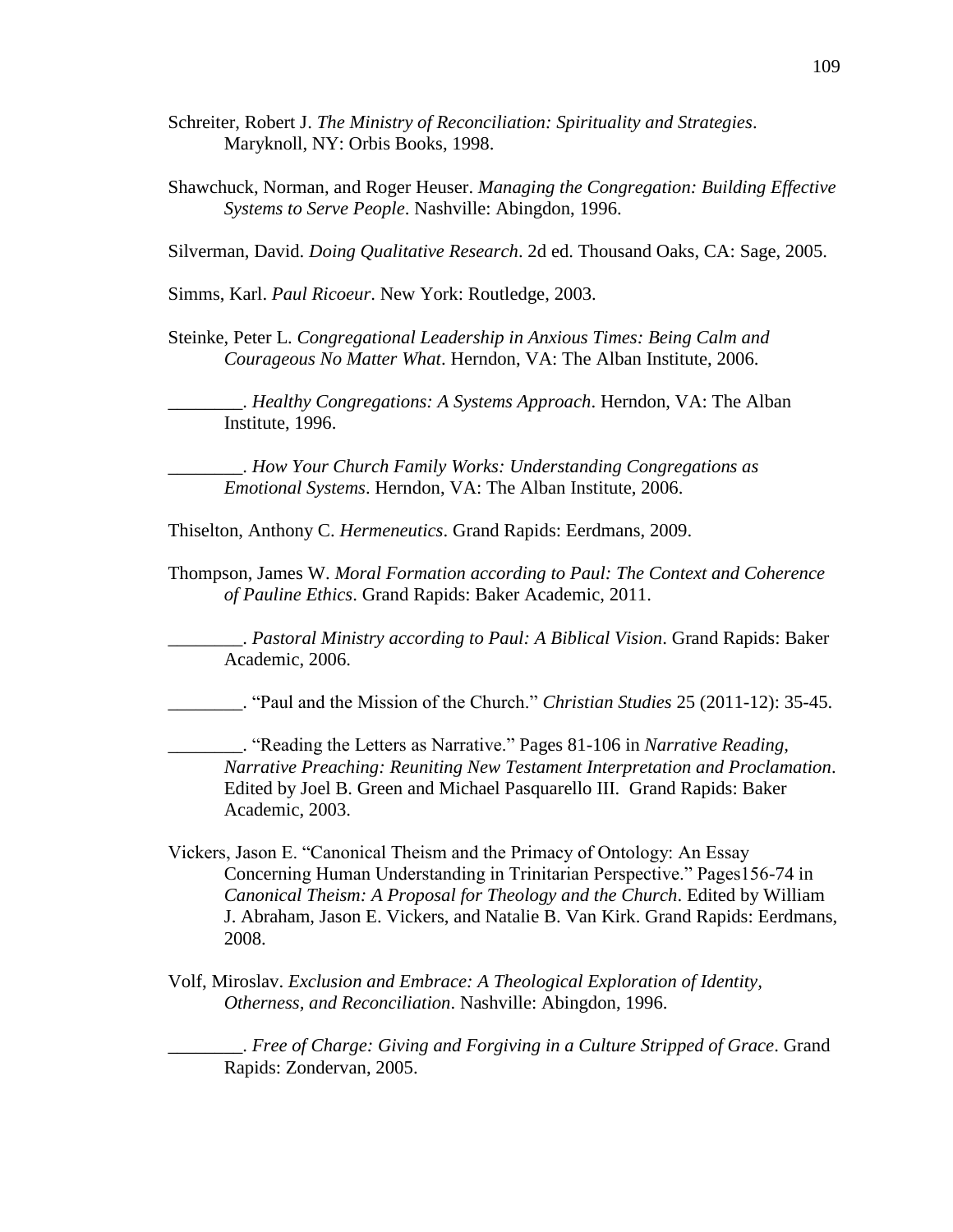\_\_\_\_\_\_\_\_. *The End of Memory: Remembering Rightly in a Violent World*. Grand Rapids: Eerdmans, 2006.

Ward, Pete. Introduction to *Perspectives on Ecclesiology and Ethnography*. Edited by Pete Ward. Grand Rapids: Eerdmans, 2012.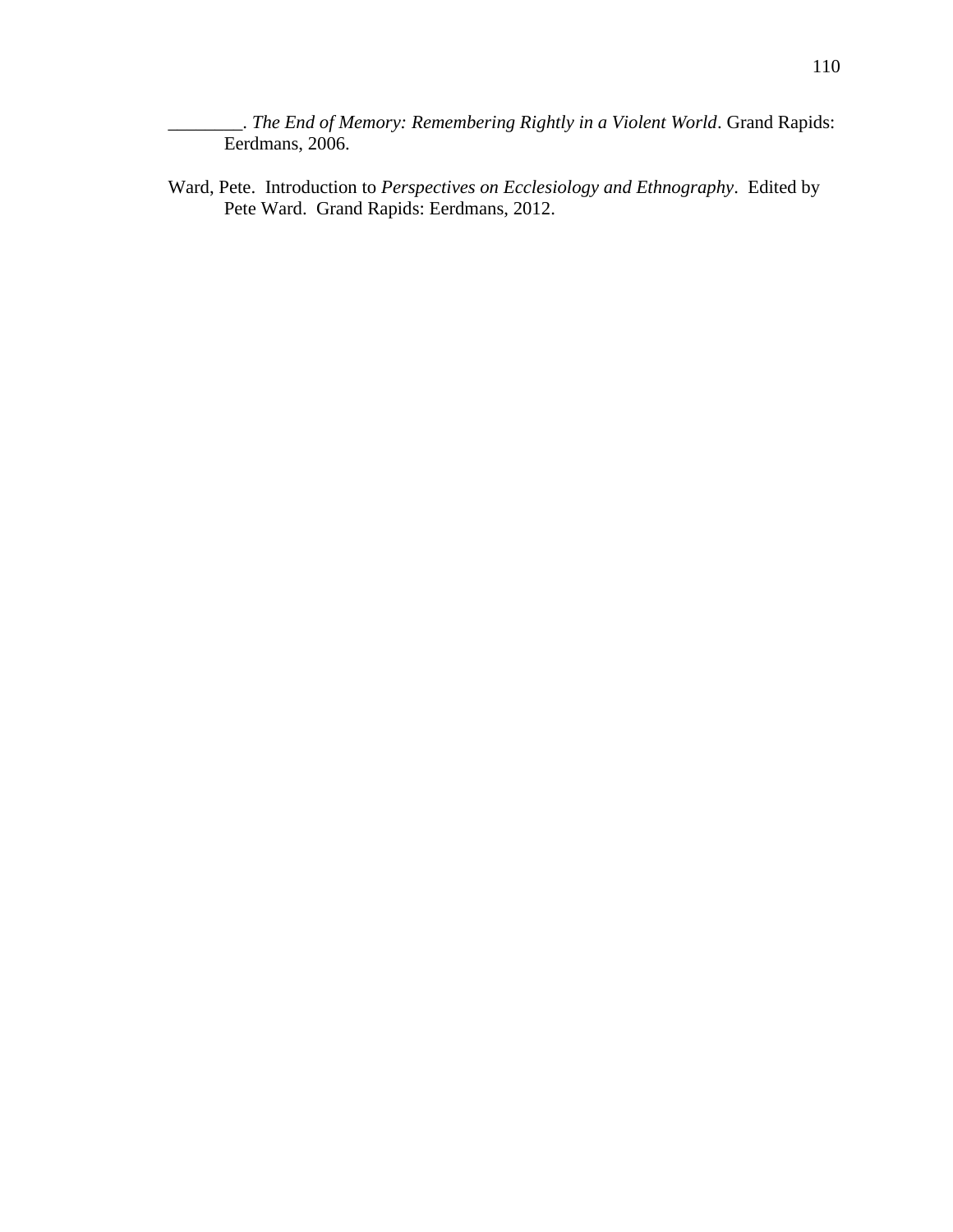#### APPENDIX A

#### INFORMED CONSENT FORM

**Title of Project:** Fostering Healing through Reconciliation in the Abernathy Church of Christ.

**Researcher:** Randall K. Carr Abilene Christian University, Abilene, TX

**Advisors:** Dr. Jeff Childers

 Graduate School of Theology, Abilene Christian University Dr. Dale Bertram Department of Marriage and Family Therapy, Abilene Christian University

**Process:** I, \_\_\_\_\_\_\_\_\_\_\_\_\_\_\_\_\_\_\_\_\_\_\_ understand I am being invited to participate in the writing of the Abernathy Church of Christ's future narrative.

**Purpose:** The purpose of this project is to foster healing through reconciliation in the Abernathy Church of Christ. Healing is made possible by relinquishing hurt that stems from the unresolved conflict in the past five years. Recognizing the ACC leadership's role in the unresolved conflict is a primary building block to moving toward healing.

**Procedure:** SWG will develop the "next chapter" of the Abernathy Church of Christ's narrative. For this project participants will retell the Abernathy Church of Christ's narrative in order to heal pain from unresolved conflict. The story-writing group will participate in narrative conversations to gain individual perspectives on the congregation's existing narrative to be completed by August 26th. Following these conversations the story-writing group will meet for two, five-hour seminars. These seminars will be divided into morning and afternoon sessions leading participates to deal with bitterness from escalated tensions and shift focus to a positive narrative. At the conclusion of these seminars the story-writing group will be given a questionnaire to evaluate the process. Questions for evaluation will focus on the degree of healing participants have experienced through this project.

**Potential Risks:** Dealing with emotional pain raises a potential risk to escalate emotions. In addition, a project of this nature risks exposing scenes in the Abernathy Church of Christ's narrative participants are not willing/able to handle at this time.

**Potential Benefits:** Your participation in this process will benefit you by 1) Giving you ownership in the direction of the Abernathy Church of Christ's future narrative; 2)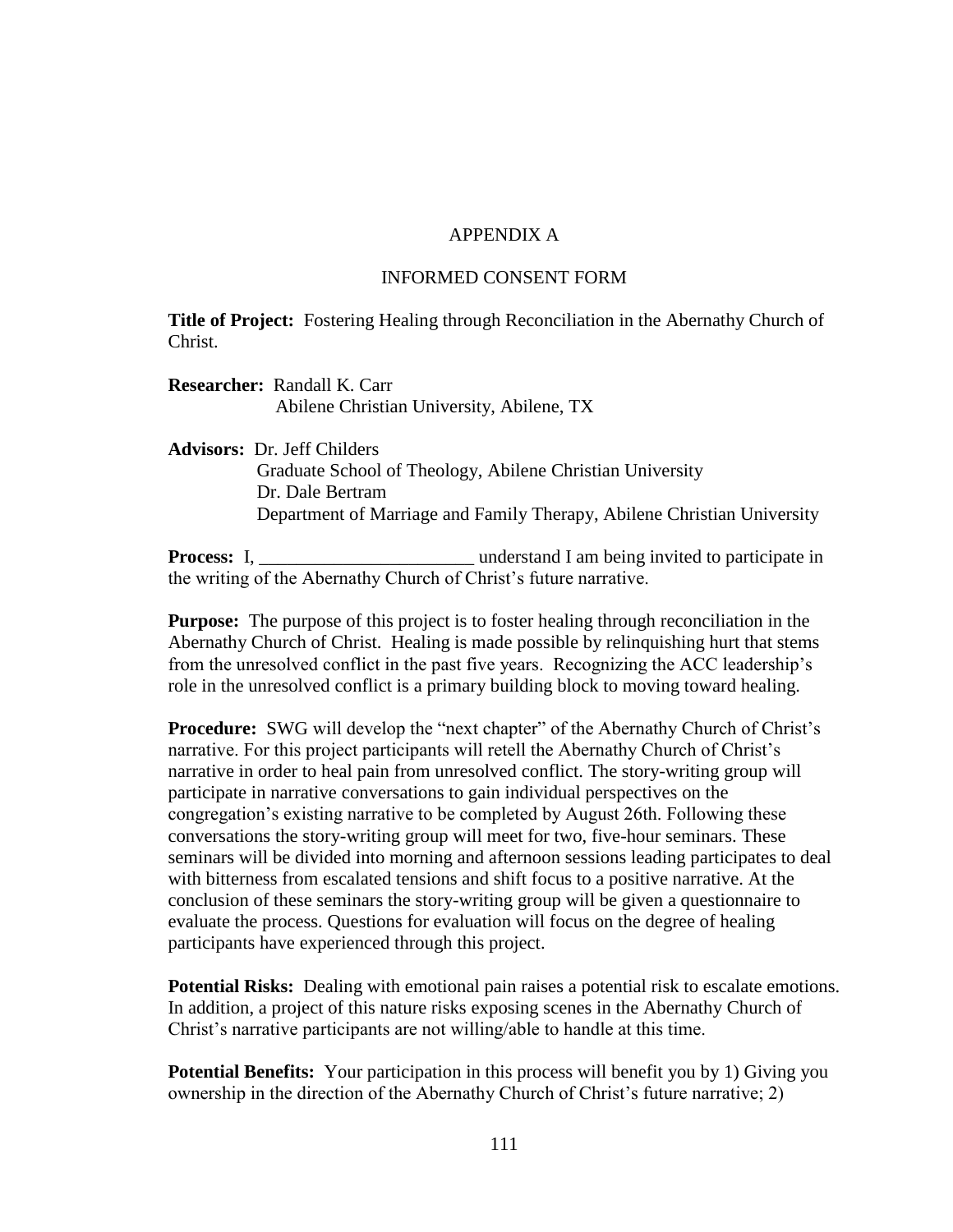Establish a theological foundation shaped by God's reconciliation for the world; and 3) Providing motivation to develop a spiritual imitation of the image of God.

**Compensation:** There is not compensation for your participation in this project.

Rights of Research Participants: I have read all of the information provided above. I am satisfied in my understanding of this research project. Mr. Carr has informed me about the nature of this project and the possible risks and benefits involved.

I understand my participation in the project is not mandatory and I may withdraw my participation at any time.

I understand all information will be kept confidential at all times.

If I have any further questions or concerns, I can contact Mr. Carr by phone at (806) 632- 1987 or by e-mail at [randallcarr72@yahoo.com.](mailto:randallcarr72@yahoo.com)

| Signature of Participant | Jate |  |
|--------------------------|------|--|
|                          |      |  |

| Signature of Researcher |  |  |
|-------------------------|--|--|
|                         |  |  |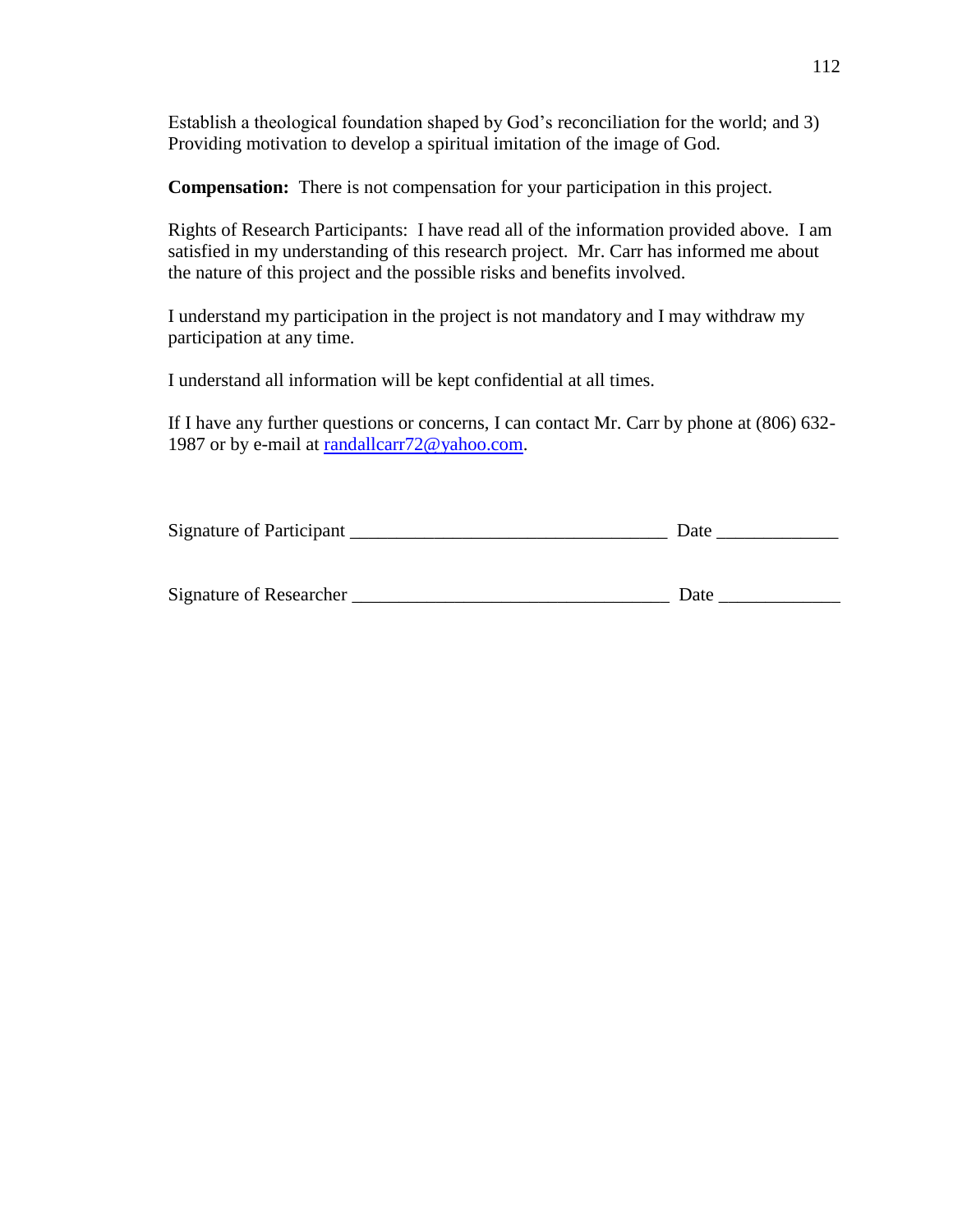## APPENDIX B

#### NARRATIVE CONVERSATION QUESTIONS

- 1. How long have you attended the Abernathy Church of Christ?
- 2. What episodes drew you to the Abernathy Church of Christ?
- 3. What is the overall attitude of the Abernathy Church of Christ toward others?
- 4. How would the Abernathy Church of Christ be described in the surrounding community?
- 5. How have you ministered within the Abernathy Church of Christ?
- 6. How have you witnessed God's presence in the Abernathy Church of Christ?
- 7. What events have defined/shaped the Abernathy Church of Christ's story?
- 8. How has the Abernathy Church of Christ's story impacted ministry efforts to the surrounding community?
- 9. What would it look like for the Abernathy Church of Christ to minister effectively in the surrounding community?
- 10. What would be the guiding attitude(s) of the Abernathy Church of Christ?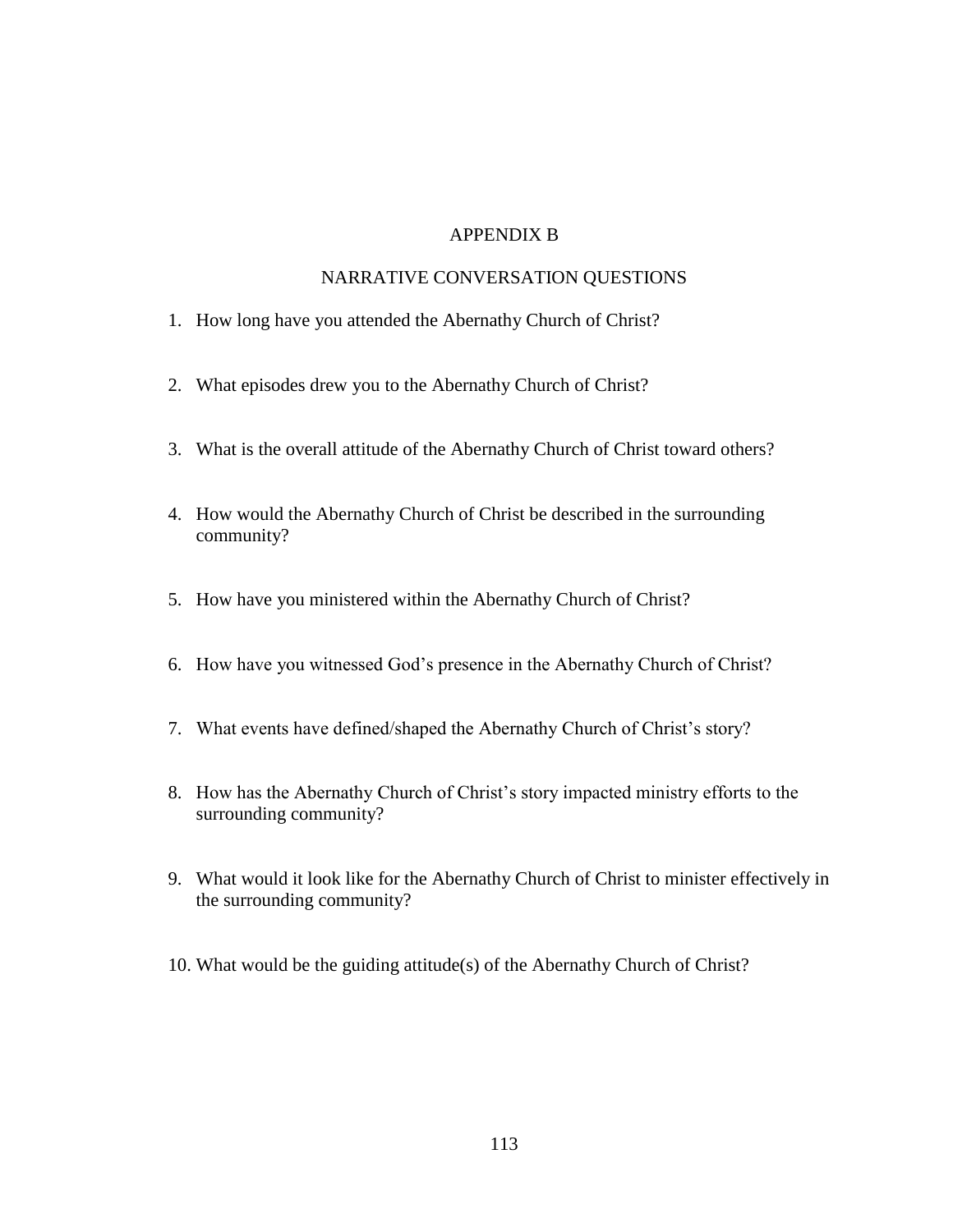# APPENDIX C

### PAIR SHARE #1

- 1. How have you witnessed God's reconciliation in your life? In the Abernathy Church of Christ?
- 2. How effective is reconciliation for opening opportunities to minister in the lives of people that may not have embraced God's reconciliation?
- 3. How has God been present in formulating the story of the Abernathy Church of Christ?
- 4. List and discuss ways you have witnessed the effects of forgiveness. List and discuss ways you have witnessed the effects of not forgiving.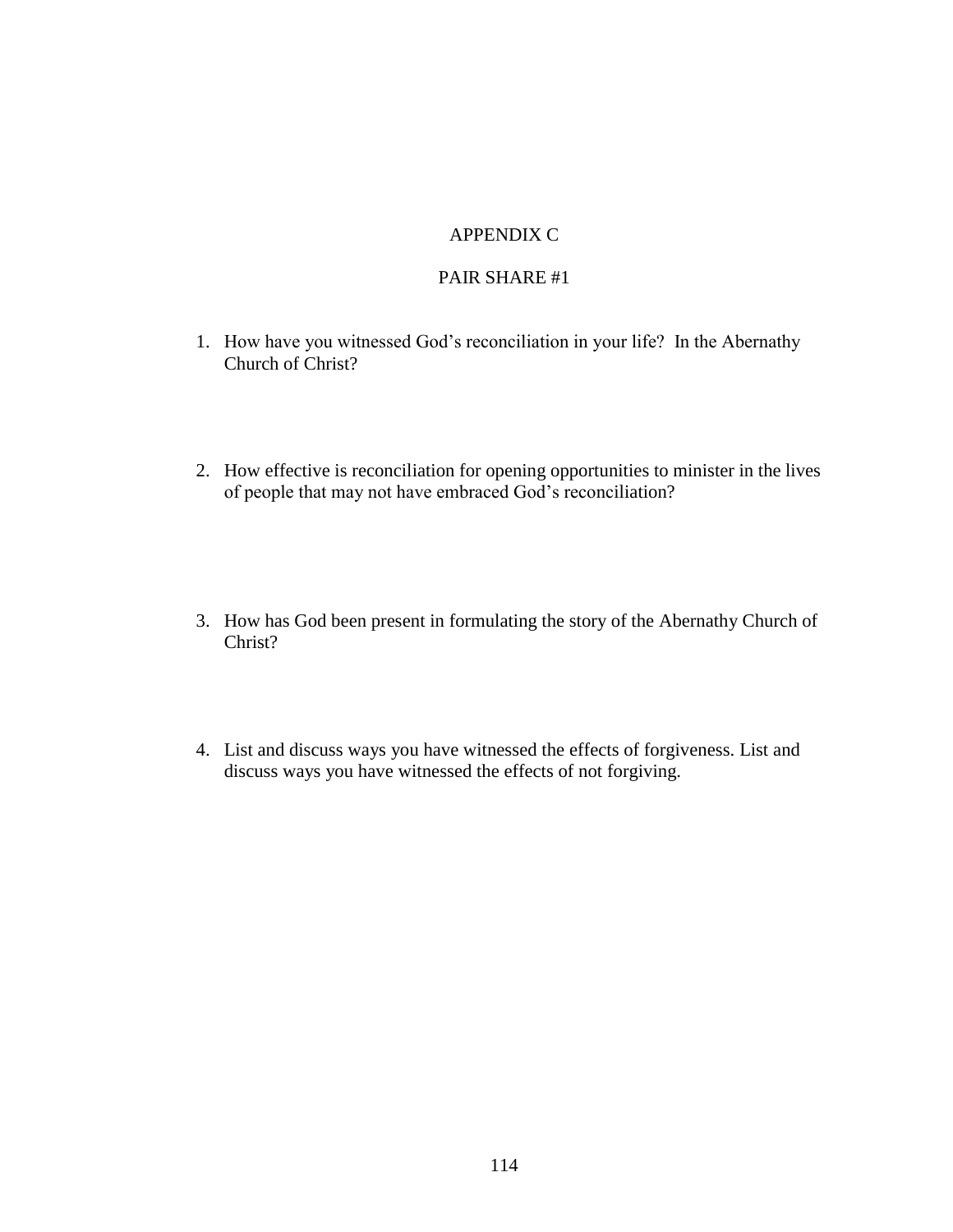# APPENDIX D

## PAIR SHARE #2

1. How have you witnessed God's transforming power in your life? In the life of the Abernathy Church of Christ?

2. In what ways have you worked to minister within the Abernathy Church of Christ? In what ways would you like to see the Abernathy Church of Christ minister to the surrounding area?

3. What does it look like for a faith community to dream? How does a congregation's dream fit into the transforming power of God's story?

4. How do you think God is transforming the Abernathy Church of Christ's story into a vision for ministry to the surrounding community?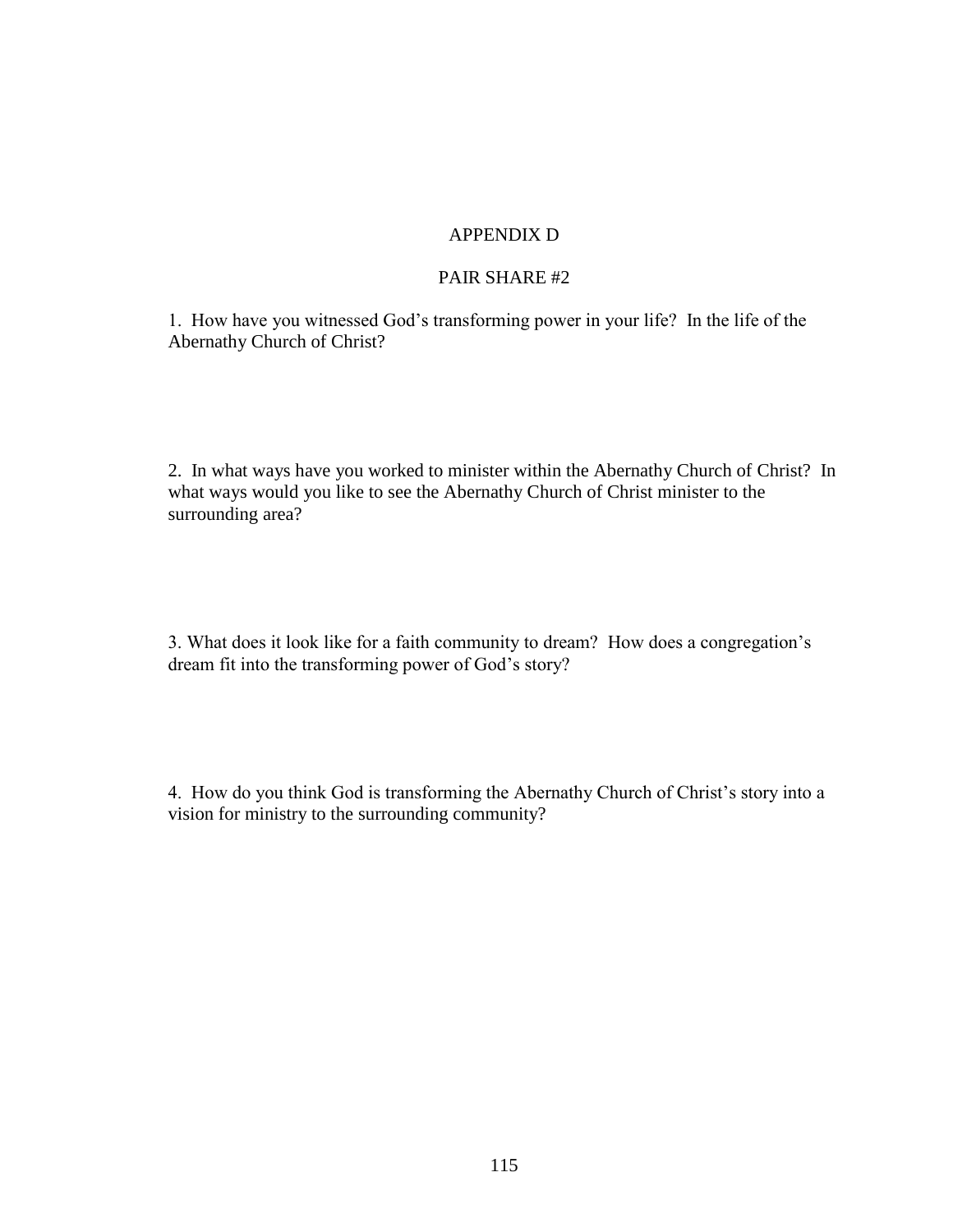# APPENDIX E

# PARTICIPANT OBSERVATIONS SHEET

|       | <b>Initial Observation</b> | <b>Initial Reaction</b> | Researcher Analysis |
|-------|----------------------------|-------------------------|---------------------|
| $1.$  |                            |                         |                     |
| 2.    |                            |                         |                     |
| 3.    |                            |                         |                     |
| 4.    |                            |                         |                     |
| 5.    |                            |                         |                     |
| 6.    |                            |                         |                     |
| 7.    |                            |                         |                     |
| 8.    |                            |                         |                     |
| 9.    |                            |                         |                     |
| 10.   |                            |                         |                     |
| $11.$ |                            |                         |                     |
| 12.   |                            |                         |                     |
| 13.   |                            |                         |                     |
| 14.   |                            |                         |                     |
| 15.   |                            |                         |                     |
| 16.   |                            |                         |                     |
| 17.   |                            |                         |                     |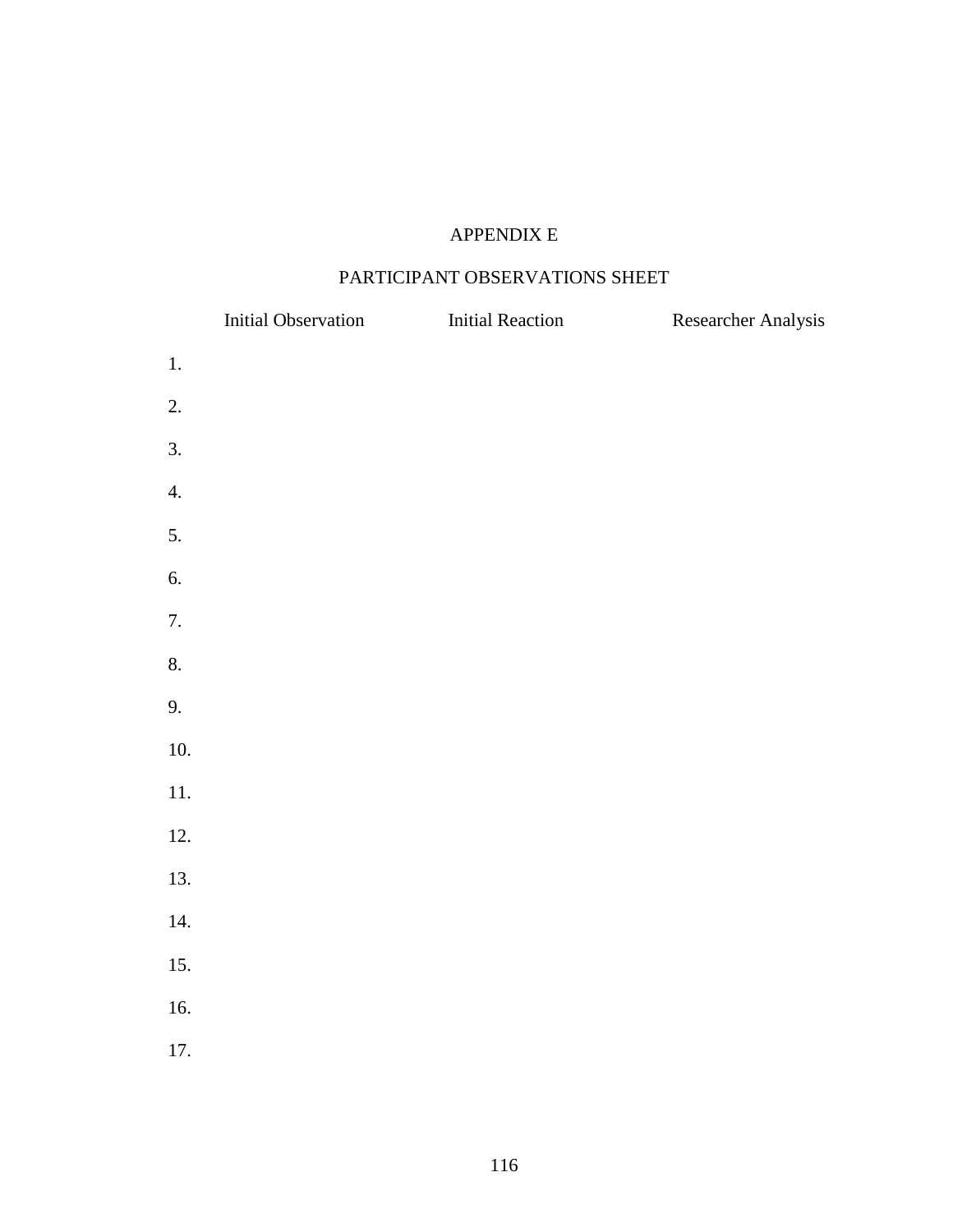## APPENDIX F

## CRAFTING THE STORY

- 1. What do you appreciate about the Abernathy Church of Christ going into the future?
- 2. In what areas do you see the Abernathy Church of Christ having a positive effect on the surrounding context?
	- a. How are you willing to participate?
- 3. What resources might the Abernathy Church of Christ need to minister effectively in the surrounding context?
	- a. What are you willing to commit to?
- 4. What are some possible hindrances to effective ministry efforts of the Abernathy Church of Christ?
	- a. How might these be prevented?
- 5. How might reconciliation hamper/foster growth for the Abernathy Church of Christ?
- 6. Other comments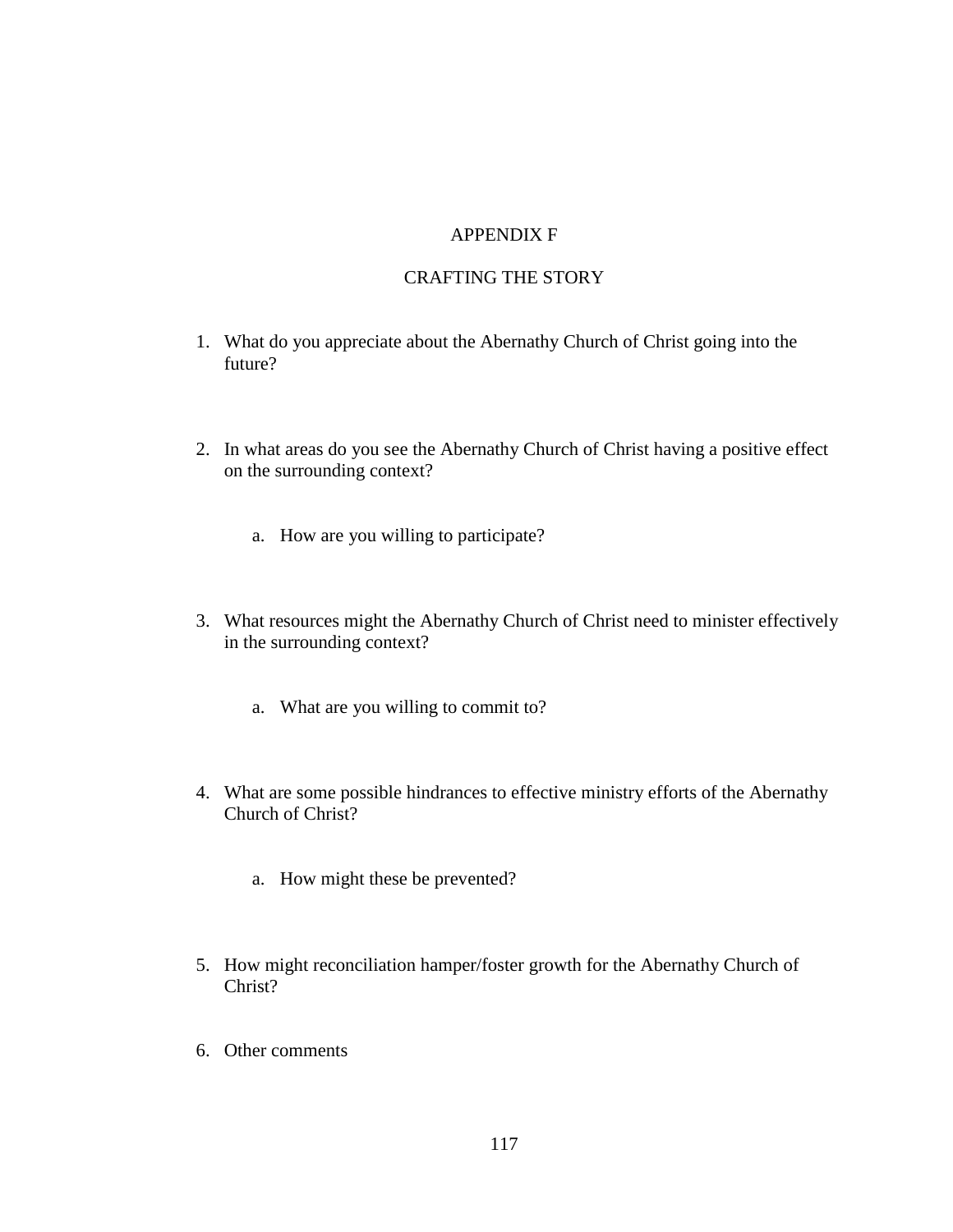# APPENDIX G

## THE NEXT CHAPTER

- 1. What do you appreciate about the Abernathy Church of Christ going into the future?
- God-centered
	- o "What does God want from us?"
- Relationships
	- o People that are here
		- Caring
		- Want what best for others
		- **Salvation**
		- Servants
		- **Friendly**
		- $\blacksquare$  Love
- Future
	- o Examples
- 2. In what areas do you see the Abernathy Church of Christ having a positive effect on the surrounding context?
- Potential avenues for impact
	- o Chamber of Commerce
	- o School system
	- o Senior Citizens
	- o Meals on Wheels
	- o Farming community
- Events
	- o Sr. Skating
	- $\circ$  5<sup>th</sup> Quarter
	- o Ministerial Alliance
	- o Back to school dinner
	- o Area-wide services
- Rituals/Practices
	- o Sunday evening worship
	- o Sunday morning worship
	- o Wednesday evening suppers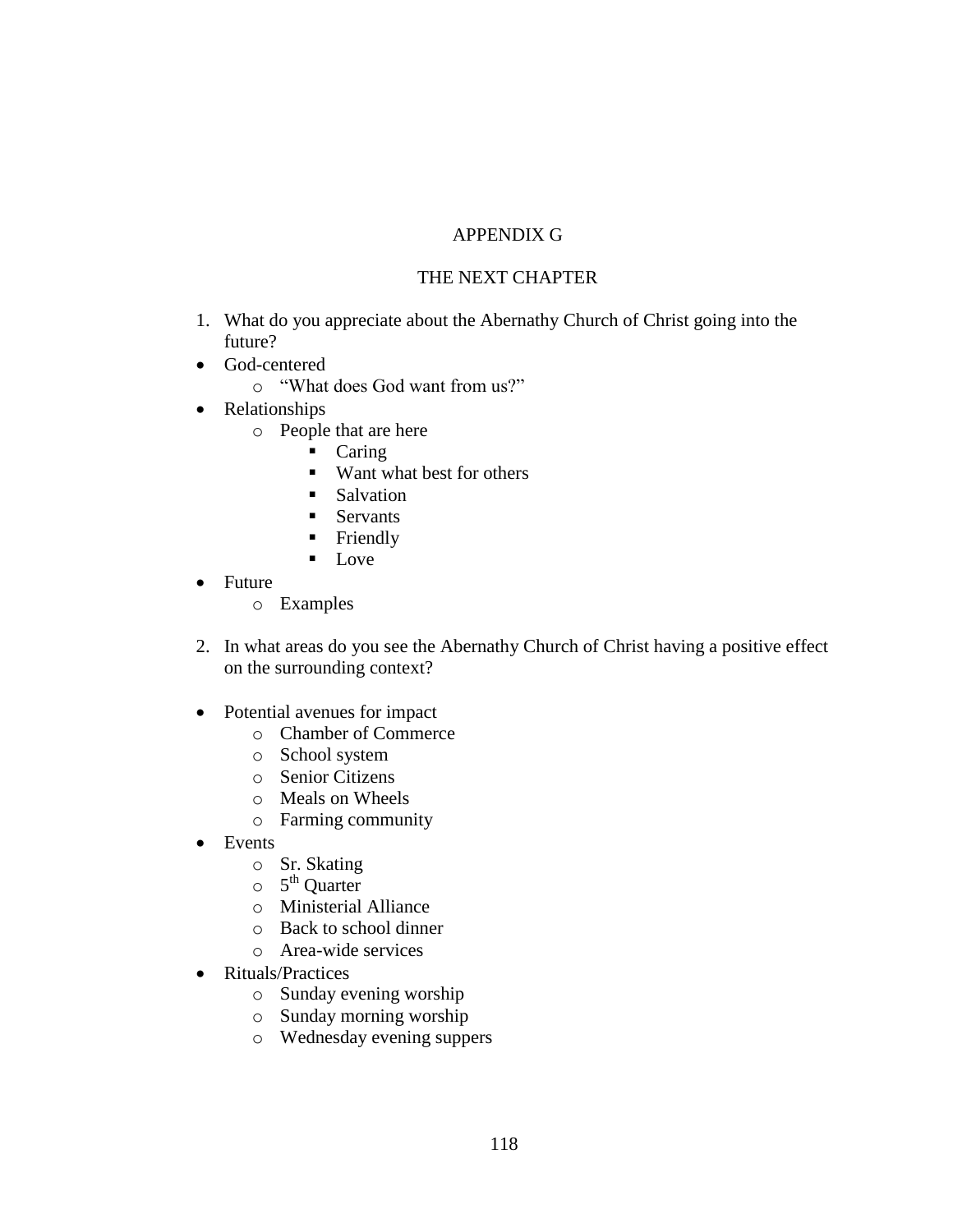- a. How are you willing to participate?
	- "I will help out in any way I can."
- 3. What resources might the Abernathy Church of Christ need to minister effectively in the surrounding context?
- Participation
- Money
- Energy
- God
- Time
- Technology
	- a. What are you willing to commit to?
		- "I will do whatever I can."
- 4. What are some possible hindrances to effective ministry efforts of the Abernathy Church of Christ?
- Negative attitudes
- Nostalgia
- Tradition
- Audience disconnect
	- o Communication
	- o Knowledge
- Technology
- 5. How might reconciliation hamper/foster growth for the Abernathy Church of Christ?
- Direction
- Peace
- Knowledge
- 6. Other comments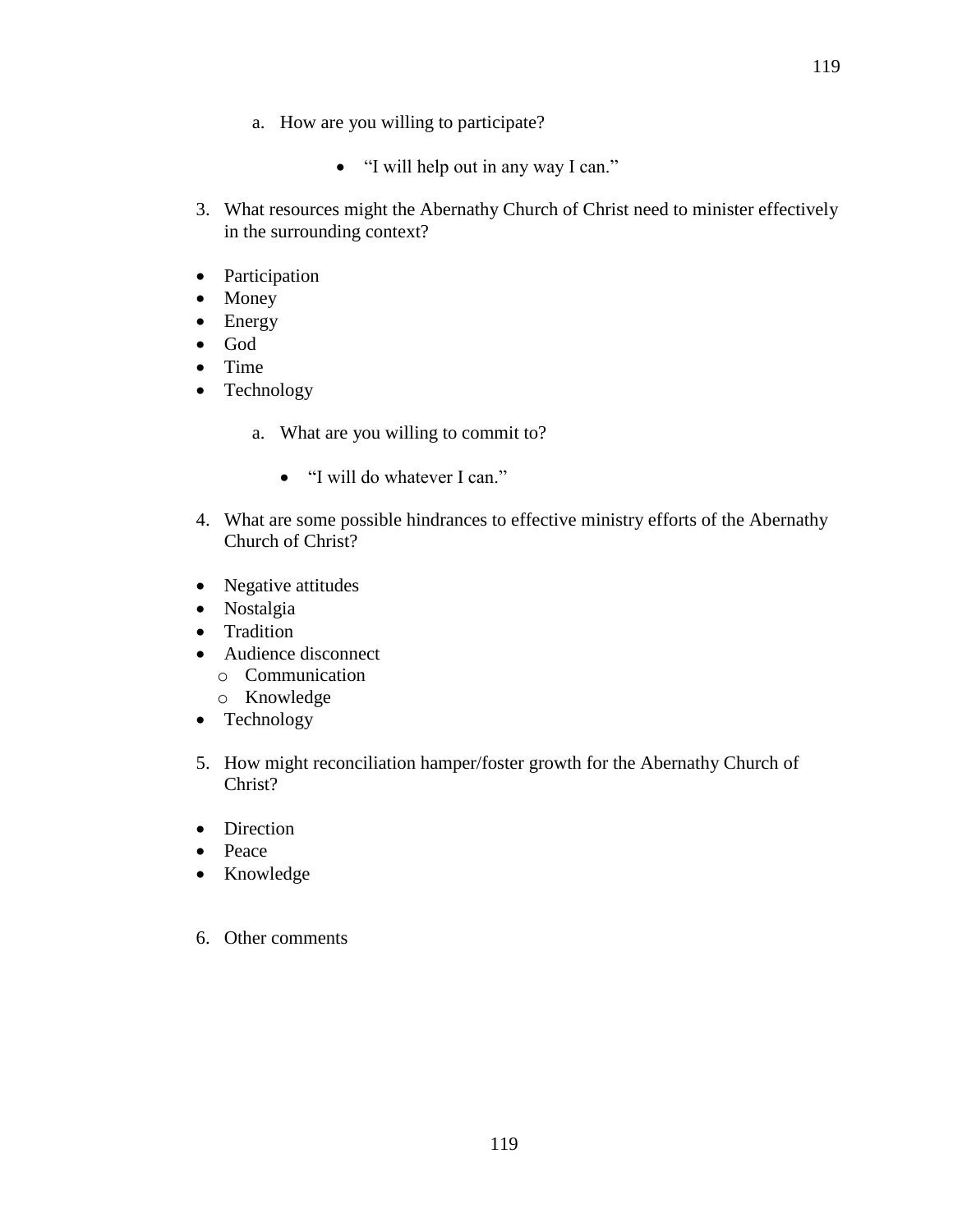# APPENDIX H

## PROJECT EVALUATION

1. How has this project shaped your understanding of the Abernathy Church of Christ story?

2. How has this project shaped your understanding of reconciliation? Can you pray for God to bless the lives of those that have hurt you?

3. How has this project altered your attitude toward ministry in the Abernathy Church of Christ?

4. How possible is an attitude shift such as this to be carried out by the Abernathy Church of Christ?